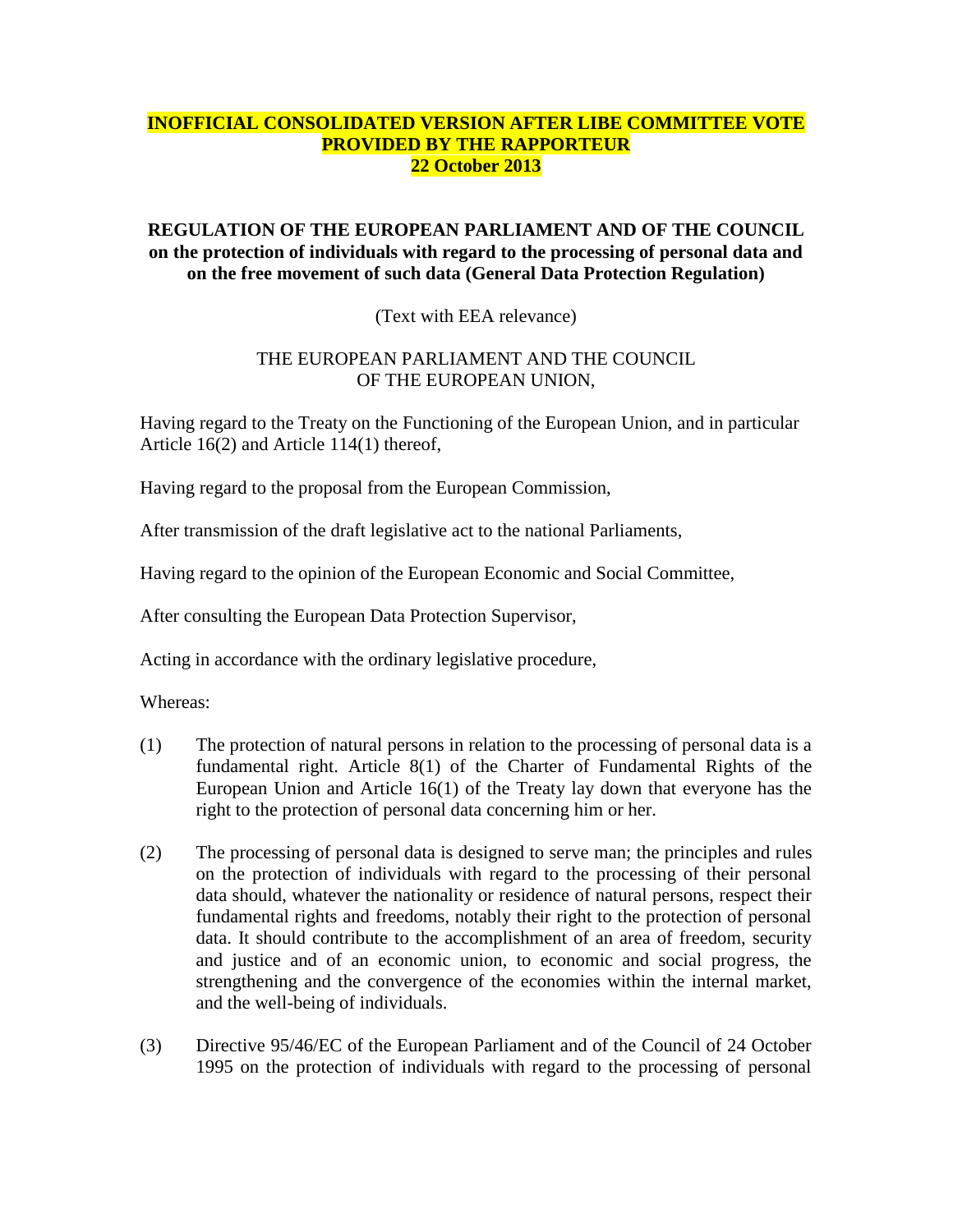data and on the free movement of such data<sup>1</sup> seeks to harmonise the protection of fundamental rights and freedoms of natural persons in respect of processing activities and to guarantee the free flow of personal data between Member States.

- (4) The economic and social integration resulting from the functioning of the internal market has led to a substantial increase in cross-border flows. The exchange of data between economic and social, public and private actors across the Union increased. National authorities in the Member States are being called upon by Union law to co-operate and exchange personal data so as to be able to perform their duties or carry out tasks on behalf of an authority in another Member State.
- (5) Rapid technological developments and globalisation have brought new challenges for the protection of personal data. The scale of data sharing and collecting has increased spectacularly. Technology allows both private companies and public authorities to make use of personal data on an unprecedented scale in order to pursue their activities. Individuals increasingly make personal information available publicly and globally. Technology has transformed both the economy and social life, and requires to further facilitate the free flow of data within the Union and the transfer to third countries and international organisations, while ensuring an high level of the protection of personal data.
- (6) These developments require building a strong and more coherent data protection framework in the Union, backed by strong enforcement, given the importance to create the trust that will allow the digital economy to develop across the internal market. Individuals should have control of their own personal data and legal and practical certainty for individuals, economic operators and public authorities should be reinforced.
- (7) The objectives and principles of Directive 95/46/EC remain sound, but it has not prevented fragmentation in the way data protection is implemented across the Union, legal uncertainty and a widespread public perception that there are significant risks for the protection of individuals associated notably with online activity. Differences in the level of protection of the rights and freedoms of individuals, notably to the right to the protection of personal data, with regard to the processing of personal data afforded in the Member States may prevent the free flow of personal data throughout the Union. These differences may therefore constitute an obstacle to the pursuit of economic activities at the level of the Union, distort competition and impede authorities in the discharge of their responsibilities under Union law. This difference in levels of protection is due to the existence of differences in the implementation and application of Directive 95/46/EC.
- (8) In order to ensure consistent and high level of protection of individuals and to remove the obstacles to flows of personal data, the level of protection of the rights and freedoms of individuals with regard to the processing of such data should be

<sup>&</sup>lt;sup>1</sup> OJ L 281, 23.11.1995, p. 31.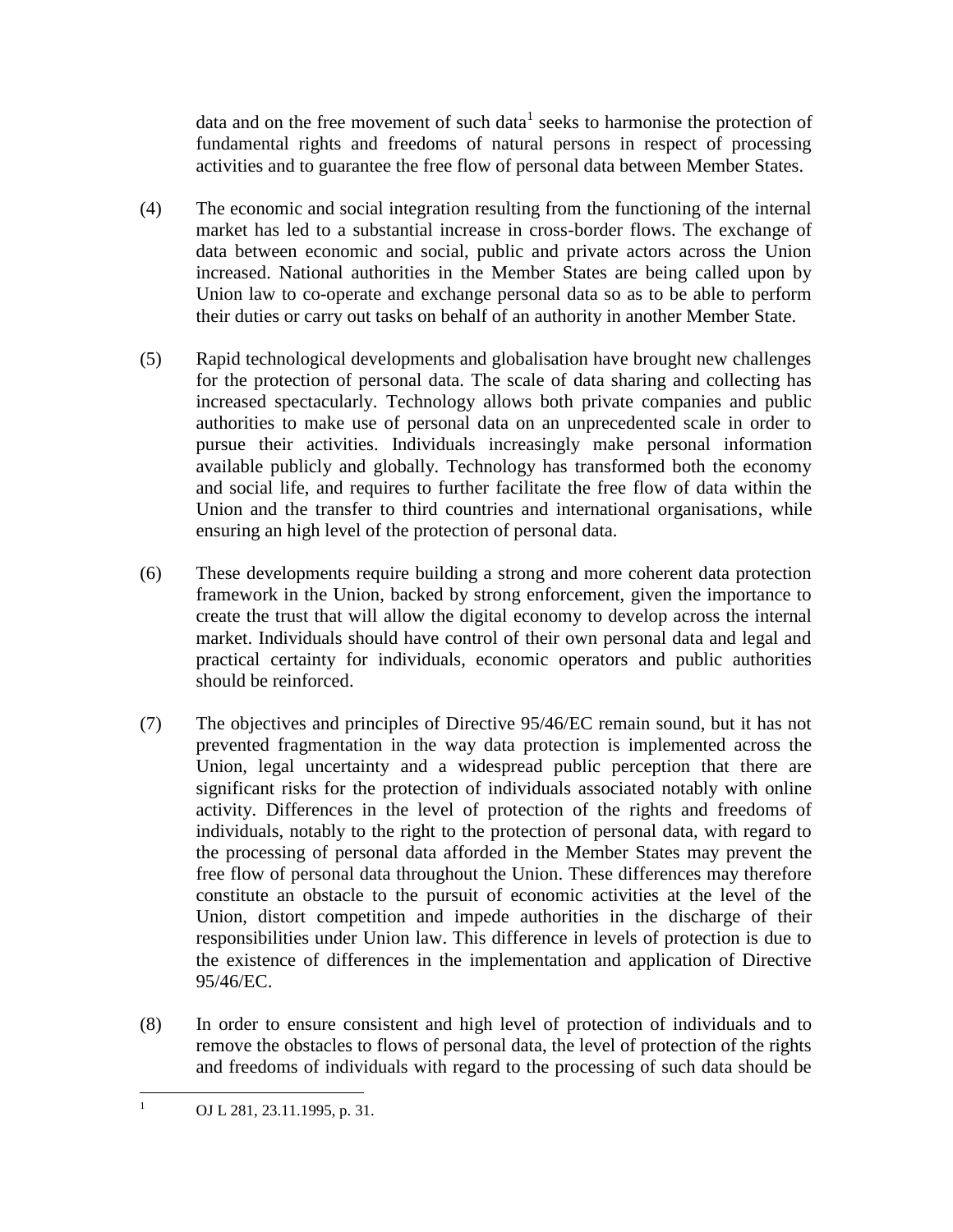equivalent in all Member States. Consistent and homogenous application of the rules for the protection of the fundamental rights and freedoms of natural persons with regard to the processing of personal data should be ensured throughout the Union.

- (9) Effective protection of personal data throughout the Union requires strengthening and detailing the rights of data subjects and the obligations of those who process and determine the processing of personal data, but also equivalent powers for monitoring and ensuring compliance with the rules for the protection of personal data and equivalent sanctions for offenders in the Member States.
- (10) Article 16(2) of the Treaty mandates the European Parliament and the Council to lay down the rules relating to the protection of individuals with regard to the processing of personal data and the rules relating to the free movement of personal data. In order to ensure a consistent level of protection for individuals throughout the Union and to prevent divergences hampering the free movement of data within the internal market, a Regulation is necessary to provide legal certainty and transparency for economic operators, including micro, small and medium-sized enterprises, and to provide individuals in all Member States with the same level of legally enforceable rights and obligations and responsibilities for controllers and processors, to ensure consistent monitoring of the processing of personal data, and equivalent sanctions in all Member States as well as effective co-operation by the supervisory authorities of different Member States. To take account of the specific situation of micro, small and medium-sized enterprises, this Regulation includes a number of derogations. In addition, the Union institutions and bodies, Member States and their supervisory authorities are encouraged to take account of the specific needs of micro, small and medium sized enterprises in the application of this Regulation. The notion of micro, small and medium-sized enterprises should draw upon Commission Recommendation 2003/361/EC of 6 May 2003 concerning the definition of micro, small and medium-sized enterprises.
- (11) The protection afforded by this Regulation concerns natural persons, whatever their nationality or place of residence, in relation to the processing of personal data. With regard to the processing of data which concern legal persons and in particular undertakings established as legal persons, including the name and the form of the legal person and the contact details of the legal person, the protection of this Regulation should not be claimed by any person. This should also apply where the name of the legal person contains the names of one or more natural persons.
- (12) The protection of individuals should be technologically neutral and not depend on the techniques used; otherwise this would create a serious risk of circumvention. The protection of individuals should apply to processing of personal data by automated means as well as to manual processing, if the data are contained or are intended to be contained in a filing system. Files or sets of files as well as their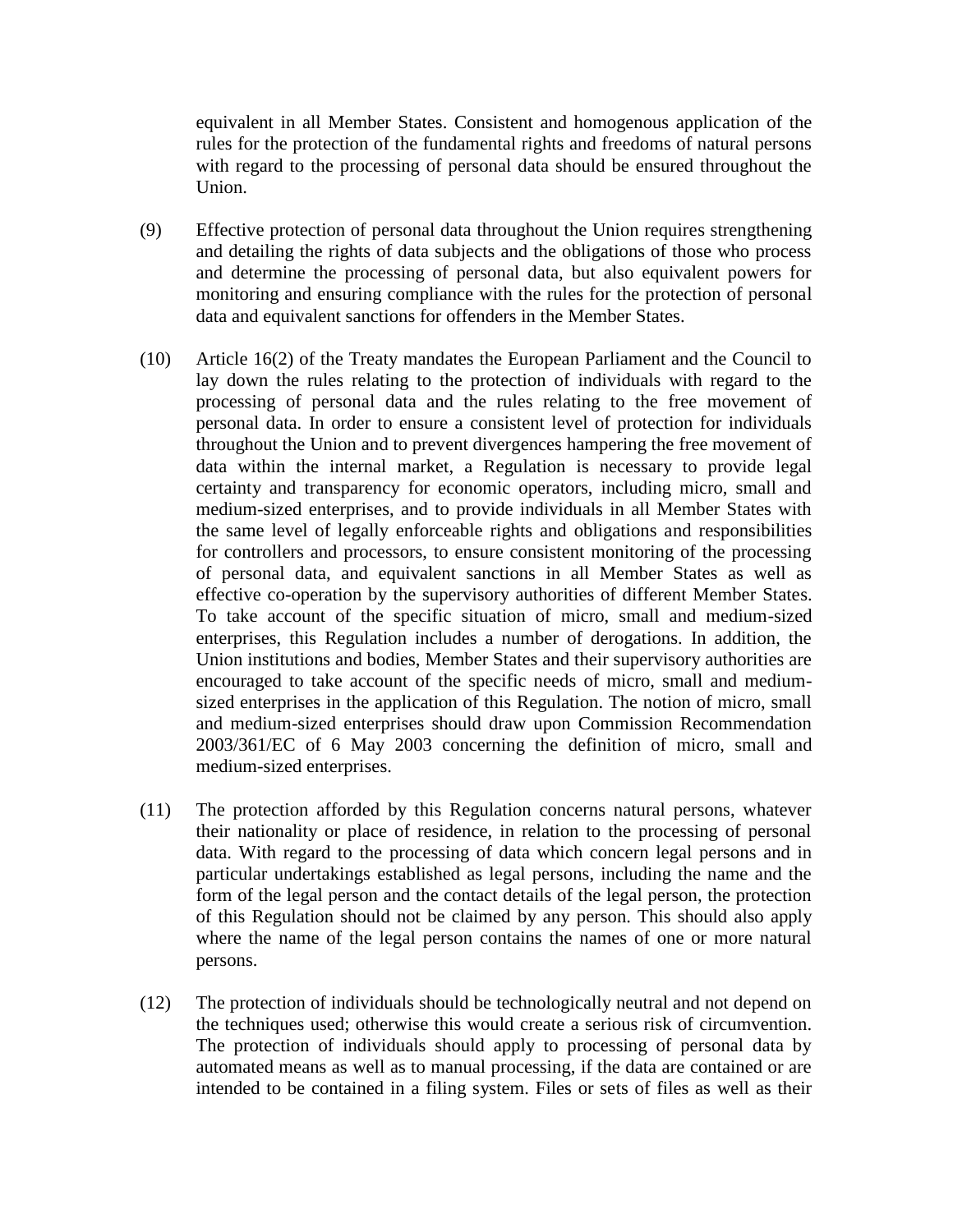cover pages, which are not structured according to specific criteria, should not fall within the scope of this Regulation.

- (13) The protection of individuals should be technologically neutral and not depend on the techniques used; otherwise this would create a serious risk of circumvention. The protection of individuals should apply to processing of personal data by automated means as well as to manual processing, if the data are contained or are intended to be contained in a filing system. Files or sets of files as well as their cover pages, which are not structured according to specific criteria, should not fall within the scope of this Regulation.
- (14) This Regulation does not address issues of protection of fundamental rights and freedoms or the free flow of data related to activities which fall outside the scope of Union law, Regulation (EC) No 45/2001 should be brought in line with this Regulation and applied in accordance with this Regulation.
- (15) This Regulation should not apply to processing of personal data by a natural person, which are exclusively personal, family-related, or domestic, such as correspondence and the holding of addresses or a private sale and without any connection with a professional or commercial activity. However, this Regulation should apply to controllers and processors which provide the means for processing personal data for such personal or domestic activities.
- (16) The protection of individuals with regard to the processing of personal data by competent authorities for the purposes of prevention, investigation, detection or prosecution of criminal offences or the execution of criminal penalties, and the free movement of such data, is subject of a specific legal instrument at Union level. Therefore, this Regulation should not apply to the processing activities for those purposes. However, data processed by public authorities under this Regulation when used for the purposes of prevention, investigation, detection or prosecution of criminal offences or the execution of criminal penalties should be governed by the more specific legal instrument at Union level (Directive XX/YYY).
- (17) This Regulation should be without prejudice to the application of Directive 2000/31/EC, in particular of the liability rules of intermediary service providers in Articles 12 to 15 of that Directive.
- (18) This Regulation allows the principle of public access to official documents to be taken into account when applying the provisions set out in this Regulation. Personal data in documents held by a public authority or public body may be disclosed by that authority or body in accordance with Union or Member State law regarding public access to official documents, which reconciles the right to data protection with the right of public access to official documents and constitutes a fair balance of the various interests involved.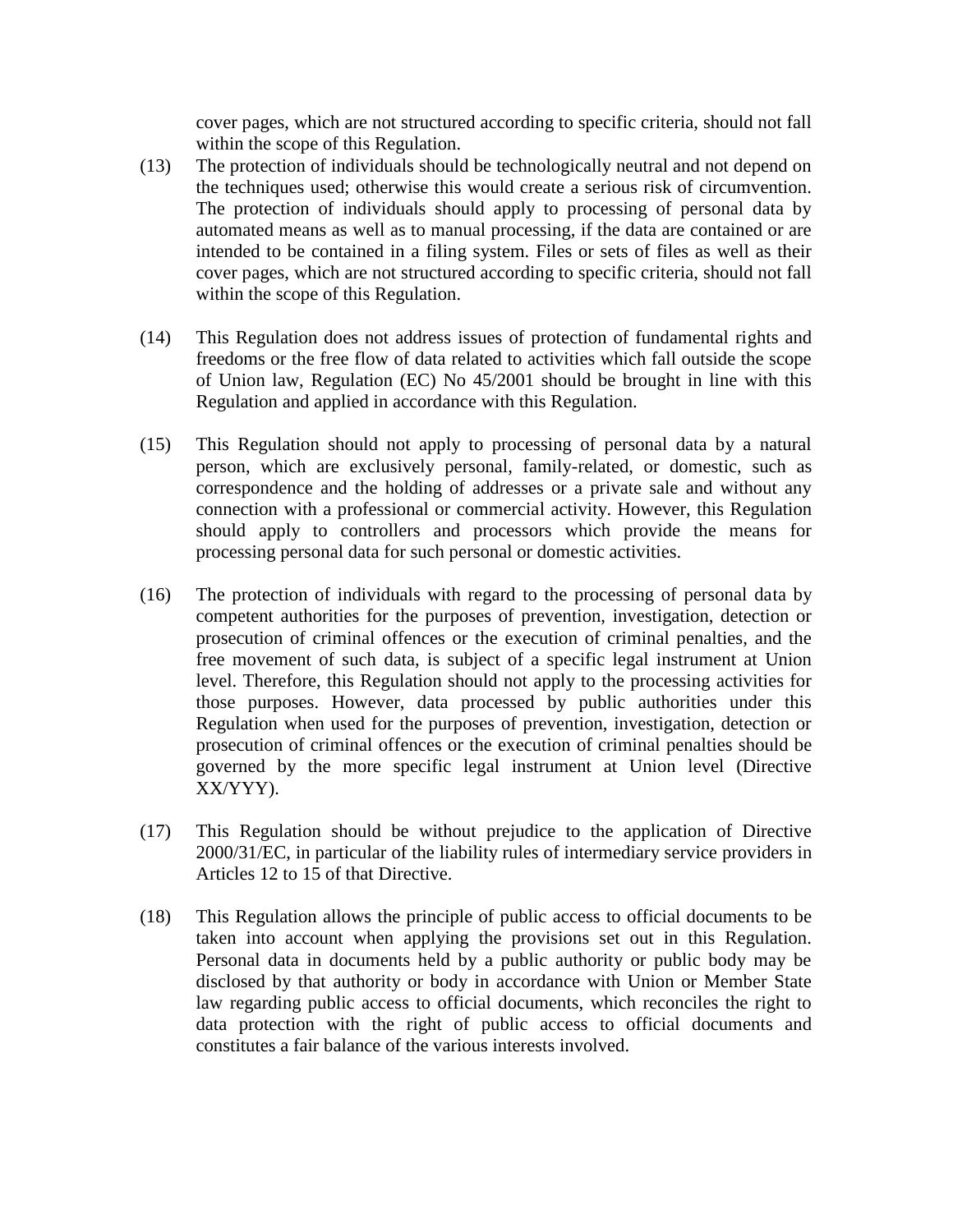- (19) Any processing of personal data in the context of the activities of an establishment of a controller or a processor in the Union should be carried out in accordance with this Regulation, regardless of whether the processing itself takes place within the Union or not. Establishment implies the effective and real exercise of activity through stable arrangements. The legal form of such arrangements, whether through a branch or a subsidiary with a legal personality, is not the determining factor in this respect.
- (20) In order to ensure that individuals are not deprived of the protection to which they are entitled under this Regulation, the processing of personal data of data subjects residing in the Union by a controller not established in the Union should be subject to this Regulation where the processing activities are related to the offering of goods or services, irrespective of whether connected to a payment or not, to such data subjects, or to the monitoring of such data subjects. In order to determine whether such a controller is offering goods or services to such data subjects in the Union, it should be ascertained whether it is apparent that the controller is envisaging the offering of services to data subjects residing in one or more Member States in the Union.
- (21) In order to determine whether a processing activity can be considered to 'monitor' data subjects, it should be ascertained whether individuals are tracked, regardless of the origins of the data, or if other data about them is collected, including from public registers and announcements in the Union that are accessible from outside of the Union, including with the intention to use, or potential of subsequent use of data processing techniques which consist of applying a 'profile', particularly in order to take decisions concerning her or him or for analysing or predicting her or his personal preferences, behaviours and attitudes.
- (22) Where the national law of a Member State applies by virtue of public international law, this Regulation should also apply to a controller not established in the Union, such as in a Member State's diplomatic mission or consular post.
- (23) The principles of data protection should apply to any information concerning an identified or identifiable natural person. To determine whether a person is identifiable, account should be taken of all the means reasonably likely to be used either by the controller or by any other person to identify or single out the individual directly or indirectly. To ascertain whether means are reasonable likely to be used to identify the individual, account should be taken of all objective factors, such as the costs of and the amount of time required for identification, taking into consideration both available technology at the time of the processing and technological development. The principles of data protection should therefore not apply to anonymous data, which is information that does not relate to an identified or identifiable natural person. This Regulation does therefore not concern the processing of such anonymous data, including for statistical and research purposes.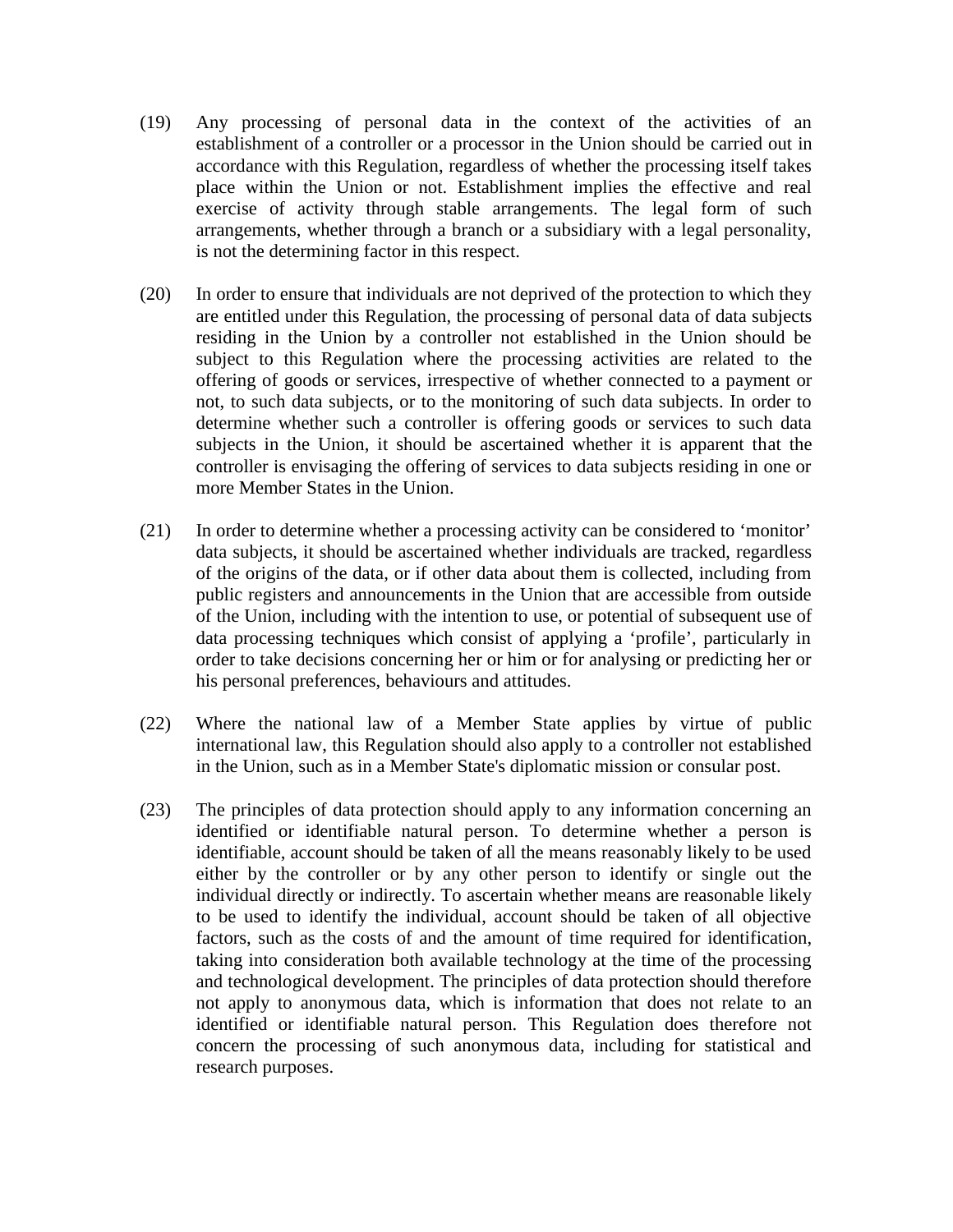- (24) When using identifiers provided by devices, applications, tools and protocols, such as Internet Protocol addresses, cookie identifiers and Radio Frequency Identification tags, this Regulation should be applicable to processing involving such data, unless those identifiers do not relate to an identified or identifiable natural person.
- (25) Consent should be given explicitly by any appropriate method enabling a freely given specific and informed indication of the data subject's wishes, either by a statement or by a clear affirmative action that is the result of choice by the data subject, ensuring that individuals are aware that they give their consent to the processing of personal data, . Clear affirmative action could include ticking a box when visiting an Internet website or any other statement or conduct which clearly indicates in this context the data subject's acceptance of the proposed processing of their personal data. Silence, mere use of a service or inactivity should therefore not constitute consent. Consent should cover all processing activities carried out for the same purpose or purposes. If the data subject's consent is to be given following an electronic request, the request must be clear, concise and not unnecessarily disruptive to the use of the service for which it is provided.
- (26) Personal data relating to health should include in particular all data pertaining to the health status of a data subject; information about the registration of the individual for the provision of health services; information about payments or eligibility for healthcare with respect to the individual; a number, symbol or particular assigned to an individual to uniquely identify the individual for health purposes; any information about the individual collected in the course of the provision of health services to the individual; information derived from the testing or examination of a body part or bodily substance, including biological samples; identification of a person as provider of healthcare to the individual; or any information on e.g. a disease, disability, disease risk, medical history, clinical treatment, or the actual physiological or biomedical state of the data subject independent of its source, such as e.g. from a physician or other health professional, a hospital, a medical device, or an in vitro diagnostic test.
- (27) The main establishment of a controller in the Union should be determined according to objective criteria and should imply the effective and real exercise of management activities determining the main decisions as to the purposes, conditions and means of processing through stable arrangements. This criterion should not depend whether the processing of personal data is actually carried out at that location; the presence and use of technical means and technologies for processing personal data or processing activities do not, in themselves, constitute such main establishment and are therefore no determining criteria for a main establishment. The main establishment of the processor should be the place of its central administration in the Union.
- (28) A group of undertakings should cover a controlling undertaking and its controlled undertakings, whereby the controlling undertaking should be the undertaking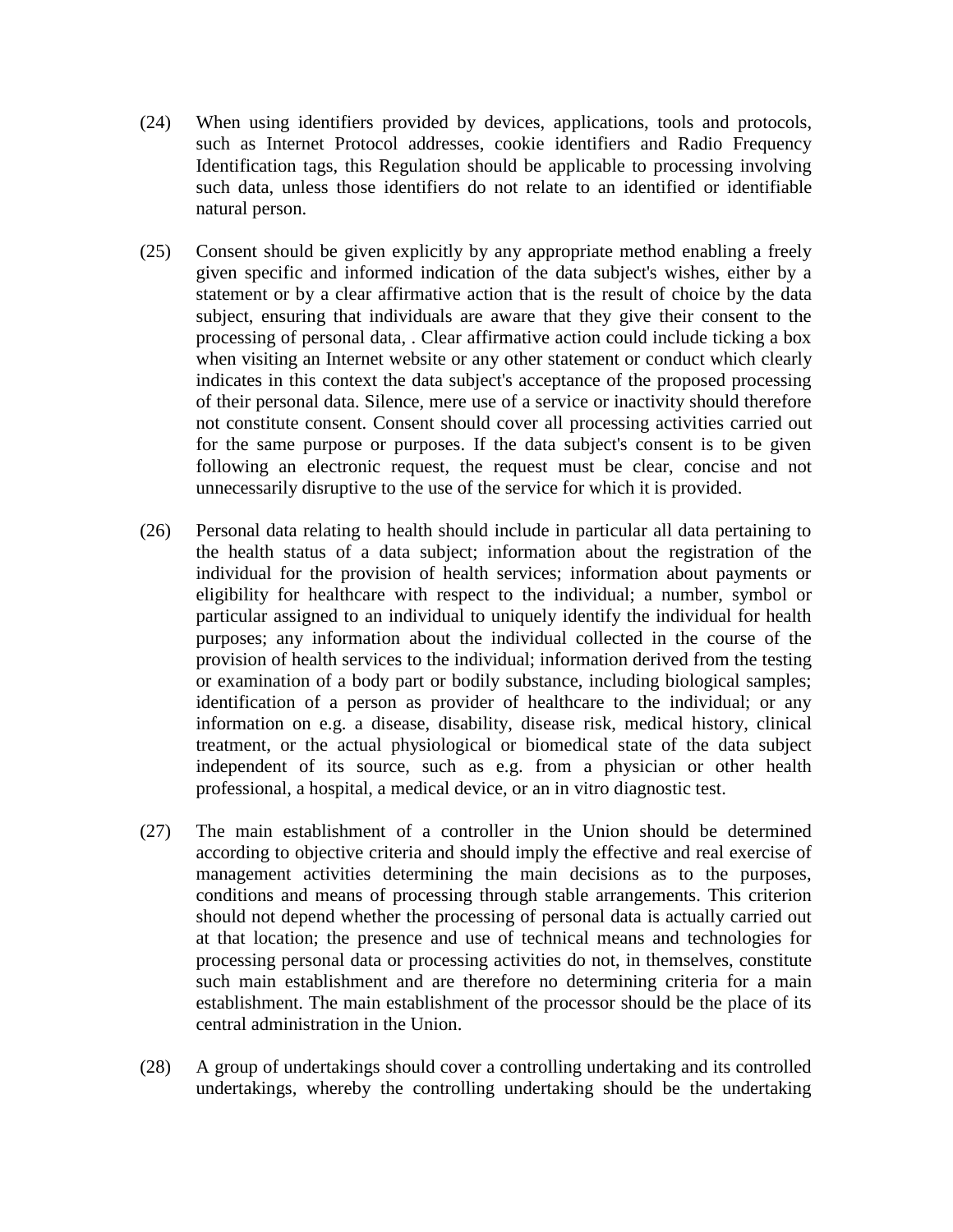which can exercise a dominant influence over the other undertakings by virtue, for example, of ownership, financial participation or the rules which govern it or the power to have personal data protection rules implemented.

- (29) Children deserve specific protection of their personal data, as they may be less aware of risks, consequences, safeguards and their rights in relation to the processing of personal data. Where data processing is based on the data subject's consent in relation to the offering of goods or services directly to a child, consent should be given or authorised by the child's parent or legal guardian in cases where the child is below the age of 13. Age-appropriate language should be used where the intended audience is children. Other grounds of lawful processing such as grounds of public interest should remain applicable, such as for processing in the context of preventive or counselling services offered directly to a child.
- (30) Any processing of personal data should be lawful, fair and transparent in relation to the individuals concerned. In particular, the specific purposes for which the data are processed should be explicit and legitimate and determined at the time of the collection of the data. The data should be adequate, relevant and limited to the minimum necessary for the purposes for which the data are processed; this requires in particular ensuring that the data collected are not excessive and that the period for which the data are stored is limited to a strict minimum. Personal data should only be processed if the purpose of the processing could not be fulfilled by other means. Every reasonable step should be taken to ensure that personal data which are inaccurate are rectified or deleted. In order to ensure that the data are not kept longer than necessary, time limits should be established by the controller for erasure or for a periodic review.
- (31) In order for processing to be lawful, personal data should be processed on the basis of the consent of the person concerned or some other legitimate basis, laid down by law, either in this Regulation or in other Union or Member State law as referred to in this Regulation. In case of a child or a person lacking legal capacity, relevant Union or Member State law should determine the conditions under which consent is given or authorised by that person.
- (32) Where processing is based on the data subject's consent, the controller should have the burden of proving that the data subject has given the consent to the processing operation. In particular in the context of a written declaration on another matter, safeguards should ensure that the data subject is aware that and to what extent consent is given. To comply with the principle of data minimisation, the burden of proof should not be understood as requiring the positive identification of data subjects unless necessary. Similar to civil law terms (Directive 93/13/EEC), data protection policies should be as clear and transparent as possible. They should not contain hidden or disadvantageous clauses. Consent can not be given for the processing of personal data of third persons.
- (33) In order to ensure free consent, it should be clarified that consent does not provide a valid legal ground where the individual has no genuine and free choice and is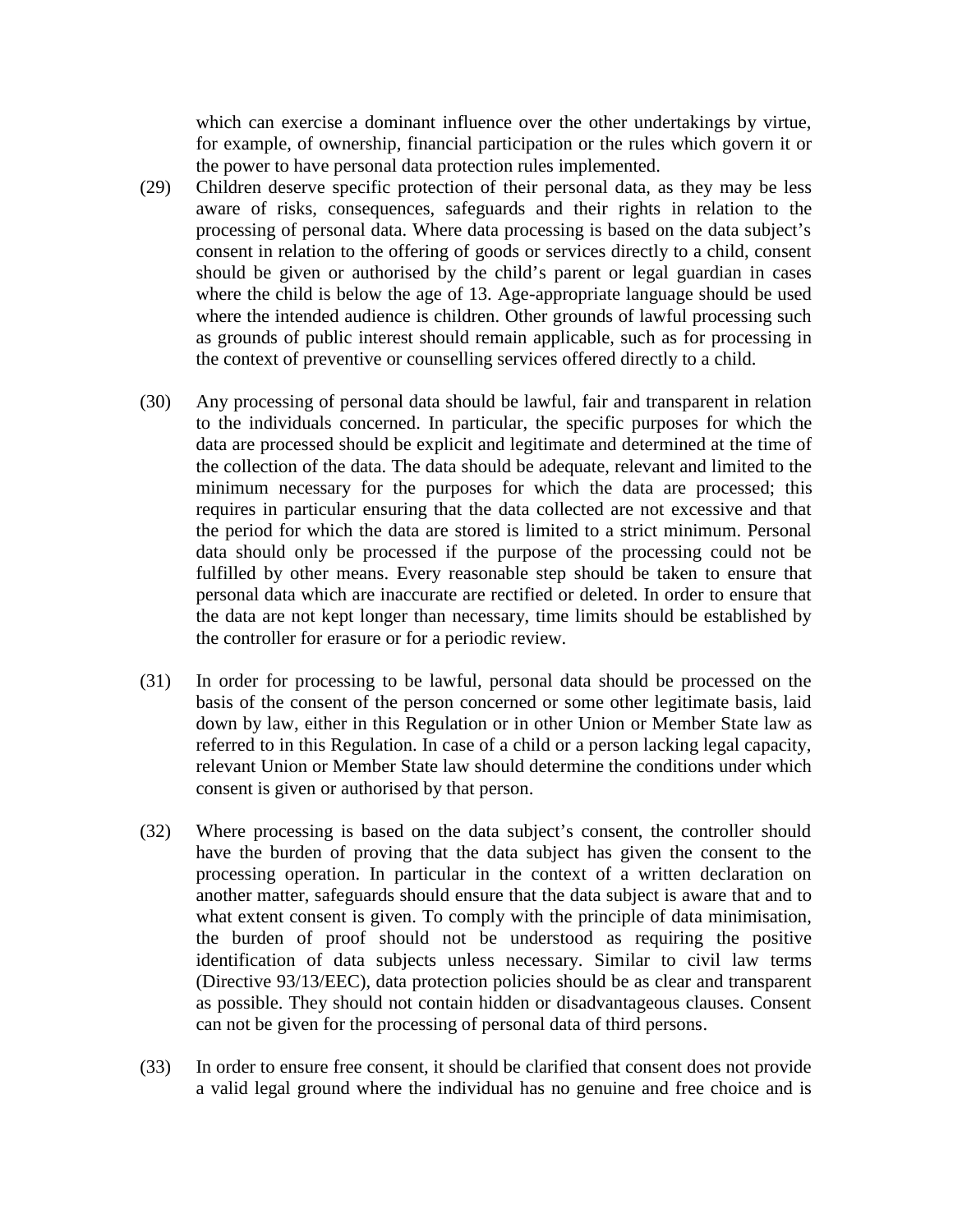subsequently not able to refuse or withdraw consent without detriment. This is especially the case if the controller is a public authority that can impose an obligation by virtue of its relevant public powers and the consent cannot be deemed as freely given. The use of default options which the data subject is required to modify to object to the processing, such as pre-ticked boxes, does not express free consent. Consent for the processing of additional personal data that are not necessary for the provision of a service should not be a required for using the service. When consent is withdrawn, this may allow the termination or non execution of a service which is dependent on the data. Where the conclusion of the intended purpose is unclear, the controller should in regular intervals provide the data subject with information about the processing and request a re affirmation of their consent.

- (34) (deleted)
- (35) Processing should be lawful where it is necessary in the context of a contract or the intended entering into a contract.
- (36) Where processing is carried out in compliance with a legal obligation to which the controller is subject or where processing is necessary for the performance of a task carried out in the public interest or in the exercise of an official authority, the processing should have a legal basis in Union law, or in a Member State law which meets the requirements of the Charter of Fundamental Rights of the European Union for any limitation of the rights and freedoms. This should include also collective agreements that could be recognised under national law as having general validity. It is also for Union or national law to determine whether the controller performing a task carried out in the public interest or in the exercise of official authority should be a public administration or another natural or legal person governed by public law, or by private law such as a professional association.
- (37) The processing of personal data should equally be regarded as lawful where it is necessary to protect an interest which is essential for the data subject's life.
- (38) The legitimate interests of the controller, or in case of disclosure, by the third party to whom the data is disclosed, may provide a legal basis for processing, provided that they meet the reasonable expectations of the data subject based on his or her relationship with the controller and that the interests or the fundamental rights and freedoms of the data subject are not overriding. This would need careful assessment in particular where the data subject is a child, given that children deserve specific protection. Provided that the interests or the fundamental rights and freedoms of the data subject are not overriding, processing limited to pseudonymous data should be presumed to meet the reasonable expectations of the data subject based on his or her relationship with the controller. The data subject should have the right to object the processing free of charge. To ensure transparency, the controller should be obliged to explicitly inform the data subject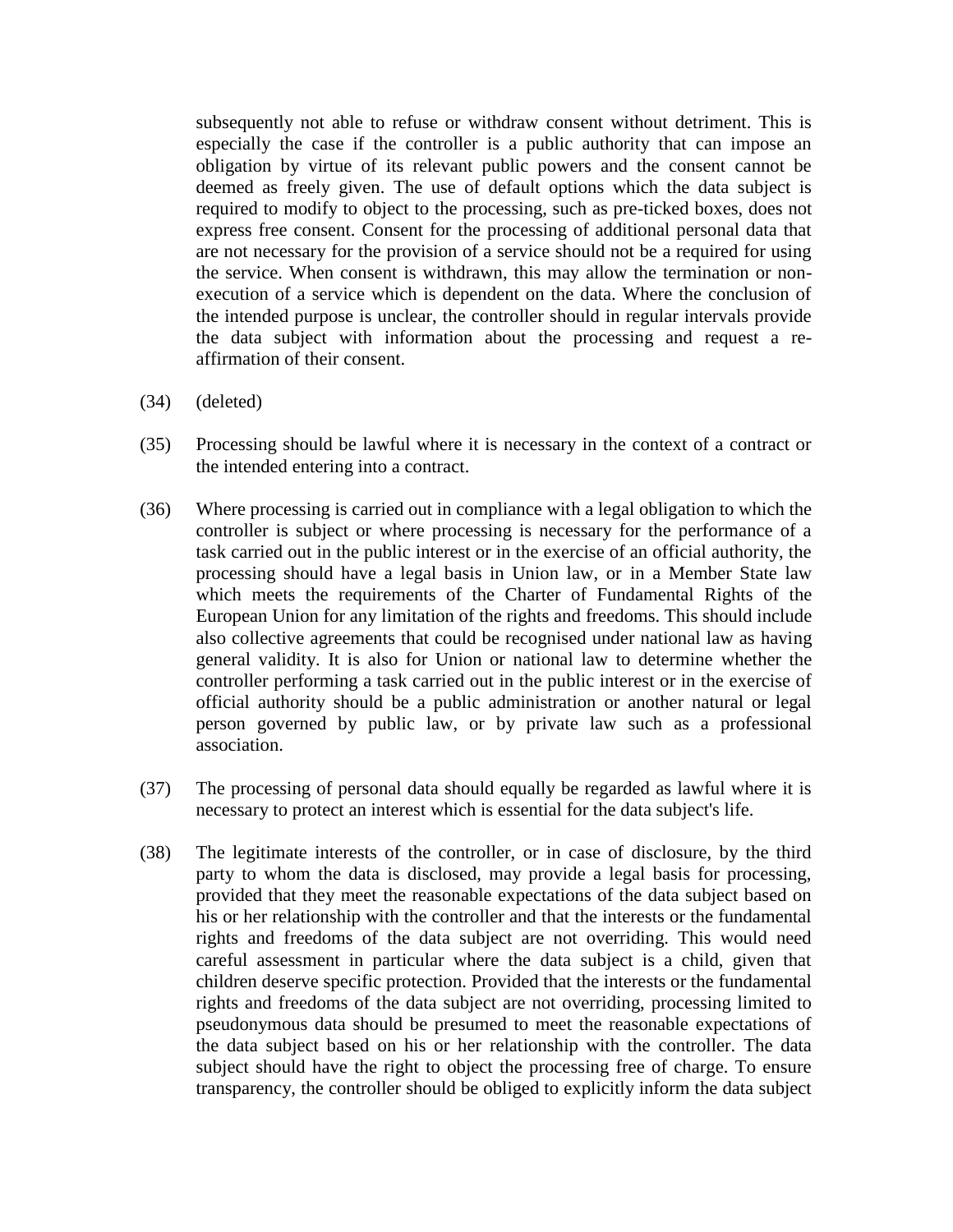on the legitimate interests pursued and on the right to object, and also be obliged to document these legitimate interests. The interests and fundamental rights of the data subject could in particular override the interest of the data controller where personal data are processed in circumstances where data subjects do not reasonably expect further processing. Given that it is for the legislator to provide by law the legal basis for public authorities to process data, this legal ground should not apply for the processing by public authorities in the performance of their tasks.

- (39) The processing of data to the extent strictly necessary and proportionate for the purposes of ensuring network and information security, i.e. the ability of a network or an information system to resist accidental events or malicious actions that compromise the availability, authenticity, integrity and confidentiality of stored or transmitted data, and the security of the related services offered by these networks and systems, by public authorities, Computer Emergency Response Teams – CERTs, Computer Security Incident Response Teams – CSIRTs, providers of electronic communications networks and services and by providers of security technologies and services constitutes a legitimate interest of the concerned data controller. This could, for example, include preventing unauthorised access to electronic communications networks and malicious code distribution and stopping 'denial of service' attacks and damage to computer and electronic communication systems. This principle also applies to processing of personal data to restrict abusive access to and use of publicly available network or information systems, such as the blacklisting of electronic identifiers.
- (39a) Provided that the interests or the fundamental rights and freedoms of the data subject are not overriding, the prevention or limitation of damages on the side of the data controller should be presumed as carried out for the legitimate interest of the data controller or in case of disclosure, by the third party to whom the data is disclosed, and as meeting the reasonable expectations of the data subject based on his or her relationship with the controller. The same principle also applies to the enforcement of legal claims against a data subject, such as debt collection or civil damages and remedies.
- (39b) Provided that the interests or the fundamental rights and freedoms of the data subject are not overriding, the processing of personal data for the purpose of direct marketing for own or similar products and services or for the purpose of postal direct marketing should be presumed as carried out for the legitimate interest of the controller, or in case of disclosure, of the third party to whom the data is disclosed, and as meeting the reasonable expectations of the data subject based on his or her relationship with the controller if highly visible information on the right to object and on the source of the personal data is given. The processing of business contact details should be generally regarded as carried out for the legitimate interest of the controller, or in case of disclosure, of the third party to whom the data is disclosed, and as meeting the reasonable expectations of the data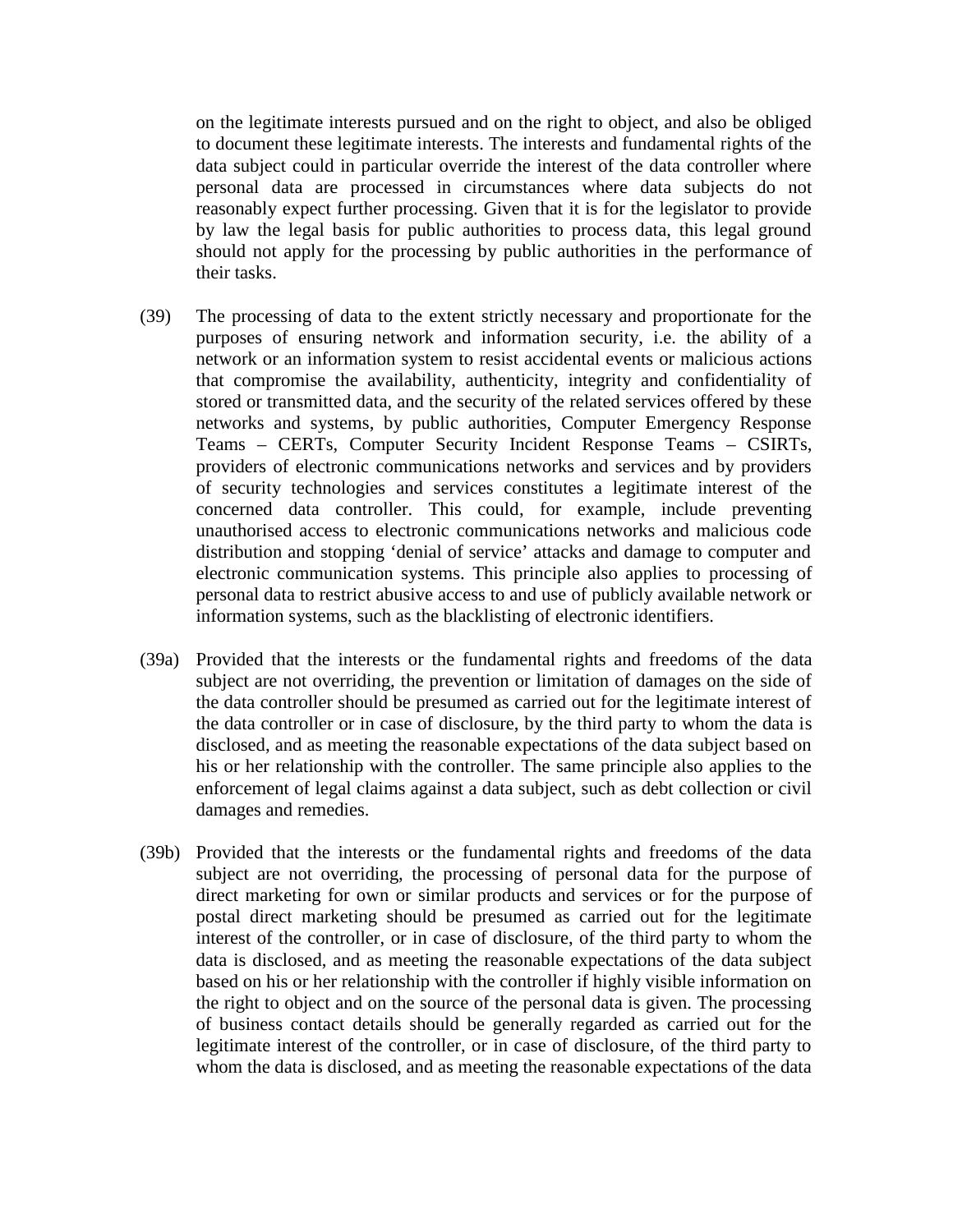subject based on his or her relationship with the controller. The same should apply to the processing of personal data made manifestly public by the data subject.

- (40) (deleted)
- (41) (deleted)
- (42) Derogating from the prohibition on processing sensitive categories of data should also be allowed if done by a law, and subject to suitable safeguards, so as to protect personal data and other fundamental rights, where grounds of public interest so justify and in particular for health purposes, including public health and social protection and the management of health-care services, especially in order to ensure the quality and cost-effectiveness of the procedures used for settling claims for benefits and services in the health insurance system, for historical, statistical and scientific research purposes, or for archive services.
- (43) Moreover, the processing of personal data by official authorities for achieving aims, laid down in constitutional law or international public law, of officially recognised religious associations is carried out on grounds of public interest.
- (44) Where in the course of electoral activities, the operation of the democratic system requires in a Member State that political parties compile data on people's political opinions, the processing of such data may be permitted for reasons of public interest, provided that appropriate safeguards are established.
- (45) If the data processed by a controller do not permit the controller to identify a natural person, the data controller should not be obliged to acquire additional information in order to identify the data subject for the sole purpose of complying with any provision of this Regulation. In case of a request for access, the controller should be entitled to ask the data subject for further information to enable the data controller to locate the personal data which that person seeks. If it is possible for the data subject to provide such data, controllers should not be able to invoke a lack of information to refuse an access request.
- (46) The principle of transparency requires that any information addressed to the public or to the data subject should be easily accessible and easy to understand, and that clear and plain language is used. This is in particular relevant where in situations, such as online advertising, the proliferation of actors and the technological complexity of practice makes it difficult for the data subject to know and understand if personal data relating to them are being collected, by whom and for what purpose. Given that children deserve specific protection, any information and communication, where processing is addressed specifically to a child, should be in such a clear and plain language that the child can easily understand.
- (47) Modalities should be provided for facilitating the data subject's exercise of their rights provided by this Regulation, including mechanisms to obtain, free of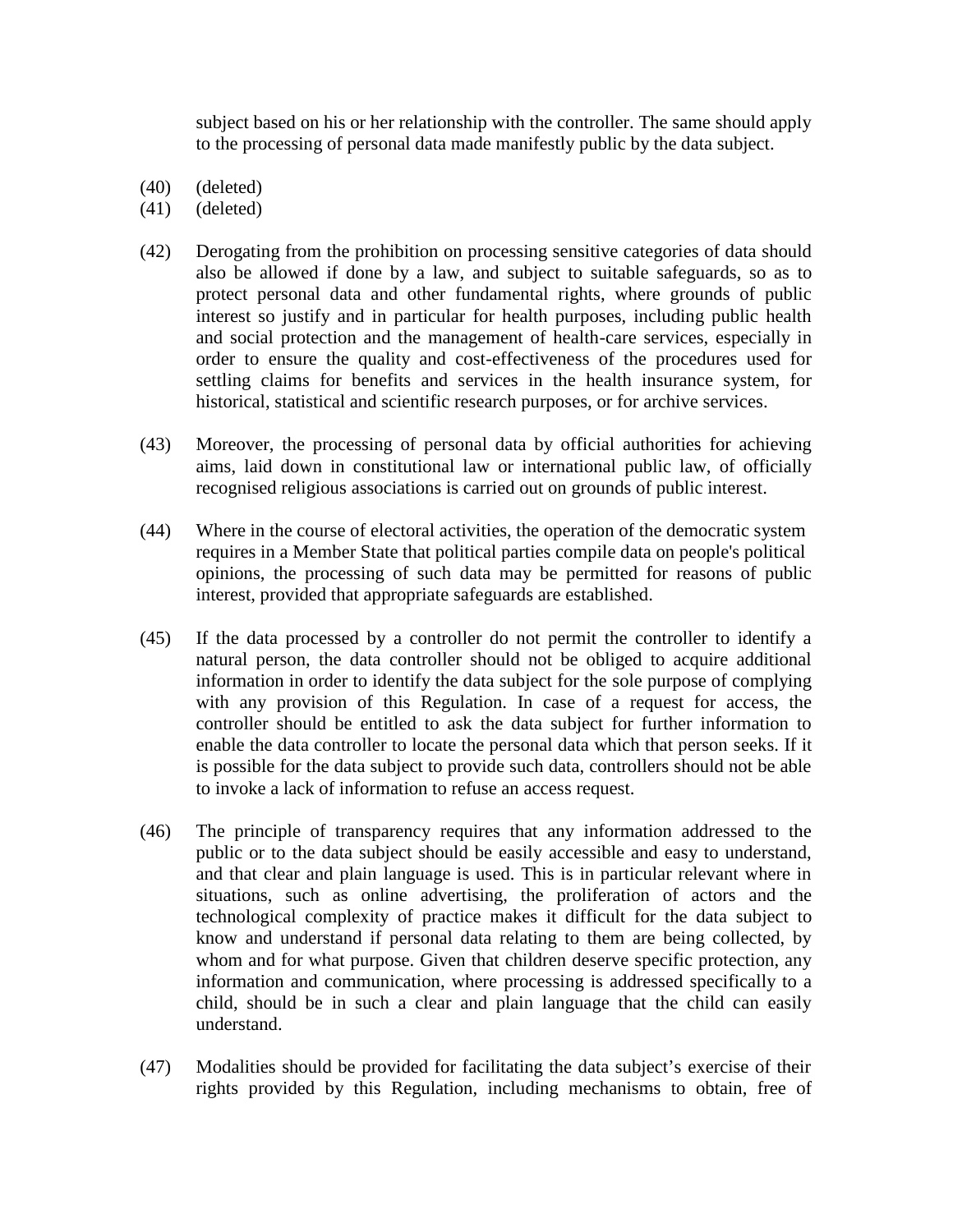charge, in particular access to data, rectification, erasure and to exercise the right to object. The controller should be obliged to respond to requests of the data subject within a reasonable deadline and give reasons, in case he does not comply with the data subject's request.

- (48) The principles of fair and transparent processing require that the data subject should be informed in particular of the existence of the processing operation and its purposes, how long the data will be likely stored for each purpose, if the data are to be transferred to third parties or third countries, on the existence of measures to object and of the right of access, rectification or erasure and on the right to lodge a complaint. Where the data are collected from the data subject, the data subject should also be informed whether they are obliged to provide the data and of the consequences, in cases they do not provide such data. This information should be provided, which can also mean made readily available, to the data subject after the provision of simplified information in the form of standardised icons.
- (49) The information in relation to the processing of personal data relating to the data subject should be given to them at the time of collection, or, where the data are not collected from the data subject, within a reasonable period, depending on the circumstances of the case. Where data can be legitimately disclosed to another recipient, the data subject should be informed when the data are first disclosed to the recipient.
- (50) However, it is not necessary to impose this obligation where the data subject already knows this information, or where the recording or disclosure of the data is expressly laid down by law, or where the provision of information to the data subject proves impossible or would involve disproportionate efforts.
- (51) Any person should have the right of access to data which has been collected concerning them, and to exercise this right easily, in order to be aware and verify the lawfulness of the processing. Every data subject should therefore have the right to know and obtain communication in particular for what purposes the data are processed, for what estimated period, which recipients receive the data, what is the general logic of the data that are undergoing the processing and what might be the consequences of such processing. This right should not adversely affect the rights and freedoms of others, including trade secrets or intellectual property, such as in relation to the copyright protecting the software. However, the result of these considerations should not be that all information is refused to the data subject.
- (51a) To further strengthen the control over their own data and their right of access, data subjects should have the right, where personal data are processed by electronic means and in a structured and commonly used format, to obtain a copy of the data concerning them also in commonly used electronic format. The data subject should also be allowed to transmit those data, which they have provided, from one automated application, such as a social network, into another one. Data controllers should be encouraged to develop interoperable formats that enable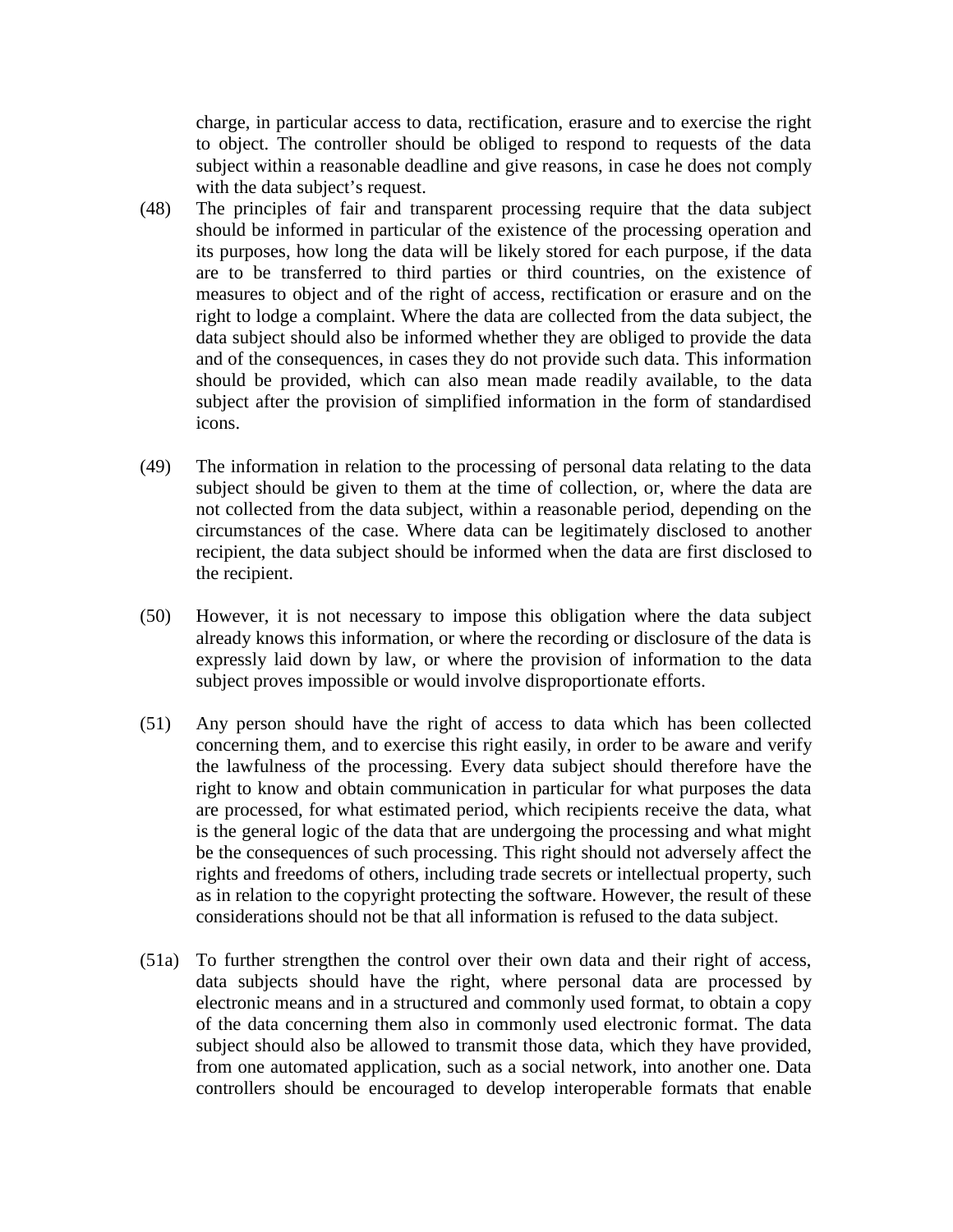data portability. This should apply where the data subject provided the data to the automated processing system, based on their consent or in the performance of a contract. Providers of information society services should not make the transfer of those data mandatory for the provision of their services.

- (52) The controller should use all reasonable measures to verify the identity of a data subject that requests access, in particular in the context of online services and online identifiers. A controller should not retain personal data for the unique purpose of being able to react to potential requests.
- (53) Any person should have the right to have personal data concerning them rectified and a right to erasure where the retention of such data is not in compliance with this Regulation. In particular, data subjects should have the right that their personal data are erased and no longer processed, where the data are no longer necessary in relation to the purposes for which the data are collected or otherwise processed, where data subjects have withdrawn their consent for processing or where they object to the processing of personal data concerning them or where the processing of their personal data otherwise does not comply with this Regulation. However, the further retention of the data should be allowed where it is necessary for historical, statistical and scientific research purposes, for reasons of public interest in the area of public health, for exercising the right of freedom of expression, when required by law or where there is a reason to restrict the processing of the data instead of erasing them. Also, the right to erasure should not apply when the retention of personal data is necessary for the performance of a contract with the data subject, or when there is a legal obligation to retain this data.
- (54) To strengthen the right to erasure in the online environment, the right to erasure should also be extended in such a way that a controller who has made the personal data public without legal justification should be obliged to take all necessary steps to have the data erased, including by third parties, without prejudice to the right of the data subject to claim compensation.
- (54a) Data which are contested by the data subject and whose accuracy or inaccuracy cannot be determined should be blocked until the issue is cleared.
- (55) (deleted)
- (56) In cases where personal data might lawfully be processed to protect the vital interests of the data subject, or on grounds of public interest, official authority or the legitimate interests of a controller, any data subject should nevertheless be entitled to object to the processing of any data relating to them, free of charge and in a manner that can be easily and effectively invoked. The burden of proof should be on the controller to demonstrate that their legitimate interests may override the interests or the fundamental rights and freedoms of the data subject.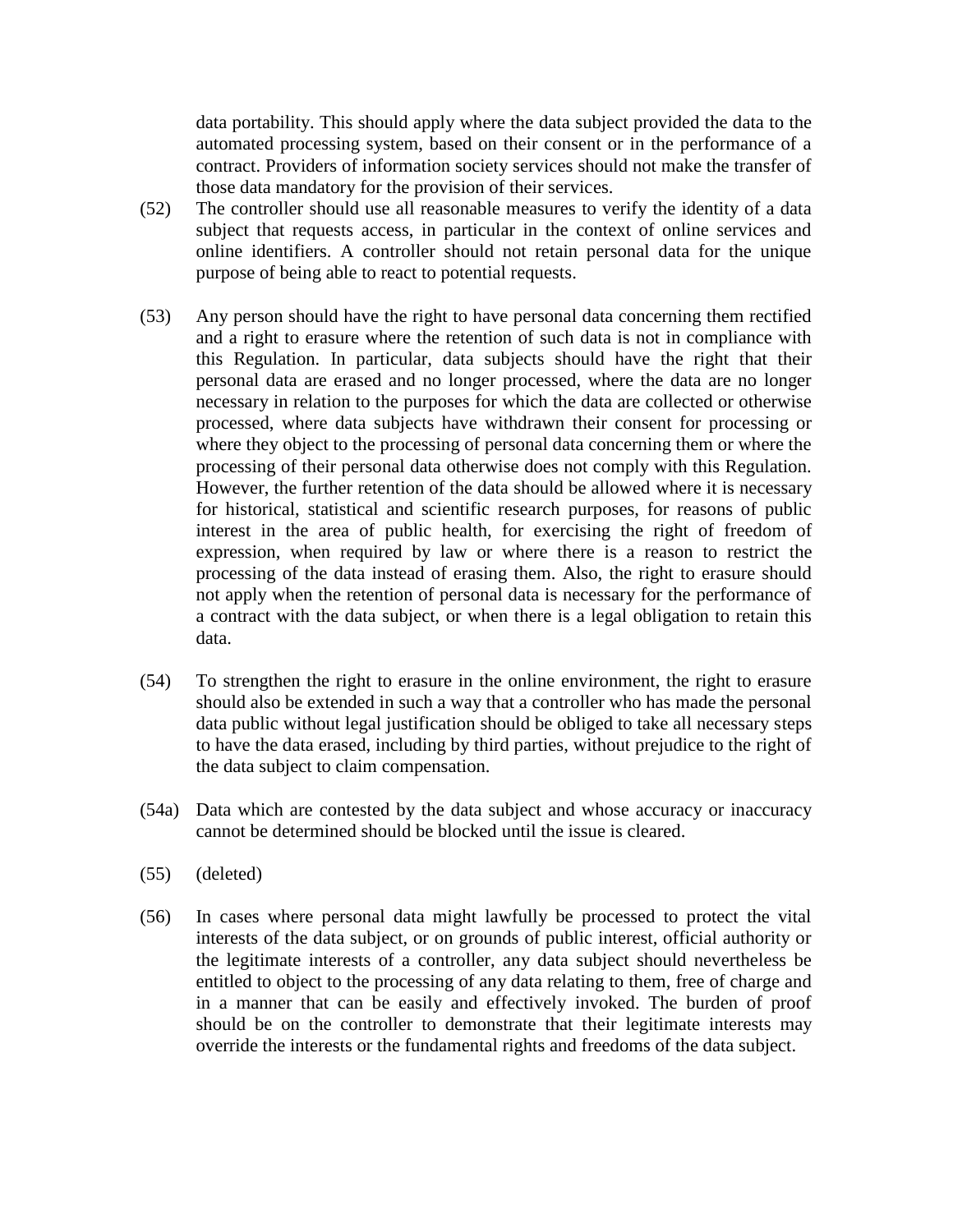- (57) Where the data subject has the right to object to the processing the controller should explicitly offer it to the data subject in an intelligible manner and form, using clear and plain language and should clearly distinguish it from other information.
- (58) Without prejudice to the lawfulness of the data processing, every natural person should have the right to object to profiling. Profiling which leads to measures producing legal effects concerning the data subject or does similarly significantly affect the interests, rights or freedoms of the concerned data subject should only be allowed when expressly authorised by law, carried out in the course of entering or performance of a contract, or when the data subject has given his consent. The In any case, such processing should be subject to suitable safeguards, including specific information of the data subject and the right to obtain human assessment and that such measure should not concern a child. Such measures should not lead to discrimination against individuals on the basis of race or ethnic origin, political opinions, religion or beliefs, trade union membership, sexual orientation or gender identity.
- (58a) Profiling based solely on the processing of pseudonymous data should be presumed not to significantly affect the interests, rights or freedoms of the data subject. Where profiling, whether based on a single source of pseudonymous data or on the aggregation of pseudonymous data from different sources, permits the controller to attribute pseudonymous data to a specific data subject, the processed data should no longer be considered to be pseudonymous.
- (59) Restrictions on specific principles and on the rights of information, rectification and erasure or on the right of access and to obtain data, the right to object, profiling, as well as on the communication of a personal data breach to a data subject and on certain related obligations of the controllers may be imposed by Union or Member State law, as far as necessary and proportionate in a democratic society to safeguard public security, including the protection of human life especially in response to natural or man made disasters, the prevention, investigation and prosecution of criminal offences or of breaches of ethics for regulated professions, other specific and well-defined public interests of the Union or of a Member State, in particular an important economic or financial interest of the Union or of a Member State, or the protection of the data subject or the rights and freedoms of others. Those restrictions should be in compliance with requirements set out by the Charter of Fundamental Rights of the European Union and by the European Convention for the Protection of Human Rights and Fundamental Freedoms.
- (60) Comprehensive responsibility and liability of the controller for any processing of personal data carried out by the controller or on the controller's behalf should be established, in particular with regard to documentation, data security, impact assessments, the data protection officer and oversight by data protection authorities. In particular, the controller should ensure and be able to demonstrate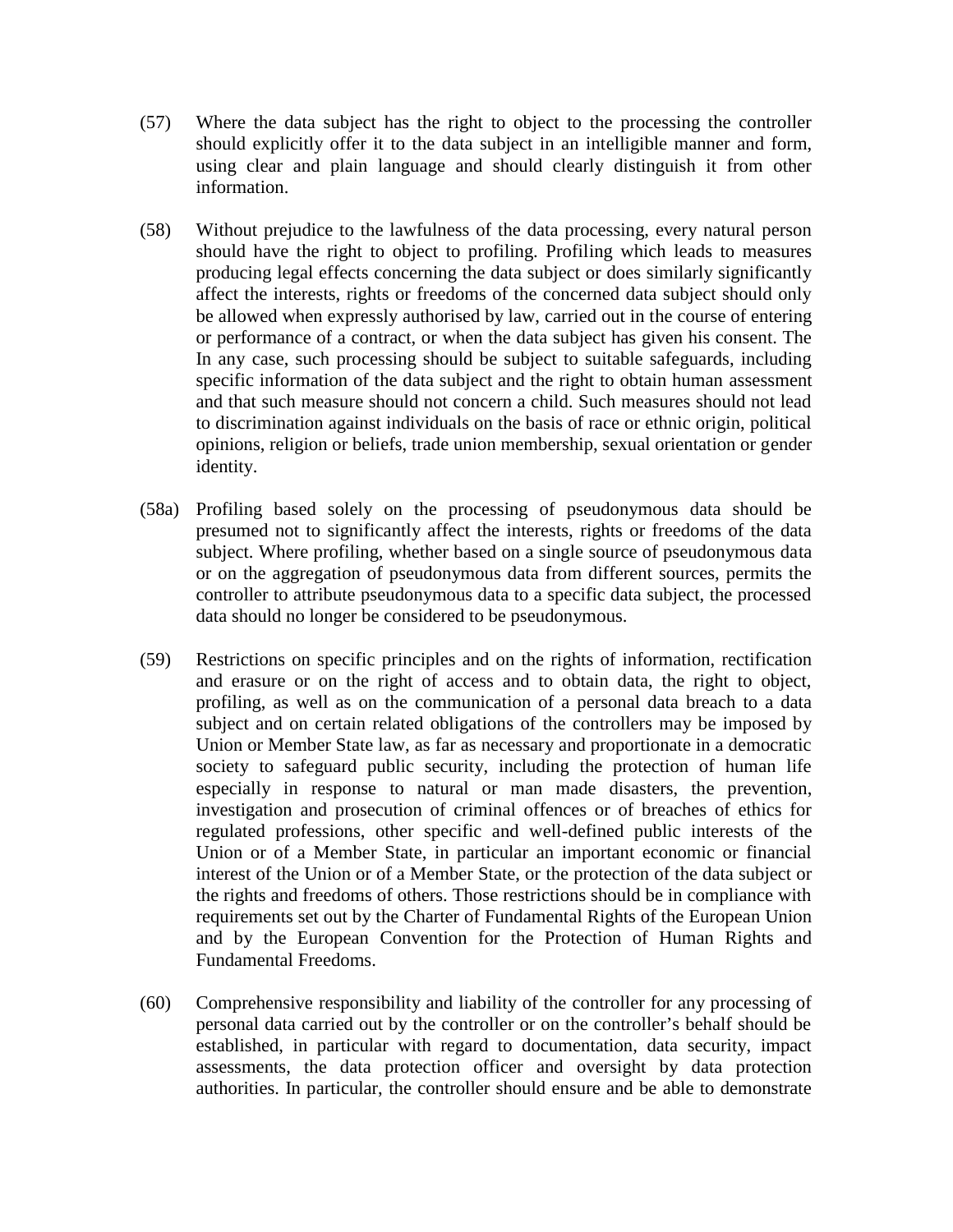the compliance of each processing operation with this Regulation. This should be verified by independent internal or external auditors.

- (61) The protection of the rights and freedoms of data subjects with regard to the processing of personal data require that appropriate technical and organizational measures are taken, both at the time of the design of the processing and at the time of the processing itself, to ensure that the requirements of this Regulation are met. In order to ensure and demonstrate compliance with this Regulation, the controller should adopt internal policies and implement appropriate measures, which meet in particular the principles of data protection by design and data protection by default. The principle of data protection by design require data protection to be embedded within the entire life cycle of the technology, from the very early design stage, right through to its ultimate deployment, use and final disposal. This should also include the responsibility for the products and services used by the controller or processor. The principle of data protection by default requires privacy settings on services and products which should by default comply with the general principles of data protection, such as data minimisation and purpose limitation.
- (62) The protection of the rights and freedoms of data subjects as well as the responsibility and liability of controllers and processor, also in relation to the monitoring by and measures of supervisory authorities, requires a clear attribution of the responsibilities under this Regulation, including where a controller determines the purposes, conditions and means of the processing jointly with other controllers or where a processing operation is carried out on behalf of a controller. The arrangement between the joint controllers should reflect the joint controllers' effective roles and relationships. The processing of personal data under this Regulation should include the permission for a controller to transmit the data to a joint controller or to a processor for the processing of the data on their behalf.
- (63) Where a controller not established in the Union is processing personal data of data subjects in the Union, the controller should designate a representative, unless the controller is established in a third country ensuring an adequate level of protection, or the processing relates to fewer than 5000 data subjects during any consecutive 12-month period and is not carried out on special categories of personal data, or is a public authority or body or where the controller is only occasionally offering goods or services to such data subjects. The representative should act on behalf of the controller and may be addressed by any supervisory authority.
- (64) In order to determine whether a controller is only occasionally offering goods and services to data subjects in the Union, it should be ascertained whether it is apparent from the controller's overall activities that the offering of goods and services to such data subjects is ancillary to those main activities.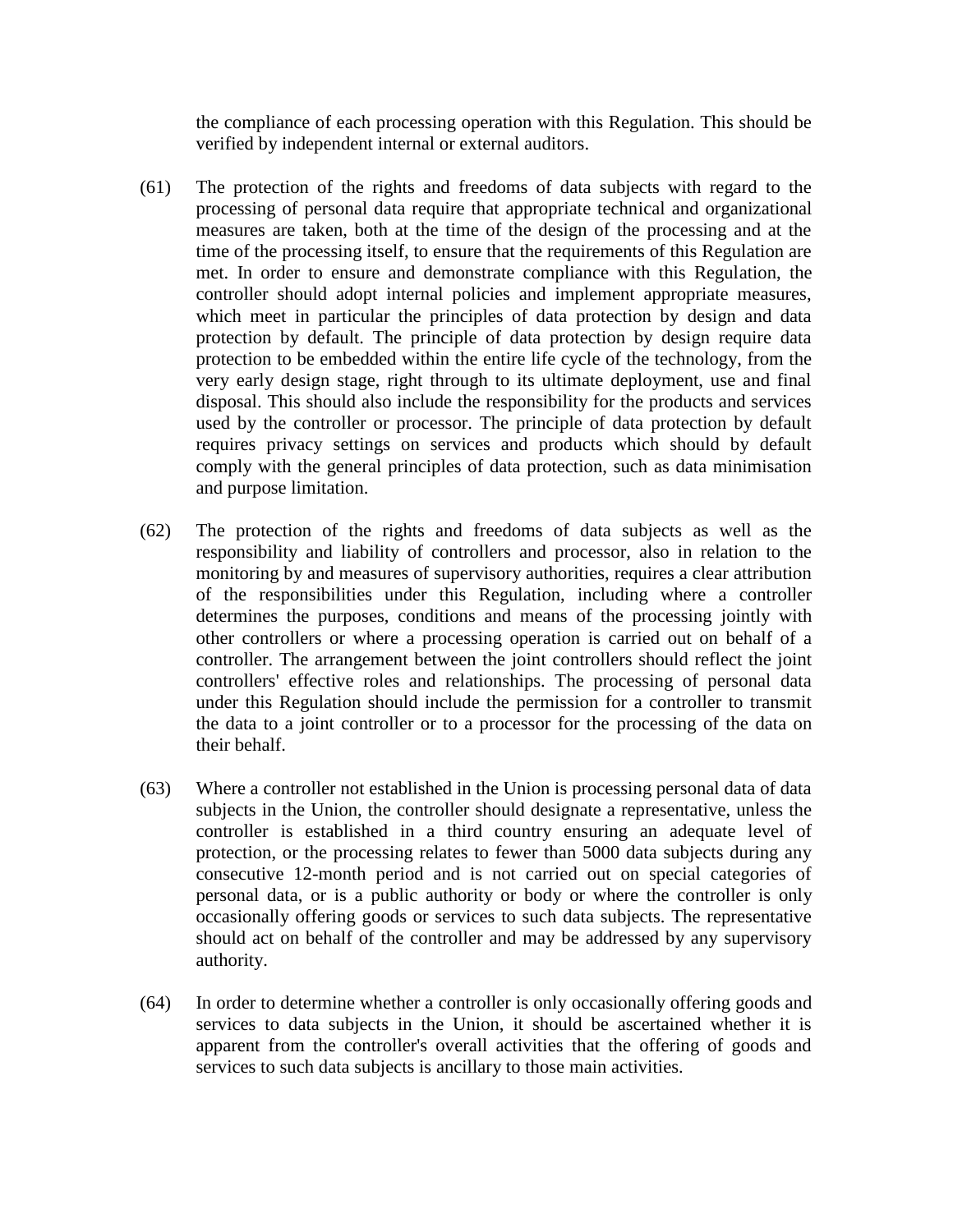- (65) In order to be able to demonstrate compliance with this Regulation, the controller or processor should maintain the documentation necessary in order to fulfill the requirements laid down in this Regulation. Each controller and processor should be obliged to co-operate with the supervisory authority and make this documentation, on request, available to it, so that it might serve for evaluating the compliance with this Regulation. However, equal emphasis and significance should be placed on good practice and compliance and not just the completion of documentation.
- (66) In order to maintain security and to prevent processing in breach of this Regulation, the controller or processor should evaluate the risks inherent to the processing and implement measures to mitigate those risks. These measures should ensure an appropriate level of security, taking into account the state of the art and the costs of their implementation in relation to the risks and the nature of the personal data to be protected. When establishing technical standards and organisational measures to ensure security of processing, technological neutrality, interoperability and innovation should be promoted, and, where appropriate, cooperation with third countries should be encouraged.
- (67) A personal data breach may, if not addressed in an adequate and timely manner, result in substantial economic loss and social harm, including identity fraud, to the individual concerned. Therefore the controller should notify the breach to the supervisory authority without undue delay, which should be presumed to be not later than 72 hours. If applicable, an explanation of the reasons for the delay should accompany the notification. The individuals whose personal data could be adversely affected by the breach should be notified without undue delay in order to allow them to take the necessary precautions. A breach should be considered as adversely affecting the personal data or privacy of a data subject where it could result in, for example, identity theft or fraud, physical harm, significant humiliation or damage to reputation. The notification should describe the nature of the personal data breach as well as recommendations as well as recommendations for the individual concerned to mitigate potential adverse effects. Notifications to data subjects should be made as soon as reasonably feasible, and in close cooperation with the supervisory authority and respecting guidance provided by it or other relevant authorities (e.g. law enforcement authorities). For example, the chance for data subjects to mitigate an immediate risk of harm would call for a prompt notification of data subjects whereas the need to implement appropriate measures against continuing or similar data breaches may justify a longer delay.
- (68) In order to determine whether a personal data breach is notified to the supervisory authority and to the data subject without undue delay, it should be ascertained whether the controller has implemented and applied appropriate technological protection and organisational measures to establish immediately whether a personal data breach has taken place and to inform promptly the supervisory authority and the data subject, before a damage to personal and economic interests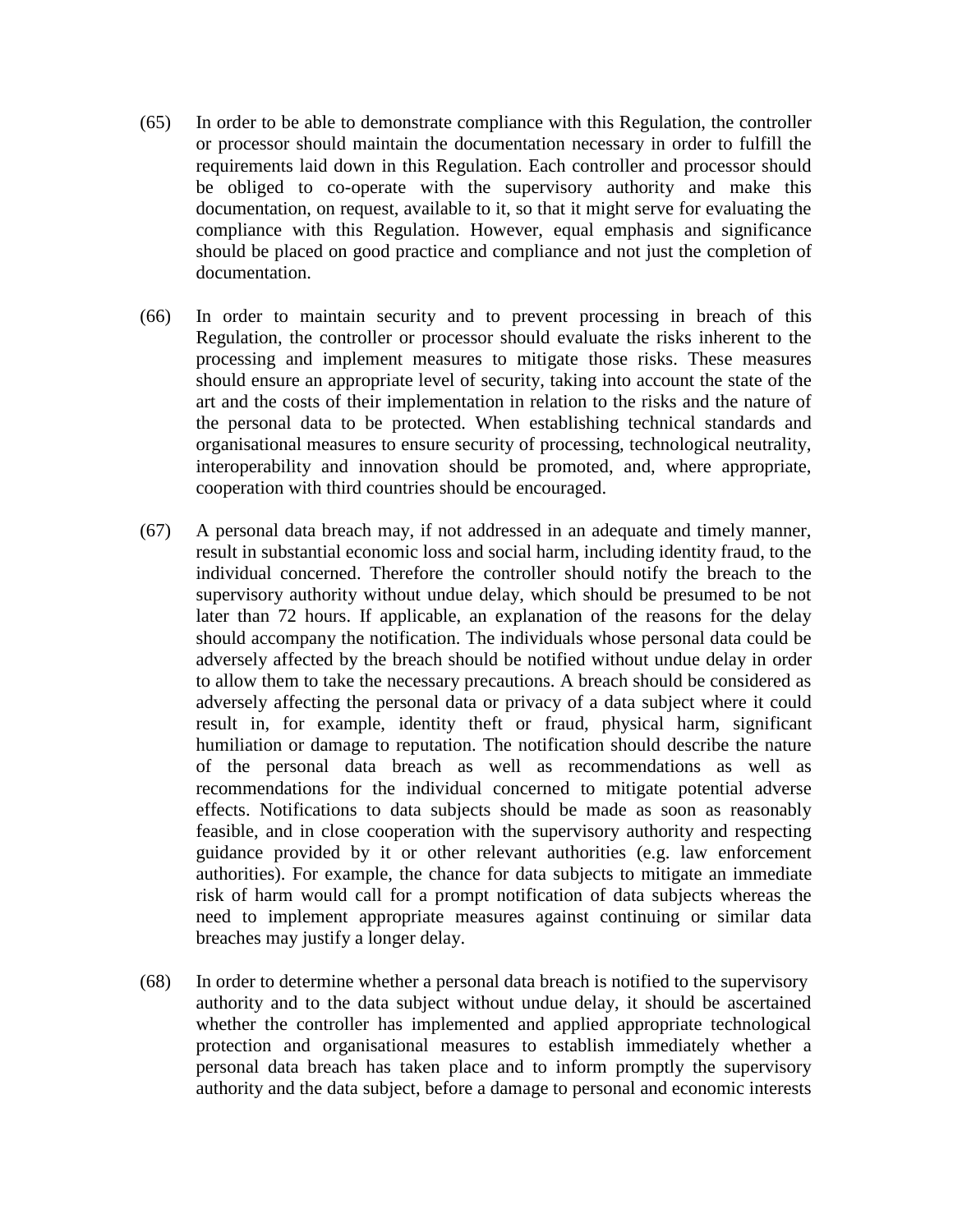occurs, taking into account in particular the nature and gravity of the personal data breach and its consequences and adverse effects for the data subject.

- (69) In setting detailed rules concerning the format and procedures applicable to the notification of personal data breaches, due consideration should be given to the circumstances of the breach, including whether or not personal data had been protected by appropriate technical protection measures, effectively limiting the likelihood of identity fraud or other forms of misuse. Moreover, such rules and procedures should take into account the legitimate interests of law enforcement authorities in cases where early disclosure could unnecessarily hamper the investigation of the circumstances of a breach.
- (70) Directive 95/46/EC provided for a general obligation to notify processing of personal data to the supervisory authorities. While this obligation produces administrative and financial burdens, it did not in all cases contribute to improving the protection of personal data. Therefore such indiscriminate general notification obligation should be abolished, and replaced by effective procedures and mechanism which focus instead on those processing operations which are likely to present specific risks to the rights and freedoms of data subjects by virtue of their nature, their scope or their purposes. In such cases, a data protection impact assessment should be carried out by the controller or processor prior to the processing, which should include in particular the envisaged measures, safeguards and mechanisms for ensuring the protection of personal data and for demonstrating the compliance with this Regulation.
- (71) This should in particular apply to newly established large scale filing systems, which aim at processing a considerable amount of personal data at regional, national or supranational level and which could affect a large number of data subjects.
- (71a) Impact assessments are the essential core of any sustainable data protection framework, making sure that businesses are aware from the outset of all possible consequences of their data processing operations. If impact assessments are thorough, the likelihood of any data breach or privacy-intrusive operation can be fundamentally limited. Data protection impact assessments should consequently have regard to the entire lifecycle management of personal data from collection to processing to deletion, describing in detail the envisaged processing operations, the risks to the rights and freedoms of data subjects, the measures envisaged to address the risks, safeguards, security measures and mechanisms to ensure compliance with the regulation. Controllers should focus on the protection of personal data throughout the entire data lifecycle from collection to processing to deletion by investing from the outset in a sustainable data management framework and by following it up with a comprehensive compliance mechanism.
- (72) There are circumstances under which it may be sensible and economic that the subject of a data protection impact assessment should be broader than a single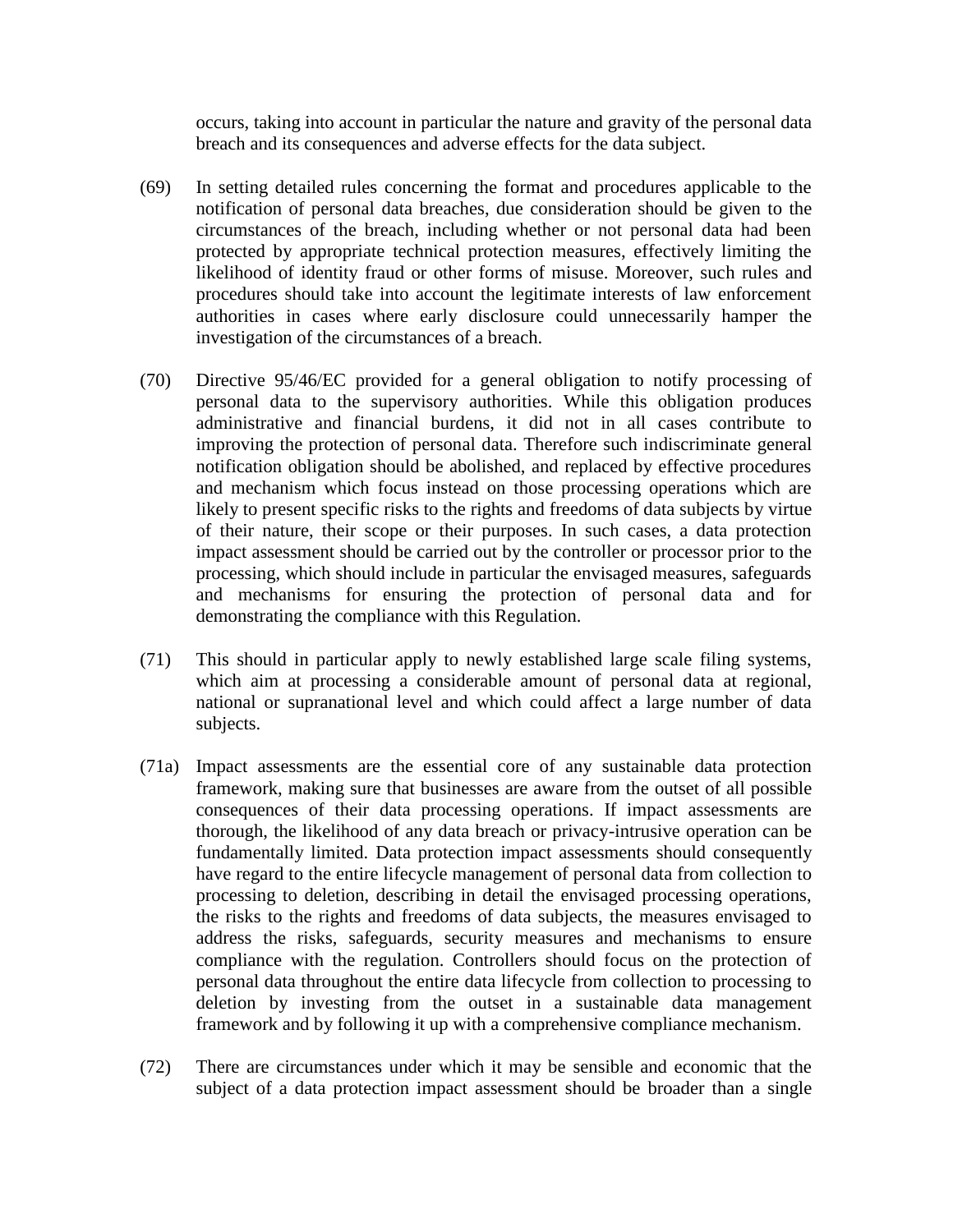project, for example where public authorities or bodies intend to establish a common application or processing platform or where several controllers plan to introduce a common application or processing environment across an industry sector or segment or for a widely used horizontal activity.

- (73) (deleted)
- (74) Where a data protection impact assessment indicates that processing operations involve a high degree of specific risks to the rights and freedoms of data subjects, such as excluding individuals from their right, or by the use of specific new technologies, the data protection officer or the supervisory authority should be consulted, prior to the start of operations, on a risky processing which might not be in compliance with this Regulation, and to make proposals to remedy such situation. Such A consultation of the supervisory authority should equally take place in the course of the preparation either of a measure by the national parliament or of a measure based on such legislative measure which defines the nature of the processing and lays down appropriate safeguards.
- (74a) Impact assessments can only be of help if controllers make sure that they comply with the promises originally laid down in them. Data controllers should therefore conduct periodic data protection compliance reviews demonstrating that the data processing mechanisms in place comply with assurances made in the data protection impact assessment. It should further demonstrate the ability of the data controller to comply with the autonomous choices of data subjects. In addition, in case the review finds compliance inconsistencies, it should highlight these and present recommendations on how to achieve full compliance.
- (75) Where the processing is carried out in the public sector or where, in the private sector, processing relates to more than 5000 data subjects within 12 months, or where its core activities, regardless of the size of the enterprise, involve processing operations on sensitive data, or processing operations which require regular and systematic monitoring, a person should assist the controller or processor to monitor internal compliance with this Regulation. When establishing whether data about a large number of data subjects are processed, archived data that is restricted in such a way that they are not subject to the normal data access and processing operations of the controller and can no longer be changed should not be taken into account. Such data protection officers, whether or not an employee of the controller and whether or not performing that task full time, should be in a position to perform their duties and tasks independently and enjoy special protection against dismissal. Final responsibility should stay with the management of an organization. The data protection officer should in particular be consulted prior to the design, procurement, development and setting-up of systems for the automated processing of personal data, in order to ensure the principles of privacy by design and privacy by default.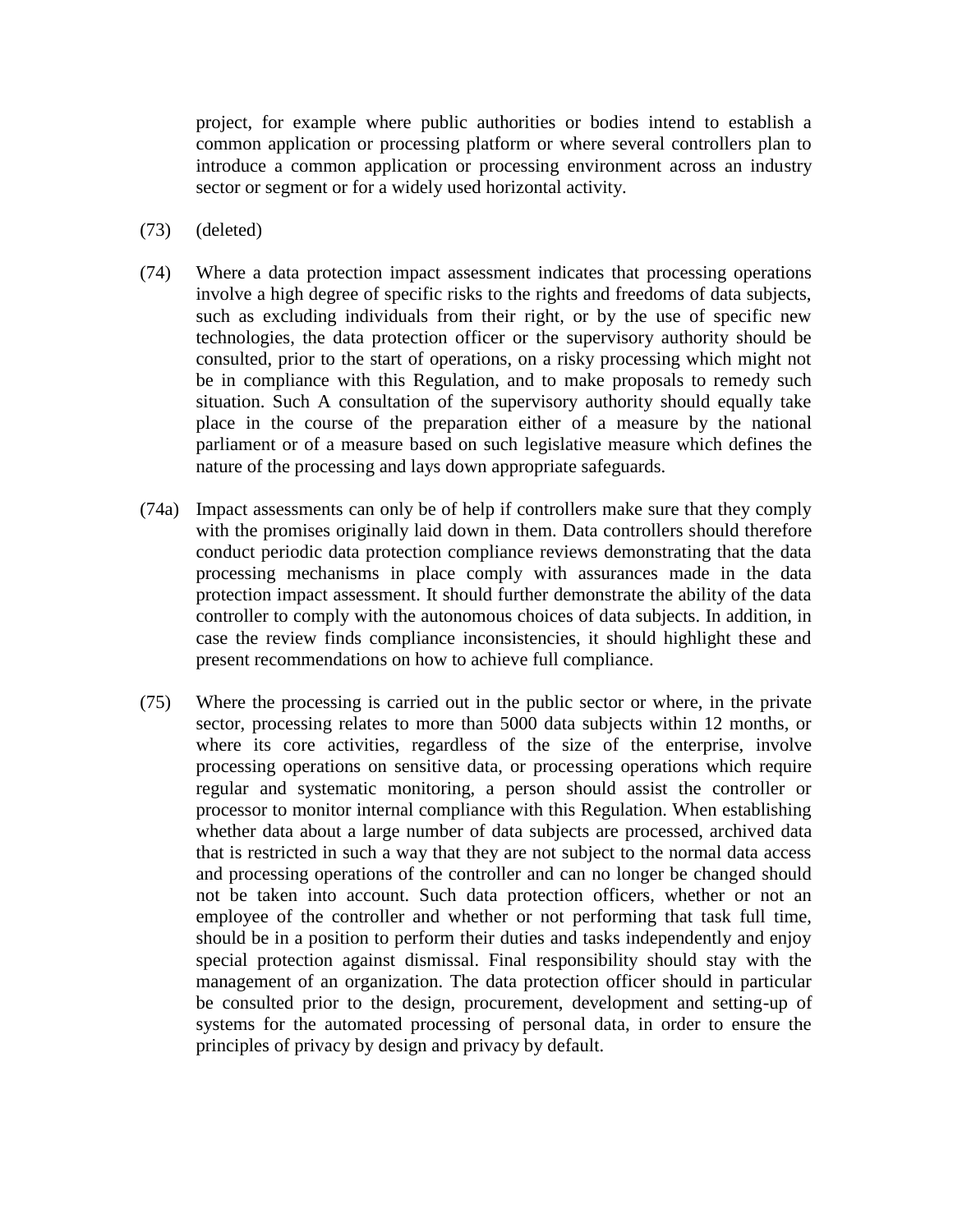- (75a) The data protection officer should have at least the following qualifications: extensive knowledge of the substance and application of data protection law, including technical and organizational measures and procedures; mastery of technical requirements for privacy by design, privacy by default and data security; industry-specific knowledge in accordance with the size of the controller or processor and the sensitivity of the data to be processed; the ability to carry out inspections, consultation, documentation, and log file analysis; and the ability to work with employee representation. The controller should enable the data protection officer to take part in advanced training measures to maintain the specialized knowledge required to perform his or her duties. The designation as a data protection officer does not necessarily require fulltime occupation of the respective employee.
- (76) Associations or other bodies representing categories of controllers should be encouraged, after consultation of the representatives of the employees, to draw up codes of conduct, within the limits of this Regulation, so as to facilitate the effective application of this Regulation, taking account of the specific characteristics of the processing carried out in certain sectors. Such codes should make compliance with this Regulation easier for industry.
- (77) In order to enhance transparency and compliance with this Regulation, the establishment of certification mechanisms, data protection seals and standardised marks should be encouraged, allowing data subjects to quickly, reliably and verifiably assess the level of data protection of relevant products and services. A "European Data Protection Seal" should be established on the European level to create trust among data subjects, legal certainty for controllers, and at the same time export European data protection standards by allowing non-European companies to more easily enter European markets by being certified.
- (78) Cross-border flows of personal data are necessary for the expansion of international trade and international co-operation. The increase in these flows has raised new challenges and concerns with respect to the protection of personal data. However, when personal data are transferred from the Union to third countries or to international organisations, the level of protection of individuals guaranteed in the Union by this Regulation should not be undermined. In any event, transfers to third countries may only be carried out in full compliance with this Regulation.
- (79) This Regulation is without prejudice to international agreements concluded between the Union and third countries regulating the transfer of personal data including appropriate safeguards for the data subjects ensuring an adequate level of protection for the fundamental rights of citizens.
- (80) The Commission may decide with effect for the entire Union that certain third countries, or a territory or a processing sector within a third country, or an international organisation, offer an adequate level of data protection, thus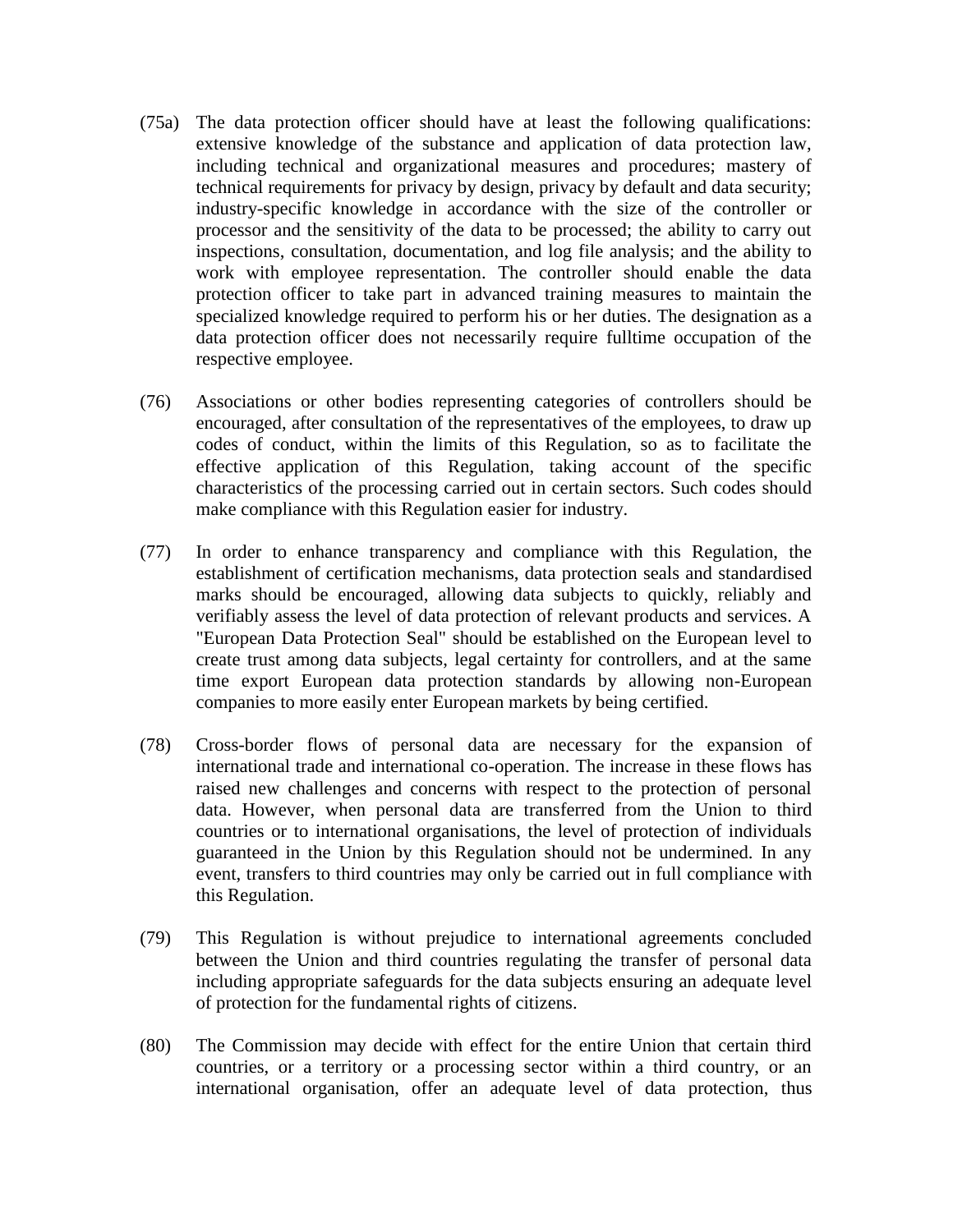providing legal certainty and uniformity throughout the Union as regards the third countries or international organisations which are considered to provide such level of protection. The Commission may also decide, having given notice and a complete justification to the third country, to revoke such a decision.

- (81) In line with the fundamental values on which the Union is founded, in particular the protection of human rights, the Commission should, in its assessment of the third country, take into account how a given third country respects the rule of law, access to justice as well as international human rights norms and standards.
- (82) The Commission may equally recognise that a third country, or a territory or a processing sector within a third country, or an international organisation offers no adequate level of data protection. Any legislation which provides for extraterritorial access to personal data processed in the Union without authorisation under Union or Member State law should be considered as an indication of a lack of adequacy. Consequently the transfer of personal data to that third country should be prohibited. In that case, provision should be made for consultations between the Commission and such third countries or international organisations.
- (83) In the absence of an adequacy decision, the controller or processor should take measures to compensate for the lack of data protection in a third country by way of appropriate safeguards for the data subject. Such appropriate safeguards may consist of making use of binding corporate rules, standard data protection clauses adopted by the Commission, standard data protection clauses adopted by a supervisory authority or contractual clauses authorised by a supervisory authority. Those appropriate safeguards should uphold a respect of the data subject rights adequate to intra-EU processing, in particular relating to purpose limitation, right to access, rectification, erasure and to claim compensation. Those safeguards should in particular guarantee the observance of the principles of personal data processing, safeguard data subject rights and provide for effective redress mechanisms, ensure the observance of the principles of data protection by design and by default, guarantee the existence of a data protection officer.
- (84) The possibility for the controller or processor to use standard data protection clauses adopted by the Commission or by a supervisory authority should neither prevent the possibility for controllers or processors to include the standard data protection clauses in a wider contract nor to add other clauses or supplementary safeguards as long as they do not contradict, directly or indirectly, the standard contractual clauses adopted by the Commission or by a supervisory authority or prejudice the fundamental rights or freedoms of the data subjects. The standard data protection clauses adopted by the Commission could cover different situations, namely transfers from controllers established in the European Union to controllers established outside the European Union and from controllers established in the European Union to processors, including sub-processors, established outside the European Union. Controllers and processors should be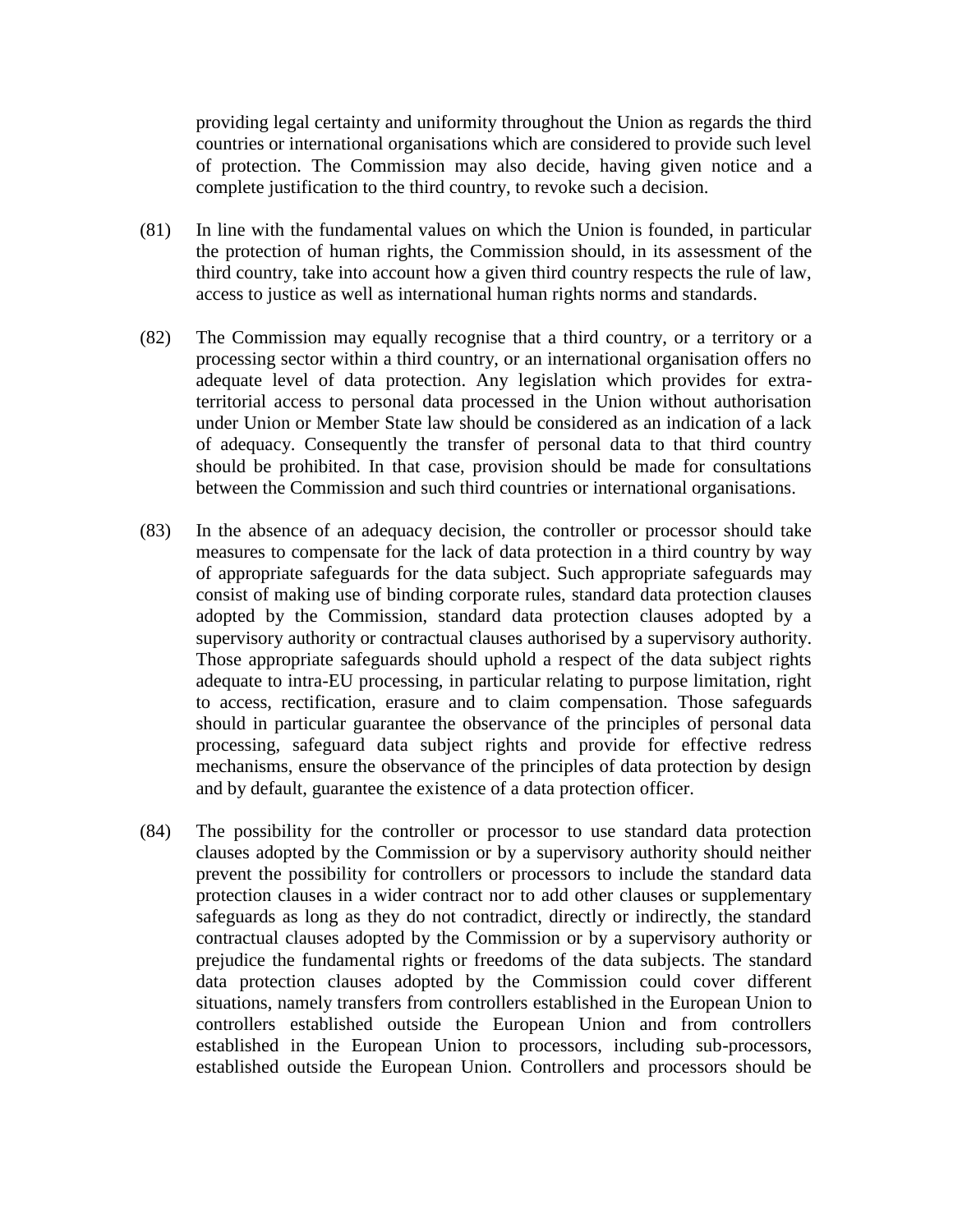encouraged to provide even more robust safeguards via additional contractual commitments that supplement standard protection clauses.

- (85) A corporate group should be able to make use of approved binding corporate rules for its international transfers from the Union to organisations within the same corporate group of undertakings, as long as such corporate rules include all essential principles and enforceable rights to ensure appropriate safeguards for transfers or categories of transfers of personal data.
- (86) Provisions should be made for the possibility for transfers in certain circumstances where the data subject has given his consent, where the transfer is necessary in relation to a contract or a legal claim, where important grounds of public interest laid down by Union or Member State law so require or where the transfer is made from a register established by law and intended for consultation by the public or persons having a legitimate interest. In this latter case such a transfer should not involve the entirety of the data or entire categories of the data contained in the register and, when the register is intended for consultation by persons having a legitimate interest, the transfer should be made only at the request of those persons or if they are to be the recipients, taking into full account the interests and fundamental rights of the data subject.
- (87) These derogations should in particular apply to data transfers required and necessary for the protection of important grounds of public interest, for example in cases of international data transfers between competition authorities, tax or customs administrations, financial supervisory authorities, between services competent for social security matters or for public health, or to competent public authorities for the prevention, investigation, detection and prosecution of criminal offences, including for the prevention of money laundering and the fight against terrorist financing. A transfer of personal data should equally be regarded as lawful where it is necessary to protect an interest which is essential for the data subject's or another person's life, if the data subject is incapable of giving consent. Transferring personal data for such important grounds of public interest should only be used for occasional transfers. In each and every case, a careful assessment of all circumstances of the transfer should be carried out.
- (88) For the purposes of processing for historical, statistical and scientific research purposes, the legitimate expectations of society for an increase of knowledge should be taken into consideration.
- (89) In any case, where the Commission has taken no decision on the adequate level of data protection in a third country, the controller or processor should make use of solutions that provide data subjects with a legally binding guarantee that they will continue to benefit from the fundamental rights and safeguards as regards processing of their data in the Union once this data has been transferred, to the extent that the processing is not massive, not repetitive and not structural. That guarantee should include financial indemnification in cases of loss or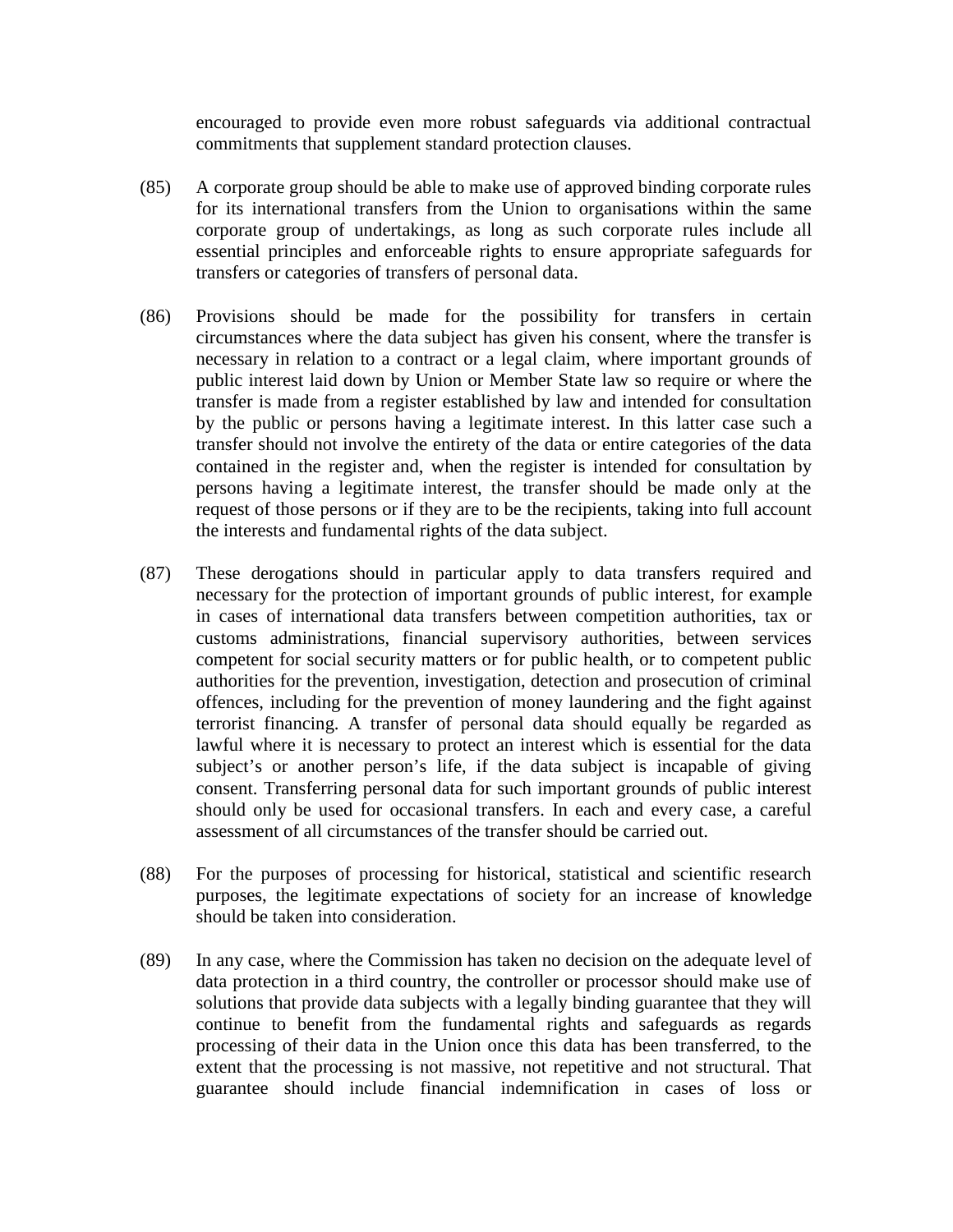unauthorised access or processing of the data and an obligation, regardless of national legislation, to provide full details of all access to the data by public authorities in the third country.

- (90) Some third countries enact laws, regulations and other legislative instruments which purport to directly regulate data processing activities of natural and legal persons under the jurisdiction of the Member States. The extraterritorial application of these laws, regulations and other legislative instruments may be in breach of international law and may impede the attainment of the protection of individuals guaranteed in the Union by this Regulation. Transfers should only be allowed where the conditions of this Regulation for a transfer to third countries are met. This may inter alia be the case where the disclosure is necessary for an important ground of public interest recognised in Union law or in a Member State law to which the controller is subject. The conditions under which an important ground of public interest exists should be further specified by the Commission in a delegated act. In cases where controllers or processors are confronted with conflicting compliance requirements between the jurisdiction of the EU on the one hand, and that of a third country on the other, the Commission should ensure that EU law takes precedence at all times. The Commission should provide guidance and assistance to the controller and processor, and it should seek to resolve the jurisdictional conflict with the third country in question.
- (91) When personal data moves across borders it may put at increased risk the ability of individuals to exercise data protection rights in particular to protect themselves from the unlawful use or disclosure of that information. At the same time, supervisory authorities may find that they are unable to pursue complaints or conduct investigations relating to the activities outside their borders. Their efforts to work together in the cross-border context may also be hampered by insufficient preventative or remedial powers, inconsistent legal regimes, and practical obstacles like resource constraints. Therefore, there is a need to promote closer co-operation among data protection supervisory authorities to help them exchange information and carry out investigations with their international counterparts.
- (92) The establishment of supervisory authorities in Member States, exercising their functions with complete independence, is an essential component of the protection on individuals with regard to the processing of their personal data. Member States may establish more than one supervisory authority, to reflect their constitutional, organisational and administrative structure. An authority shall have adequate financial and personal resources to fully carry out its role, taking into account the size of the population and the amount of personal data processing.
- (93) Where a Member State establishes several supervisory authorities, it should establish by law mechanisms for ensuring the effective participation of those supervisory authorities in the consistency mechanism. That Member State should in particular designate the supervisory authority which functions as a single contact point for the effective participation of those authorities in the mechanism,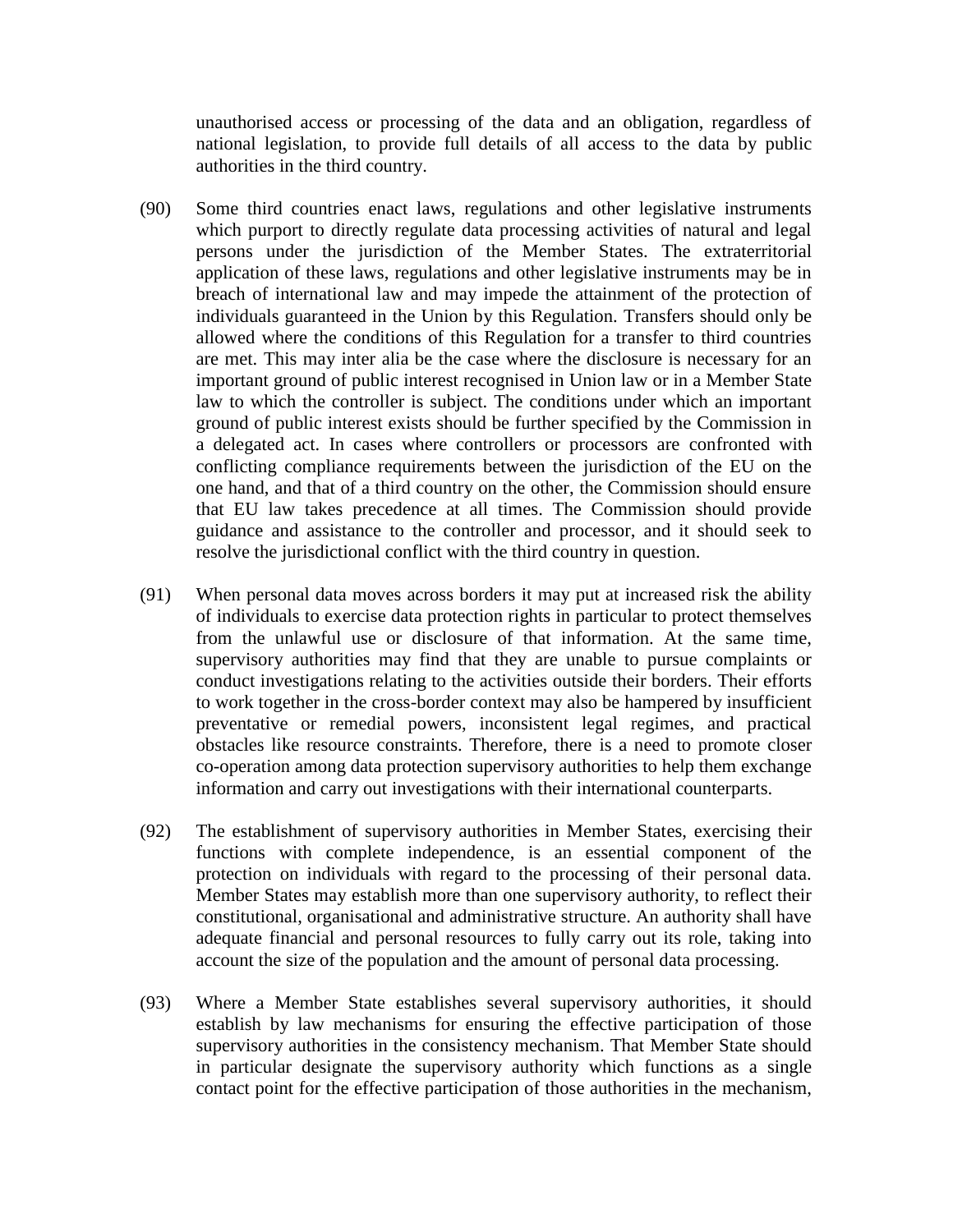to ensure swift and smooth co-operation with other supervisory authorities, the European Data Protection Board and the Commission.

- (94) Each supervisory authority should be provided with the adequate financial and human resources, premises and infrastructure, which is necessary for the effective performance of their tasks, including for the tasks related to mutual assistance and cooperation with other supervisory authorities throughout the Union.
- (95) The general conditions for the members of the supervisory authority should be laid down by law in each Member State and should in particular provide that those members should be appointed by the parliament or the government of the Member State taking due care to minimise the possibility of political interference, and include rules on the personal qualification of the members, the avoidance of conflicts of interest and the position of those members.
- (96) The supervisory authorities should monitor the application of the provisions pursuant to this Regulation and contribute to its consistent application throughout the Union, in order to protect natural persons in relation to the processing of their personal data and to facilitate the free flow of personal data within the internal market. For that purpose, the supervisory authorities should co-operate with each other and the Commission.
- (97) Where the processing of personal data in the context of the activities of an establishment of a controller or a processor in the Union takes place in more than one Member State, one single supervisory authority should act as the single contact point and the lead authority responsible for supervising the controller or processor throughout the Union and taking the related decisions, in order to increase the consistent application, provide legal certainty and reduce administrative burden for such controllers and processors.
- (98) The lead authority, providing such one-stop shop, should be the supervisory authority of the Member State in which the controller or processor has its main establishment or its representative. The European Data Protection Board may designate the lead authority through the consistency mechanism in certain cases on the request of a competent authority.
- (98a) Data subjects whose personal data is processed by a data controller or processor in another Member State should be able to complain to the supervisory authority of their choice. The lead data protection authority should coordinate its work with that of the other authorities involved.
- (99) While this Regulation applies also to the activities of national courts, the competence of the supervisory authorities should not cover the processing of personal data when courts are acting in their judicial capacity, in order to safeguard the independence of judges in the performance of their judicial tasks. However, this exemption should be strictly limited to genuine judicial activities in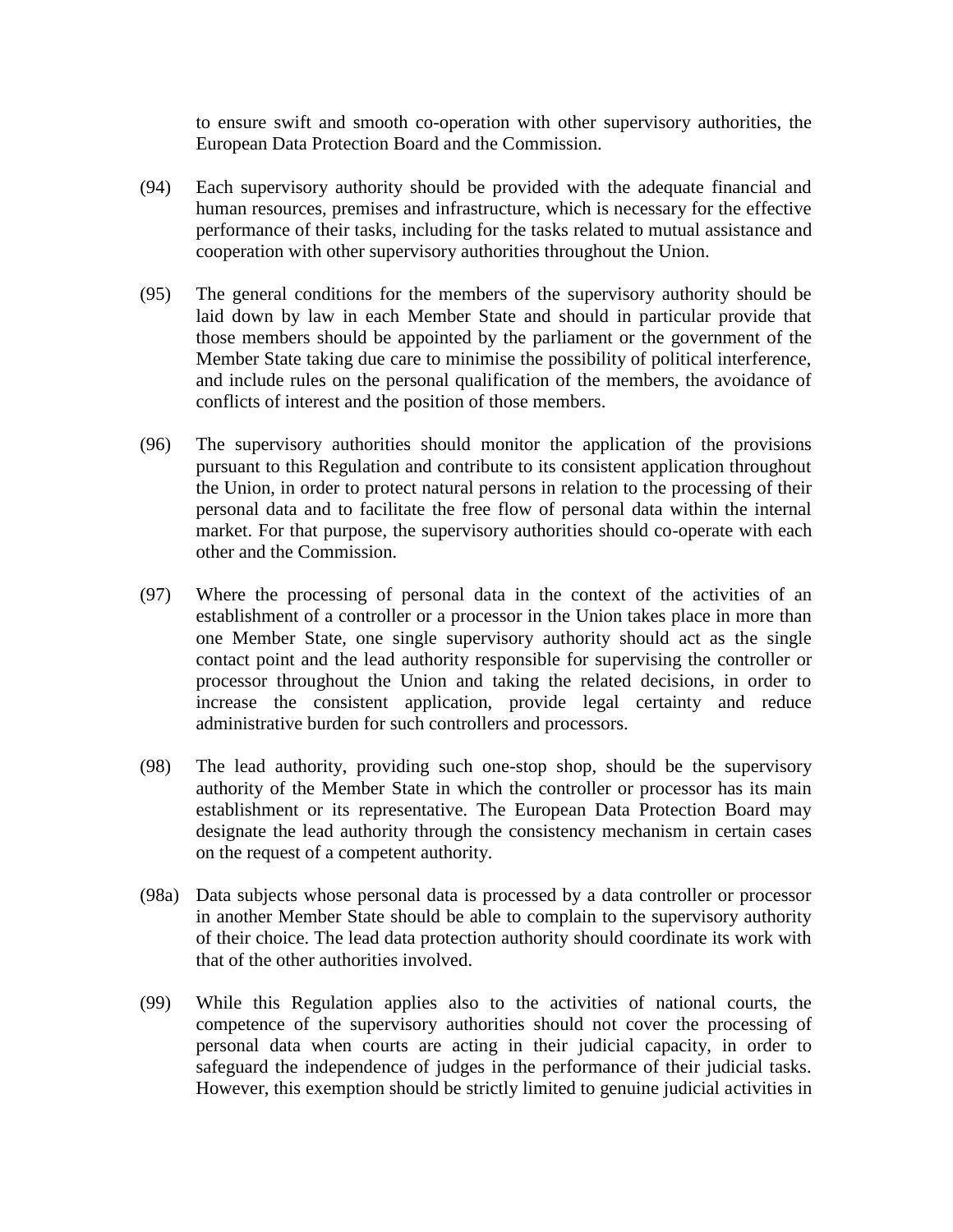court cases and not apply to other activities where judges might be involved in, in accordance with national law.

- (100) In order to ensure consistent monitoring and enforcement of this Regulation throughout the Union, the supervisory authorities should have in each Member State the same duties and effective powers, including powers of investigation, legally binding intervention, decisions and sanctions, particularly in cases of complaints from individuals, and to engage in legal proceedings. Investigative powers of supervisory authorities as regards access to premises should be exercised in conformity with Union law and national law. This concerns in particular the requirement to obtain a prior judicial authorisation.
- (101) Each supervisory authority should hear complaints lodged by any data subject or by an association acting in the public interest and should investigate the matter. The investigation following a complaint should be carried out, subject to judicial review, to the extent that is appropriate in the specific case. The supervisory authority should inform the data subject or the association of the progress and the outcome of the complaint within a reasonable period. If the case requires further investigation or coordination with another supervisory authority, intermediate information should be given to the data subject.
- (102) Awareness raising activities by supervisory authorities addressed to the public should include specific measures directed at controllers and processors, including micro, small and medium-sized enterprises, as well as data subjects.
- (103) The supervisory authorities should assist each other in performing their duties and provide mutual assistance, so as to ensure the consistent application and enforcement of this Regulation in the internal market.
- (104) Each supervisory authority should have the right to participate in joint operations between supervisory authorities. The requested supervisory authority should be obliged to respond to the request in a defined time period.
- (105) In order to ensure the consistent application of this Regulation throughout the Union, a consistency mechanism for co-operation between the supervisory authorities themselves and the Commission should be established. This mechanism should in particular apply where a supervisory authority intends to take a measure as regards processing operations that are related to the offering of goods or services to data subjects in several Member States, or to the monitoring of such data subjects, or that might substantially affect the free flow of personal data. It should also apply where any supervisory authority or the Commission requests that the matter should be dealt with in the consistency mechanism. Furthermore, the data subjects should have the right to obtain consistency, if they deem a measure by a Data Protection Authority of a Member State has not fulfilled this criterion. This mechanism should be without prejudice to any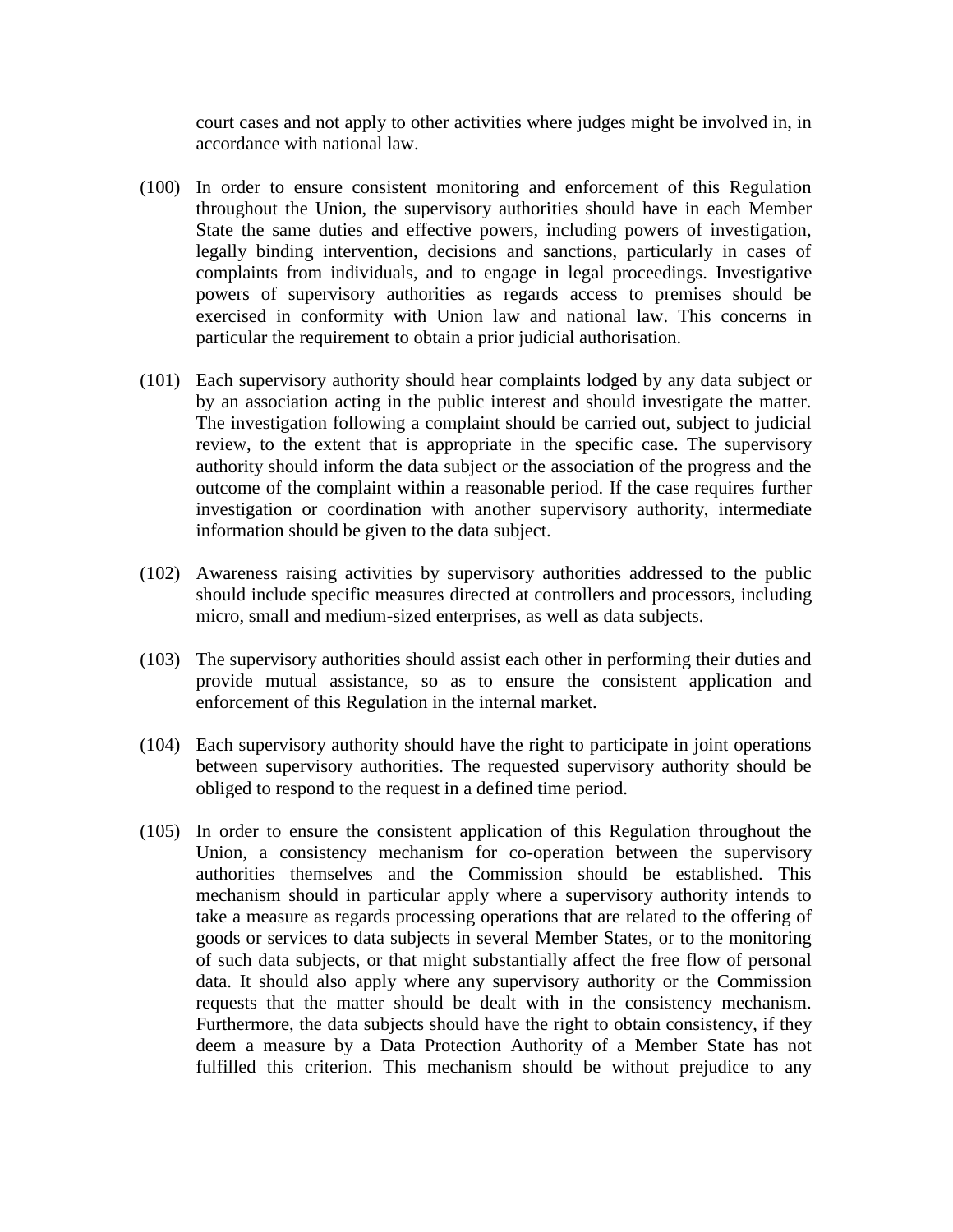measures that the Commission may take in the exercise of its powers under the Treaties.

- (106) In application of the consistency mechanism, the European Data Protection Board should, within a determined period of time, issue an opinion, if a simple majority of its members so decides or if so requested by any supervisory authority or the Commission.
- (106a) In order to ensure the consistent application of this Regulation, the European Data Protection Board may in individual cases adopt a decision which is binding on the competent supervisory authorities.
- (107) (deleted)
- (108) There may be an urgent need to act in order to protect the interests of data subjects, in particular when the danger exists that the enforcement of a right of a data subject could be considerably impeded. Therefore, a supervisory authority should be able to adopt provisional measures with a specified period of validity when applying the consistency mechanism.
- (109) The application of this mechanism should be a condition for the legal validity and enforcement of the respective decision by a supervisory authority. In other cases of cross-border relevance, mutual assistance and joint investigations might be carried out between the concerned supervisory authorities on a bilateral or multilateral basis without triggering the consistency mechanism.
- (110) At Union level, a European Data Protection Board should be set up. It should replace the Working Party on the Protection of Individuals with Regard to the Processing of Personal Data established by Directive 95/46/EC. It should consist of a head of a supervisory authority of each Member State and of the European Data Protection Supervisor. The European Data Protection Board should contribute to the consistent application of this Regulation throughout the Union, including by advising the institutions of the Union and promoting cooperation of the supervisory authorities throughout the Union, including the coordination of joint operations. The European Data Protection Board should act independently when exercising its tasks. The European Data Protection Board should strengthen the dialogue with concerned stakeholders such as data subjects' associations, consumer organisations, data controllers and other relevant stakeholders and experts.
- (111) Data subjects should have the right to lodge a complaint with a supervisory authority in any Member State and have the right to an effective judicial remedy in accordance with Article 47 of the Charter of Fundamental Rights if they consider that their rights under this Regulation are infringed or where the supervisory authority does not react on a complaint or does not act where such action is necessary to protect the rights of the data subject.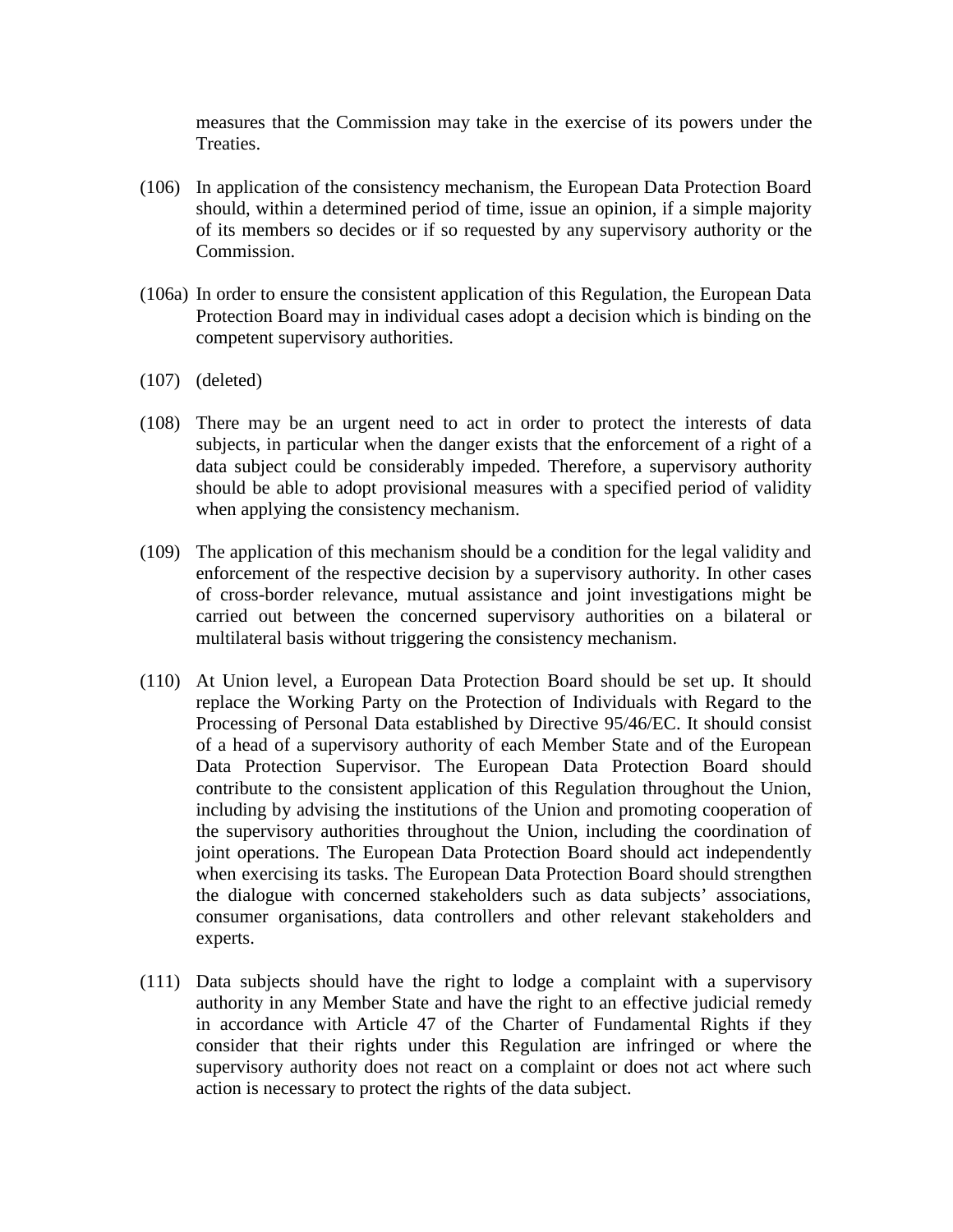- (112) Any body, organisation or association which acts in the public interest and is constituted according to the law of a Member State should have the right to lodge a complaint with a supervisory authority on behalf of data subjects with their consent or exercise the right to a judicial remedy if mandated by the data subject, or to lodge, independently of a data subject's complaint, an own complaint where it considers that a breach of this Regulation has occurred.
- (113) Each natural or legal person should have the right to a judicial remedy against decisions of a supervisory authority concerning them. Proceedings against a supervisory authority should be brought before the courts of the Member State, where the supervisory authority is established.
- (114) In order to strengthen the judicial protection of the data subject in situations where the competent supervisory authority is established in another Member State than the one where the data subject is residing, the data subject may mandate any body, organisation or association acting in the public interest to bring proceedings against that supervisory authority to the competent court in the other Member State.
- (115) In situations where the competent supervisory authority established in another Member State does not act or has taken insufficient measures in relation to a complaint, the data subject may request the supervisory authority in the Member State of his or her habitual residence to bring proceedings against that supervisory authority to the competent court in the other Member State. This does not apply to non-EU-residents. The requested supervisory authority may decide, subject to judicial review, whether it is appropriate to follow the request or not.
- (116) For proceedings against a controller or processor, the plaintiff should have the choice to bring the action before the courts of the Member States where the controller or processor has an establishment or, in case of EU residence, where the data subject resides, unless the controller is a public authority of the Union or a Member State acting in the exercise of its public powers.
- (117) Where there are indications that parallel proceedings are pending before the courts in different Member States, the courts should be obliged to contact each other. The courts should have the possibility to suspend a case where a parallel case is pending in another Member State. Member States should ensure that court actions, in order to be effective, should allow the rapid adoption of measures to remedy or prevent an infringement of this Regulation.
- (118) Any damage, whether pecuniary or not, which a person may suffer as a result of unlawful processing should be compensated by the controller or processor, who may be exempted from liability only if they prove that they are not responsible for the damage, in particular where he establishes fault on the part of the data subject or in case of force majeure.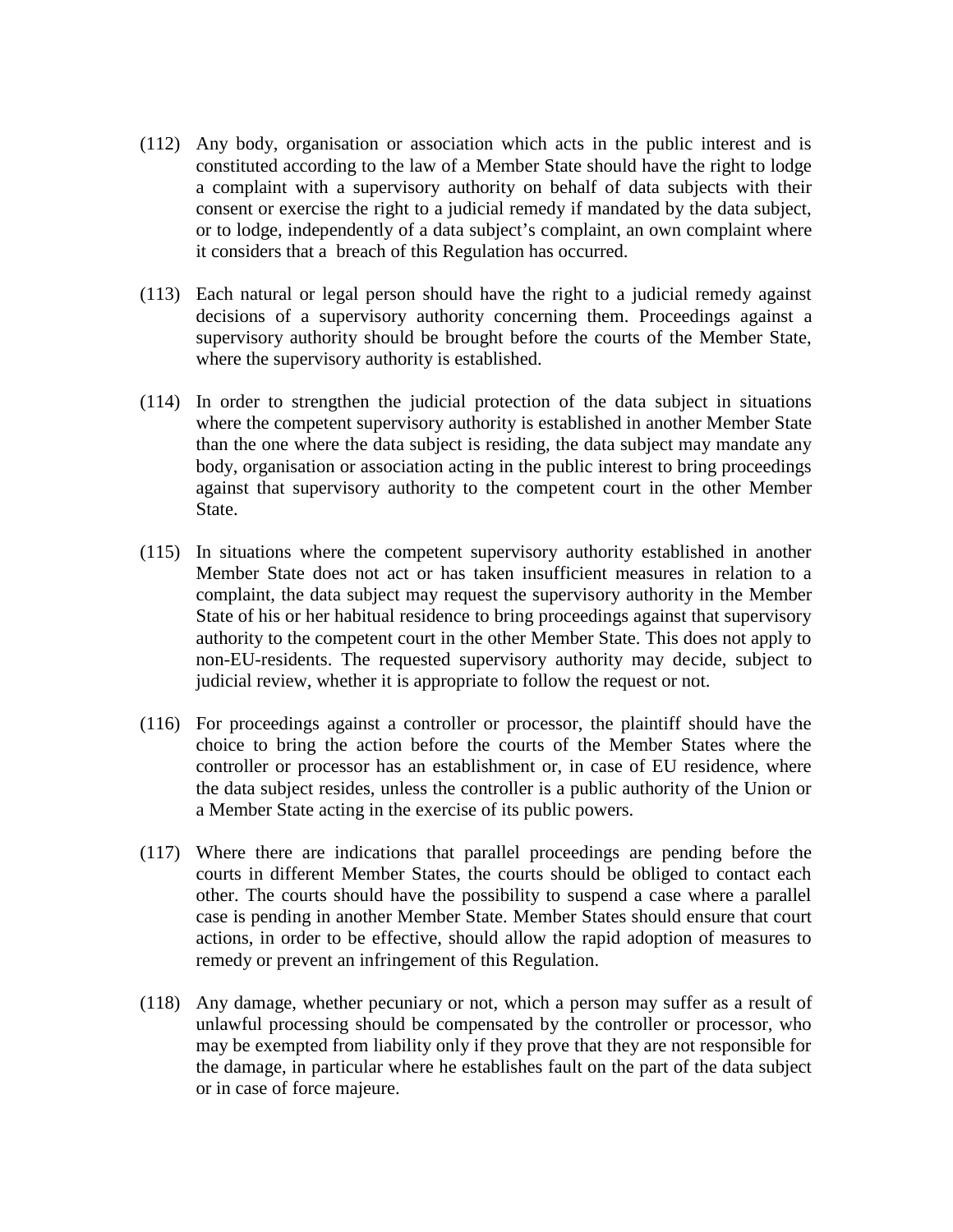- (119) Penalties should be imposed to any person, whether governed by private or public law, who fails to comply with this Regulation. Member States should ensure that the penalties should be effective, proportionate and dissuasive and should take all measures to implement the penalties. The rules on penalties should be subject to appropriate procedural safeguards in conformity with the general principles of Union law and the Charter of Fundamental Rights, including those concerning the right to an effective judicial remedy, due process and the principle of ne bis in idem.
- (119a) In applying penalties, Member States should show full respect for appropriate procedural safeguards, including the right to an effective judicial remedy, due process, and the principle of ne bis in idem.
- (120) In order to strengthen and harmonise administrative sanctions against infringements of this Regulation, each supervisory authority should have the power to sanction administrative offences. This Regulation should indicate these offences and the upper limit for the related administrative fines, which should be fixed in each individual case proportionate to the specific situation, with due regard in particular to the nature, gravity and duration of the breach. The consistency mechanism may also be used to cover divergences in the application of administrative sanctions.
- (121) Whenever necessary, exemptions or derogations from the requirements of certain provisions of this Regulation for the processing of personal data should be provided for in order to reconcile the right to the protection of personal data with the right to freedom of expression, and notably the right to receive and impart information, as guaranteed in particular by Article 11 of the Charter of Fundamental Rights of the European Union. Therefore, Member States should adopt legislative measures, which should lay down exemptions and derogations which are necessary for the purpose of balancing these fundamental rights. Such exemptions and derogations should be adopted by the Member States on general principles, on the rights of the data subject, on controller and processor, on the transfer of data to third countries or international organisations, on the independent supervisory authorities, on co-operation and consistency, and on specific data processing situations. This should not, however, lead Member States to lay down exemptions from the other provisions of this Regulation. In order to take account of the importance of the right to freedom of expression in every democratic society, it is necessary to interpret notions relating to that freedom broadly to cover all activities which aim at is the disclosure to the public of information, opinions or ideas, irrespective of the medium which is used to transmit them, also taking into account technological development. They should not be limited to media undertakings and may be undertaken for profit-making or for non-profit making purposes.
- (122a) A professional who processes personal data concerning health should receive, if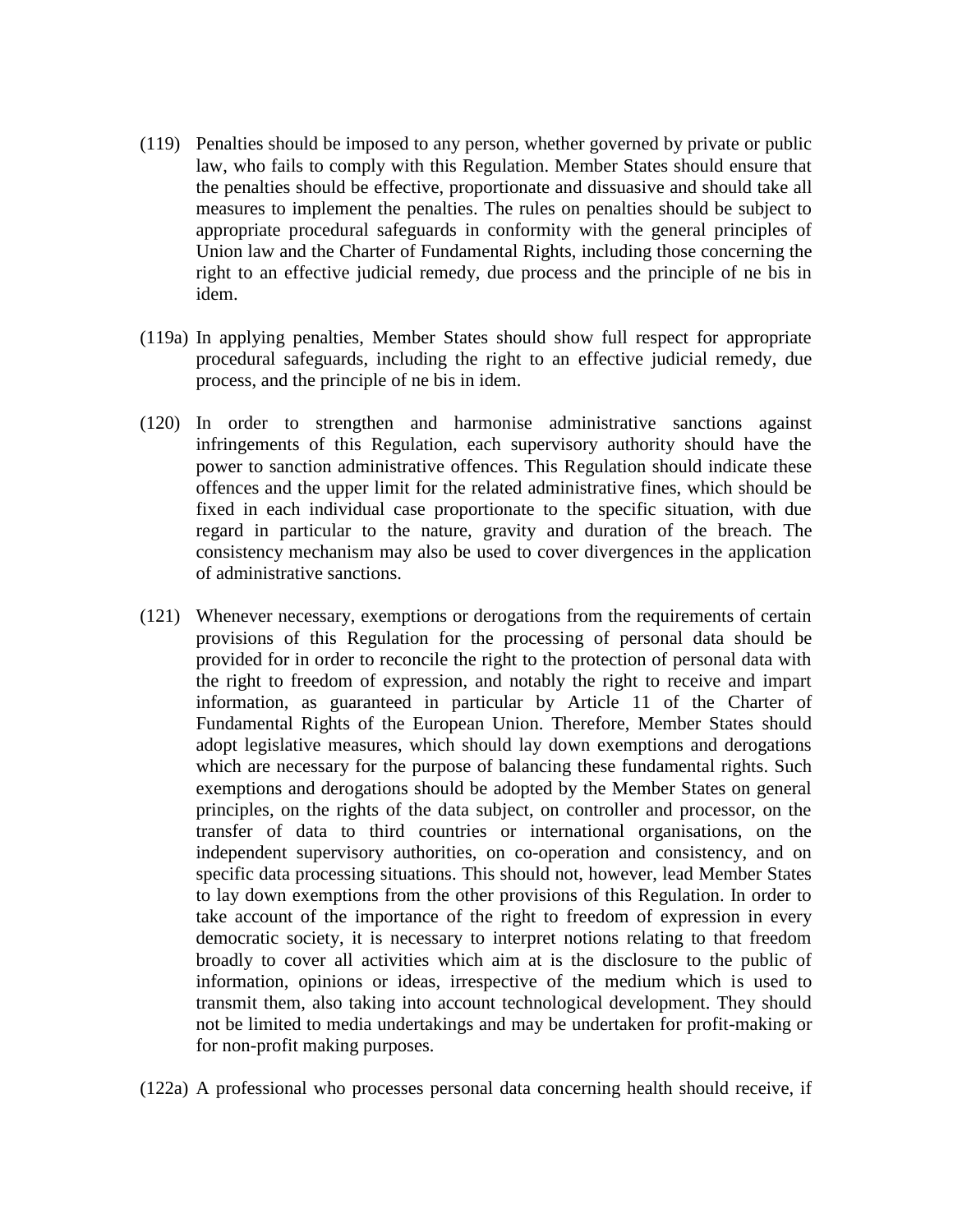possible, anonymised or pseudonymised data, leaving the knowledge of the identity only to the General Practitioner or to the Specialist who has requested such data processing.

- (123) The processing of personal data concerning health may be necessary for reasons of public interest in the areas of public health, without consent of the data subject. In that context, 'public health' should be interpreted as defined in Regulation (EC) No 1338/2008 of the European Parliament and of the Council of 16 December 2008 on Community statistics on public health and health and safety at work, meaning all elements related to health, namely health status, including morbidity and disability, the determinants having an effect on that health status, health care needs, resources allocated to health care, the provision of, and universal access to, health care as well as health care expenditure and financing, and the causes of mortality.
- (123a) The processing of personal data concerning health, as a special category of data, may be necessary for reasons of historical, statistical or scientific research. Therefore this Regulation foresees an exemption from the requirement of consent in cases of research that serves a high public interest.
- (124) The general principles on the protection of individuals with regard to the processing of personal data should also be applicable to the employment and the social security context. Member States should be able to regulate the processing of employees' personal data in the employment and the processing of personal data in the social security context, in accordance with the rules and minimum standards set out in this Regulation. Where a statutory basis is provided in the Member State in question for the regulation of employment matters by agreement between employee representatives and the management of the undertaking or the controlling undertaking of a group of undertakings (collective agreement) or under Directive 2009/38/EC of the European Parliament and of the Council of 6 May 2009 on the establishment of a European Works Council or a procedure in Community-scale undertakings and Community-scale groups of undertakings for the purposes of informing and consulting employees, the processing of personal data in an employment context may also be regulated by such an agreement.
- (125) The processing of personal data for the purposes of historical, statistical or scientific research should, in order to be lawful, also respect other relevant legislation such as on clinical trials.
- (125a) Personal data may also be processed subsequently by archive services whose main or mandatory task is to collect, conserve, provide information about, exploit and disseminate archives in the public interest. Member State legislation should reconcile the right to the protection of personal data with the rules on archives and on public access to administrative information. Member States should encourage the drafting, in particular by the European Archives Group, of rules to guarantee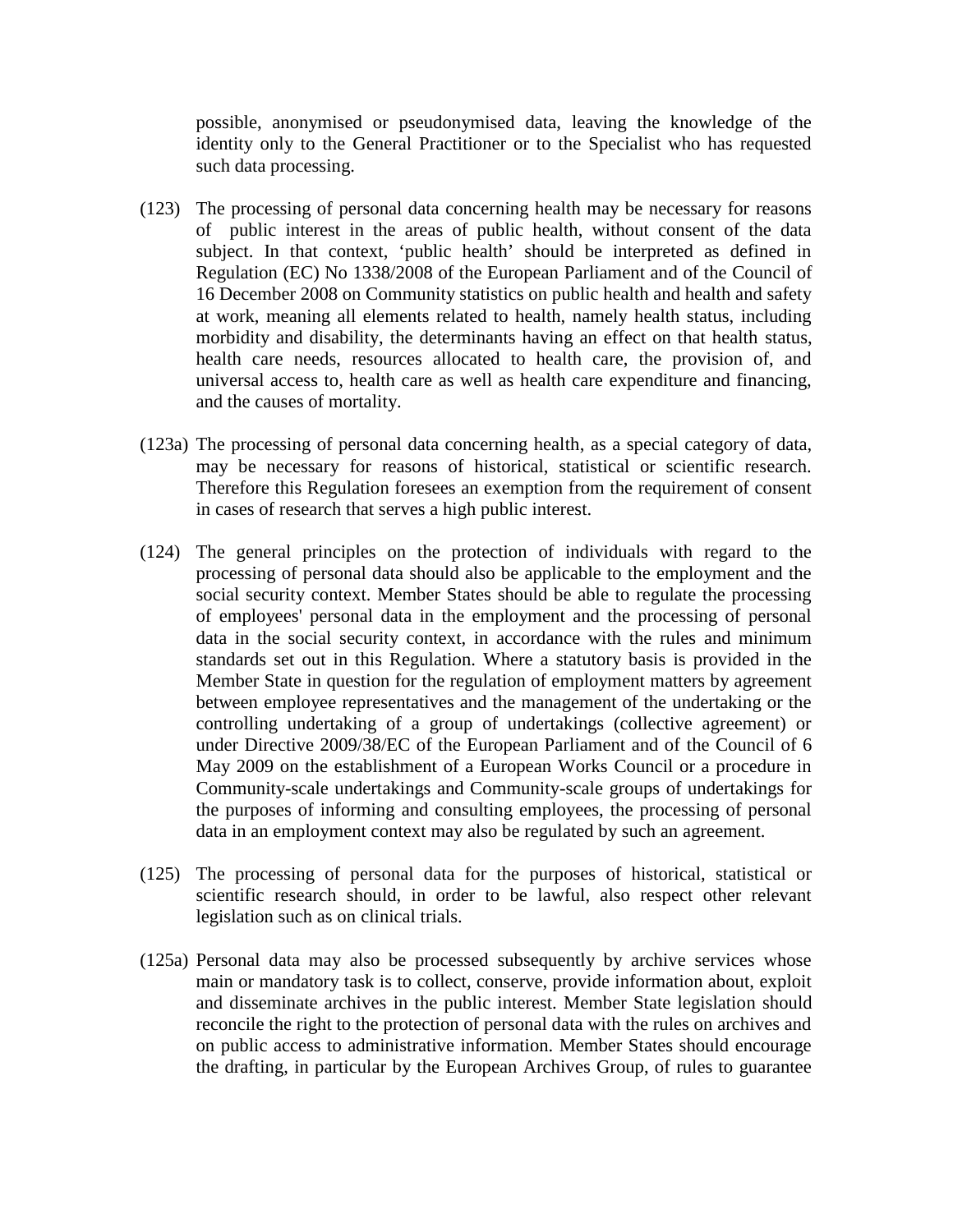the confidentiality of data vis-à-vis third parties and the authenticity, integrity and proper conservation of data.

- (126) Scientific research for the purposes of this Regulation should include fundamental research, applied research, and privately funded research and in addition should take into account the Union's objective under Article 179(1) of the Treaty on the Functioning of the European Union of achieving a European Research Area. The processing of personal data for historical, statistical and scientific research purposes should not result in personal data being processed for other purposes, unless with the consent of the data subject or on the basis of Union or Member State law.
- (127) As regards the powers of the supervisory authorities to obtain from the controller or processor access personal data and access to its premises, Member States may adopt by law, within the limits of this Regulation, specific rules in order to safeguard the professional or other equivalent secrecy obligations, in so far as necessary to reconcile the right to the protection of personal data with an obligation of professional secrecy.
- (128) This Regulation respects and does not prejudice the status under national law of churches and religious associations or communities in the Member States, as recognised in Article 17 of the Treaty on the Functioning of the European Union. As a consequence, where a church in a Member State applies, at the time of entry into force of this Regulation, adequate rules relating to the protection of individuals with regard to the processing of personal data, these existing rules should continue to apply if they are brought in line with this Regulation and recognised as compliant.
- (129) In order to fulfil the objectives of this Regulation, namely to protect the fundamental rights and freedoms of natural persons and in particular their right to the protection of personal data and to ensure the free movement of personal data within the Union, the power to adopt acts in accordance with Article 290 of the Treaty on the Functioning of the European Union should be delegated to the Commission. In particular, delegated acts should be adopted in respect of standardised information policies; the right to erasure; codes of conduct; certification; transfers with an adequancy decision; transfers by the way of binding corporate rules; administrative sanctions; processing of personal data concerning health; minimum standards for processing data in the employment context. It is of particular importance that the Commission carry out appropriate consultations during its preparatory work, including at expert level. The Commission, when preparing and drawing-up delegated acts, should ensure a simultaneous, timely and appropriate transmission of relevant documents to the European Parliament and Council.
- (130) In order to ensure uniform conditions for the implementation of this Regulation, implementing powers should be conferred on the Commission for: specifying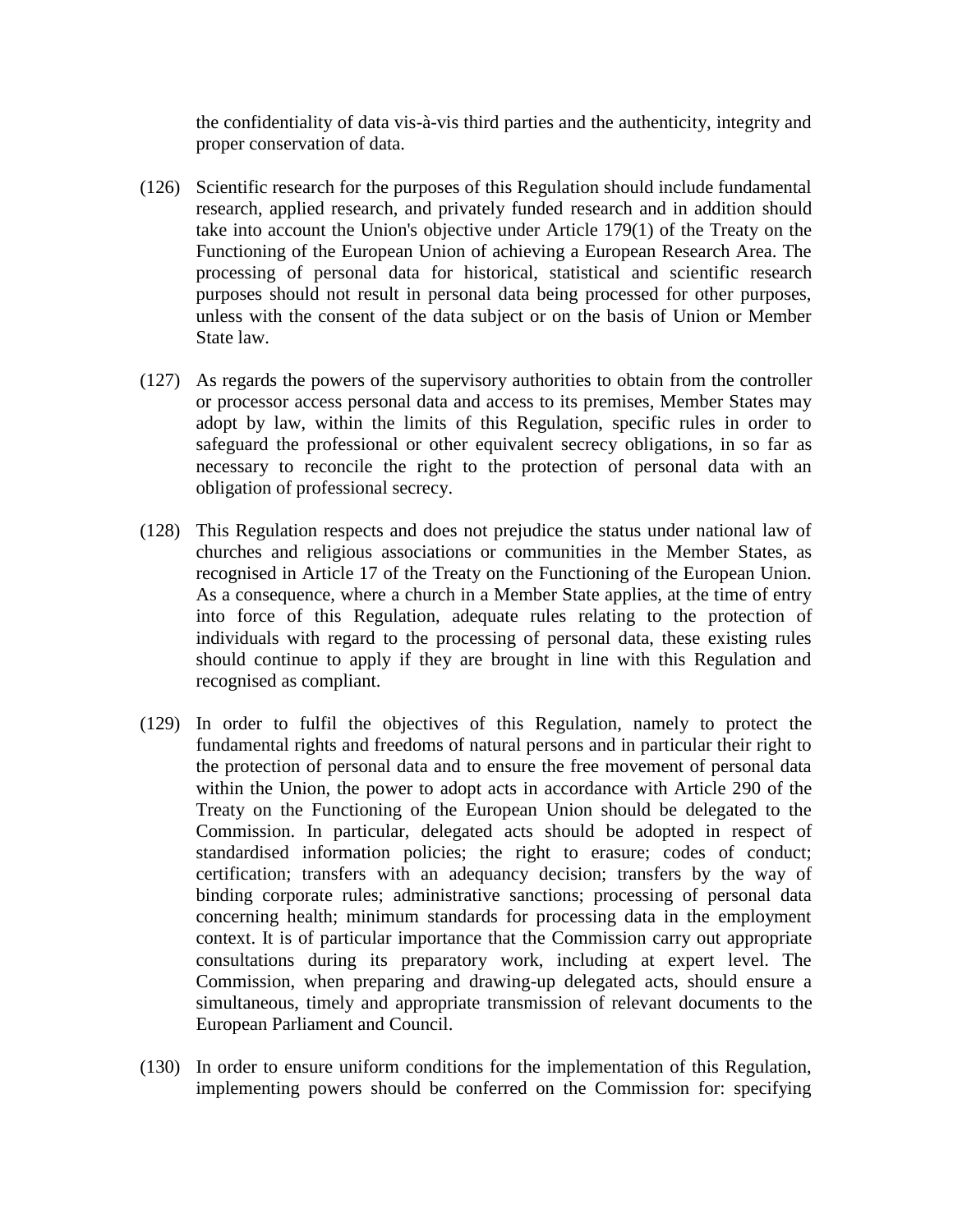standard forms in relation to the processing of personal data of a child; standard procedures and forms for exercising the rights of data subjects; standard forms for the information to the data subject; standard forms and procedures in relation to the right of access; the right to data portability; standard forms in relation to the responsibility of the controller to data protection by design and by default and to the documentation; specific requirements for the security of processing; the standard format and the procedures for the notification of a personal data breach to the supervisory authority and the communication of a personal data breach to the data subject; standards and procedures for a data protection impact assessment; forms and procedures for prior authorisation and prior consultation; technical standards and mechanisms for certification; the adequate level of protection afforded by a third country or a territory or a processing sector within that third country or an international organisation; disclosures not authorized by Union law; mutual assistance; joint operations; decisions under the consistency mechanism. Those powers should be exercised in accordance with Regulation (EU) No 182/2011 of the European Parliament and of the Council of 16 February 2011 laying down the rules and general principles concerning mechanisms for control by the Member States of the Commission's exercise of implementing powers 2 . In this context, the Commission should consider specific measures for micro, small and medium-sized enterprises.

- (131) The examination procedure should be used for the adoption of specifying standard forms in relation to the consent of a child; standard procedures and forms for exercising the rights of data subjects; standard forms for the information to the data subject; standard forms and procedures in relation to the right of access;, the right to data portability; standard forms in relation to the responsibility of the controller to data protection by design and by default and to the documentation; specific requirements for the security of processing; the standard format and the procedures for the notification of a personal data breach to the supervisory authority and the communication of a personal data breach to the data subject; standards and procedures for a data protection impact assessment; forms and procedures for prior authorisation and prior consultation; technical standards and mechanisms for certification; the adequate level of protection afforded by a third country or a territory or a processing sector within that third country or an international organisation; disclosures not authorized by Union law; mutual assistance; joint operations; decisions under the consistency mechanism, given that those acts are of general scope.
- (132) (deleted)
- (133) Since the objectives of this Regulation, namely to ensure an equivalent level of protection of individuals and the free flow of data throughout the Union, cannot be sufficiently achieved by the Member States and can therefore, by reason of the

<sup>&</sup>lt;sup>2</sup> Regulation (EU) No 182/2011 of the European Parliament and of the Council of 16 February 2011 laying down the rules and general principles concerning mechanisms for control by Member States of the Commission's exercise of implementing powers, OJ L 55, 28.2.2011, p. 13.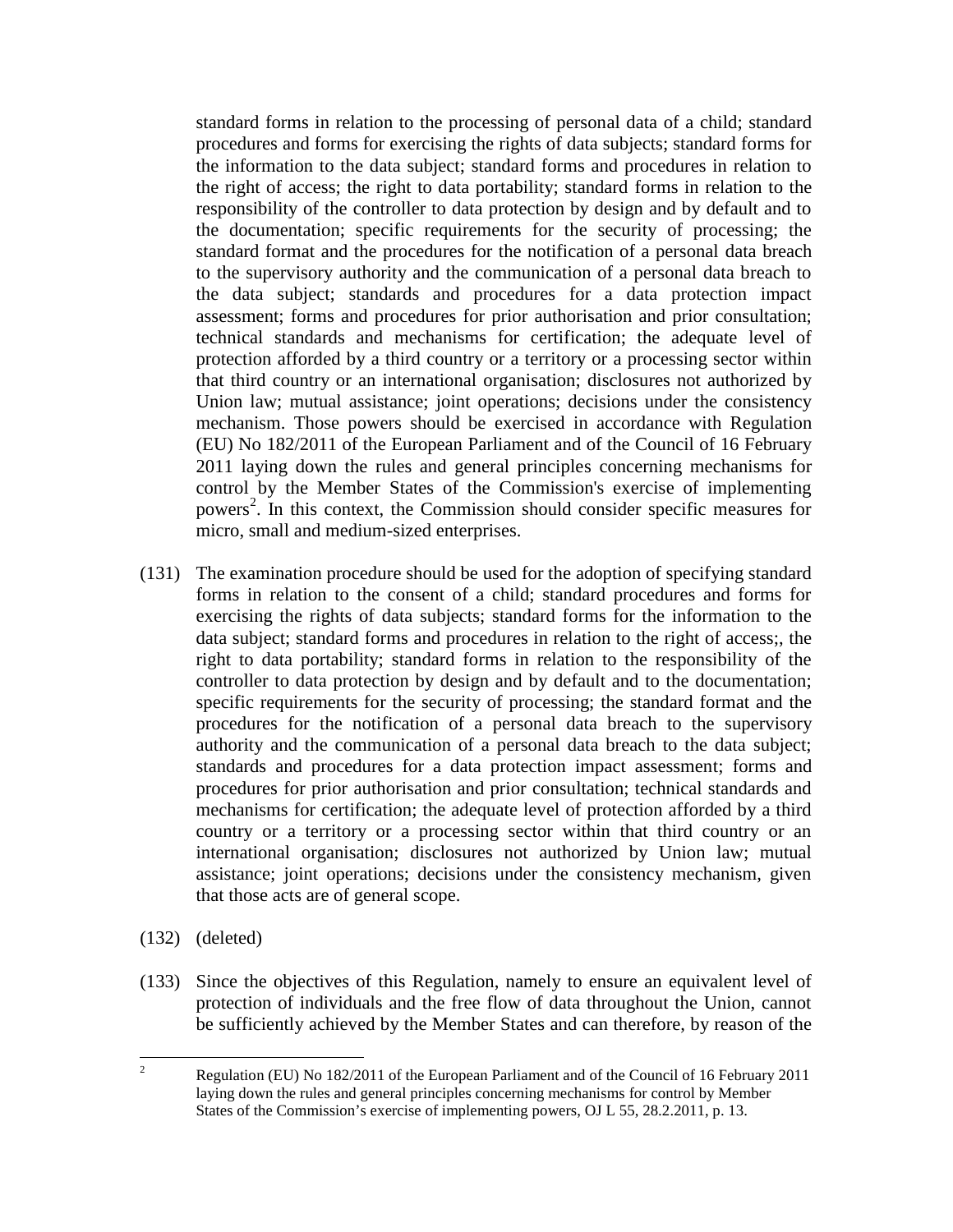scale or effects of the action, be better achieved at Union level, the Union may adopt measures, in accordance with the principle of subsidiarity as set out in Article 5 of the Treaty on European Union. In accordance with the principle of proportionality as set out in that Article, this Regulation does not go beyond what is necessary in order to achieve that objective.

- (134) Directive 95/46/EC should be repealed by this Regulation. However, Commission decisions adopted and authorisations by supervisory authorities based on Directive 95/46/EC should remain in force. Commission decisions and authorisations by supervisory authorities relating to transfers of personal data to third countries pursuant to Article 41(8) should remain in force for a transition period of five years after the entry into force of this Regulation unless amended, replaced or repealed by the Commission before the end of this period.
- (135) This Regulation should apply to all matters concerning the protection of fundamental rights and freedom vis-à-vis the processing of personal data, which are not subject to specific obligations with the same objective set out in Directive 2002/58/EC, including the obligations on the controller and the rights of individuals. In order to clarify the relationship between this Regulation and Directive 2002/58/EC, the latter Directive should be amended accordingly.
- (136) As regards Iceland and Norway, this Regulation constitutes a development of provisions of the Schengen acquis to the extent that it applies to the processing of personal data by authorities involved in the implementation of that acquis, as provided for by the Agreement concluded by the Council of the European Union and the Republic of Iceland and the Kingdom of Norway concerning the association of those two States with the implementation, application and development of the Schengen acquis<sup>3</sup>.
- (137) As regards Switzerland, this Regulation constitutes a development of provisions of the Schengen acquis to the extent that it applies to the processing of personal data by authorities involved in the implementation of that acquis, as provided for by the Agreement between the European Union, the European Community and the Swiss Confederation concerning the association of the Swiss Confederation with the implementation, application and development of the Schengen acquis<sup>4</sup>.
- (138) As regards Liechtenstein, this Regulation constitutes a development of provisions of the Schengen acquis to the extent that it applies to the processing of personal data by authorities involved in the implementation of that acquis, as provided for by the Protocol between the European Union, the European Community, the Swiss Confederation and the Principality of Liechtenstein on the accession of the Principality of Liechtenstein to the Agreement between the European Union, the European Community and the Swiss Confederation on the Swiss Confederation's

<sup>&</sup>lt;sup>3</sup> OJ L 176, 10.7.1999, p. 36.<br>
OJ L 53, 27.2.2008, p. 52.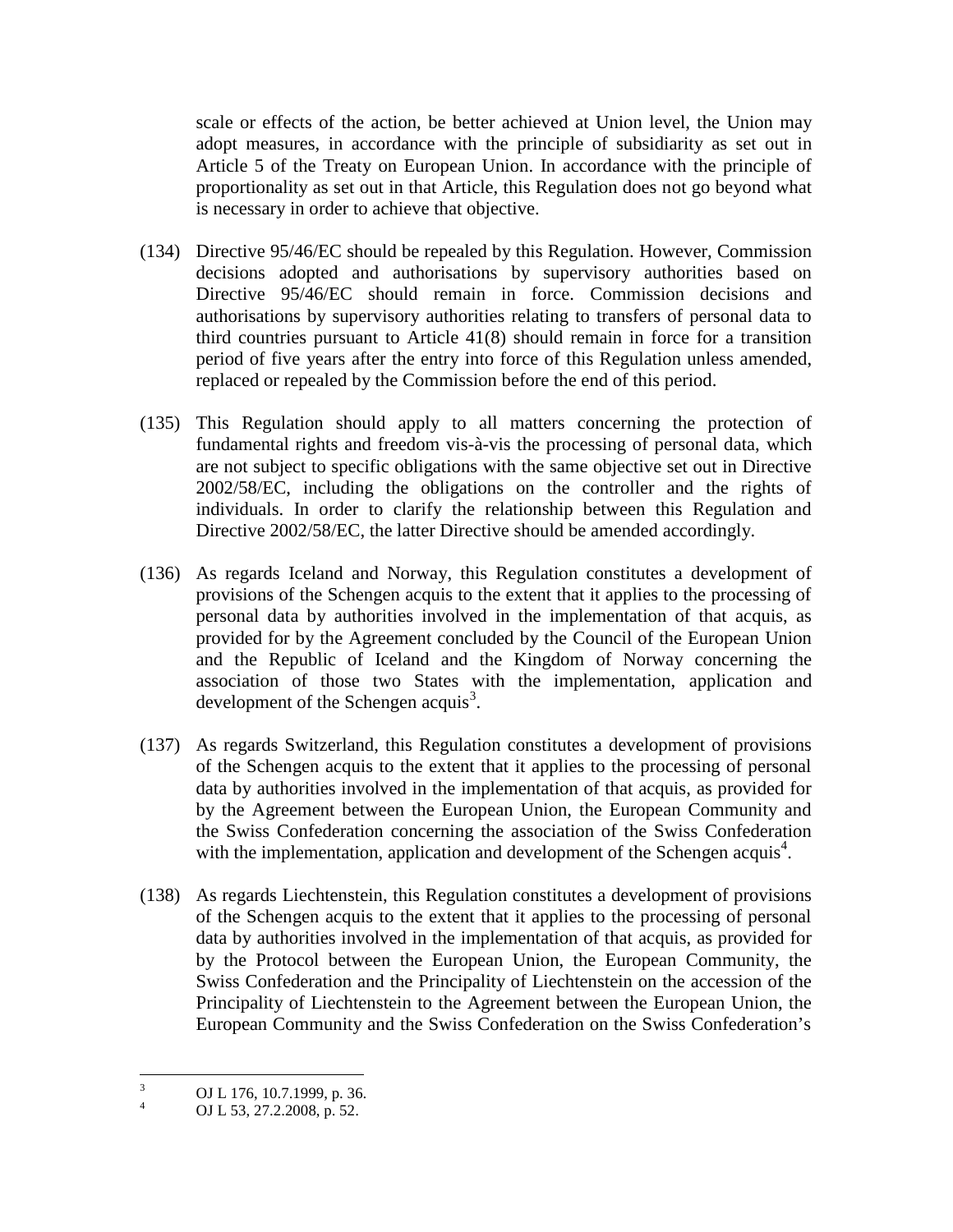association with the implementation, application and development of the Schengen acquis<sup>5</sup>.

(139) In view of the fact that, as underlined by the Court of Justice of the European Union, the right to the protection of personal data is not an absolute right, but must be considered in relation to its function in society and be balanced with other fundamental rights, in accordance with the principle of proportionality, this Regulation respects all fundamental rights and observes the principles recognised in the Charter of Fundamental Rights of the European Union as enshrined in the Treaties, notably the right to respect for private and family life, home and communications, the right to the protection of personal data, the freedom of thought, conscience and religion, the freedom of expression and information, the freedom to conduct a business, the right to an effective remedy and to a fair trial as well as cultural, religious and linguistic diversity.

# HAVE ADOPTED THIS REGULATION:

# **CHAPTER I GENERAL PROVISIONS**

#### *Article 1 Subject matter and objectives*

- 1. This Regulation lays down rules relating to the protection of individuals with regard to the processing of personal data and rules relating to the free movement of personal data.
- 2. This Regulation protects the fundamental rights and freedoms of natural persons, and in particular their right to the protection of personal data.
- 3. The free movement of personal data within the Union shall neither be restricted nor prohibited for reasons connected with the protection of individuals with regard to the processing of personal data.

#### *Article 2 Material scope*

- 1. This Regulation applies to the processing of personal data wholly or partly by automated means, irrespective of the method of processing, and to the processing other than by automated means of personal data which form part of a filing system or are intended to form part of a filing system.
- 2. This Regulation does not apply to the processing of personal data:

<sup>5</sup> OJ L 160 of 18.6.2011, p. 19.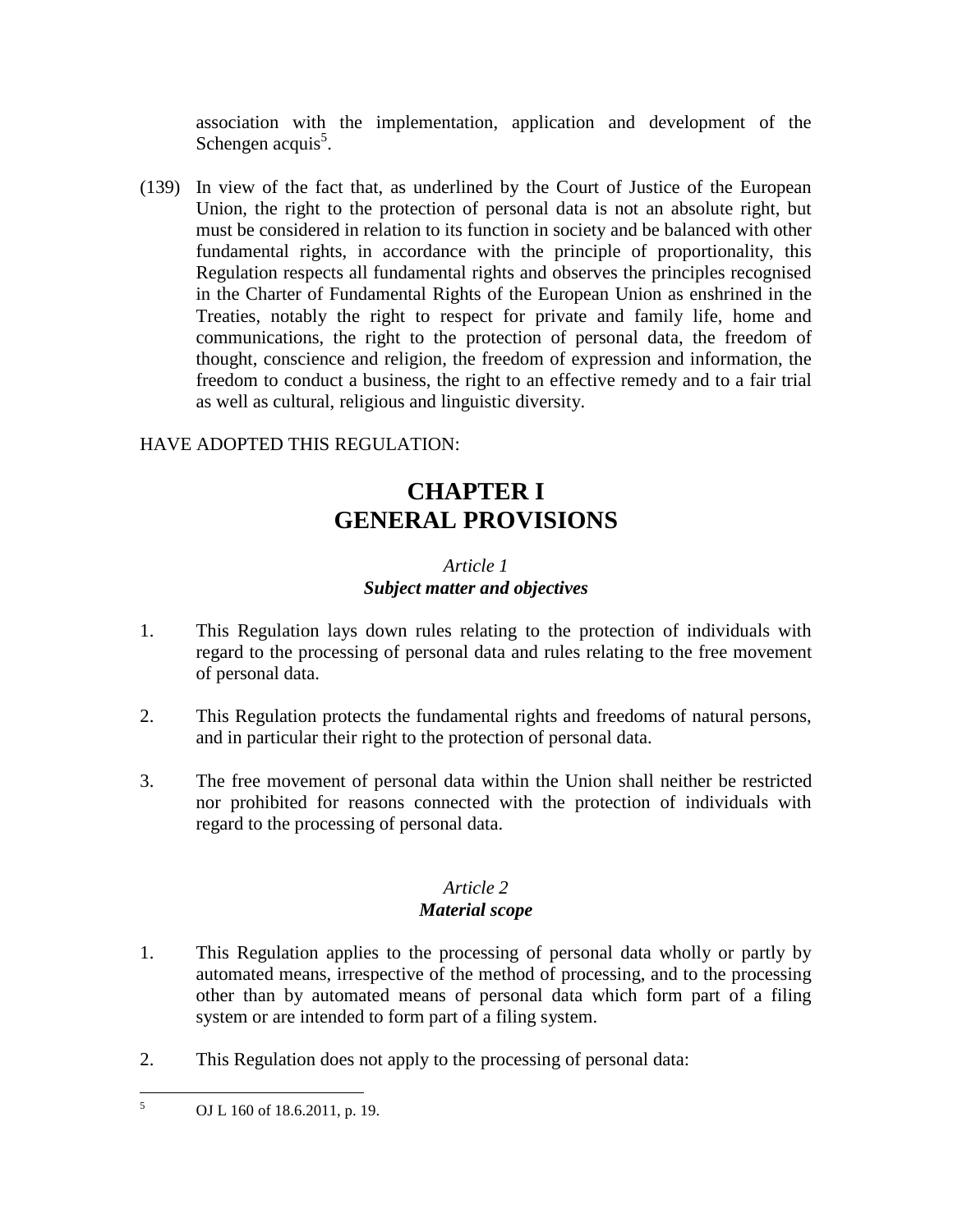- (a) in the course of an activity which falls outside the scope of Union law;
- (b) (deleted)
- (c) by the Member States when carrying out activities which fall within the scope of Chapter 2 of Title V of the Treaty on European Union;
- (d) by a natural person in the course of an exclusively personal or household activity. This exemption also shall apply to a publication of personal data where it can be reasonably expected that it will be only accessed by a limited number of persons;
- (e) by competent public authorities for the purposes of prevention, investigation, detection or prosecution of criminal offences or the execution of criminal penalties.
- 3. This Regulation shall be without prejudice to the application of Directive 2000/31/EC, in particular of the liability rules of intermediary service providers in Articles 12 to 15 of that Directive.

# *Article 3*

#### *Territorial scope*

- 1. This Regulation applies to the processing of personal data in the context of the activities of an establishment of a controller or a processor in the Union, whether the processing takes place in the Union or not.
- 2. This Regulation applies to the processing of personal data of data subjects in the Union by a controller or processor not established in the Union, where the processing activities are related to:
	- (a) the offering of goods or services, irrespective of whether a payment of the data subject is required, to such data subjects in the Union; or
	- (b) the monitoring of such data subjects.
- 3. This Regulation applies to the processing of personal data by a controller not established in the Union, but in a place where the national law of a Member State applies by virtue of public international law.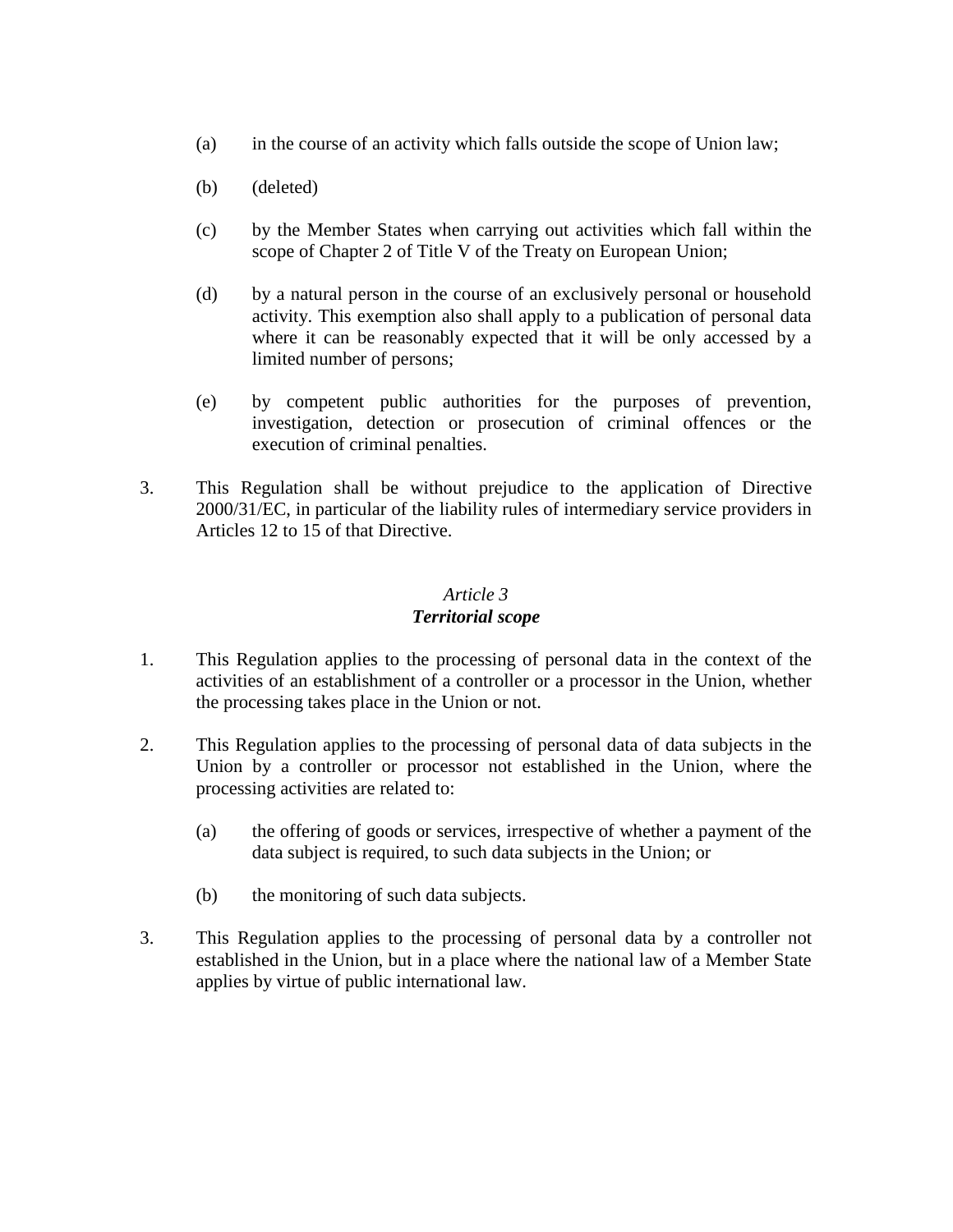## *Article 4 Definitions*

For the purposes of this Regulation:

- (1) (deleted)
- (2) 'personal data' means any information relating to an identified or identifiable natural person ('data subject'); an identifiable person is one who can be identified, directly or indirectly, in particular by reference to an identifier such as a name, an identification number, location data, unique identifier or to one or more factors specific to the physical, physiological, genetic, mental, economic, cultural or social or gender identity of that person;
- (2a) 'pseudonymous data' means personal data that cannot be attributed to a specific data subject without the use of additional information, as long as such additional information is kept separately and subject to technical and organisational measures to ensure non-attribution;
- (2b) 'encrypted data' means personal data, which through technological protection measures is rendered unintelligible to any person who is not authorised to access it;
- (3) 'processing' means any operation or set of operations which is performed upon personal data or sets of personal data, whether or not by automated means, such as collection, recording, organization, structuring, storage, adaptation or alteration, retrieval, consultation, use, disclosure by transmission, dissemination or otherwise making available, alignment or combination, erasure or destruction;
- (3a) 'profiling' means any form of automated processing of personal data intended to evaluate certain personal aspects relating to a natural person or to analyse or predict in particular that natural person's performance at work, economic situation, location, health, personal preferences, reliability or behaviour;
- (4) 'filing system' means any structured set of personal data which are accessible according to specific criteria, whether centralized, decentralized or dispersed on a functional or geographical basis;
- (5) 'controller' means the natural or legal person, public authority, agency or any other body which alone or jointly with others determines the purposes and means of the processing of personal data; where the purposes and means of processing are determined by Union law or Member State law, the controller or the specific criteria for his nomination may be designated by Union law or by Member State law;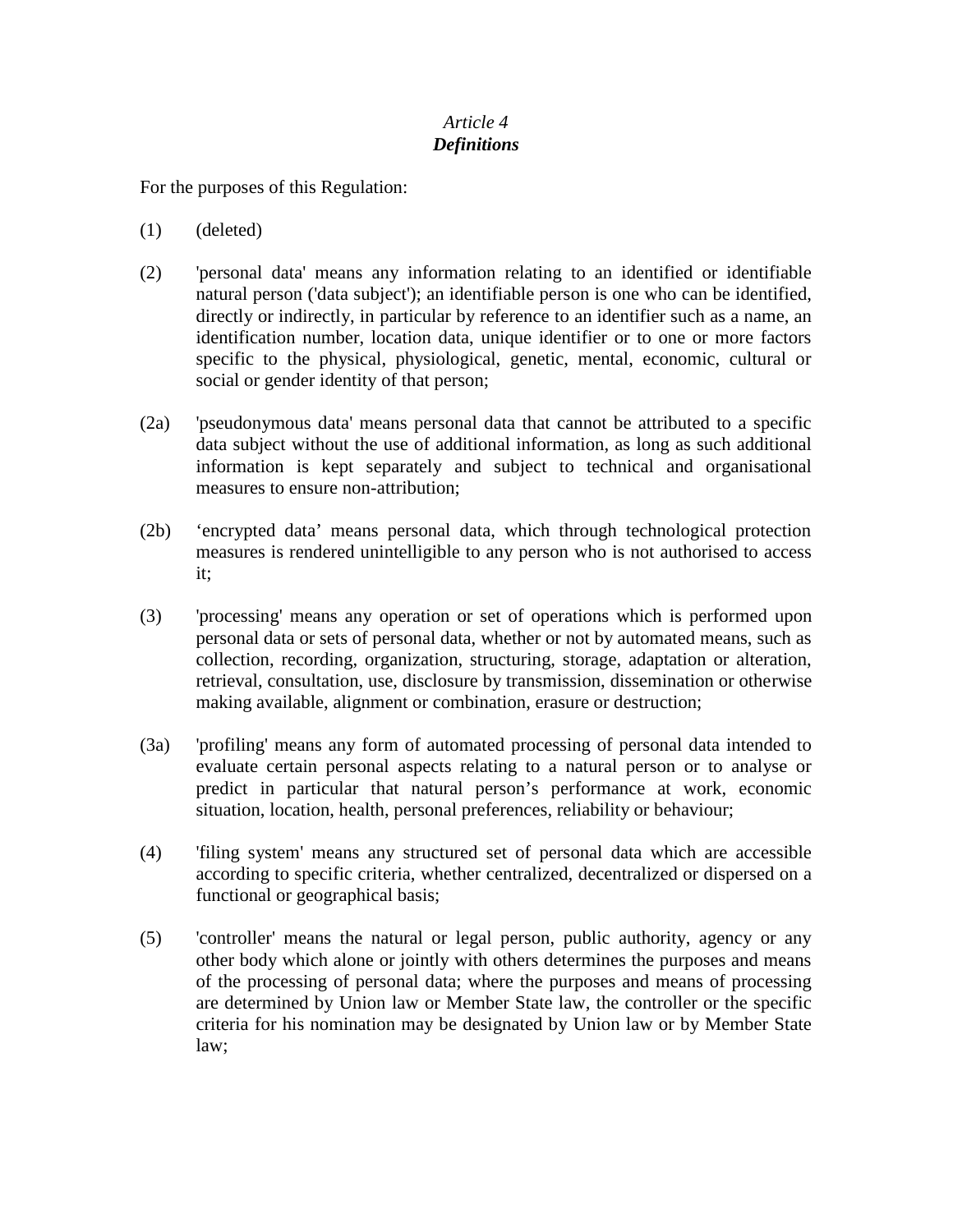- (6) 'processor' means a natural or legal person, public authority, agency or any other body which processes personal data on behalf of the controller;
- (7) 'recipient' means a natural or legal person, public authority, agency or any other body to which the personal data are disclosed;
- (7a) 'third party' means any natural or legal person, public authority, agency or any other body other than the data subject, the controller, the processor and the persons who, under the direct authority of the controller or the processor, are authorized to process the data;
- (8) 'the data subject's consent' means any freely given specific, informed and explicit indication of his or her wishes by which the data subject, either by a statement or by a clear affirmative action, signifies agreement to personal data relating to them being processed;
- (9) 'personal data breach' means the accidental or unlawful destruction, loss, alteration, unauthorised disclosure of, or access to, personal data transmitted, stored or otherwise processed.
- (10) 'genetic data' means all personal data relating to the genetic characteristics of an individual which have been inherited or acquired as they result from an analysis of a biological sample from the individual in question, in particular by chromosomal, desoxyribonucleic acid (DNA) or ribonucleic acid (RNA) analysis or analysis of any other element enabling equivalent information to be obtained;
- (11) 'biometric data' means any personal data relating to the physical, physiological or behavioural characteristics of an individual which allow their unique identification, such as facial images, or dactyloscopic data;
- (12) 'data concerning health' means any personal data which relates to the physical or mental health of an individual, or to the provision of health services to the individual;
- (13) 'main establishment' means the place of establishment of the undertaking or group of undertakings in the Union, whether controller or processor, where the main decisions as to the purposes, conditions and means of the processing of personal data are taken. The following objective criteria may be considered among others: The location of the controller or processor's headquarters; the location of the entity within a group of undertakings which is best placed in terms of management functions and administrative responsibilities to deal with and enforce the rules as set out in this Regulation; the location where effective and real management activities are exercised determining the data processing through stable arrangements;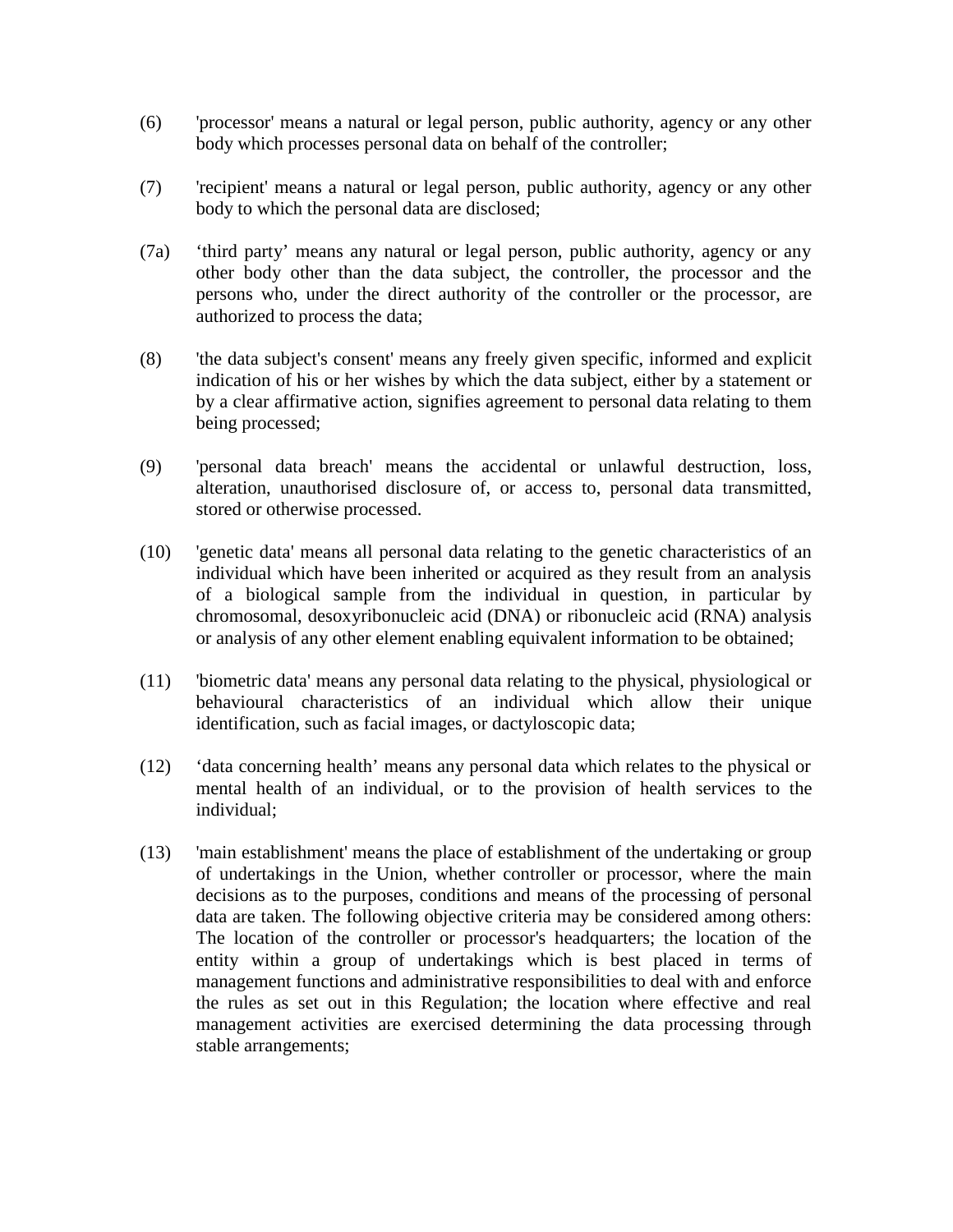- (14) 'representative' means any natural or legal person established in the Union who, explicitly designated by the controller, represents the controller with regard to the obligations of the controller under this Regulation;
- (15) 'enterprise' means any entity engaged in an economic activity, irrespective of its legal form, thus including, in particular, natural and legal persons, partnerships or associations regularly engaged in an economic activity;
- (16) 'group of undertakings' means a controlling undertaking and its controlled undertakings;
- (17) 'binding corporate rules' means personal data protection policies which are adhered to by a controller or processor established on the territory of a Member State of the Union for transfers or a set of transfers of personal data to a controller or processor in one or more third countries within a group of undertakings;
- (18) 'child' means any person below the age of 18 years;
- (19) 'supervisory authority' means a public authority which is established by a Member State in accordance with Article 46.

# **CHAPTER II PRINCIPLES**

## *Article 5* **Principles relating to personal data processing**

Personal data shall be:

- (a) processed lawfully, fairly and in a transparent manner in relation to the data subject (lawfulness, fairness and transparency);
- (b) collected for specified, explicit and legitimate purposes and not further processed in a way incompatible with those purposes (purpose limitation);
- (c) adequate, relevant, and limited to the minimum necessary in relation to the purposes for which they are processed; they shall only be processed if, and as long as, the purposes could not be fulfilled by processing information that does not involve personal data (data minimisation);
- (d) accurate and, where necessary, kept up to date; every reasonable step must be taken to ensure that personal data that are inaccurate, having regard to the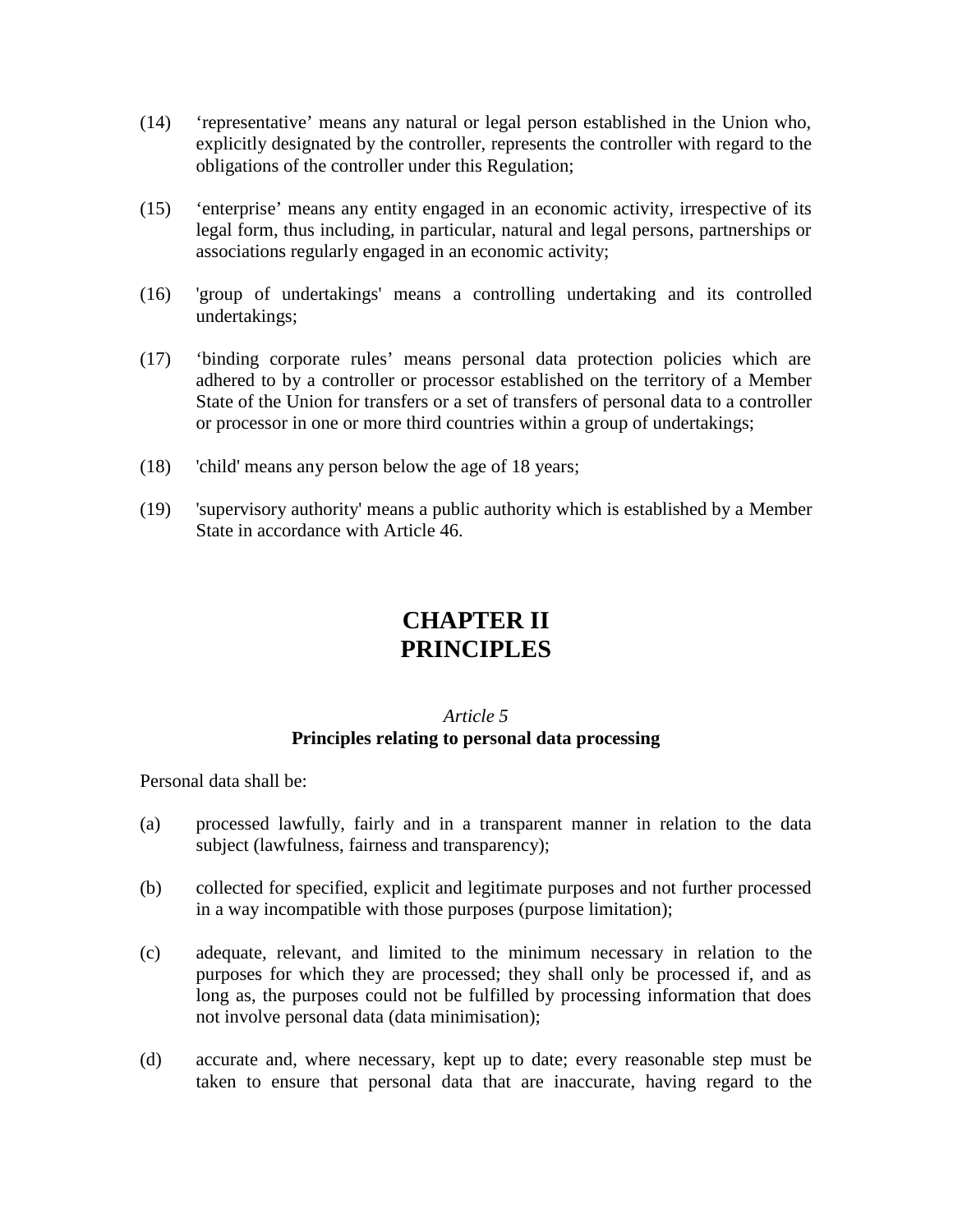purposes for which they are processed, are erased or rectified without delay (accuracy).

- (e) kept in a form which permits direct or indirect identification of data subjects for no longer than is necessary for the purposes for which the personal data are processed; personal data may be stored for longer periods insofar as the data will be processed solely for historical, statistical or scientific research or for archive purposes in accordance with the rules and conditions of Articles 83 and 83a and if a periodic review is carried out to assess the necessity to continue the storage, and if appropriate technical and organizational measures are put in place to limit access to the data only for these purposes (storage minimisation);
- (ea) processed in a way that effectively allows the data subject to exercise his or her rights (effectiveness);
- (eb) processed in a way that protects against unauthorised or unlawful processing and against accidental loss, destruction or damage, using appropriate technical or organisational measures (integrity);
- (f) processed under the responsibility and liability of the controller, who shall ensure and be able to demonstrate the compliance with the provisions of this Regulation (accountability).

## *Article 6 Lawfulness of processing*

- 1. Processing of personal data shall be lawful only if and to the extent that at least one of the following applies:
	- (a) the data subject has given consent to the processing of their personal data for one or more specific purposes;
	- (b) processing is necessary for the performance of a contract to which the data subject is party or in order to take steps at the request of the data subject prior to entering into a contract;
	- (c) processing is necessary for compliance with a legal obligation to which the controller is subject;
	- (d) processing is necessary in order to protect the vital interests of the data subject;
	- (e) processing is necessary for the performance of a task carried out in the public interest or in the exercise of official authority vested in the controller;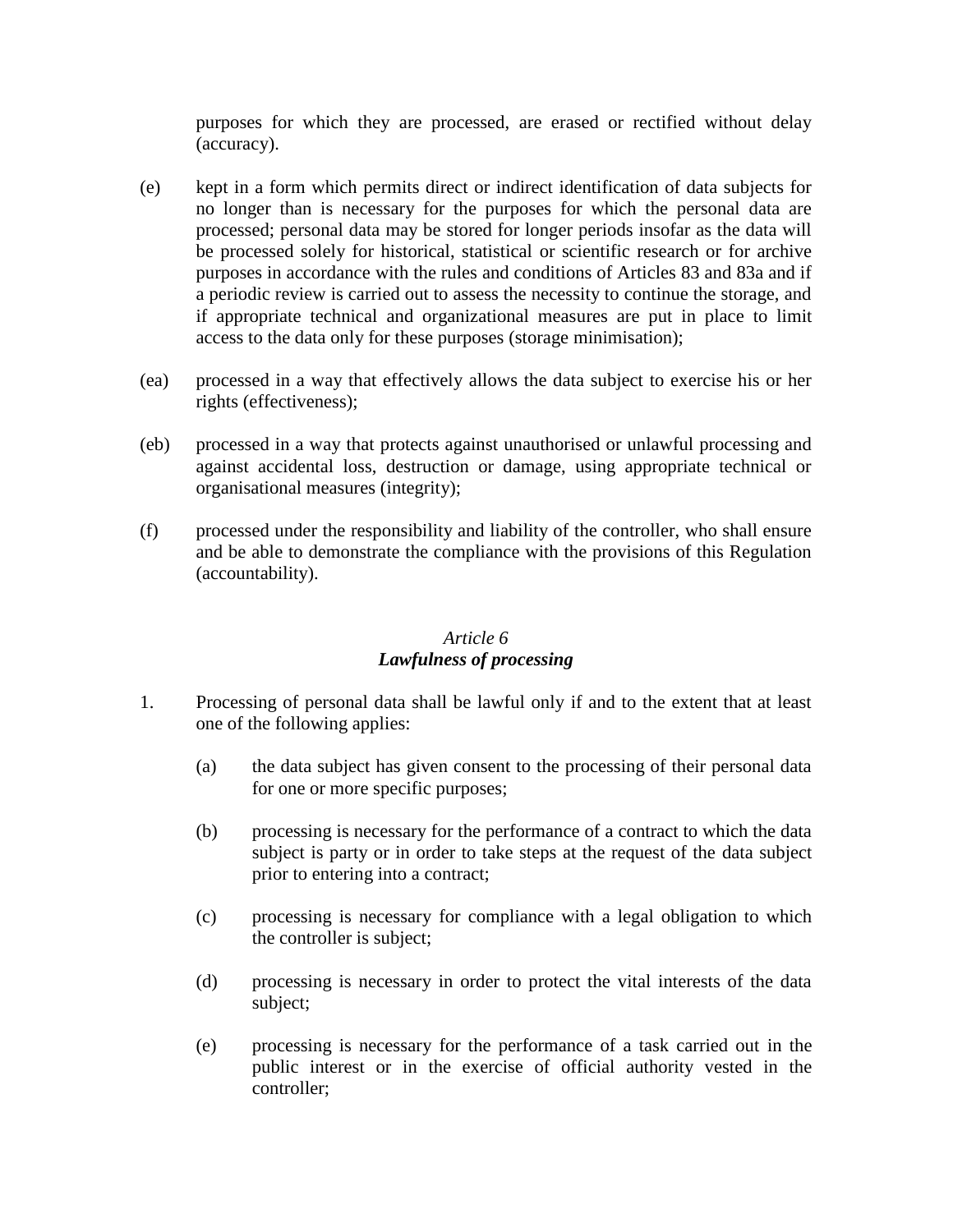- (f) processing is necessary for the purposes of the legitimate interests pursued by the controller or in case of disclosure, by the third party to whom the data is disclosed, and which meet the reasonable expectations of the data subject based on his or her relationship with the controller, except where such interests are overridden by the interests or fundamental rights and freedoms of the data subject which require protection of personal data. This shall not apply to processing carried out by public authorities in the performance of their tasks.
- 2. Processing of personal data which is necessary for the purposes of historical, statistical or scientific research shall be lawful subject to the conditions and safeguards referred to in Article 83.
- 3. The basis of the processing referred to in points (c) and (e) of paragraph 1 must be provided for in:
	- (a) Union law, or
	- (b) law of the Member State to which the controller is subject.

The law of the Member State must meet an objective of public interest or must be necessary to protect the rights and freedoms of others, respect the essence of the right to the protection of personal data and be proportionate to the legitimate aim pursued. Within the limits of this Regulation, the law of the Member State may provide details of the lawfulness of processing, particularly as regards data controllers, the purpose of processing and purpose limitation, the nature of the data and the data subjects, processing measures and procedures, recipients, and the duration of storage.

- 4. (deleted)
- 5. (deleted)

### *Article 7 Conditions for Consent*

- 1. Where processing is based on consent, the controller shall bear the burden of proof for the data subject's consent to the processing of their personal data for specified purposes.
- 2. If the data subject's consent is given in the context of a written declaration which also concerns another matter, the requirement to give consent must be presented clearly distinguishable in its appearance from this other matter. Provisions on the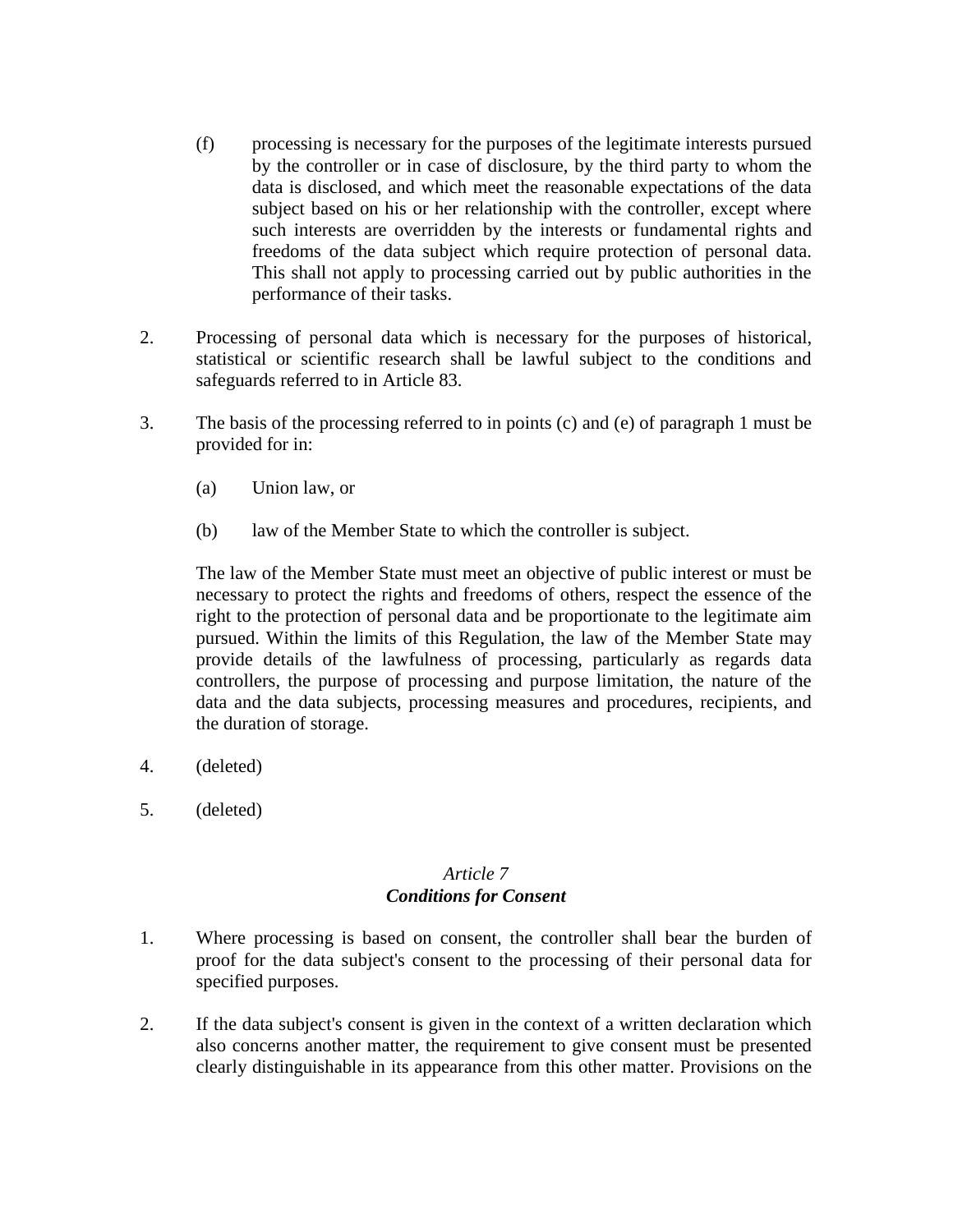data subject's consent which are partly in violation of this Regulation are fully void.

- 3. Notwithstanding other legal grounds for processing, the data subject shall have the right to withdraw his or her consent at any time. The withdrawal of consent shall not affect the lawfulness of processing based on consent before its withdrawal. It shall be as easy to withdraw consent as to give it. The data subject shall be informed by the controller if withdrawal of consent may result in the termination of the services provided or of the relationship with the controller.
- 4. Consent shall be purpose-limited and shall lose its validity when the purpose ceases to exist or as soon as the processing of personal data is no longer necessary for carrying out the purpose for which they were originally collected. The execution of a contract or the provision of a service shall not be made conditional on the consent to the processing of data that is not necessary for the execution of the contract or the provision of the service pursuant to Article  $6(1)$ , point (b).

## *Article 8 Processing of personal data of a child*

- 1. For the purposes of this Regulation, in relation to the offering of goods or services directly to a child, the processing of personal data of a child below the age of 13 years shall only be lawful if and to the extent that consent is given or authorised by the child's parent or legal guardian. The controller shall make reasonable efforts to verify such consent, taking into consideration available technology without causing otherwise unnecessary processing of personal data.
- 1a. Information provided to children, parents and legal guardians in order to express consent, including about the controller's collection and use of personal data, should be given in a clear language appropriate to the intended audience.
- 2. Paragraph 1 shall not affect the general contract law of Member States such as the rules on the validity, formation or effect of a contract in relation to a child.
- 3. The European Data Protection Board shall be entrusted with the task of issuing guidelines, recommendations and best practices for the methods of verifying consent referred to in paragraph 1, in accordance with Article 66.
- 4. (deleted)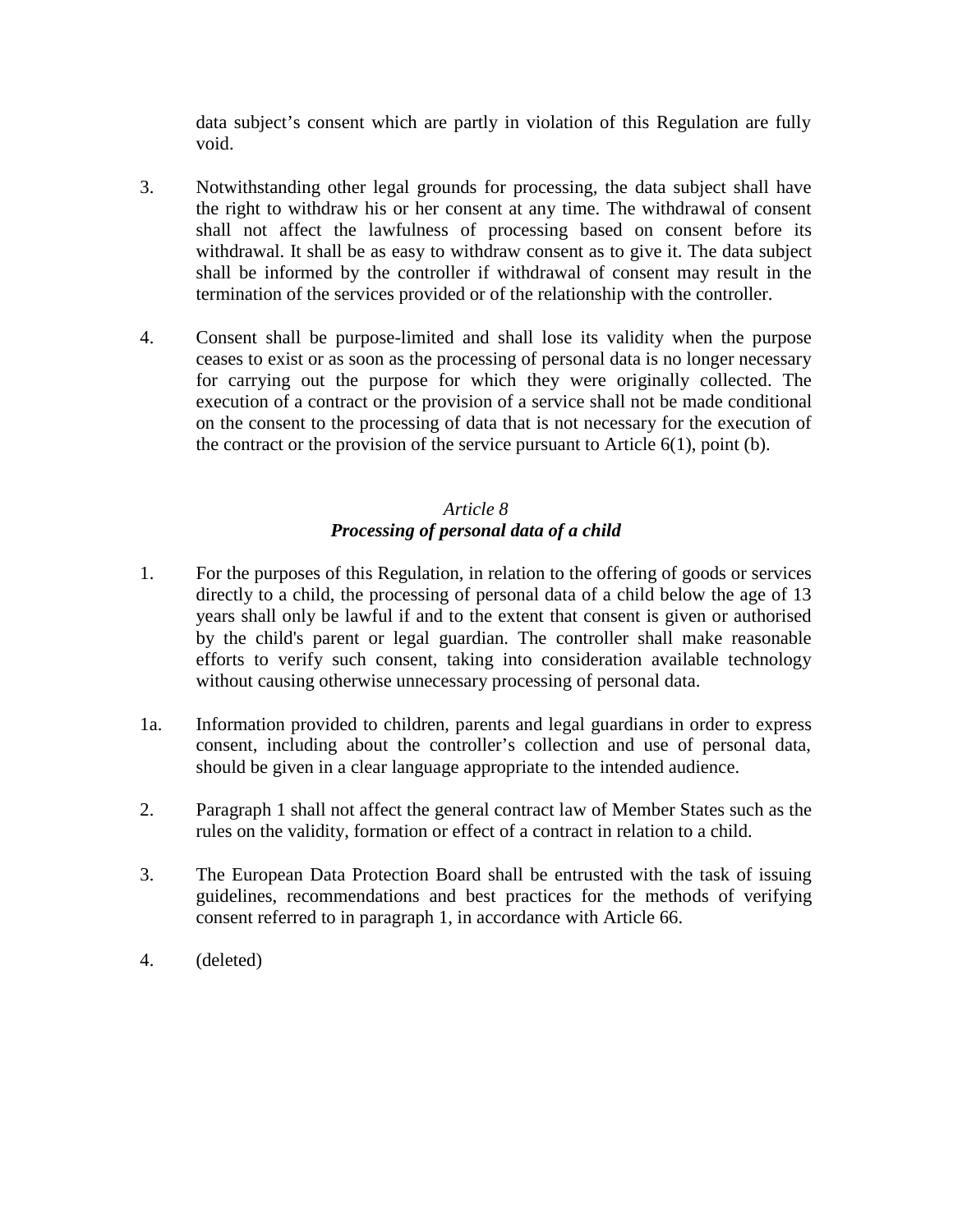## *Article 9 Special categories of data*

- 1. The processing of personal data, revealing race or ethnic origin, political opinions, religion or philosophical beliefs, sexual orientation or gender identity, trade-union membership and activities, and the processing of genetic or biometric data or data concerning health or sex life, administrative sanctions, judgments, criminal or suspected offences, convictions, or related security measures shall be prohibited.
- 2. Paragraph 1 shall not apply if one of the following applies:
	- (a) the data subject has given consent to the processing of those personal data for one or more specified purposes, subject to the conditions laid down in Articles 7 and 8, except where Union law or Member State law provide that the prohibition referred to in paragraph 1 may not be lifted by the data subject, or
	- (aa) processing is necessary for the performance or execution of a contract to which the data subject is party or in order to take steps at the request of the data subject prior to entering into a contract;
	- (b) processing is necessary for the purposes of carrying out the obligations and exercising specific rights of the controller in the field of employment law in so far as it is authorised by Union law or Member State law or collective agreements providing for adequate safeguards for the fundamental rights and the interests of the data subject such as right to non-discrimination, subject to the conditions and safeguards referred to in Article 82; or
	- (c) processing is necessary to protect the vital interests of the data subject or of another person where the data subject is physically or legally incapable of giving consent; or
	- (d) processing is carried out in the course of its legitimate activities with appropriate safeguards by a foundation, association or any other non profit-seeking body with a political, philosophical, religious or trade-union aim and on condition that the processing relates solely to the members or to former members of the body or to persons who have regular contact with it in connection with its purposes and that the data are not disclosed outside that body without the consent of the data subjects;
	- (e) the processing relates to personal data which are manifestly made public by the data subject; or
	- (f) processing is necessary for the establishment, exercise or defence of legal claims; or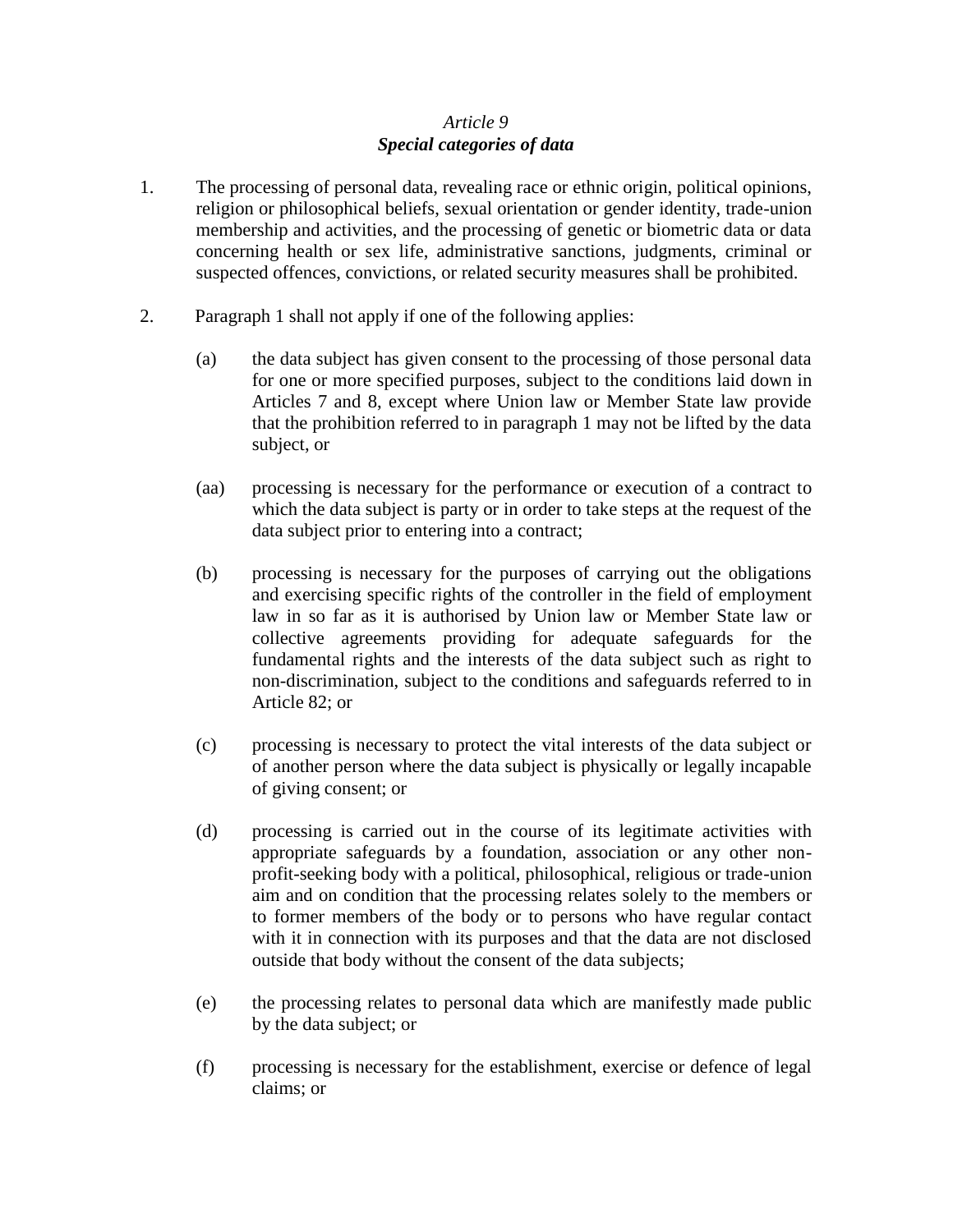- (g) processing is necessary for the performance of a task carried out for reasons of high public interest, on the basis of Union law, or Member State law which shall be proportionate to the aim pursued, respect the essence of the right to data protection and provide for suitable measures to safeguard the fundamental rights and the interests of the data subject; or
- (h) processing of data concerning health is necessary for health purposes and subject to the conditions and safeguards referred to in Article 81; or
- (i) processing is necessary for historical, statistical or scientific research purposes subject to the conditions and safeguards referred to in Article 83; or
- (i a) processing is necessary for archive services subject to the conditions and safeguards referred to in Article 83a; or
- (j) processing of data relating to administrative sanctions, judgments, criminal offences, convictions or related security measures is carried out either under the control of official authority or when the processing is necessary for compliance with a legal or regulatory obligation to which a controller is subject, or for the performance of a task carried out for important public interest reasons, and in so far as authorised by Union law or Member State law providing for adequate safeguards for the fundamental rights and the interests of the data subject. Any register of criminal convictions shall be kept only under the control of official authority.
- 3. The European Data Protection Board shall be entrusted with the task of issuing guidelines, recommendations and best practices for the processing of the special categories of personal data referred to in paragraph 1 and the exemptions laid down in paragraph 2, in accordance with Article 66.

#### *Article 10*

#### *Processing not allowing identification*

- 1. If the data processed by a controller do not permit the controller or processor to directly or indirectly identify a natural person, or consist only of pseudonymous data, the controller shall not process or acquire additional information in order to identify the data subject for the sole purpose of complying with any provision of this Regulation.
- 2. Where the data controller is unable to comply with a provision of this Regulation because of paragraph 1, the controller shall not be obliged to comply with that particular provision of this Regulation. Where as a consequence the data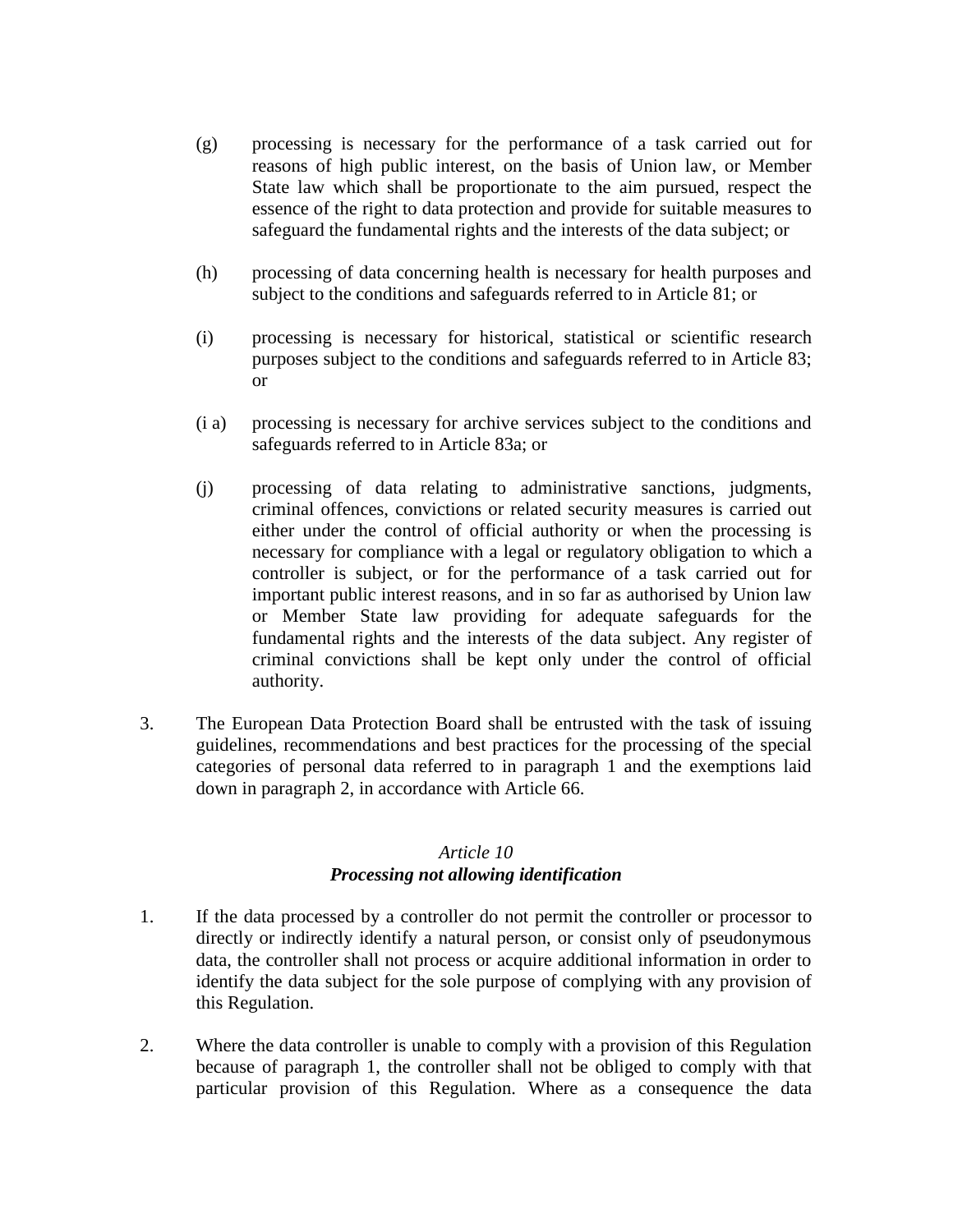controller is unable to comply with a request of the data subject, it shall inform the data subject accordingly.

# **CHAPTER III RIGHTS OF THE DATA SUBJECT**

## **SECTION 1 TRANSPARENCY ANDMODALITIES**

#### *Article 10a General principles for data subject rights*

- 1. The basis of data protection is clear and unambiguous rights for the data subject which shall be respected by the data controller. The provisions of this Regulation aim to strengthen, clarify, guarantee and where appropriate, codify these rights.
- 2. Such rights include, inter alia, the provision of clear and easily understandable information regarding the processing of his or her personal data, the right of access, rectification and erasure of their data, the right to obtain data, the right to object to profiling, the right to lodge a complaint with the competent data protection authority and to bring legal proceedings as well as the right to compensation and damages resulting from an unlawful processing operation. Such rights shall in general be exercised free of charge. The data controller shall respond to requests from the data subject within a reasonable period of time.

#### *Article 11 Transparent information and communication*

- 1. The controller shall have concise, transparent, clear and easily accessible policies with regard to the processing of personal data and for the exercise of data subjects' rights.
- 2. The controller shall provide any information and any communication relating to the processing of personal data to the data subject in an intelligible form, using clear and plain language, in particular for any information addressed specifically to a child.

#### *Article 12*

## *Procedures and mechanisms for exercising the rights of the data subject*

1. Where personal data are processed by automated means, the controller shall also provide means for requests to be made electronically where possible.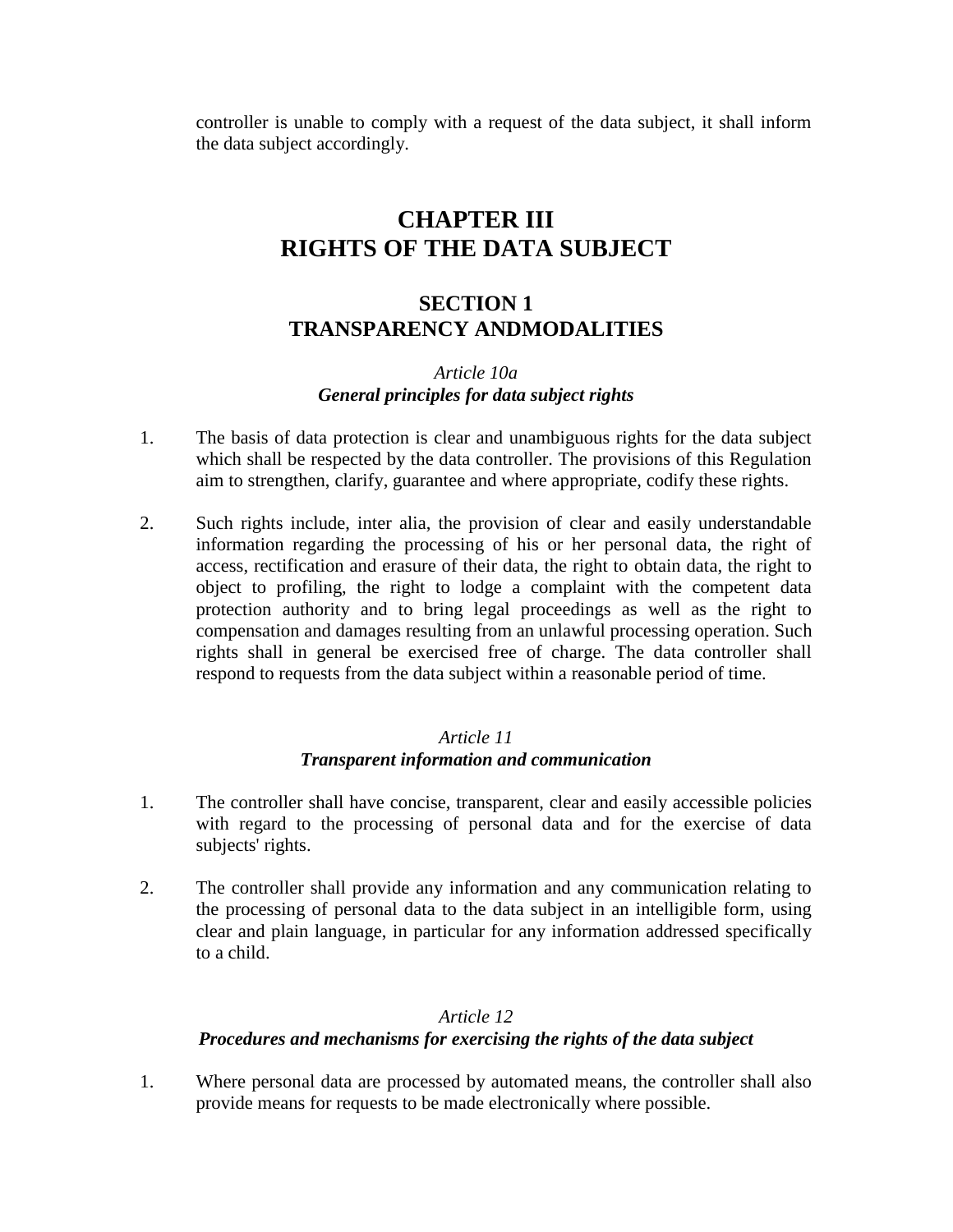- 2. The controller shall inform the data subject without undue delay and, at the latest within 40 calendar days of receipt of the request, whether or not any action has been taken pursuant to Article 13 and Articles 15 to 19 and shall provide the requested information. This period may be prolonged for a further month, if several data subjects exercise their rights and their cooperation is necessary to a reasonable extent to prevent an unnecessary and disproportionate effort on the part of the controller. The information shall be given in writing and, where possible, the data controller may provide remote access to a secure system which would provide the data subject with direct access to their personal data. Where the data subject makes the request in electronic form, the information shall be provided in electronic form where possible, unless otherwise requested by the data subject.
- 3. If the controller does not take action on the request of the data subject, the controller shall inform the data subject of the reasons for the inaction and on the possibilities of lodging a complaint to the supervisory authority and seeking a judicial remedy.
- 4. The information and the actions taken on requests referred to in paragraph 1 shall be free of charge. Where requests are manifestly excessive, in particular because of their repetitive character, the controller may charge a reasonable fee taking into account the administrative costs for providing the information or taking the action requested. In that case, the controller shall bear the burden of proving the manifestly excessive character of the request.
- 5. (deleted)
- 6. (deleted)

## *Article 13 Notification requirement in the event of rectification and erasure*

The controller shall communicate any rectification or erasure carried out in accordance with Articles 16 and 17 to each recipient to whom the data have been transferred, unless this proves impossible or involves a disproportionate effort. The controller shall inform the data subject about those recipients if the data subject requests this.

#### *Article 13a Standardised information policies*

1. Where personal data relating to a data subject are collected, the controller shall provide the data subject with the following particulars before providing information pursuant to Article 14: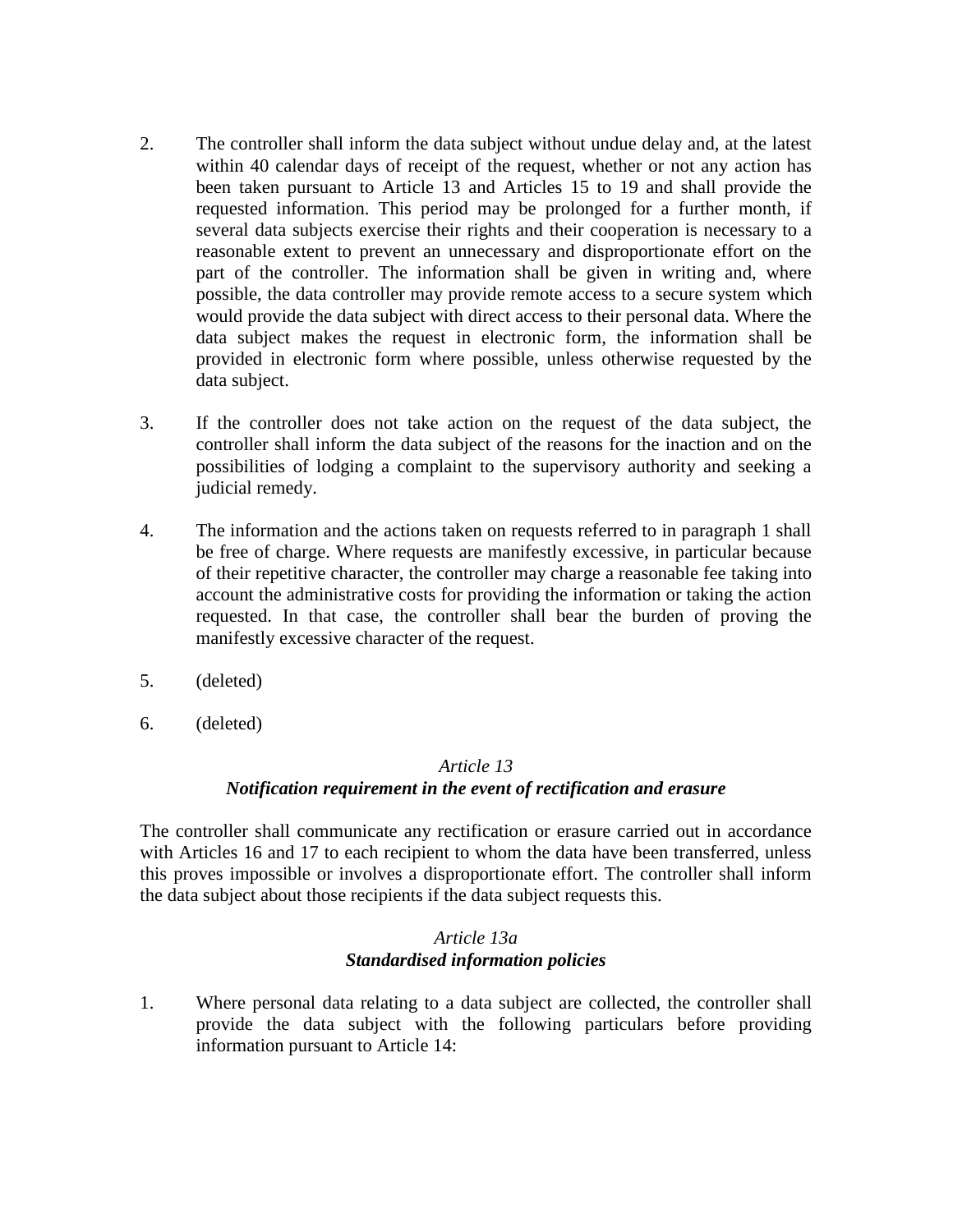- (a) whether personal data are collected beyond the minimum necessary for each specific purpose of the processing;
- (b) whether personal data are retained beyond the minimum necessary for each specific purpose of the processing;
- (c) whether personal data are processed for purposes other than the purposes for which they were collected;
- (d) whether personal data are disseminated to commercial third parties; e) whether personal data are sold or rented out;
- (f) whether personal data are retained in encrypted form.
- 2. The particulars referred to in paragraph 1 shall be presented pursuant to Annex X in an aligned tabular format, using text and symbols, in the following three columns:
	- (a) the first column depicts graphical forms symbolising those particulars;
	- (b) the second column contains essential information describing those particulars;
	- (c) the third column depicts graphical forms indicating whether a specific particular is met.
- 3. The information referred to in paragraphs 1 and 2 shall be presented in an easily visible and clearly legible way and shall appear in a language easily understood by the consumers of the Member States to whom the information is provided. Where the particulars are presented electronically, they shall be machine readable.
- 4. Additional particulars shall not be provided. Detailed explanations or further remarks regarding the particulars referred to in paragraph 1 may be provided together with the other information requirements pursuant to Article 14.
- 5. The Commission shall be empowered to adopt, after requesting an opinion of the European Data Protection Board, delegated acts in accordance with Article 86 for the purpose of further specifying the particulars referred to in paragraph 1 and their presentation as referred to in paragraph 2 and in Annex 1.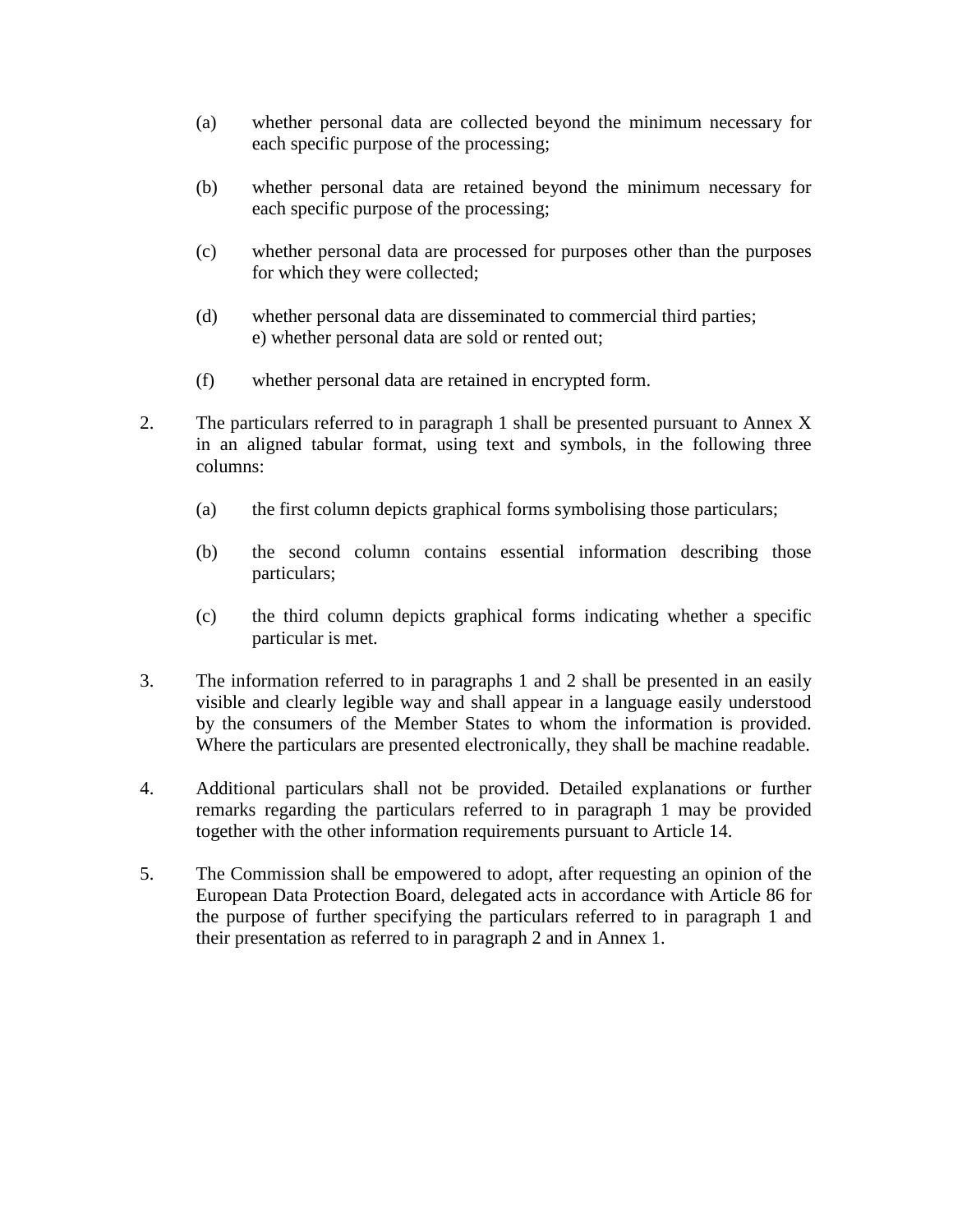## **SECTION 2 INFORMATION AND ACCESS TO DATA**

### *Article 14 Information to the data subject*

- 1. Where personal data relating to a data subject are collected, the controller shall provide the data subject with at least the following information, after the particulars pursuant to Article 13a have been provided:
	- (a) the identity and the contact details of the controller and, if any, of the controller's representative, of the data protection officer;
	- (b) the purposes of the processing for which the personal data are intended, as well as information regarding the security of the processing of personal data, including the contract terms and general conditions where the processing is based on point (b) of Article 6(1) and where applicable, information on how they implement and meet the requirements of point f of Article 6(1);
	- (c) the period for which the personal data will be stored, or if this is not possible, the criteria used to determine this period;
	- (d) the existence of the right to request from the controller access to and rectification or erasure of the personal data concerning the data subject to object to the processing of such personal data, or to obtain data;
	- (e) the right to lodge a complaint to the supervisory authority and the contact details of the supervisory authority;
	- (f) the recipients or categories of recipients of the personal data;
	- (g) where applicable, that the controller intends to transfer the data to a third country or international organisation and on the existence or absence of an adequacy decision by the Commission, or in case of transfers referred to in Article 42, Article 43, or point (h) of Article 44(1), reference to the appropriate safeguards and the means to obtain a copy of them;
	- (ga) where applicable, information about the existence of profiling, of measures based on profiling, and the envisaged effects of profiling on the data subject;
	- (gb) meaningful information about the logic involved in any automated processing;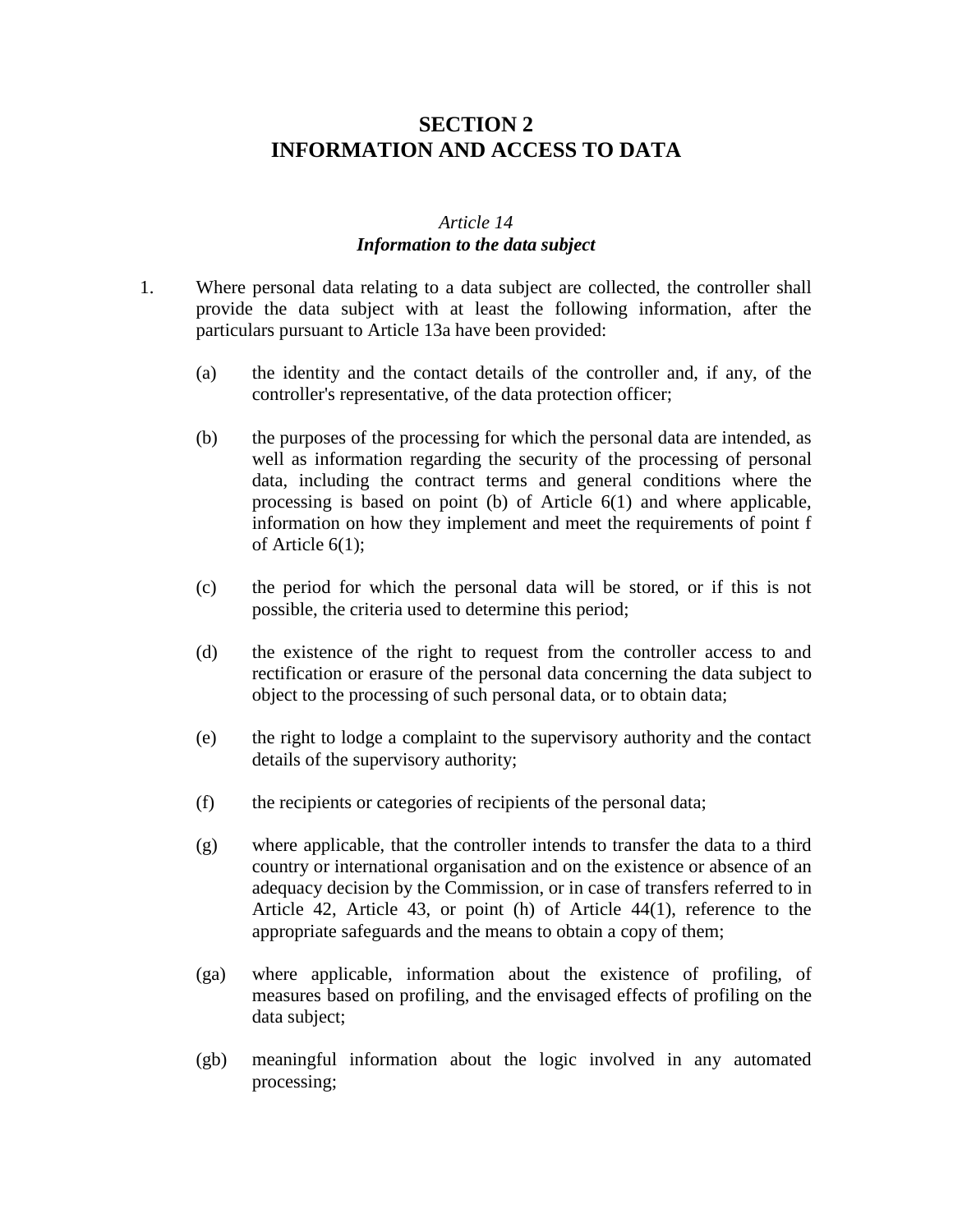- (h) any further information which is necessary to guarantee fair processing in respect of the data subject, having regard to the specific circumstances in which the personal data are collected or processed, in particular the existence of certain processing activities and operations for which a personal data impact assessment has indicated that there may be a high risk;
- (ha) where applicable, information whether personal data was provided to public authorities during the last consecutive 12-month period.
- 2. Where the personal data are collected from the data subject, the controller shall inform the data subject, in addition to the information referred to in paragraph 1, whether the provision of personal data is mandatory or optional, as well as the possible consequences of failure to provide such data.
- 2a. In deciding on further information which is necessary to make the processing fair under 1(h), controllers shall have regard to any relevant guidance under Article 38.
- 3. Where the personal data are not collected from the data subject, the controller shall inform the data subject, in addition to the information referred to in paragraph 1, from which source the specific personal data originate. If personal data originates from publicly available sources, a general indication may be given.
- 4. The controller shall provide the information referred to in paragraphs 1, 2 and 3:
	- (a) at the time when the personal data are obtained from the data subject or without undue delay where the above is not feasible; or
	- (aa) on request by a body, organization or association referred to in Article 73;
	- (b) where the personal data are not collected from the data subject, at the time of the recording or within a reasonable period after the collection, having regard to the specific circumstances in which the data are collected or otherwise processed, or, if a transfer to another recipient is envisaged, and at the latest at the time of the first transfer, or, if the data are to be used for communication with the data subject concerned, at the latest at the time of the first communication to that data subject; or
	- (bb) only on request where the data are processed by a small or micro enterprise which processes personal data only as an ancillary activity.
- 5. Paragraphs 1 to 4 shall not apply, where:
	- (a) the data subject has already the information referred to in paragraphs 1, 2 and 3; or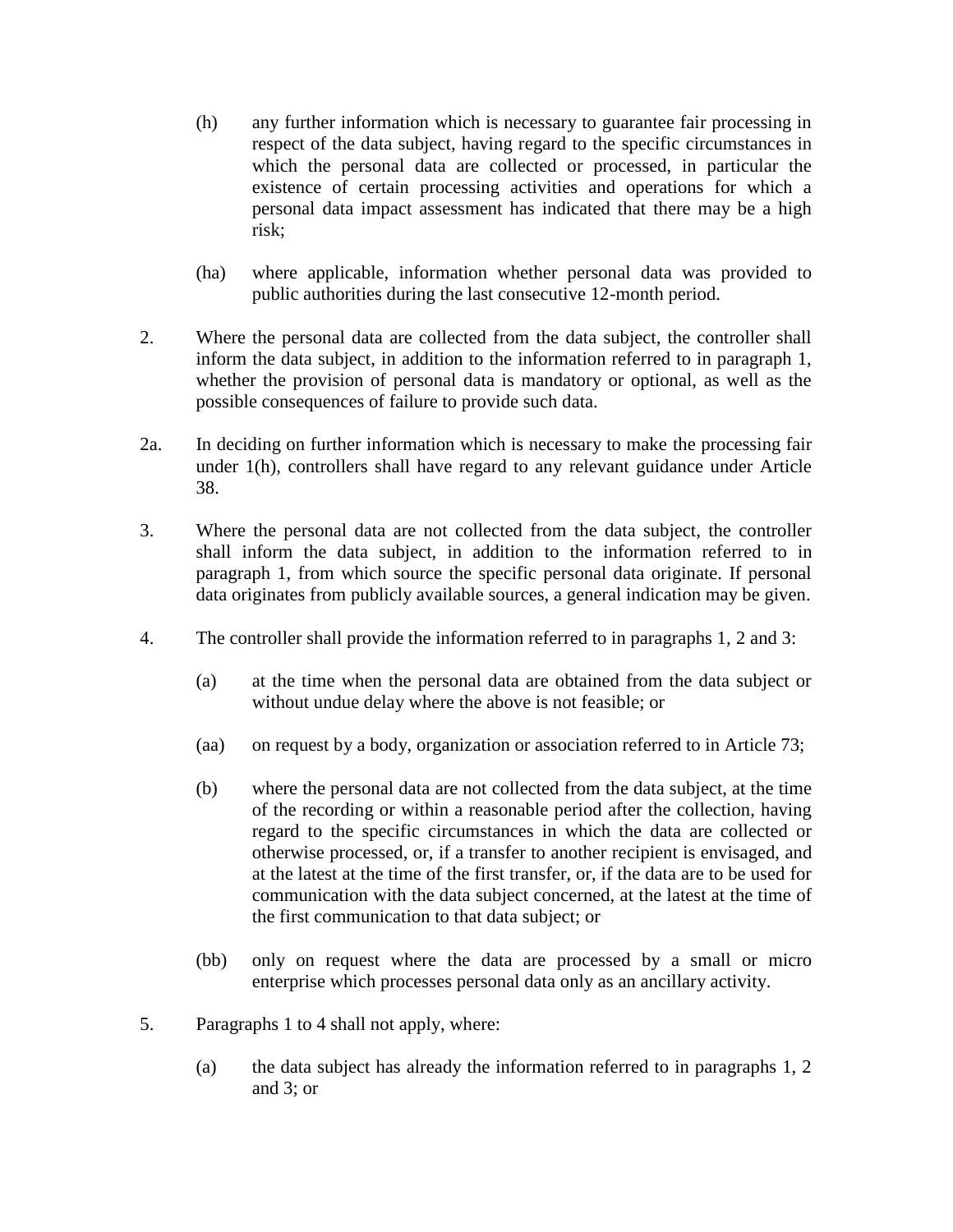- (b) the data are processed for historical, statistical or scientific research purposes subject to the conditions and safeguards referred to in Articles 81 and 83, are not collected from the data subject and the provision of such information proves impossible or would involve a disproportionate effort and the controller has published the information for anyone to retrieve; or
- (c) the data are not collected from the data subject and recording or disclosure is expressly laid down by law to which the controller is subject, which provides appropriate measures to protect the data subject's legitimate interests, considering the risks represented by the processing and the nature of the personal data; or
- (d) the data are not collected from the data subject and the provision of such information will impair the rights and freedoms of other natural persons, as defined in Union law or Member State law in accordance with Article 21.
- (da) the data are processed in the exercise of his profession by, or are entrusted or become known to, a person who is subject to an obligation of professional secrecy regulated by Union or Member State law or to a statutory obligation of secrecy, unless the data is collected directly from the data subject.
- 6. In the case referred to in point (b) of paragraph 5, the controller shall provide appropriate measures to protect the data subject's rights or legitimate interests.
- 7. (deleted)
- 8. (deleted)

#### *Article 15*

#### *Right to access and to obtain data for the data subject*

- 1. Subject to Article 12(4), the data subject shall have the right to obtain from the controller at any time, on request, confirmation as to whether or not personal data relating to the data subject are being processed, and in clear and plain language, the following information:
	- (a) the purposes of the processing for each category of personal data;
	- (b) the categories of personal data concerned;
	- (c) the recipients to whom the personal data are to be or have been disclosed, including to recipients in third countries;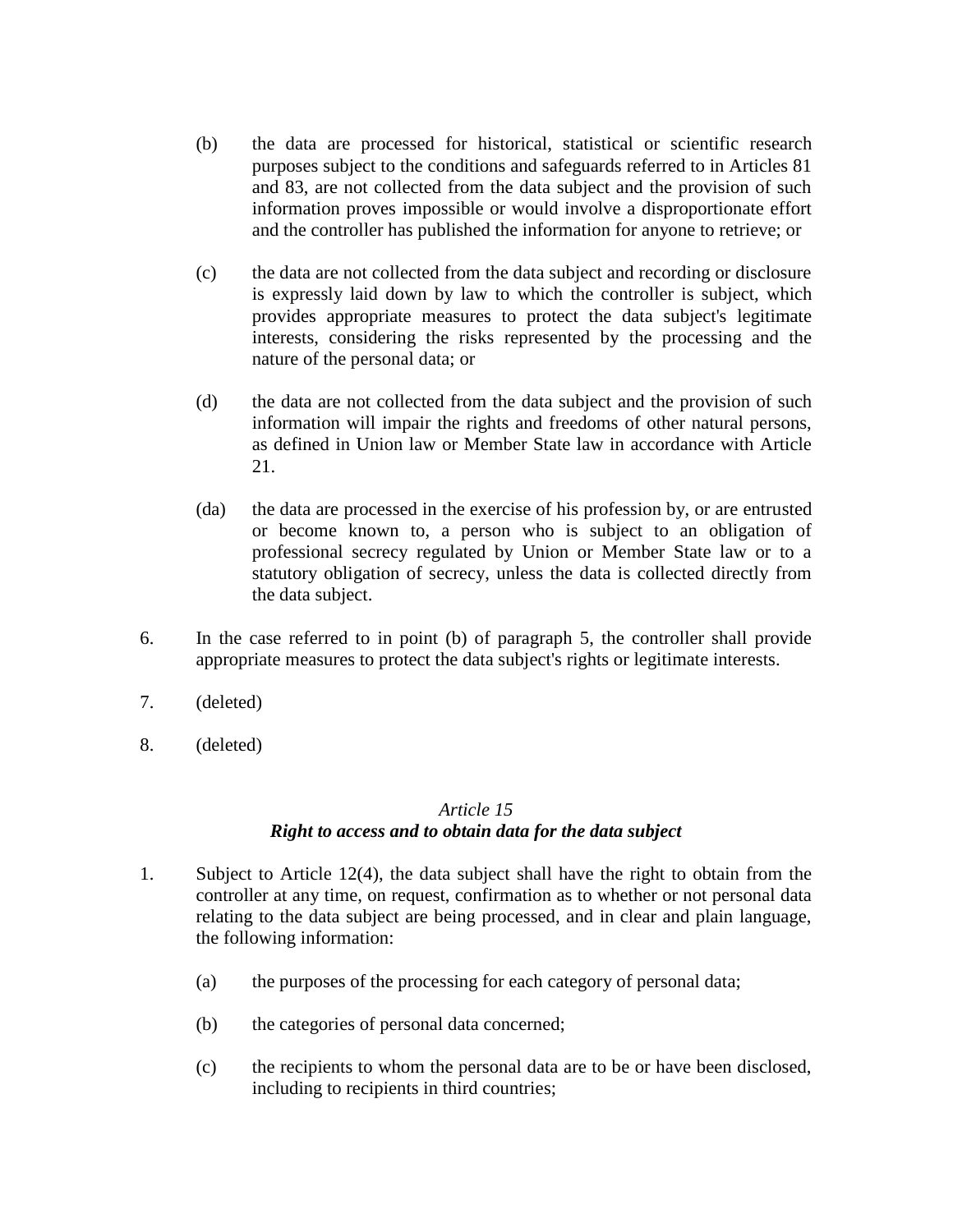- (d) the period for which the personal data will be stored, or if this is not possible, the criteria used to determine this period;
- (e) the existence of the right to request from the controller rectification or erasure of personal data concerning the data subject or to object to the processing of such personal data;
- (f) the right to lodge a complaint to the supervisory authority and the contact details of the supervisory authority;
- (g) (deleted)
- (h) the significance and envisaged consequences of such processing;
- (ha) meaningful information about the logic involved in any automated processing;
- (hb) without prejudice to Article 21, in the event of disclosure of personal data to a public authority as a result of a public authority request, confirmation of the fact that such a request has been made.
- 2. The data subject shall have the right to obtain from the controller communication of the personal data undergoing processing. Where the data subject makes the request in electronic form, the information shall be provided in an electronic and structured format, unless otherwise requested by the data subject. Without prejudice to Article 10, the controller shall take all reasonable steps to verify that the person requesting access to the data is the data subject.
- 2a. Where the data subject has provided the personal data where the personal data are processed by electronic means, the data subject shall have the right to obtain from the controller a copy of the provided personal data in an electronic and interoperable format which is commonly used and allows for further use by the data subject without hindrance from the controller from whom the personal data are withdrawn. Where technically feasible and available, the data shall be transferred directly from controller to controller at the request of the data subject.
- 2b. This Article shall be without prejudice to the obligation to delete data when no longer necessary under Article 5(1)(e).
- 2c. There shall be no right of access in accordance with paragraphs 1 and 2 when data within the meaning of Article 14(5)(da) are concerned, except if the data subject is empowered to lift the secrecy in question and acts accordingly.
- 3. (deleted)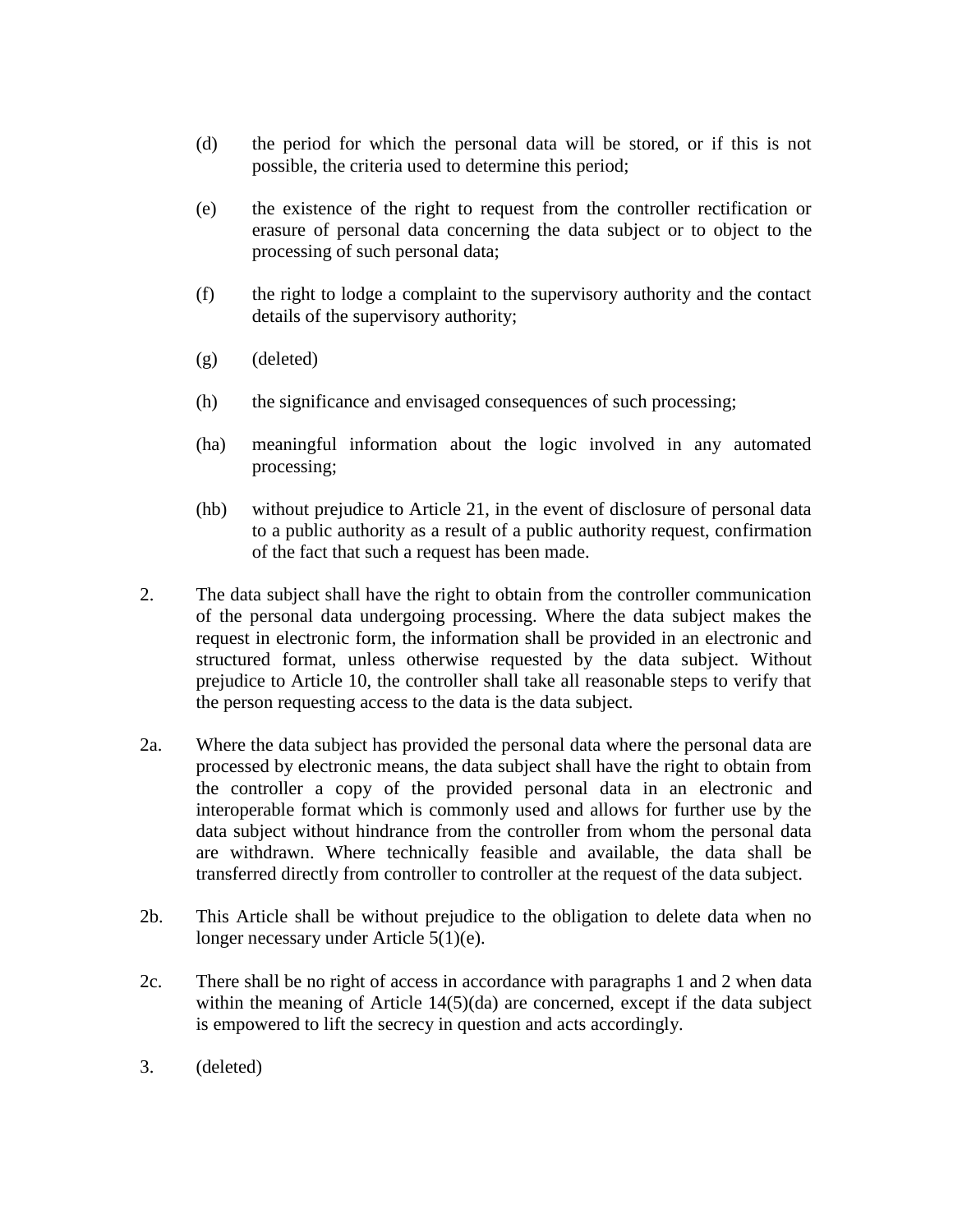## **SECTION 3 RECTIFICATION AND ERASURE**

## *Article 16 Right to rectification*

The data subject shall have the right to obtain from the controller the rectification of personal data relating to them which are inaccurate. The data subject shall have the right to obtain completion of incomplete personal data, including by providing a supplementary statement.

## *Article 17 Right to erasure*

- 1. The data subject shall have the right to obtain from the controller the erasure of personal data relating to them and the abstention from further dissemination of such data, and to obtain from third parties the erasure of any links to, or copy or replication of that data, where one of the following grounds applies:
	- (a) the data are no longer necessary in relation to the purposes for which they were collected or otherwise processed
	- (b) the data subject withdraws consent on which the processing is based according to point (a) of Article 6(1), or when the storage period consented to has expired, and where there is no other legal ground for the processing of the data;
	- (c) the data subject objects to the processing of personal data pursuant to Article 19;
	- (ca) a court or regulatory authority based in the Union has ruled as final and absolute that the data concerned must be erased;
	- (d) the data has been unlawfully processed.
- 1a. The application of paragraph 1 shall be dependent upon the ability of the data controller to verify that the person requesting the erasure is the data subject.
- 2. Where the controller referred to in paragraph 1 has made the personal data public without a justification based on Article 6(1), it shall take all reasonable steps to have the data erased, including by third parties, without prejudice to Article 77. The controller shall inform the data subject, where possible, of the action taken by the relevant third parties.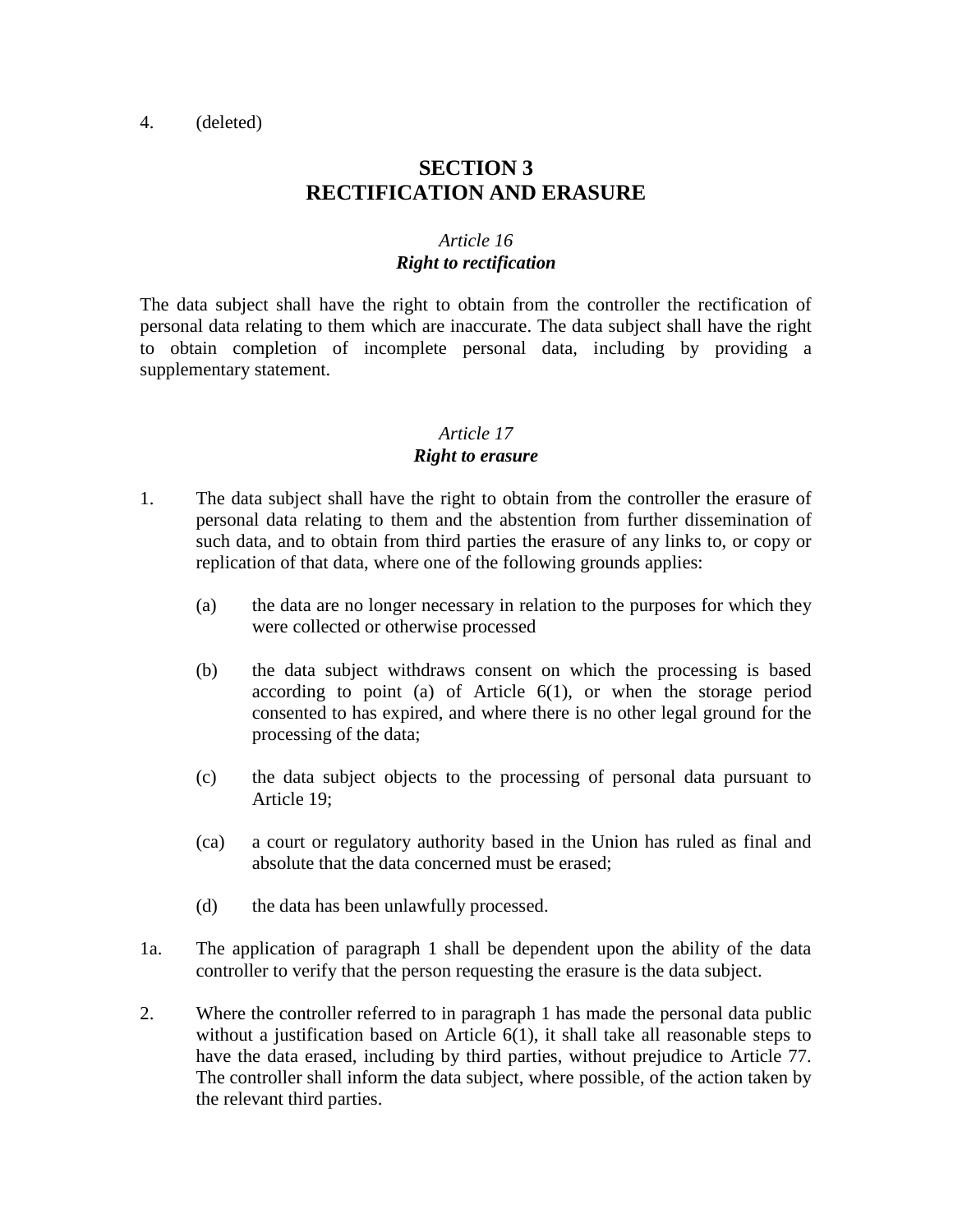- 3. The controller and, where applicable, the third party shall carry out the erasure without delay, except to the extent that the retention of the personal data is necessary:
	- (a) for exercising the right of freedom of expression in accordance with Article 80;
	- (b) for reasons of public interest in the area of public health in accordance with Article 81;
	- (c) for historical, statistical and scientific research purposes in accordance with Article 83;
	- (d) for compliance with a legal obligation to retain the personal data by Union or Member State law to which the controller is subject; Member State laws shall meet an objective of public interest, respect the right to the protection of personal data and be proportionate to the legitimate aim pursued;
	- (e) in the cases referred to in paragraph 4.
- 4. Instead of erasure, the controller shall restrict processing of personal data in such a way that it is not subject to the normal data access and processing operations and can not be changed anymore, where:
	- (a) their accuracy is contested by the data subject, for a period enabling the controller to verify the accuracy of the data;
	- (b) the controller no longer needs the personal data for the accomplishment of its task but they have to be maintained for purposes of proof;
	- (c) the processing is unlawful and the data subject opposes their erasure and requests the restriction of their use instead;
	- (ca) a court or regulatory authority based in the Union has ruled as final and absolute that the data concerned must be restricted;
	- (d) the data subject requests to transmit the personal data into another automated processing system in accordance with paragraphs 2a of Article 15;
	- (da) the particular type of storage technology does not allow for erasure and has been installed before the entry into force of this Regulation.
- 5. Personal data referred to in paragraph 4 may, with the exception of storage, only be processed for purposes of proof, or with the data subject's consent, or for the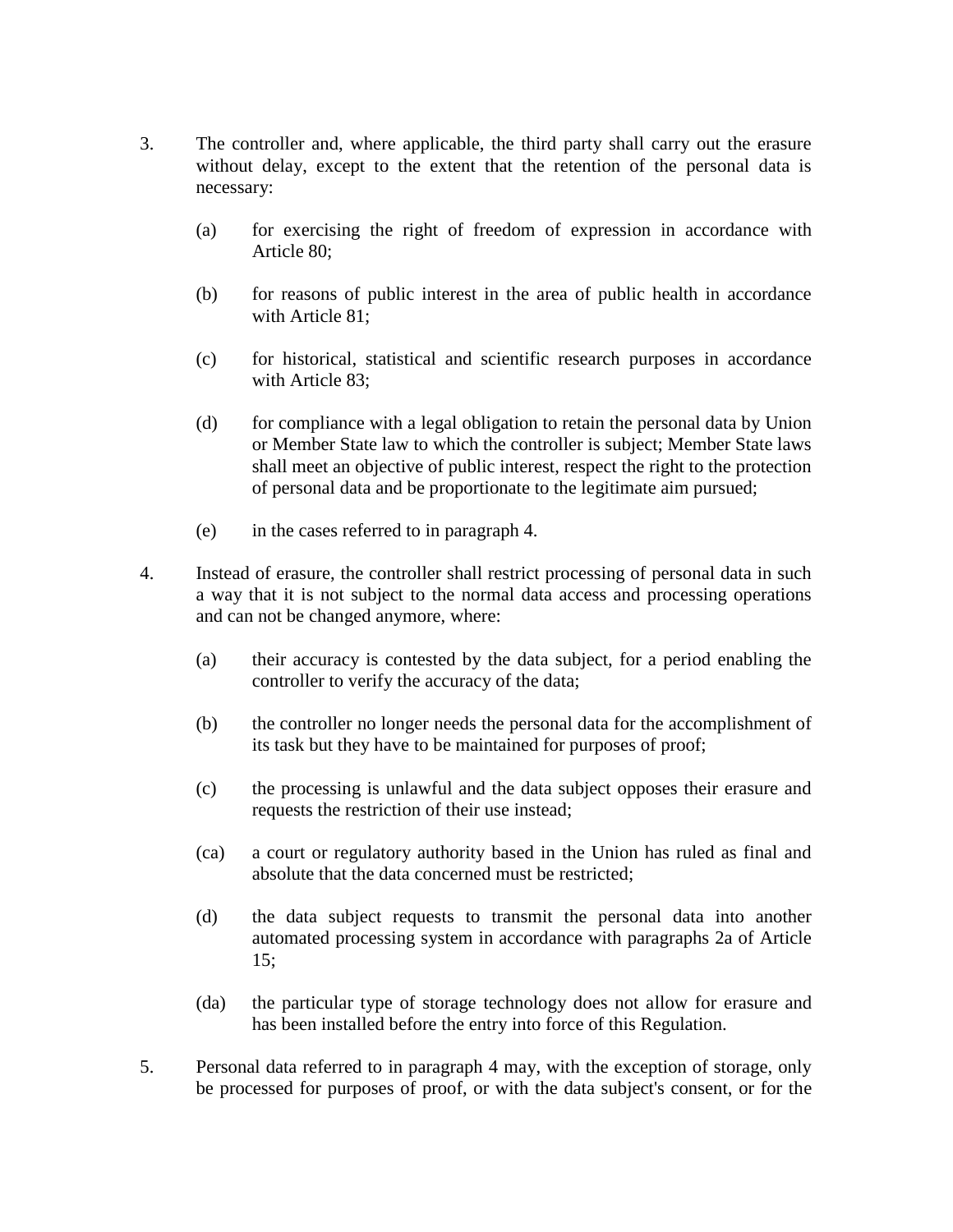protection of the rights of another natural or legal person or for an objective of public interest.

- 6. Where processing of personal data is restricted pursuant to paragraph 4, the controller shall inform the data subject before lifting the restriction on processing.
- 7. (deleted)
- 8. Where the erasure is carried out, the controller shall not otherwise process such personal data.
- 8a. The controller shall implement mechanisms to ensure that the time limits established for the erasure of personal data and/or for a periodic review of the need for the storage of the data are observed.
- 9. The Commission shall be empowered to adopt, after requesting an opinion of the European Data Protection Board, delegated acts in accordance with Article 86 for the purpose of further specifying:
	- (a) the criteria and requirements for the application of paragraph 1 for specific sectors and in specific data processing situations;
	- (b) the conditions for deleting links, copies or replications of personal data from publicly available communication services as referred to in paragraph 2;
	- (c) the criteria and conditions for restricting the processing of personal data referred to in paragraph 4.

*Article 18 (deleted, content moved to Article 15(2b))*

## **SECTION 4 RIGHT TO OBJECT AND PROFILING**

#### *Article 19 Right to object*

1. The data subject shall have the right to object at any time to the processing of personal data which is based on points (d) and (e) of Article 6(1), unless the controller demonstrates compelling legitimate grounds for the processing which override the interests or fundamental rights and freedoms of the data subject.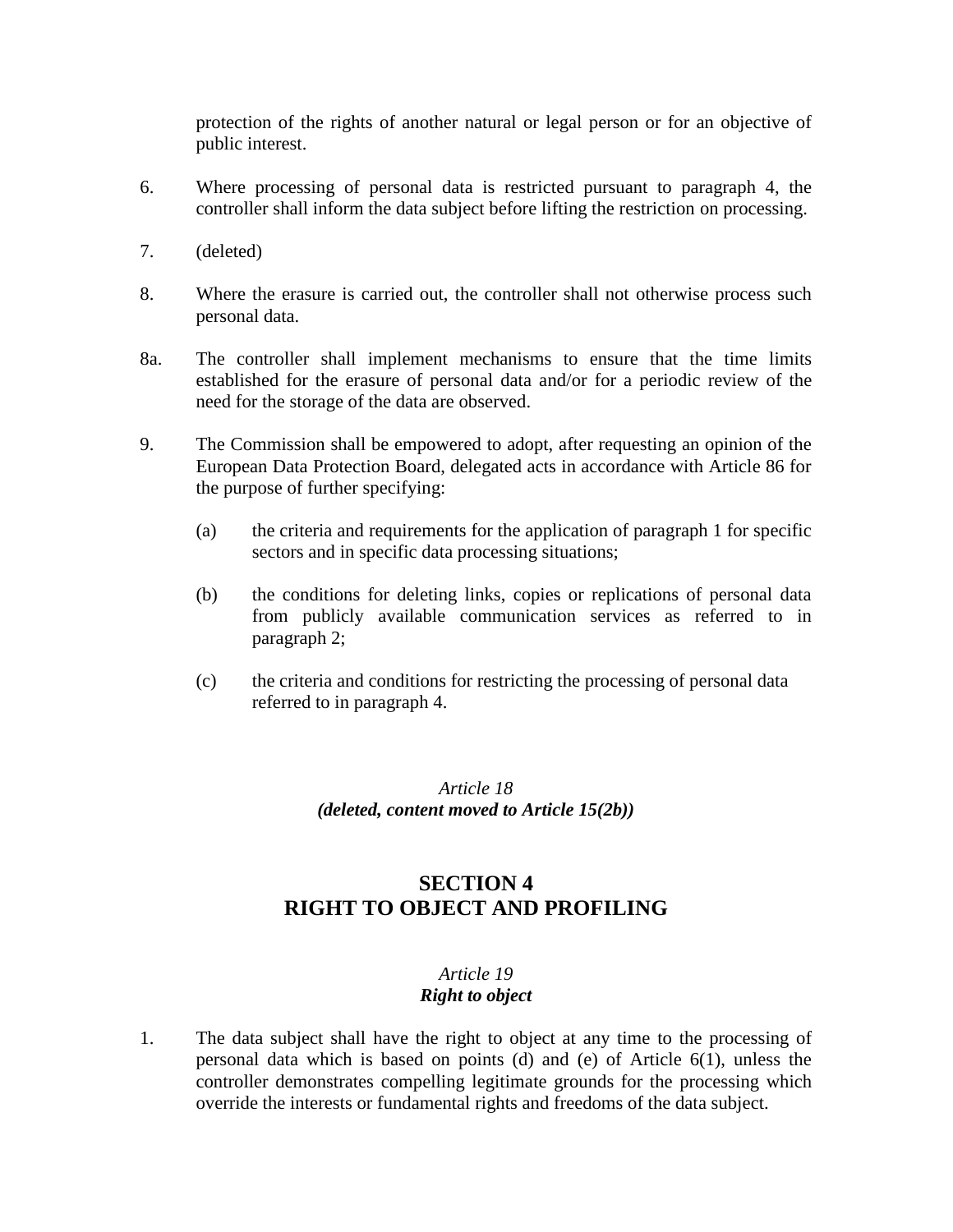- 2. Where the processing of personal data is based on point (f) of Article 6(1), the data subject shall have at any time and without any further justification, the right to object free of charge in general or for any particular purpose to the processing of their personal data.
- 2a. The right referred to in paragraph 2 shall be explicitly offered to the data subject in an intelligible manner and form, using clear and plain language, in particular if addressed specifically to a child, and shall be clearly distinguishable from other information.
- 2b. In the context of the use of information society services, and notwithstanding Directive 2002/58/EC, the right to object may be exercised by automated means using a technical standard which allows the data subject to clearly express his or her wishes.
- 3. Where an objection is upheld pursuant to paragraphs 1 and 2, the controller shall no longer use or otherwise process the personal data concerned for the purposes determined in the objection.

#### *Article 20 Profiling*

- 1. Without prejudice to the provisions in Article 6 every natural person shall have the right to object to profiling in accordance with Article 19. The data subject shall be informed about the right to object to profiling in a highly visible manner.
- 2. Subject to the other provisions of this Regulation, a person may be subjected to profiling which leads to measures producing legal effects concerning the data subject or does similarly significantly affect the interests, rights or freedoms of the concerned data subject only if the processing:
	- (a) is necessary for the entering into, or performance of, a contract, where the request for the entering into or the performance of the contract, lodged by the data subject, has been satisfied, provided that suitable measures to safeguard the data subject's legitimate interests have been adduced; or
	- (b) is expressly authorized by a Union or Member State law which also lays down suitable measures to safeguard the data subject's legitimate interests;
	- (c) is based on the data subject's consent, subject to the conditions laid down in Article 7 and to suitable safeguards.
- 3. Profiling that has the effect of discriminating against individuals on the basis of race or ethnic origin, political opinions, religion or beliefs, trade union membership, sexual orientation or gender identity, or that results in measures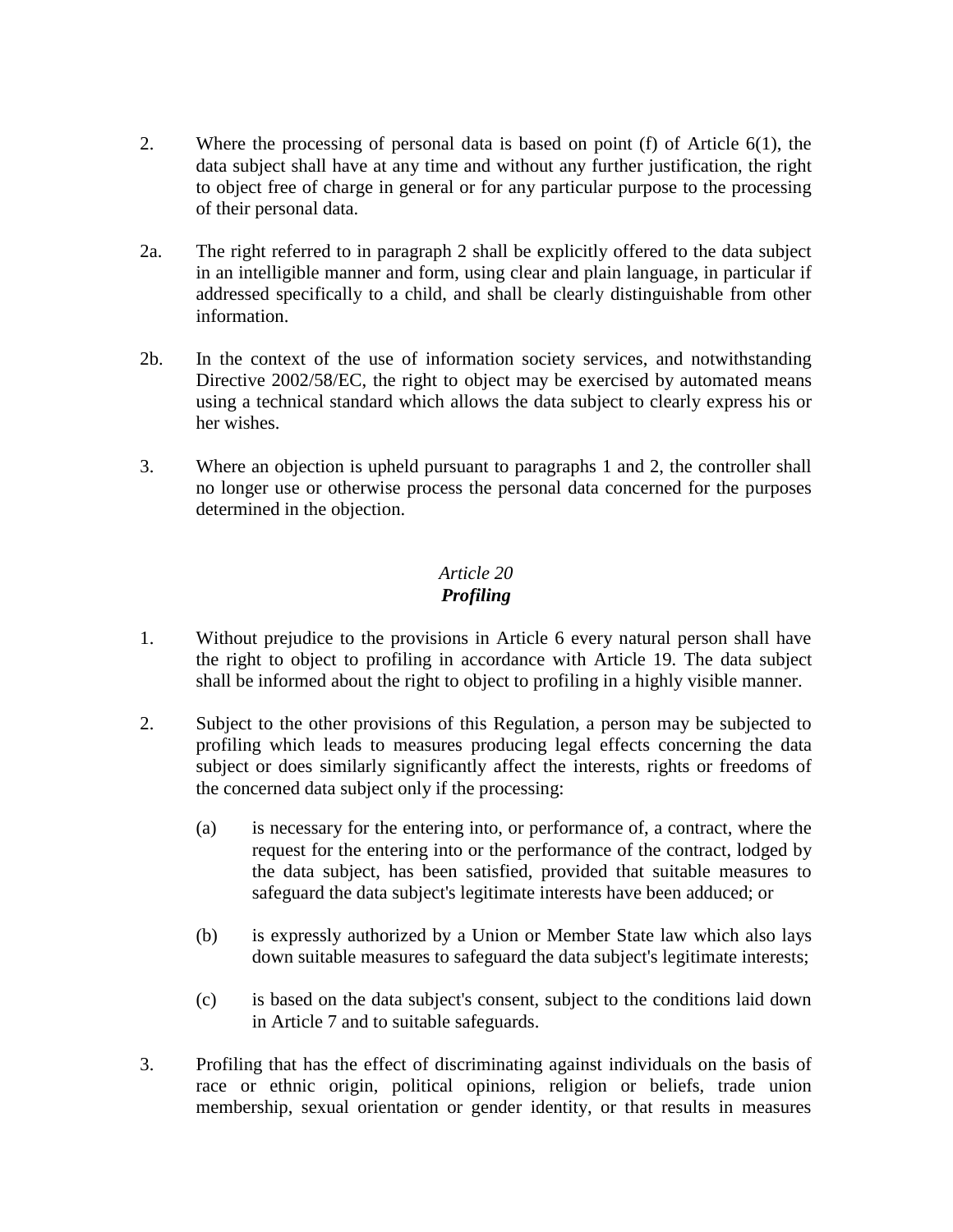which have such effect, shall be prohibited. The controller shall implement effective protection against possible discrimination resulting from profiling. Profiling shall not be based solely on the special categories of personal data referred to in Article 9.

- 4. (deleted)
- 5. Profiling which leads to measures producing legal effects concerning the data subject or does similarly significantly affect the interests, rights or freedoms of the concerned data subject shall not be based solely or predominantly on automated processing and shall include human assessment, including an explanation of the decision reached after such an assessment. The suitable measures to safeguard the data subject's legitimate interests referred to in paragraph 2 shall include the right to obtain human assessment and an explanation of the decision reached after such assessment.
- 5a. The European Data Protection Board shall be entrusted with the task of issuing guidelines, recommendations and best practices in accordance with Article 66 paragraph 1(b) for further specifying the criteria and conditions for profiling pursuant to paragraph 2.

## **SECTION 5 RESTRICTIONS**

#### *Article 21 Restrictions*

- 1. Union or Member State law may restrict by way of a legislative measure the scope of the obligations and rights in Articles 11 to 19 and Article 32, when such a restriction meets a clearly defined objective of public interest, respects the essence of the right to protection of personal data, is proportionate to the legitimate aim pursued and respects the fundamental rights and interests of the data subject and is a necessary and proportionate measure in a democratic society to safeguard:
	- (a) public security;
	- (b) the prevention, investigation, detection and prosecution of criminal offences;
	- (c) taxation matters;
	- (d) the prevention, investigation, detection and prosecution of breaches of ethics for regulated professions;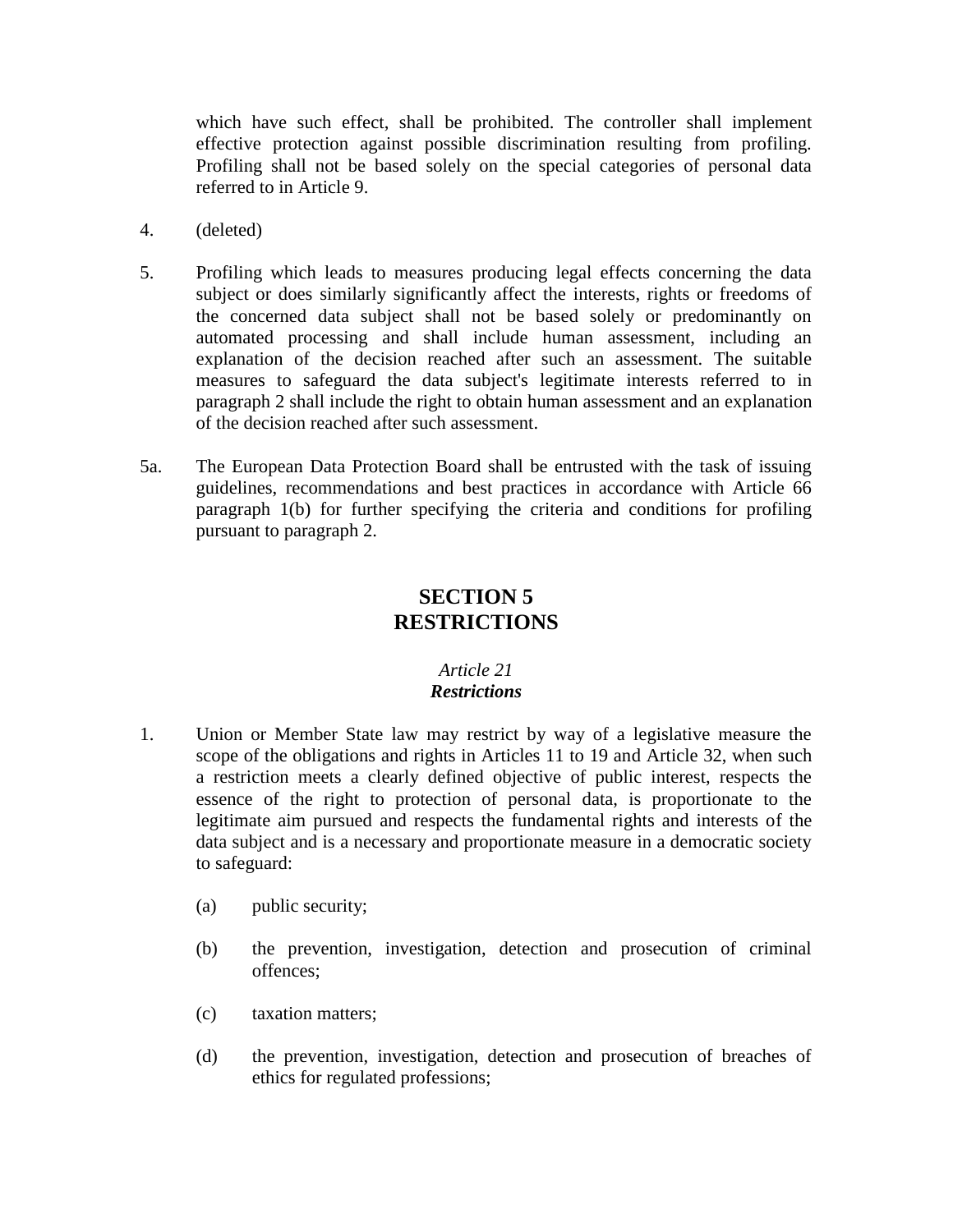- (e) a monitoring, inspection or regulatory function in the framework of the exercise of a competent public authority in cases referred to in (a), (b), (c) and (d);
- (f) the protection of the data subject or the rights and freedoms of others.
- 2. In particular, any legislative measure referred to in paragraph 1 must be necessary and proportionate in a democratic society and shall contain specific provisions at least as to:
	- (a) the objectives to be pursued by the processing;
	- (b) the determination of the controller;
	- (c) the specific purposes and means of processing;
	- (d) the safeguards to prevent abuse or unlawful access or transfer;
	- (e) the right of data subjects to be informed about the restriction.
- 2a. Legislative measures referred to in paragraph 1 shall neither permit nor oblige private controllers to retain data additional to those strictly necessary for the original purpose.

# **CHAPTER IV CONTROLLER AND PROCESSOR**

## **SECTION 1 GENERAL OBLIGATIONS**

## *Article 22 Responsibility and accountability of the controller*

1. The controller shall adopt appropriate policies and implement appropriate and demonstrable technical and organizational measures to ensure and be able to demonstrate in a transparent manner that the processing of personal data is performed in compliance with this Regulation, having regard to the state of the art, the nature of personal data processing, the context, scope and purposes of the processing, the risks for the rights and freedoms of the data subjects and the type of the organization, both at the time of the determination of the means for processing and at the time of the processing itself.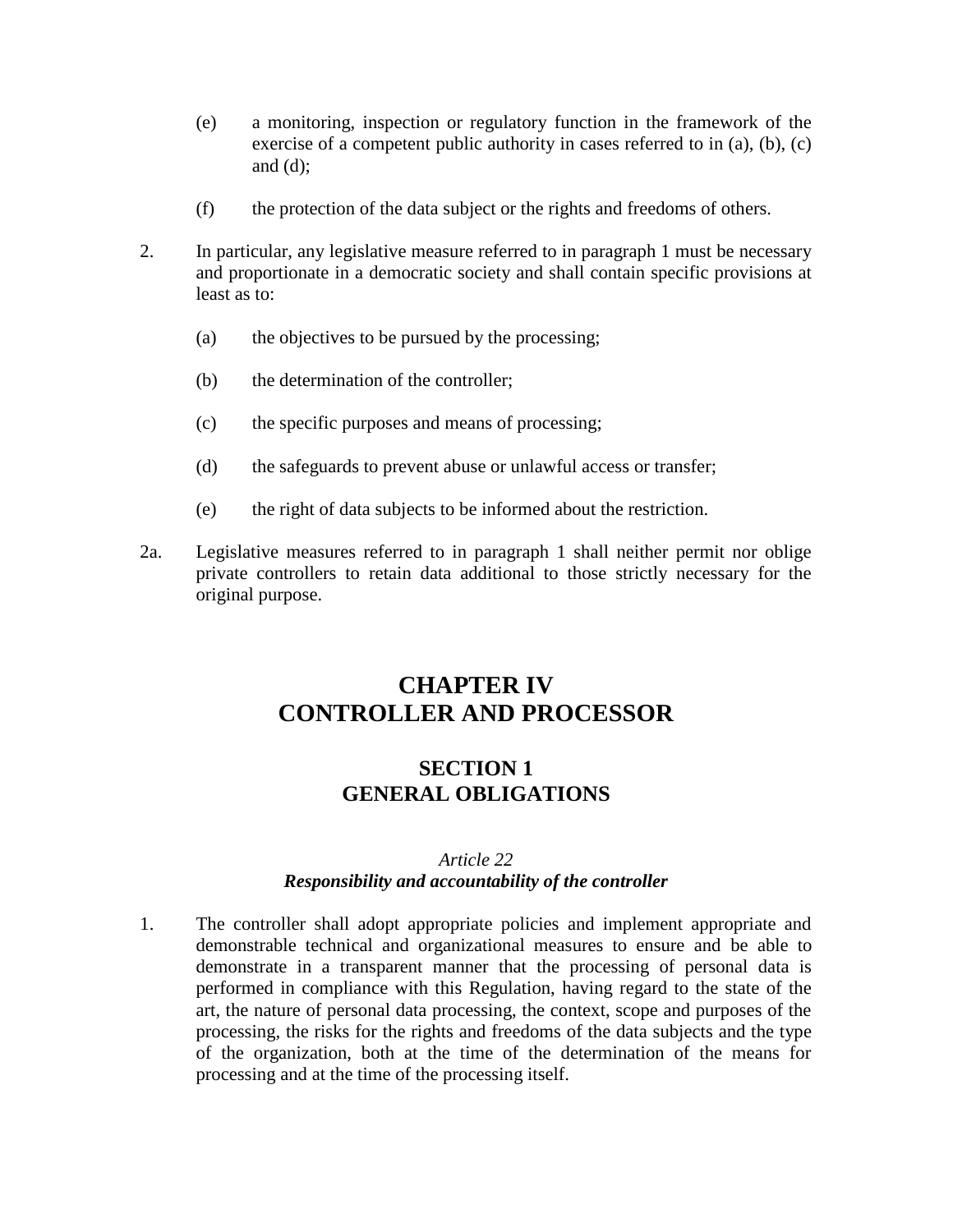- 1a. Having regard to the state of the art and the cost of implementation, the controller shall take all reasonable steps to implement compliance policies and procedures that persistently respect the autonomous choices of data subjects. These compliance policies shall be reviewed at least every two years and updated where necessary.
- 2. (deleted)
- 3. The controller shall be able to demonstrate the adequacy and effectiveness of the measures referred to in paragraphs 1 and 2. Any regular general reports of the activities of the controller, such as the obligatory reports by publicly traded companies, shall contain a summary description of the policies and measures referred to in paragraph 1.
- 3a. The controller shall have the right to transmit personal data inside the Union within the group of undertakings the controller is part of, where such processing is necessary for legitimate internal administrative purposes between connected business areas of the group of undertakings and an adequate level of data protection as well as the interests of the data subjects are safeguarded by internal data protection provisions or equivalent codes of conduct ass referred to in Article 38.
- 4. (deleted)

## *Article 23 Data protection by design and by default*

- 1. Having regard to the state of the art, current technical knowledge, international best practices and the risks represented by the data processing, the controller and the processor, if any, shall, both at the time of the determination of the purposes and means for processing and at the time of the processing itself, implement appropriate and proportionate technical and organisational measures and procedures in such a way that the processing will meet the requirements of this Regulation and ensure the protection of the rights of the data subject, in particular with regard to the principles laid out in Article 5. Data protection by design shall have particular regard to the entire lifecycle management of personal data from collection to processing to deletion, systematically focusing on comprehensive procedural safeguards regarding the accuracy, confidentiality, integrity, physical security and deletion of personal data. Where the controller has carried out a data protection impact assessment pursuant to Article 33, the results shall be taken into account when developing those measures and procedures.
- 1a. In order to foster its widespread implementation in different economic sectors, data protection by design shall be a prerequisite for public procurement tenders according to the Directive of the European Parliament and of the Council on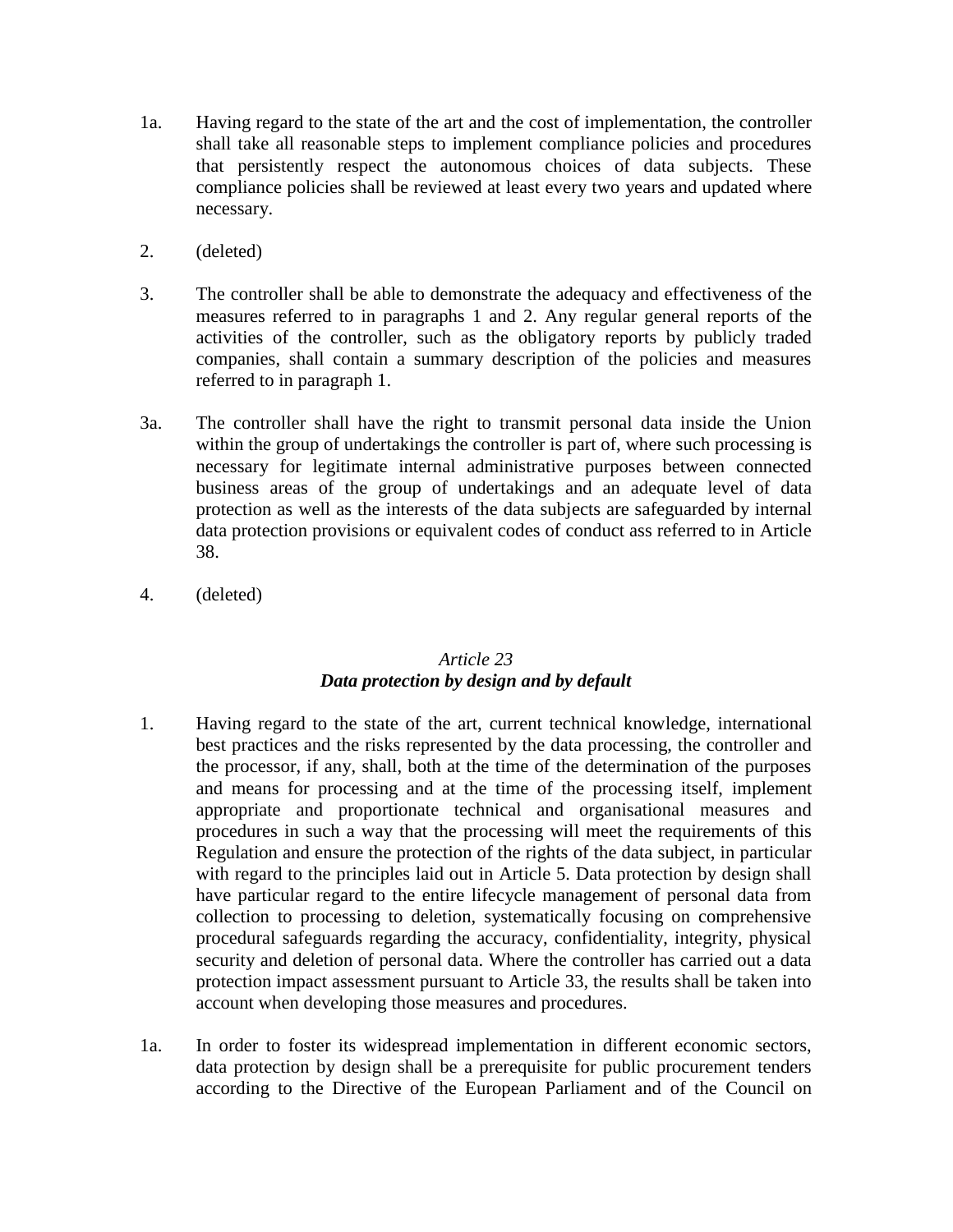public procurement as well as according to the Directive of the European Parliament and of the Council on procurement by entities operating in the water, energy, transport and postal services sector (Utilities Directive).

- 2. The controller shall ensure that, by default, only those personal data are processed which are necessary for each specific purpose of the processing and are especially not collected, retained or disseminated beyond the minimum necessary for those purposes, both in terms of the amount of the data and the time of their storage. In particular, those mechanisms shall ensure that by default personal data are not made accessible to an indefinite number of individuals and that data subjects are able to control the distribution of their personal data.
- 3. (deleted)
- 4. (deleted)

#### *Article 24* **Joint controllers**

Where several controllers jointly determines the purposes and means of the processing of personal data, the joint controllers shall determine their respective responsibilities for compliance with the obligations under this Regulation, in particular as regards the procedures and mechanisms for exercising the rights of the data subject, by means of an arrangement between them. The arrangement shall duly reflect the joint controllers' respective effective roles and relationships vis-à-vis data subjects, and the essence of the arrangement shall be made available for the data subject. In case of unclarity of the responsibility, the controllers shall be jointly and severally liable.

#### *Article 25 Representatives of controllers not established in the Union*

- 1. In the situation referred to in Article 3(2), the controller shall designate a representative in the Union.
- 2. This obligation shall not apply to:
	- (a) a controller established in a third country where the Commission has decided that the third country ensures an adequate level of protection in accordance with Article 41; or
	- (b) a controller processing personal data which relates to less than 5000 data subjects during any consecutive 12-month period and not processing special categories of personal data as referred to in Article 9(1), location data or data on children or employees in large-scale filing systems; or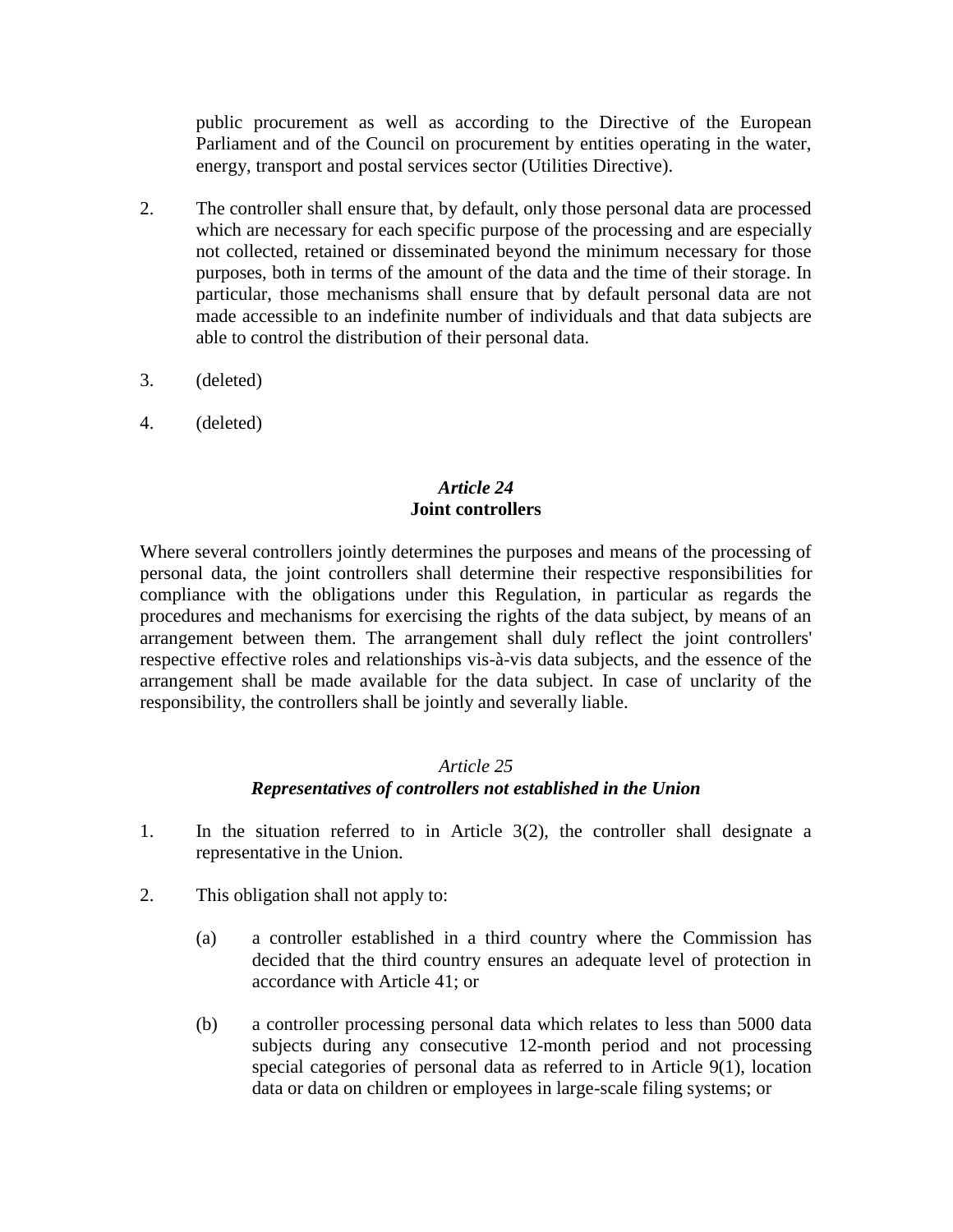- (c) a public authority or body; or
- (d) a controller only occasionally offering goods or services to data subjects in the Union, unless the processing of personal data concerns special categories of personal data as referred to in Article 9(1), location data or data on children or employees in large-scale filing systems.
- 3. The representative shall be established in one of those Member States where the offering of goods or services to the data subjects, or the monitoring of them, take place.
- 4. The designation of a representative by the controller shall be without prejudice to legal actions which could be initiated against the controller itself.

## *Article 26 Processor*

- 1. Where processing is to be carried out on behalf of a controller, the controller shall choose a processor providing sufficient guarantees to implement appropriate technical and organisational measures and procedures in such a way that the processing will meet the requirements of this Regulation and ensure the protection of the rights of the data subject, in particular in respect of the technical security measures and organizational measures governing the processing to be carried out and shall ensure compliance with those measures.
- 2. The carrying out of processing by a processor shall be governed by a contract or other legal act binding the processor to the controller. The controller and the processor shall be free to determine respective roles and tasks with respect to the requirements of this Regulation, and shall provide that the processor shall:
	- (a) process personal data only on instructions from the controller, unless otherwise required by Union law or Member State law;
	- (b) employ only staff who have committed themselves to confidentiality or are under a statutory obligation of confidentiality;
	- (c) take all required measures pursuant to Article 30;
	- (d) determine the conditions for enlisting another processor only with the prior permission of the controller, unless otherwise determined.
	- (e) insofar as this is possible given the nature of the processing, create in agreement with the controller the appropriate and relevant technical and organisational requirements for the fulfilment of the controller's obligation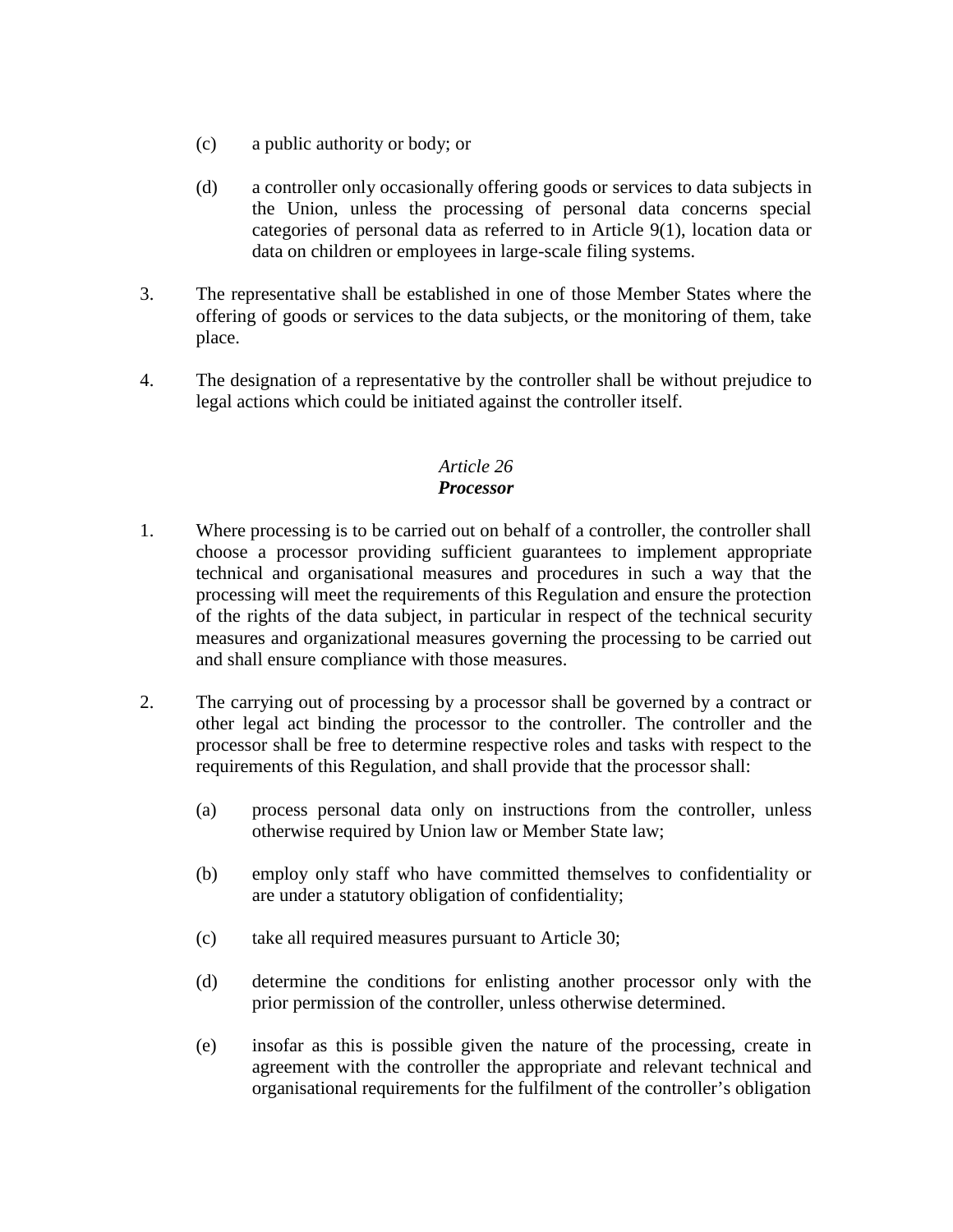to respond to requests for exercising the data subject's rights laid down in Chapter III;

- (f) assist the controller in ensuring compliance with the obligations pursuant to Articles 30 to 34, taking into account the nature of processing and the information available to the processor;
- (g) return all results to the controller after the end of the processing, not process the personal data otherwise and delete existing copies unless Union or Member State law requires storage of the data;
- (h) make available to the controller all information necessary to demonstrate compliance with the obligations laid down in this Article and allow on-site inspections;
- 3. The controller and the processor shall document in writing the controller's instructions and the processor's obligations referred to in paragraph 2.
- 3a. The sufficient guarantees referred to in paragraph 1 may be demonstrated by adherence to codes of conduct or certification mechanisms pursuant to Articles 38 or 39 of this Regulation.
- 4. If a processor processes personal data other than as instructed by the controller or becomes the determining party in relation to the purposes and means of data processing, the processor shall be considered to be a controller in respect of that processing and shall be subject to the rules on joint controllers laid down in Article 24.
- 5. (deleted)

## *Article 27*

## *Processing under the authority of the controller and processor*

The processor and any person acting under the authority of the controller or of the processor who has access to personal data shall not process them except on instructions from the controller, unless required to do so by Union or Member State law.

## *Article 28 Documentation*

1. Each controller and processor shall maintain regularly updated documentation necessary to fulfill the requirements laid down in this Regulation.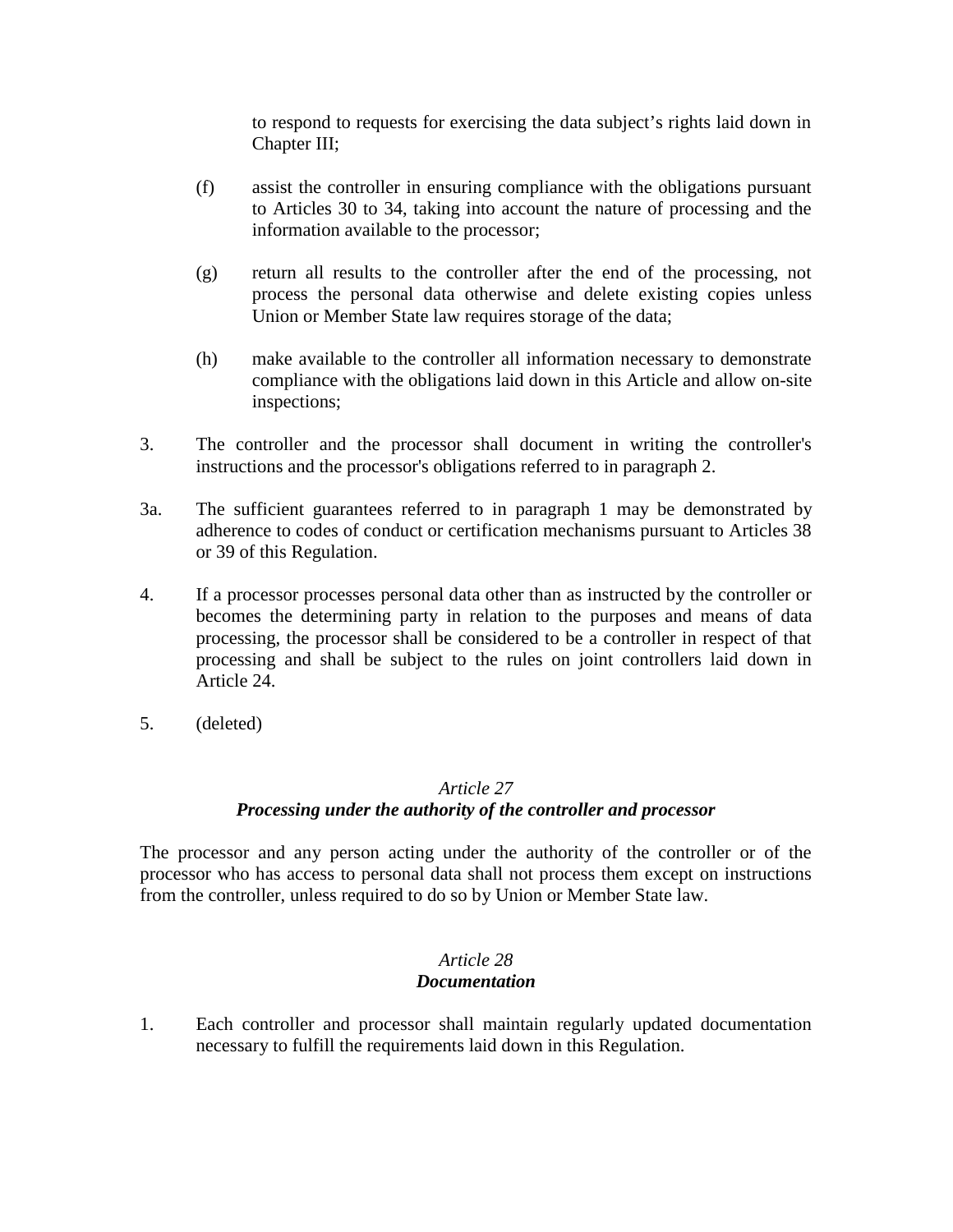- 2. In addition, each controller and processor shall maintain documentation of the following information:
	- (a) the name and contact details of the controller, or any joint controller or processor, and of the representative, if any;
	- (b) the name and contact details of the data protection officer, if any;
	- (ba) the name and contact details of the controllers to whom personal data are disclosed, if any.
	- (c) (deleted)
	- (d) (deleted)
	- (e) (deleted)
	- (f) (deleted)
	- (g) (deleted)
	- (h) (deleted)
- 3. (deleted)
- 4. (deleted)
- 5. (deleted)
- 6. (deleted)

## *Article 29 Co-operation with the supervisory authority*

- 1. The controller and, if any, the processor and, if any, the representative of the controller, shall co-operate, on request, with the supervisory authority in the performance of its duties, in particular by providing the information referred to in point (a) of Article 53(2) and by granting access as provided in point (b) of that paragraph.
- 2. In response to the supervisory authority's exercise of its powers under Article 53(2), the controller and the processor shall reply to the supervisory authority within a reasonable period to be specified by the supervisory authority. The reply shall include a description of the measures taken and the results achieved, in response to the remarks of the supervisory authority.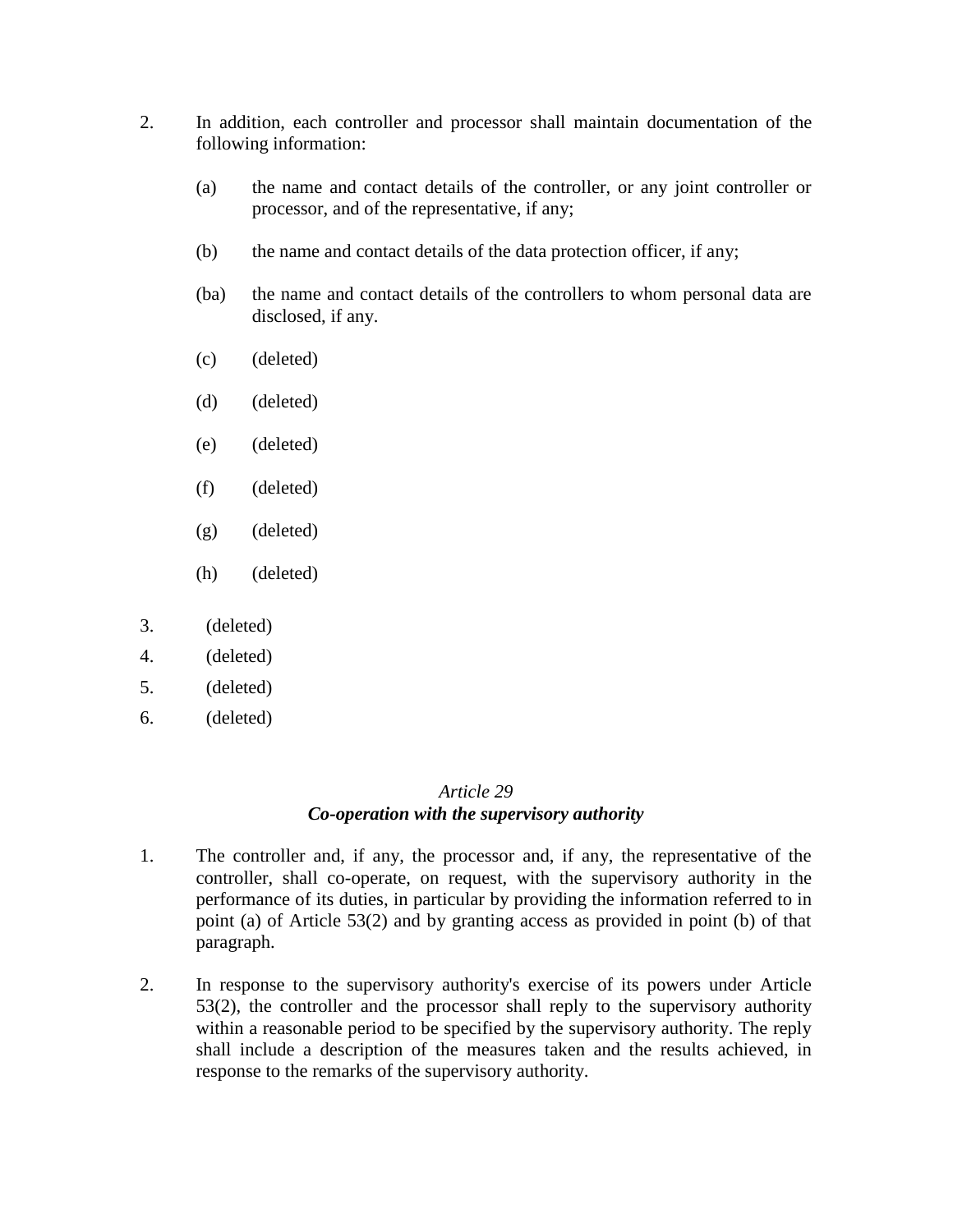## **SECTION 2 DATA SECURITY**

## *Article 30 Security of processing*

- 1. The controller and the processor shall implement appropriate technical and organisational measures to ensure a level of security appropriate to the risks represented by the processing and the nature of the personal data to be protected, taking into account the results of a data protection impact assessment pursuant to Article 33, having regard to the state of the art and the costs of their implementation.
- 1a. Having regard to the state of the art and the cost of implementation, such a security policy shall include:
	- (a) the ability to ensure that the integrity of the personal data is validated;
	- (b) the ability to ensure the ongoing confidentiality, integrity, availability and resilience of systems and services processing personal data;
	- (c) the ability to restore the availability and access to data in a timely manner in the event of a physical or technical incident that impacts the availability, integrity and confidentiality of information systems and services;
	- (d) in the case of sensitive personal data processing according to Articles 8 and 9, additional security measures to ensure situational awareness of risks and the ability to take preventive, corrective and mitigating action in near real time against vulnerabilities or incidents detected that could pose a risk to the data;
	- (e) a process for regularly testing, assessing and evaluating the effectiveness of security policies, procedures and plans put in place to ensure ongoing effectiveness.
- 2. The measures referred to in paragraph 1 shall at least:
	- (a) ensure that personal data can be accessed only by authorised personnel for legally authorised purposes;
	- (b) protect personal data stored or transmitted against accidental or unlawful destruction, or accidental loss or alteration, and unauthorised or unlawful storage, processing, access or disclosure; and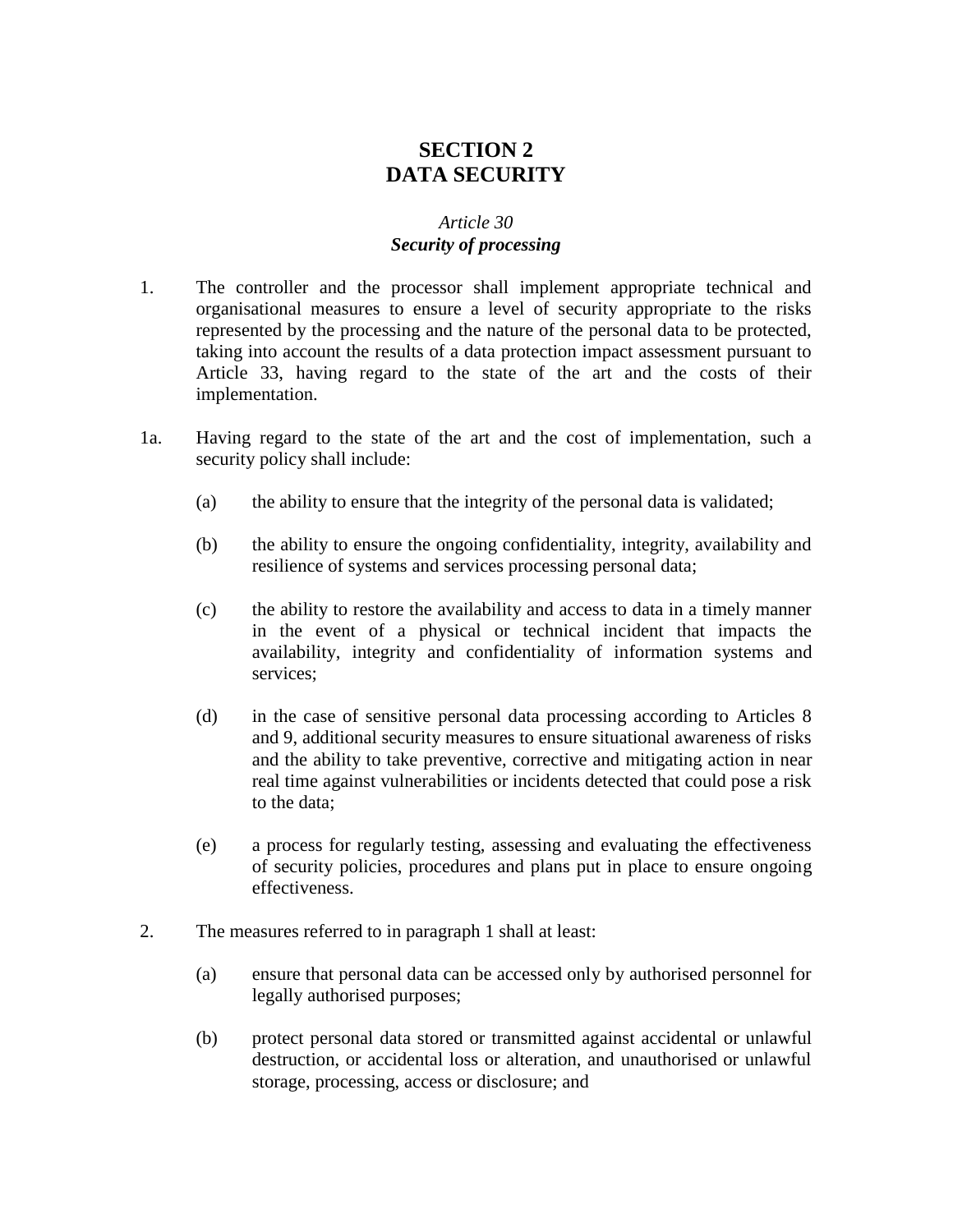- (c) ensure the implementation of a security policy with respect to the processing of personal data.
- 3. The European Data Protection Board shall be entrusted with the task of issuing guidelines, recommendations and best practices in accordance with Article 66 paragraph 1(b) for the technical and organizational measures referred to in paragraphs 1 and 2, including the determinations of what constitutes the state of the art, for specific sectors and in specific data processing situations, in particular taking account of developments in technology and solutions for privacy by design and data protection by default.
- 4. (deleted)

## *Article 31*

## *Notification of a personal data breach to the supervisory authority*

- 1. In the case of a personal data breach, the controller shall without undue delay notify the personal data breach to the supervisory authority.
- 2. The processor shall alert and inform the controller without undue delay after the establishment of a personal data breach.
- 3. The notification referred to in paragraph 1 must at least:
	- (a) describe the nature of the personal data breach including the categories and number of data subjects concerned and the categories and number of data records concerned;
	- (b) communicate the identity and contact details of the data protection officer or other contact point where more information can be obtained;
	- (c) recommend measures to mitigate the possible adverse effects of the personal data breach;
	- (d) describe the consequences of the personal data breach;
	- (e) describe the measures proposed or taken by the controller to address the personal data breach and mitigate its effects.

The information may if necessary be provided in phases.

4. The controller shall document any personal data breaches, comprising the facts surrounding the breach, its effects and the remedial action taken. This documentation must be sufficient to enable the supervisory authority to verify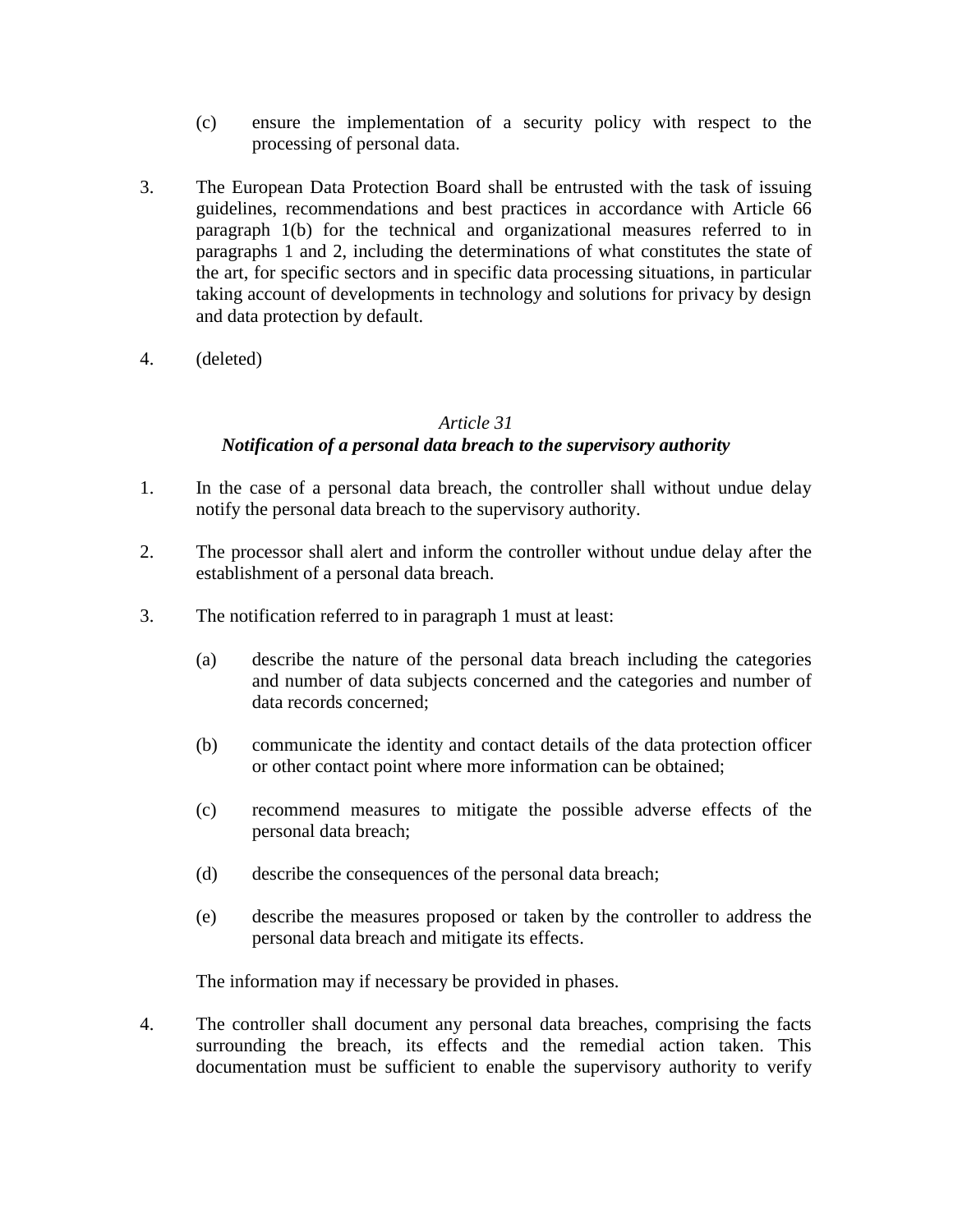compliance with this Article and with Article 30. The documentation shall only include the information necessary for that purpose.

- 4a. The supervisory authority shall keep a public register of the types of breaches notified.
- 5. The European Data Protection Board shall be entrusted with the task of issuing guidelines, recommendations and best practices in accordance with Article 66 paragraph 1(b) for establishing the data breach and determining the undue delay referred to in paragraphs 1 and 2 and for the particular circumstances in which a controller and a processor is required to notify the personal data breach.
- 6. (deleted)

#### *Article 32*

#### *Communication of a personal data breach to the data subject*

- 1. When the personal data breach is likely to adversely affect the protection of the personal data, the privacy, the rights or the legitimate interests of the data subject, the controller shall, after the notification referred to in Article 31, communicate the personal data breach to the data subject without undue delay.
- 2. The communication to the data subject referred to in paragraph 1 shall be comprehensive and use clear and plain language. It shall describe the nature of the personal data breach and contain at least the information and the recommendations provided for in points (b), (c) and (d) of Article 31(3) and information about the rights of the data subject, including redress.
- 3. The communication of a personal data breach to the data subject shall not be required if the controller demonstrates to the satisfaction of the supervisory authority that it has implemented appropriate technological protection measures, and that those measures were applied to the data concerned by the personal data breach. Such technological protection measures shall render the data unintelligible to any person who is not authorised to access it.
- 4. Without prejudice to the controller's obligation to communicate the personal data breach to the data subject, if the controller has not already communicated the personal data breach to the data subject of the personal data breach, the supervisory authority, having considered the likely adverse effects of the breach, may require it to do so.
- 5. The European Data Protection Board shall be entrusted with the task of issuing guidelines, recommendations and best practices in accordance with Article 66 paragraph 1(b) as to the circumstances in which a personal data breach is likely to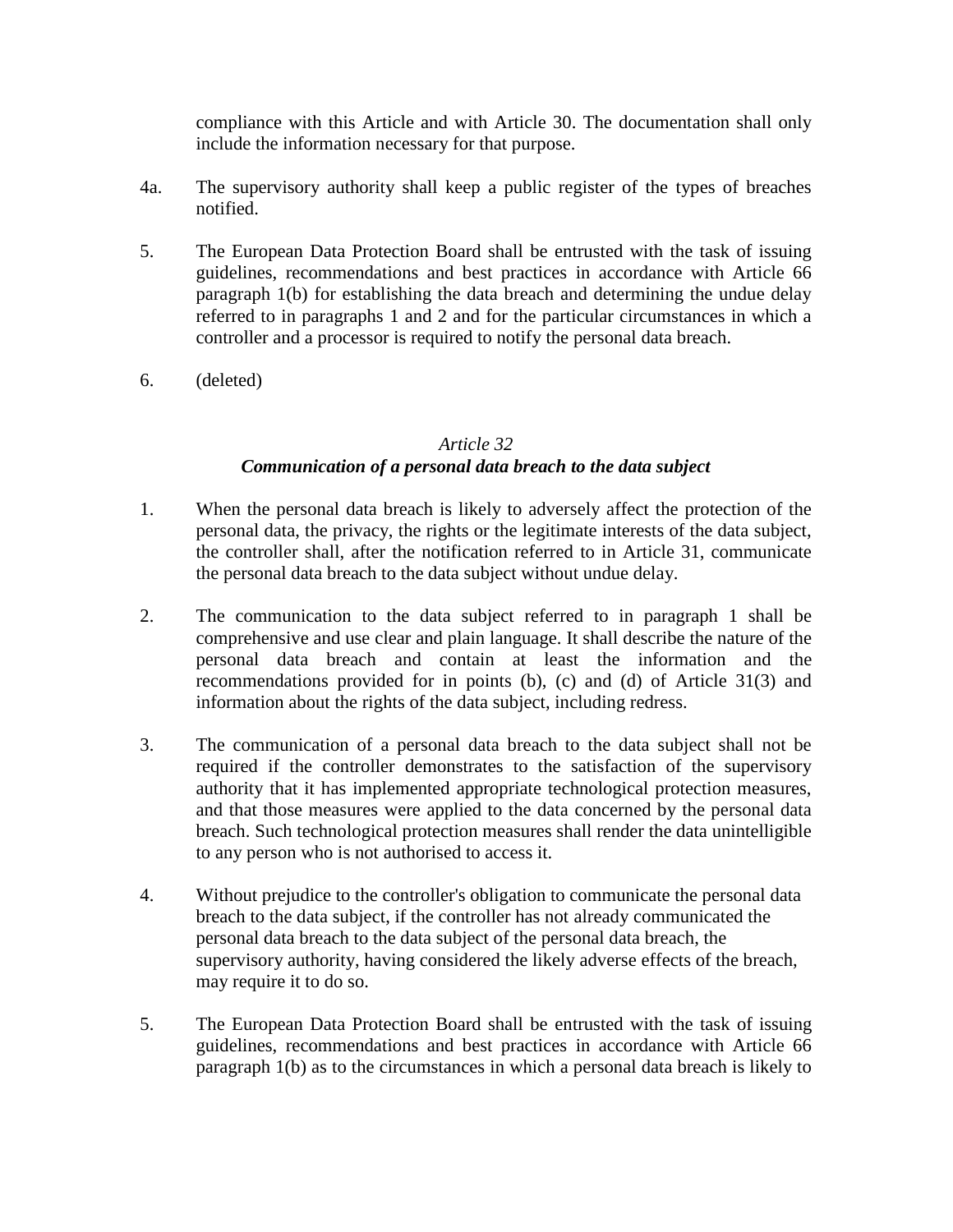adversely affect the personal data or the privacy, the rights or the legitimate interests of the data subject referred to in paragraph 1.

6. (deleted)

## **SECTION 3 LIFECYCLE DATA PROTECTION MANAGEMENT**

### *Article 32a Respect to Risk*

- 1. The controller, or where applicable the processor, shall carry out a risk analysis of the potential impact of the intended data processing on the rights and freedoms of the data subjects, assessing whether its processing operations are likely to present specific risks.
- 2. The following processing operations are likely to present specific risks:
	- (a) processing of personal data relating to more than 5000 data subjects during any consecutive 12-month period;
	- (b) processing of special categories of personal data as referred to in Article 9(1), location data or data on children or employees in large scale filing systems;
	- (c) profiling on which measures are based that produce legal effects concerning the individual or similarly significantly affect the individual;
	- (d) processing of personal data for the provision of health care, epidemiological researches, or surveys of mental or infectious diseases, where the data are processed for taking measures or decisions regarding specific individuals on a large scale;
	- (e) automated monitoring of publicly accessible areas on a large scale;
	- (f) other processing operations for which the consultation of the data protection officer or supervisory authority is required pursuant to point (b) of Article 34(2);
	- (g) where a personal data breach would likely adversely affect the protection of the personal data, the privacy, the rights or the legitimate interests of the data subject;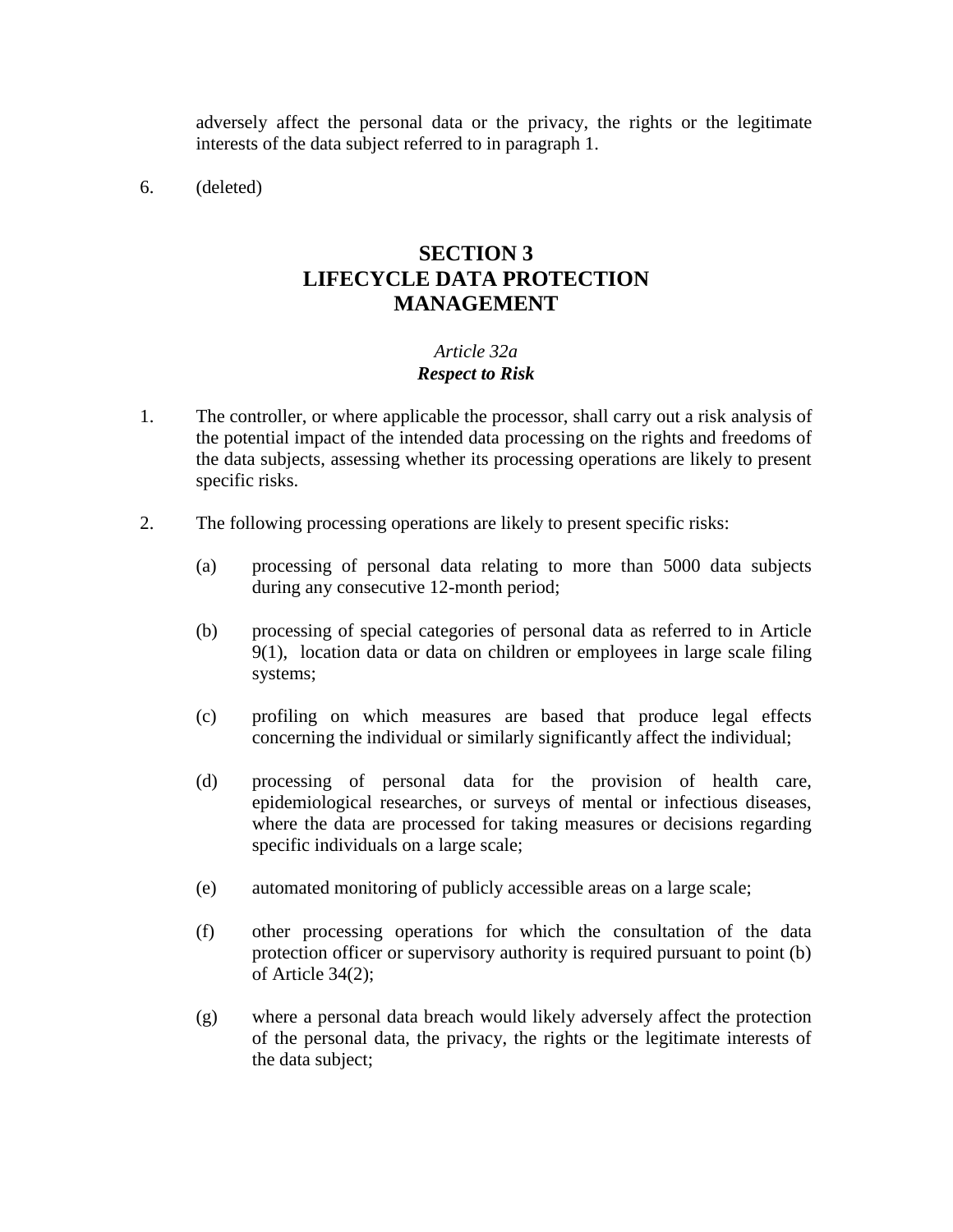- (h) the core activities of the controller or the processor consist of processing operations which, by virtue of their nature, their scope and/or their purposes, require regular and systematic monitoring of data subjects;
- (i) where personal data are made accessible to a number of persons which cannot reasonably be expected to be limited.
- 3. According to the result of the risk analysis:
	- (a) where any of the processing operations referred to in paragraph 2 (a) or (b) exist, controllers not established in the Union shall designate a representative in the Union in line with the requirements and exemptions laid down in Article 25;
	- (b) where any of the processing operations referred to in paragraph  $2(a)$ , (b) or (h) exist, the controller shall designate a data protection officer in line with the requirements and exemptions laid down in Article 35;
	- (c) where any of the processing operations referred to in paragraph 2 (a), (b), (c), (d), (e), (f), (g) or (h) exist, the controller or the processor acting on the controller's behalf shall carry out a data protection impact assessment pursuant to Article 33;
	- (d) where processing operations referred to in paragraph 2 (f) exist, the controller shall consult the data protection officer, or in case a data protection officer has not been appointed, the supervisory authority pursuant to Article 34.
- 4. The risk analysis shall be reviewed at the latest after one year, or immediately, if the nature, the scope or the purposes of the data processing operations change significantly. Where pursuant to paragraph 3 (c) the controller is not obliged to carry out a data protection impact assessment, the risk analysis shall be documented.

#### *Article 33 Data protection impact assessment*

- 1. Where required pursuant to point c of Article 32a(3) the controller or the processor acting on the controller's behalf shall carry out an assessment of the impact of the envisaged processing operations on the rights and freedoms of the data subjects, especially their right to protection of personal data. A single assessment shall be sufficient to address a set of similar processing operations that present similar risks.
- 2. (deleted, content moved to Article  $32a(2)$ ))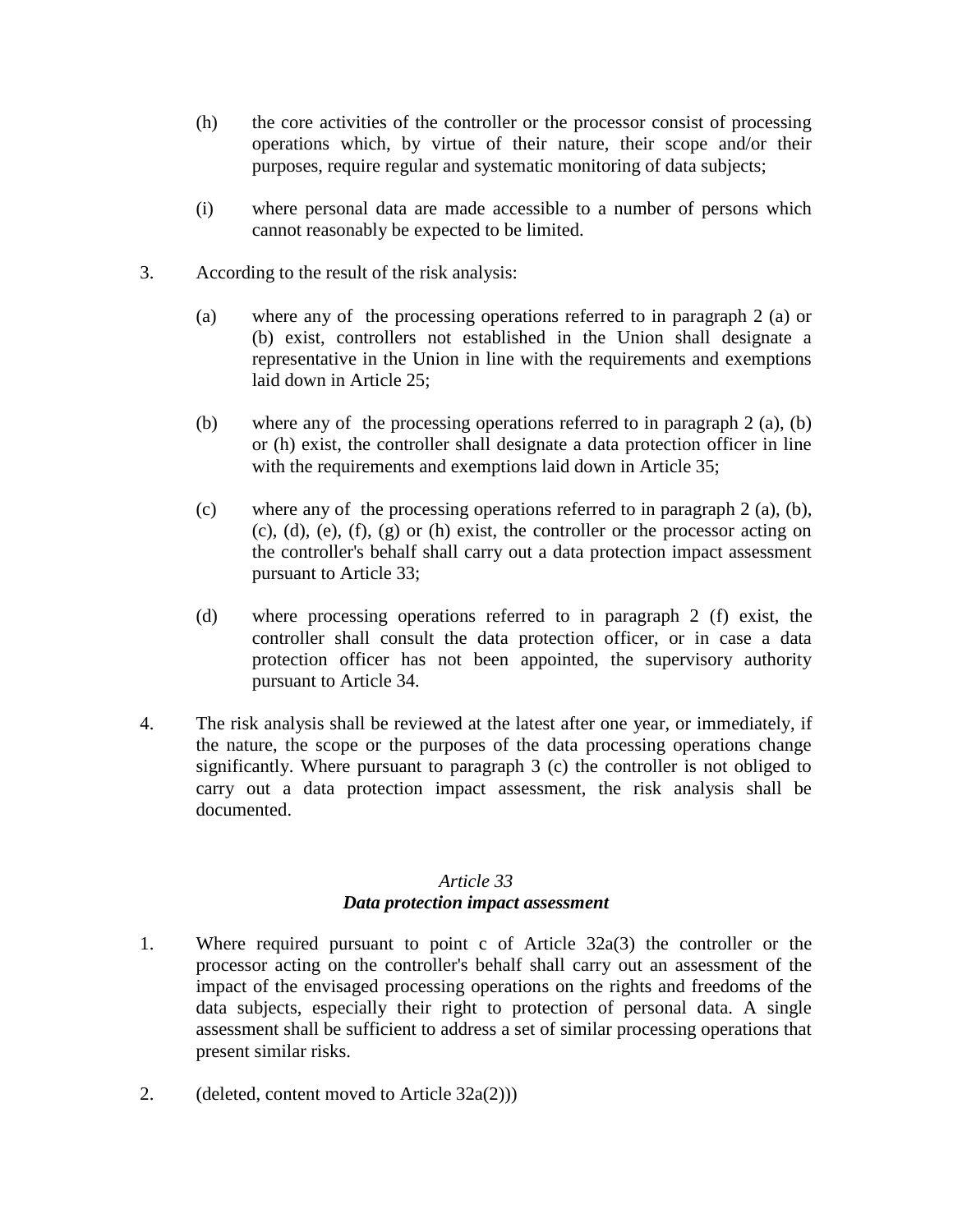- 3. The assessment shall have regard to the entire lifecycle management of personal data from collection to processing to deletion. It shall contain at least
	- (a) a systematic description of the envisaged processing operations, the purposes of the processing and, if applicable, the legitimate interests pursued by the controller,
	- (b) an assessment of the necessity and proportionality of the processing operations in relation to the purposes;
	- (c) an assessment of the risks to the rights and freedoms of data subjects, including the risk of discrimination being embedded in or reinforced by the operation,
	- (d) a description of the measures envisaged to address the risks and minimise the volume of personal data which is processed,
	- (e) a list of safeguards, security measures and mechanisms to ensure the protection of personal data, such as pseudonymisation, and to demonstrate compliance with this Regulation, taking into account the rights and legitimate interests of data subjects and other persons concerned;
	- (f) a general indication of the time limits for erasure of the different categories of data;
	- (h) an explanation which data protection by design and default practices pursuant to Article 23 have been implemented;
	- (i) a list of the recipients or categories of recipients of the personal data;
	- (j) where applicable, a list of the intended transfers of data to a third country or an international organisation, including the identification of that third country or international organisation and, in case of transfers referred to in point (h) of Article 44(1), the documentation of appropriate safeguards;
	- (k) an assessment of the context of the data processing.
- 3a. If the controller or the processor has designated a data protection officer, he or she shall be involved in the impact assessment proceeding.
- 3b. The assessment shall be documented and lay down a schedule for regular periodic data protection compliance reviews pursuant to Article 33a(1). The assessment shall be updated without undue delay, if the results of the data protection compliance review referred to in Article 33a show compliance inconsistencies.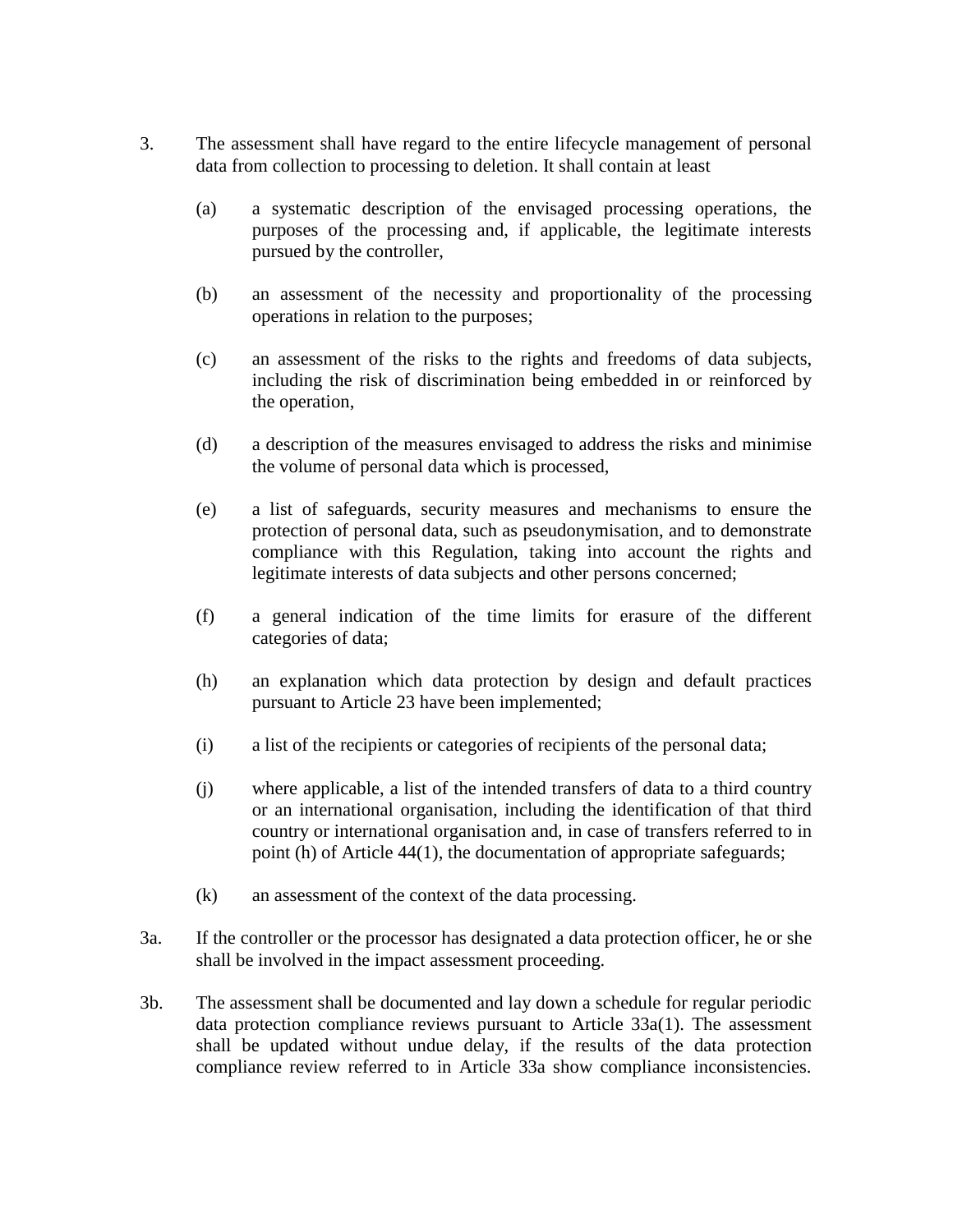The controller and the processor and, if any, the controller's representative, shall make the assessment available, on request, to the supervisory authority.

## *Article 33a Data protection compliance review*

- 1. At the latest two years after the carrying out of an impact assessment pursuant to Article 33(1), the controller or the processor acting on the controller's behalf shall carry out a compliance review. This compliance review shall demonstrate that the processing of personal data is performed in compliance with the data protection impact assessment.
- 2. The compliance review shall be carried out periodically at least once every two years, or immediately when there is a change in the specific risks presented by the processing operations.
- 3. Where the compliance review results show compliance inconsistencies, the compliance review shall include recommendations on how to achieve full compliance.
- 4. The compliance review and its recommendations shall be documented. The controller and the processor and, if any, the controller's representative, shall make the compliance review available, on request, to the supervisory authority.
- 5. If the controller or the processor has designated a data protection officer, he or she shall be involved in the compliance review proceeding.

## *Article 34 Prior consultation*

- 1. (deleted)
- 2. The controller or processor acting on the controller's behalf shall consult the data protection officer, or in case a data protection officer has not been appointed, the supervisory authority prior to the processing of personal data in order to ensure the compliance of the intended processing with this Regulation and in particular to mitigate the risks involved for the data subjects where:
	- (a) a data protection impact assessment as provided for in Article 33 indicates that processing operations are by virtue of their nature, their scope or their purposes, likely to present a high degree of specific risks; or
	- (b) the data protection officer or the supervisory authority deems it necessary to carry out a prior consultation on processing operations that are likely to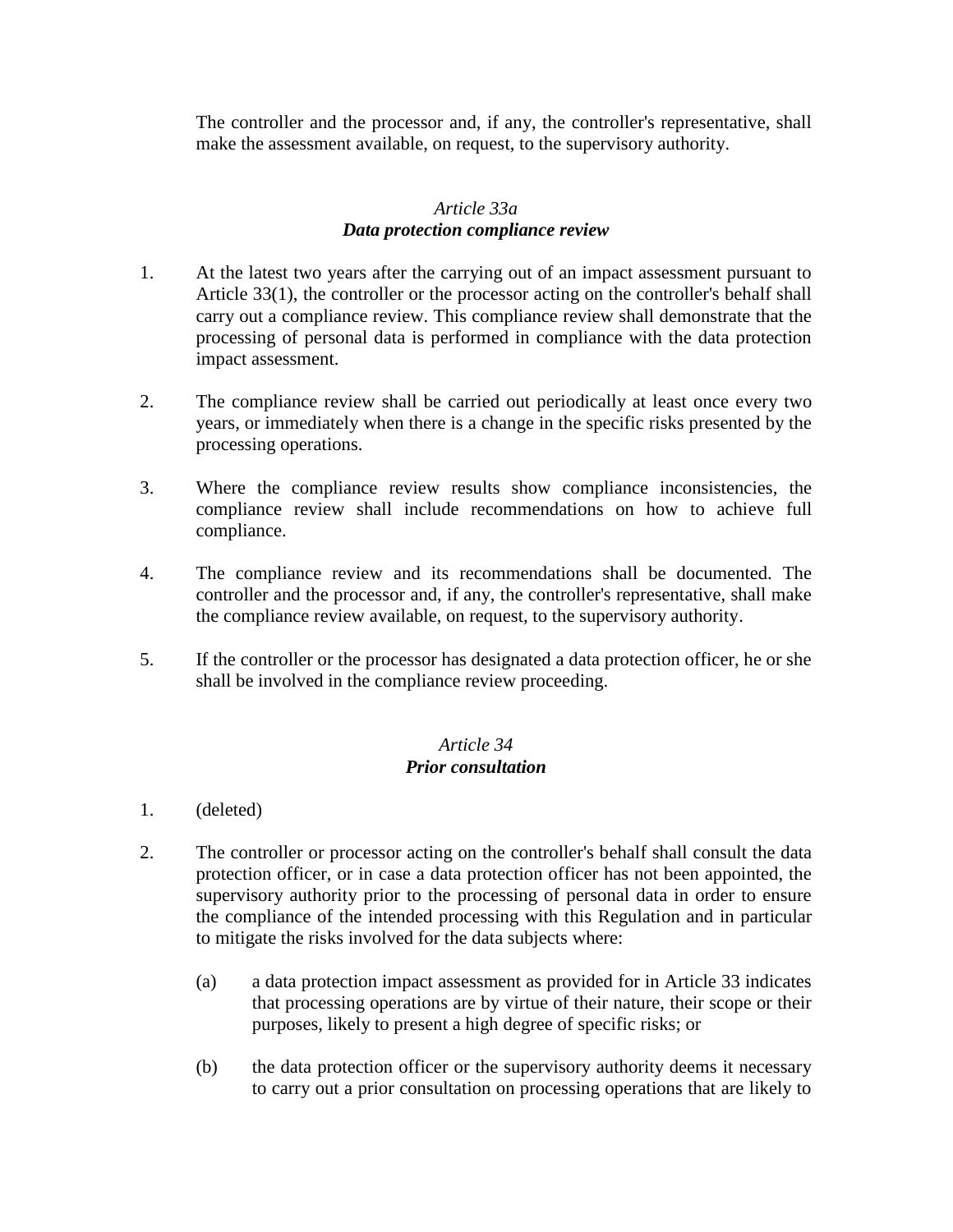present specific risks to the rights and freedoms of data subjects by virtue of their nature, their scope and/or their purposes, and specified according to paragraph 4.

- 3. Where the competent supervisory authority determines in accordance with its power that the intended processing does not comply with this Regulation, in particular where risks are insufficiently identified or mitigated, it shall prohibit the intended processing and make appropriate proposals to remedy such incompliance.
- 4. The European Data Protection Board shall establish and make public a list of the processing operations which are subject to prior consultation pursuant to paragraph 2.
- 6. The controller or processor shall provide the supervisory authority, on request, with the data protection impact assessment pursuant to Article 33 and, on request, with any other information to allow the supervisory authority to make an assessment of the compliance of the processing and in particular of the risks for the protection of personal data of the data subject and of the related safeguards.
- 7. Member States shall consult the supervisory authority in the preparation of a legislative measure to be adopted by the national parliament or of a measure based on such a legislative measure, which defines the nature of the processing, in order to ensure the compliance of the intended processing with this Regulation and in particular to mitigate the risks involved for the data subjects.

## **SECTION 4 DATA PROTECTION OFFICER**

#### *Article 35 Designation of the data protection officer*

- 1. The controller and the processor shall designate a data protection officer in any case where:
	- (a) the processing is carried out by a public authority or body; or
	- (b) the processing is carried out by a legal person and relates to more than 5000 data subjects in any consecutive 12-month period or
	- (c) the core activities of the controller or the processor consist of processing operations which, by virtue of their nature, their scope and/or their purposes, require regular and systematic monitoring of data subjects; or.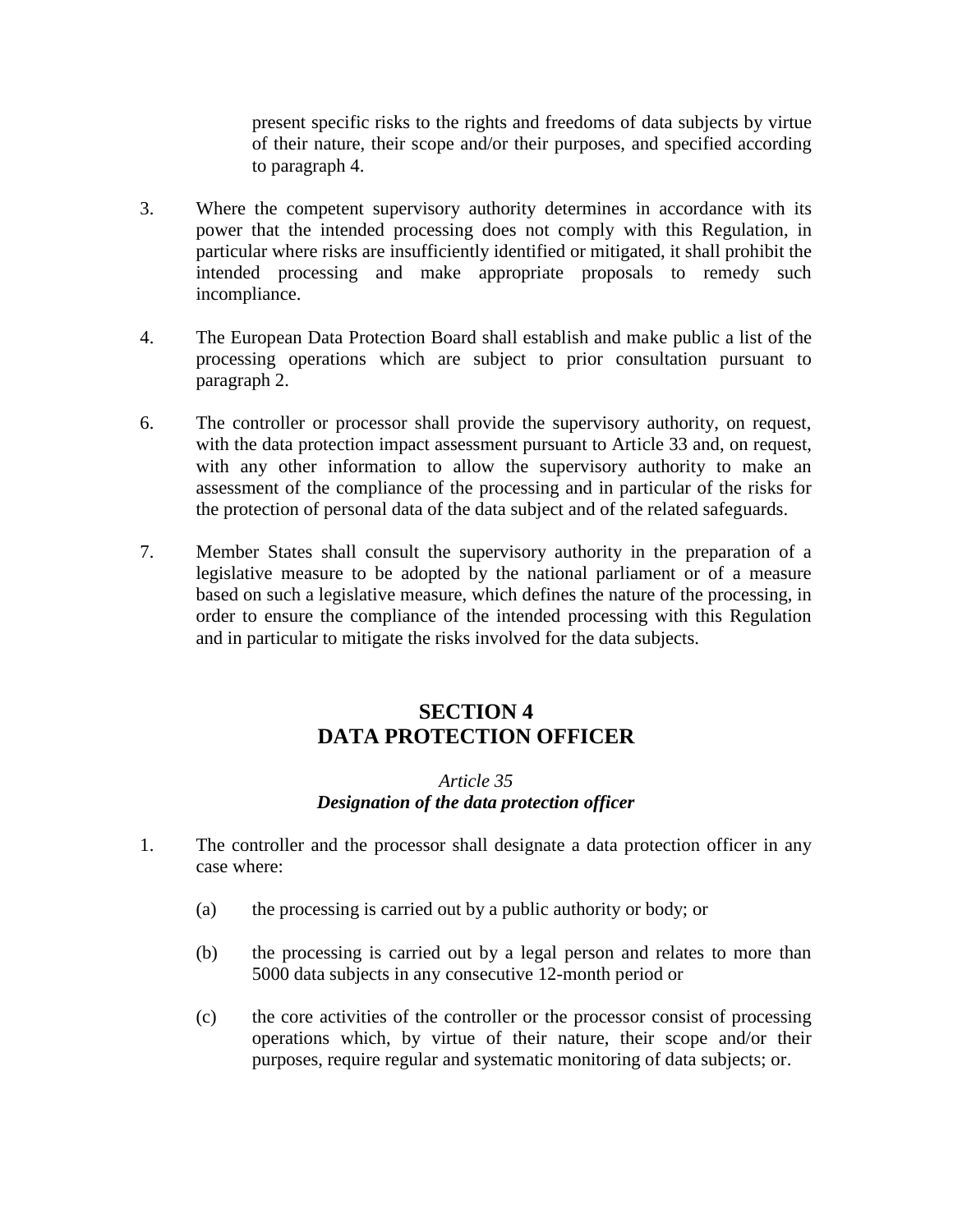- (d) the core activities of the controller or the processor consist of processing special categories of data pursuant to Article 9(1), location data or data on children or employees in large scale filing systems.
- 2. A group of undertakings may appoint a main responsible data protection officer, provided it is ensured that a data protection officer is easily accessible from each establishment.
- 3. Where the controller or the processor is a public authority or body, the data protection officer may be designated for several of its entities, taking account of the organisational structure of the public authority or body.
- 4. In cases other than those referred to in paragraph 1, the controller or processor or associations and other bodies representing categories of controllers or processors may designate a data protection officer.
- 5. The controller or processor shall designate the data protection officer on the basis of professional qualities and, in particular, expert knowledge of data protection law and practices and ability to fulfil the tasks referred to in Article 37. The necessary level of expert knowledge shall be determined in particular according to the data processing carried out and the protection required for the personal data processed by the controller or the processor.
- 6. The controller or the processor shall ensure that any other professional duties of the data protection officer are compatible with the person's tasks and duties as data protection officer and do not result in a conflict of interests.
- 7. The controller or the processor shall designate a data protection officer for a period of at least four two years in case of an employee or two years in case of an external service contractor. The data protection officer may be reappointed for further terms. During their term of office, the data protection officer may only be dismissed if the data protection officer no longer fulfils the conditions required for the performance of their duties.
- 8. The data protection officer may be employed by the controller or processor, or fulfil his or her tasks on the basis of a service contract.
- 9. The controller or the processor shall communicate the name and contact details of the data protection officer to the supervisory authority and to the public.
- 10. Data subjects shall have the right to contact the data protection officer on all issues related to the processing of the data subject's data and to request exercising the rights under this Regulation.
- 11. (deleted)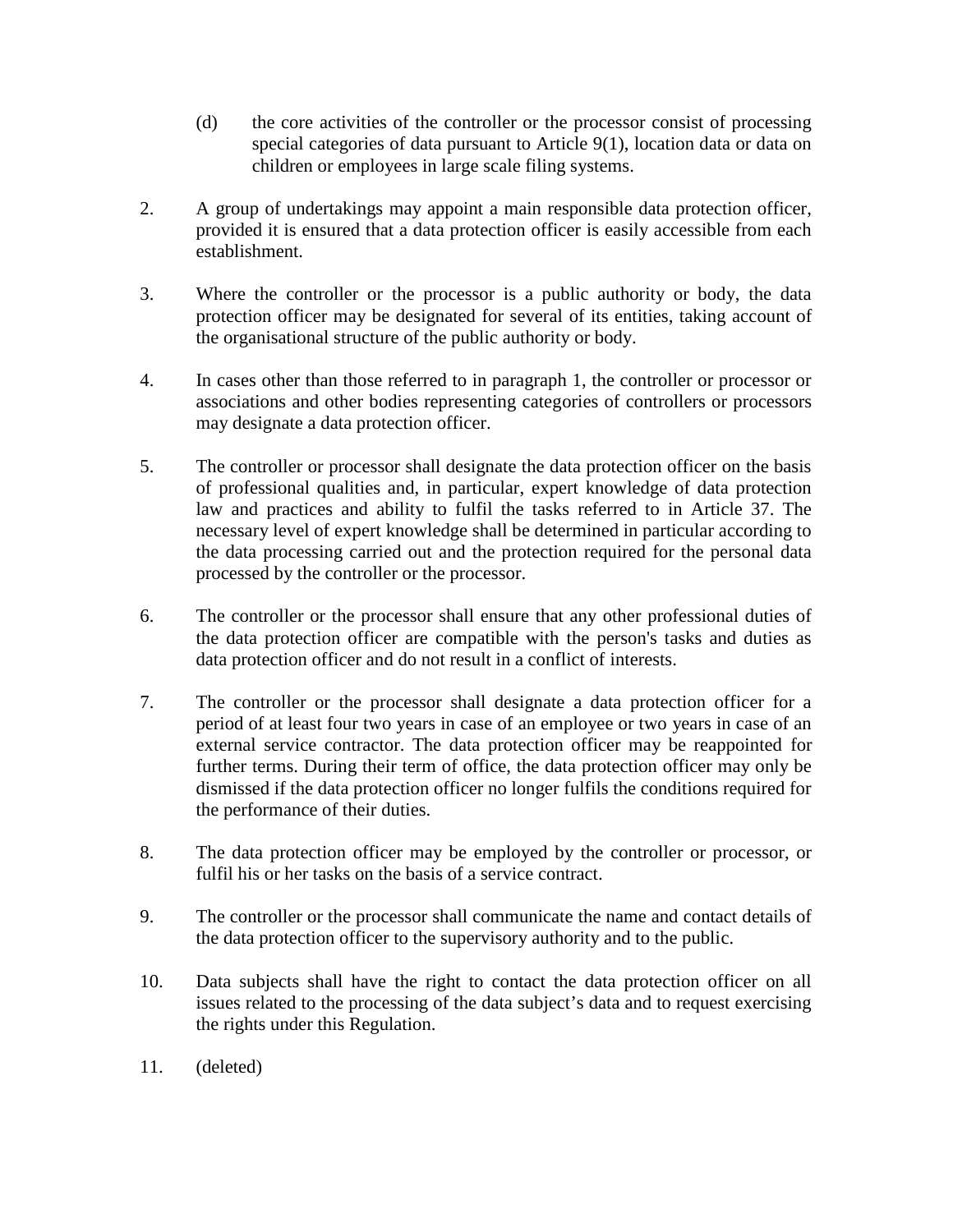#### *Article 36 Position of the data protection officer*

- 1. The controller or the processor shall ensure that the data protection officer is properly and in a timely manner involved in all issues which relate to the protection of personal data.
- 2. The controller or processor shall ensure that the data protection officer performs the duties and tasks independently and does not receive any instructions as regards the exercise of the function. The data protection officer shall directly report to the executive management of the controller or the processor. The controller or processor shall for this purpose designate an executive management member who shall be responsible for the compliance with the provisions of this Regulation.
- 3. The controller or the processor shall support the data protection officer in performing the tasks and shall provide all means, including staff, premises, equipment and any other resources necessary to carry out the duties and tasks referred to in Article 37, and to maintain his or her professional knowledge.
- 4. Data protection officers shall be bound by secrecy concerning the identity of data subjects and concerning circumstances enabling data subjects to be identified, unless they are released from that obligation by the data subject.

## *Article 37 Tasks of the data protection officer*

- 1. The controller or the processor shall entrust the data protection officer at least with the following tasks:
	- (a) to raise awareness, to inform and advise the controller or the processor of their obligations pursuant to this Regulation, in particular with regard to technical and organisational measures and procedures, and to document this activity and the responses received;
	- (b) to monitor the implementation and application of the policies of the controller or processor in relation to the protection of personal data, including the assignment of responsibilities, the training of staff involved in the processing operations, and the related audits;
	- (c) to monitor the implementation and application of this Regulation, in particular as to the requirements related to data protection by design, data protection by default and data security and to the information of data subjects and their requests in exercising their rights under this Regulation;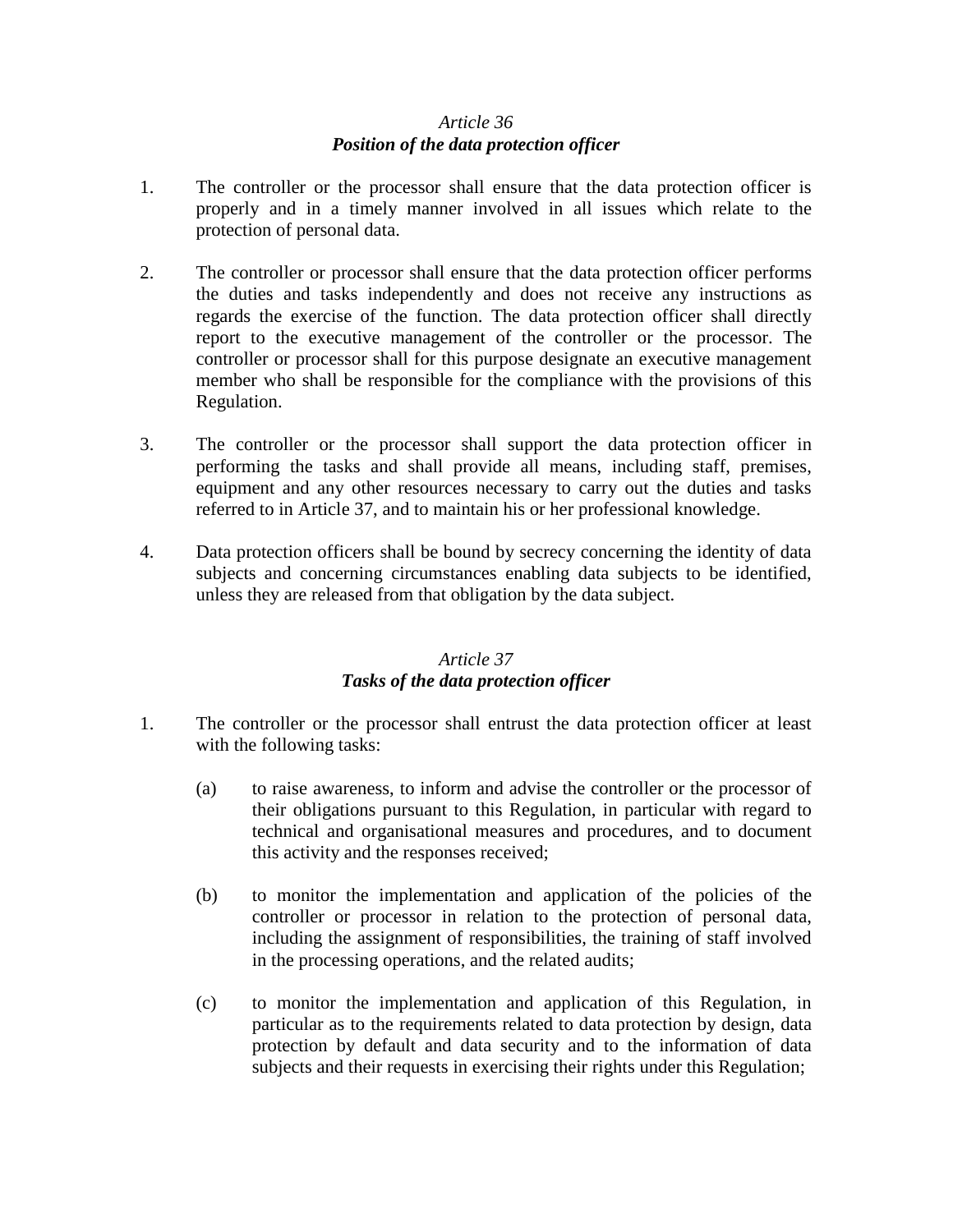- (d) to ensure that the documentation referred to in Article 28 is maintained;
- (e) to monitor the documentation, notification and communication of personal data breaches pursuant to Articles 31 and 32;
- (f) to monitor the performance of the data protection impact assessment by the controller or processor and the application for prior consultation, if required pursuant Articles 32a, 33 and 34;
- (g) to monitor the response to requests from the supervisory authority, and, within the sphere of the data protection officer's competence, co-operating with the supervisory authority at the latter's request or on the data protection officer's own initiative;
- (h) to act as the contact point for the supervisory authority on issues related to the processing and consult with the supervisory authority, if appropriate, on his/her own initiative.;
- (i) to verify the compliance with this Regulation under the prior consultation mechanism laid out in Article 34;
- (j) to inform the employee representatives on data processing of the employees.
- 2. (deleted)

## **SECTION 5 CODES OF CONDUCT AND CERTIFICATION**

#### *Article 38 Codes of conduct*

- 1. The Member States, the supervisory authorities and the Commission shall encourage the drawing up of codes of conduct or the adoption of codes of conduct drawn up by a supervisory authority intended to contribute to the proper application of this Regulation, taking account of the specific features of the various data processing sectors, in particular in relation to:
	- (a) fair and transparent data processing;
	- (aa) respect for consumer rights;
	- (b) the collection of data;
	- (c) the information of the public and of data subjects;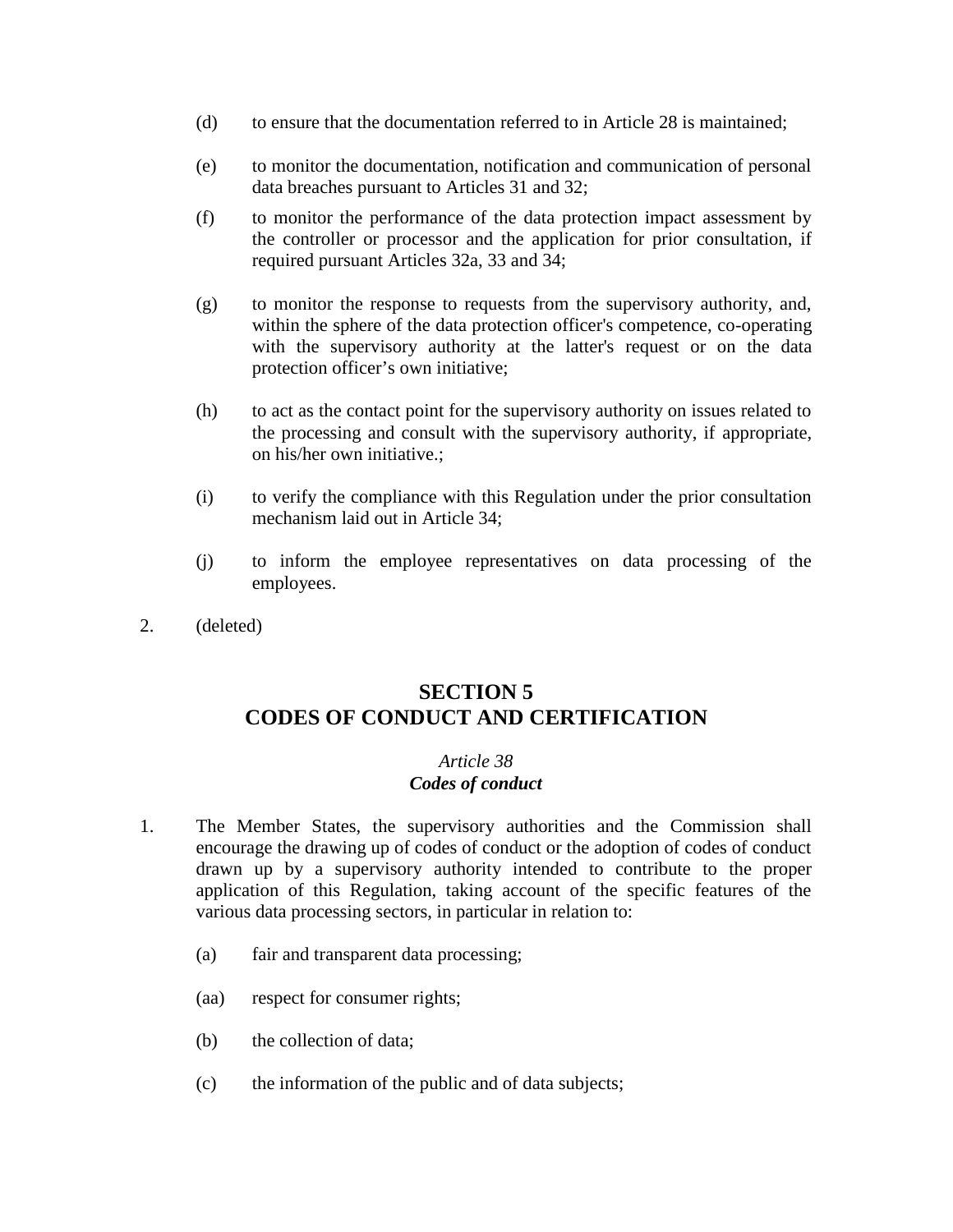- (d) requests of data subjects in exercise of their rights;
- (e) information and protection of children;
- (f) transfer of data to third countries or international organisations;
- (g) mechanisms for monitoring and ensuring compliance with the code by the controllers adherent to it;
- (h) out-of-court proceedings and other dispute resolution procedures for resolving disputes between controllers and data subjects with respect to the processing of personal data, without prejudice to the rights of the data subjects pursuant to Articles 73 and 75.
- 2. Associations and other bodies representing categories of controllers or processors in one Member State which intend to draw up codes of conduct or to amend or extend existing codes of conduct may submit them to an opinion of the supervisory authority in that Member State. The supervisory authority shall without undue delay give an opinion in whether the processing under the draft code of conduct or the amendment is in compliance with this Regulation. The supervisory authority shall seek the views of data subjects or their representatives on these drafts.
- 3. Associations and other bodies representing categories of controllers or processors in several Member States may submit draft codes of conduct and amendments or extensions to existing codes of conduct to the Commission.
- 4. The Commission shall be empowered to adopt, after requesting an opinion of the European Data Protection Board, delegated acts in accordance with Article 86 for deciding that the codes of conduct and amendments or extensions to existing codes of conduct submitted to it pursuant to paragraph 3 are in line with this Regulation and have general validity within the Union. This delegated act shall confer enforceable rights on data subjects.
- 5. The Commission shall ensure appropriate publicity for the codes which have been decided as having general validity in accordance with paragraph 4.

## *Article 39 Certification*

- 1. (deleted)
- 1a. Any controller or processor may request any supervisory authority in the Union, for a reasonable fee taking into account the administrative costs, to certify that the processing of personal data is performed in compliance with this Regulation, in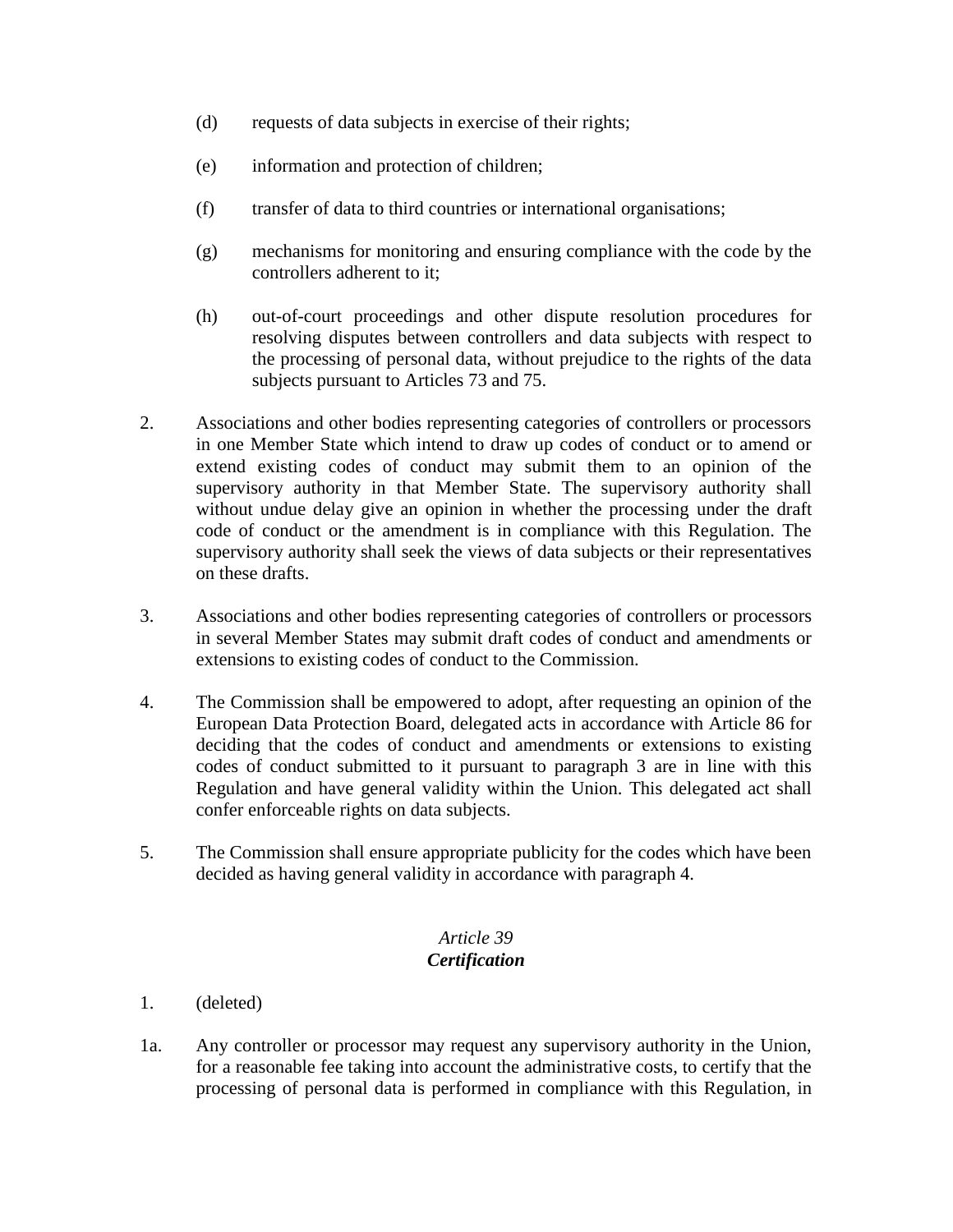particular with the principles set out in Article 5, 23 and 30, the obligations of the controller and the processor, and the data subject's rights.

- 1b. The certification shall be voluntary, affordable, and available via a process that is transparent and not unduly burdensome.
- 1c. The supervisory authorities and the European Data Protection Board shall cooperate under the consistency mechanism pursuant to Article 57 to guarantee a harmonised data protection certification mechanism including harmonised fees within the Union.
- 1d. During the certification procedure, the supervisory authority may accredit specialised third party auditors to carry out the auditing of the controller or the processor on their behalf. Third party auditors shall have sufficiently qualified staff, be impartial and free from any conflict of interests regarding their duties. Supervisory authorities shall revoke accreditation, if there are reasons to believe that the auditor does not fulfil its duties correctly. The final certification shall be provided by the supervisory authority.
- 1e. Supervisory authorities shall grant controllers and processors, who pursuant to the auditing have been certified that they process personal data in compliance with this Regulation, the standardised data protection mark named "European Data Protection Seal".
- 1f. The "European Data Protection Seal" shall be valid for as long as the data processing operations of the certified controller or processor continue to fully comply with this Regulation.
- 1g. Notwithstanding paragraph 1f, the certification shall be valid for maximum five years.
- 1h. The European Data Protection Board shall establish a public electronic register in which all valid and invalid certificates which have been issued in the Member States can be viewed by the public.
- 2. (deleted)
- 2a. The European Data Protection Board may on its own initiative certify that a data protection-enhancing technical standard is compliant with this Regulation.
- 3. The Commission shall be empowered to adopt, after requesting an opinion of the European Data Protection Board and consulting with stakeholders, in particular industry and non-governmental organisations, delegated acts in accordance with Article 86 for the purpose of further specifying the criteria and requirements for the data protection certification mechanisms referred to in paragraph 1-1h, including requirements for accreditation of auditors, conditions for granting and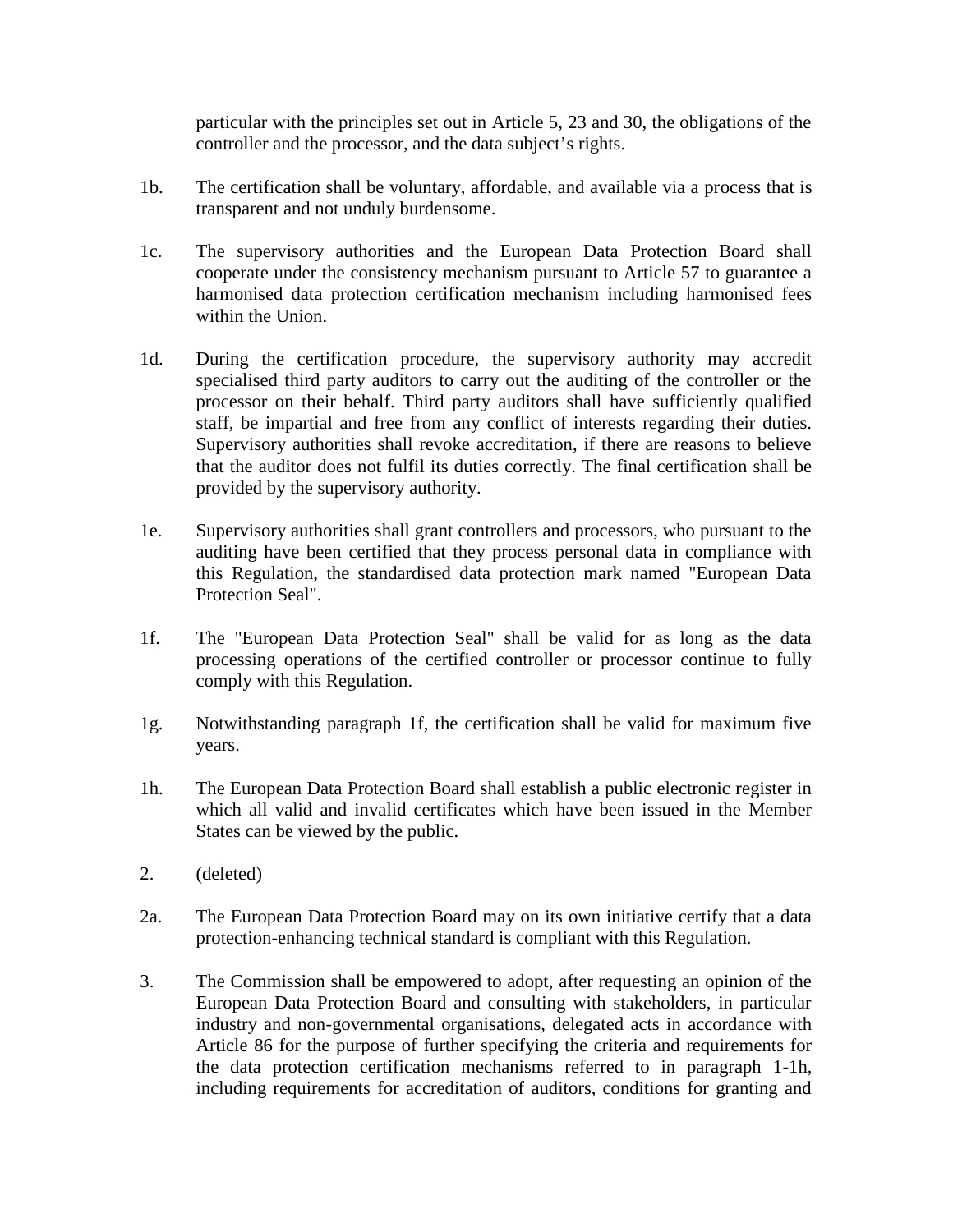withdrawal, and requirements for recognition within the Union and in third countries. These delegated acts shall confer enforceable rights on data subjects.

## **CHAPTER V**

# **TRANSFER OF PERSONAL DATA TO THIRD COUNTRIES OR INTERNATIONAL ORGANISATIONS**

#### *Article 40*

#### *General principle for transfers*

Any transfer of personal data which are undergoing processing or are intended for processing after transfer to a third country or to an international organisation may only take place if, subject to the other provisions of this Regulation, the conditions laid down in this Chapter are complied with by the controller and processor, including for onward transfers of personal data from the third country or an international organisation to another third country or to another international organisation.

#### *Article 41 Transfers with an adequacy decision*

- 1. A transfer may take place where the Commission has decided that the third country, or a territory or a processing sector within that third country, or the international organisation in question ensures an adequate level of protection. Such transfer shall not require any specific authorisation.
- 2. When assessing the adequacy of the level of protection, the Commission shall give consideration to the following elements:
	- (a) the rule of law, relevant legislation in force, both general and sectoral, including concerning public security, defence, national security and criminal law as well as the implementation of this legislation, the professional rules and security measures which are complied with in that country or by that international organisation, jurisprudential precedents, as well as effective and enforceable rights including effective administrative and judicial redress for data subjects, in particular for those data subjects residing in the Union whose personal data are being transferred;
	- (b) the existence and effective functioning of one or more independent supervisory authorities in the third country or international organisation in question responsible for ensuring compliance with the data protection rules, including sufficient sanctioning powers, for assisting and advising the data subjects in exercising their rights and for co-operation with the supervisory authorities of the Union and of Member States; and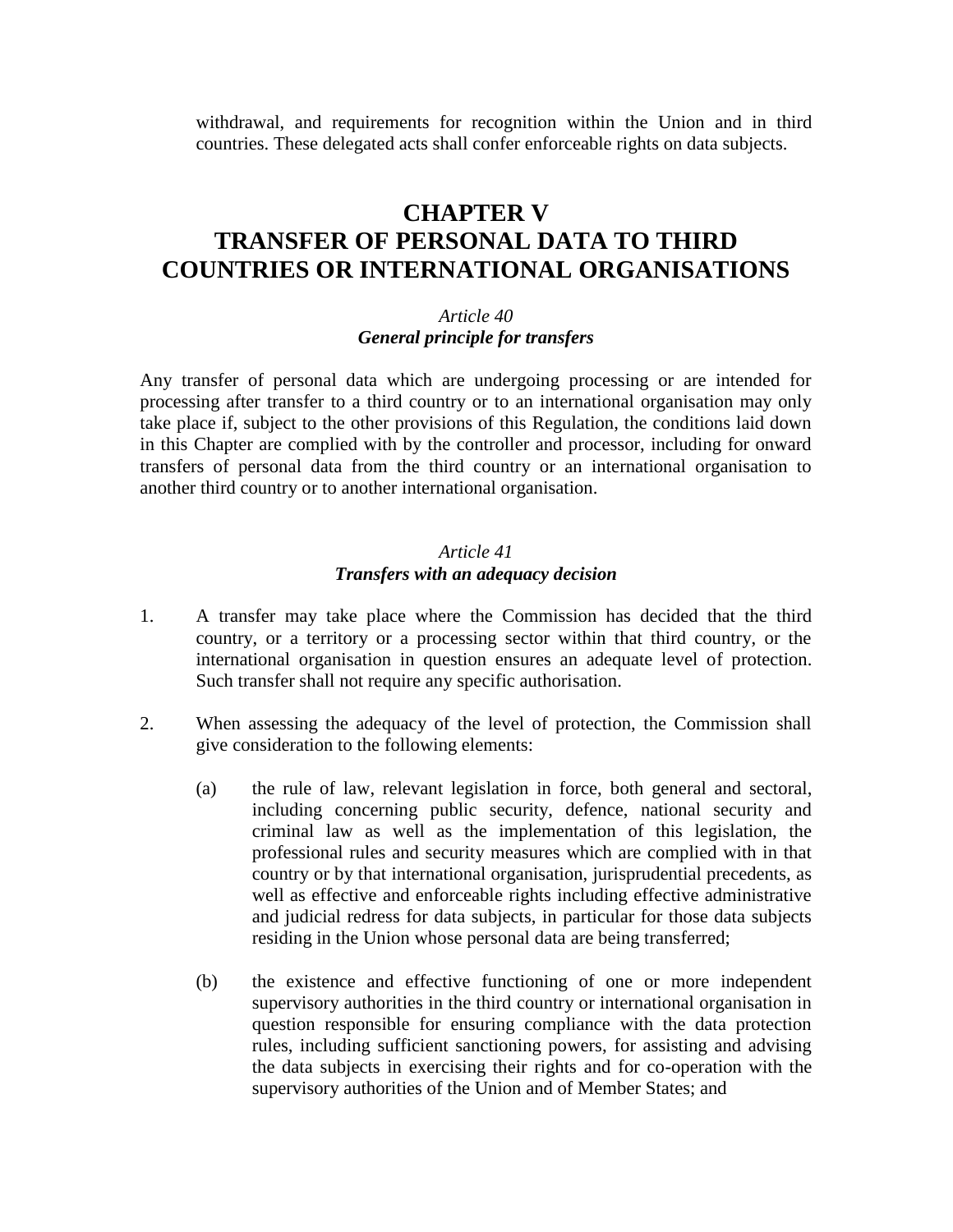- (c) the international commitments the third country or international organisation in question has entered into, in particular any legally binding conventions or instruments with respect to the protection of personal data.
- 3. The Commission shall be empowered to adopt delegated acts in accordance with Article 86 to decide that a third country, or a territory or a processing sector within that third country, or an international organisation ensures an adequate level of protection within the meaning of paragraph 2. Such delegated acts shall provide for a sunset clause if they concern a processing sector and shall be revoked according to paragraph 5 as soon as an adequate level of protection according to this Regulation is no longer ensured.
- 4. The delegated act shall specify its territorial and sectoral application, and, where applicable, identify the supervisory authority mentioned in point (b) of paragraph 2.
- 4a. The Commission shall, on an on-going basis, monitor developments in third countries and international organisations that could affect the elements listed in paragraph 2 where a delegated act pursuant to paragraph 3 has been adopted.
- 5. The Commission shall be empowered to adopt delegated acts in accordance with Article 86 to decide that a third country, or a territory or a processing sector within that third country, or an international organisation does not ensure or no longer ensures an adequate level of protection within the meaning of paragraph 2 of this Article, in particular in cases where the relevant legislation, both general and sectoral, in force in the third country or international organisation, does not guarantee effective and enforceable rights including effective administrative and judicial redress for data subjects, in particular for those data subjects residing in the Union whose personal data are being transferred.
- 6. Where the Commission decides pursuant to paragraph 5, any transfer of personal data to the third country, or a territory or a processing sector within that third country, or the international organisation in question shall be prohibited, without prejudice to Articles 42 to 44. At the appropriate time, the Commission shall enter into consultations with the third country or international organisation with a view to remedying the situation resulting from the Decision made pursuant to paragraph 5 of this Article.
- 6a. Prior to adopting a delegated act pursuant to paragraphs 3 and 5, the Commission shall request the European Data Protection Board to provide an opinion on the adequacy of the level of protection. To that end, the Commission shall provide the European Data Protection Board with all necessary documentation, including correspondence with the government of the third country, territory or processing sector within that third country or the international organisation.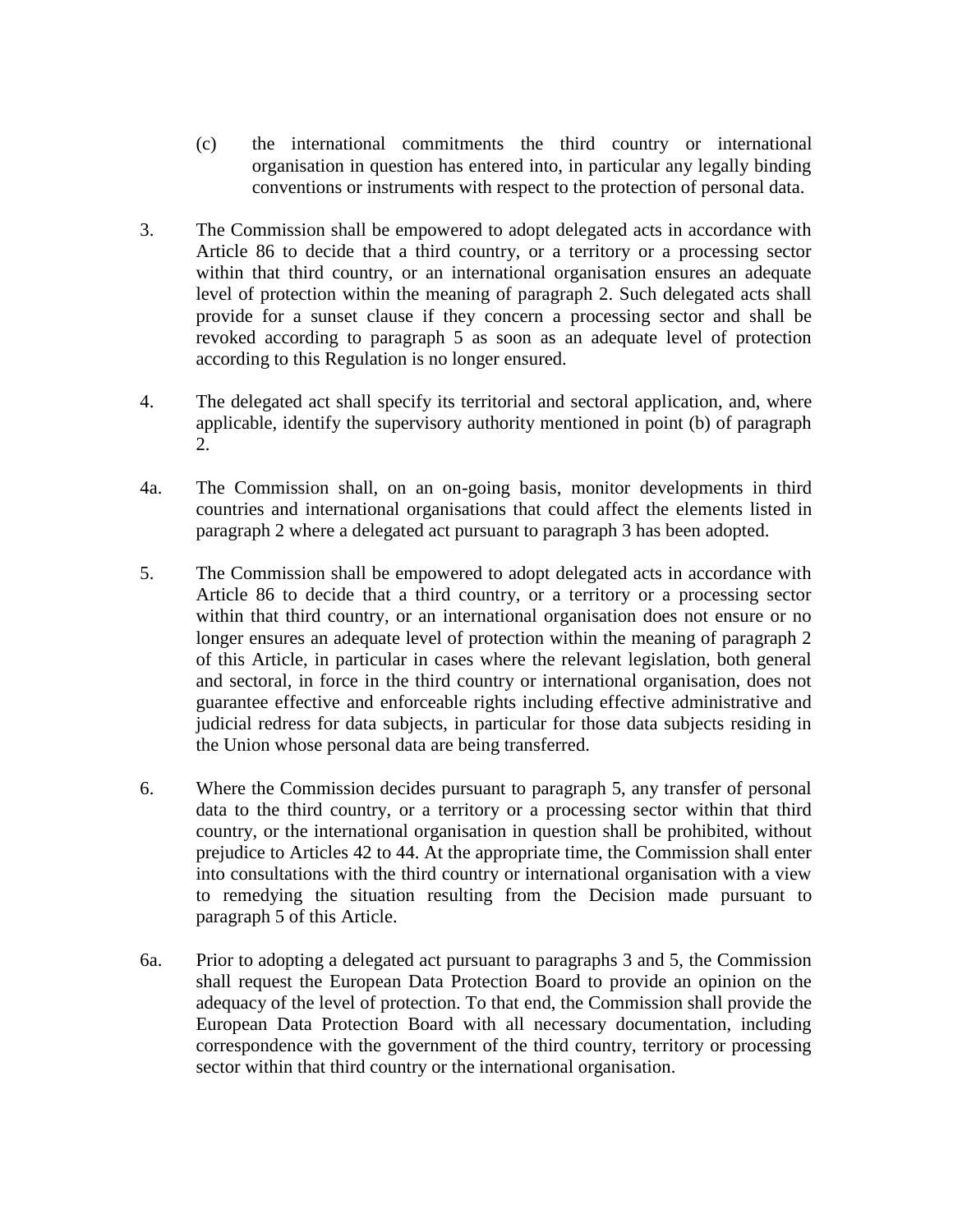- 7. The Commission shall publish in the Official Journal of the European Union and on its website a list of those third countries, territories and processing sectors within a third country and international organisations where it has decided that an adequate level of protection is or is not ensured.
- 8. Decisions adopted by the Commission on the basis of Article 25(6) or Article 26(4) of Directive 95/46/EC shall remain in force until five years after the entry into force of this Regulation unless amended, replaced or repealed by the Commission before the end of this period.

### *Article 42 Transfers by way of appropriate safeguards*

- 1. Where the Commission has taken no decision pursuant to Article 41, or decides that a third country, or a territory or processing sector within that third country, or an international organisation does not ensure an adequate level of protection in accordance with Article 41(5), a controller or processor may not transfer personal data to a third country, territory or an international organisation unless the controller or processor has adduced appropriate safeguards with respect to the protection of personal data in a legally binding instrument.
- 2. The appropriate safeguards referred to in paragraph 1 shall be provided for, in particular, by:
	- (a) binding corporate rules in accordance with Article 43; or
	- (aa) a valid "European Data Protection Seal" for the controller and the recipient in accordance with paragraph 1e of Article 39;
	- (b) (deleted)
	- (c) standard data protection clauses adopted by a supervisory authority in accordance with the consistency mechanism referred to in Article 57 when declared generally valid by the Commission pursuant to point (b) of Article 62(1); or
	- (d) contractual clauses between the controller or processor and the recipient of the data authorised by a supervisory authority in accordance with paragraph 4.
- 3. A transfer based on standard data protection clauses, a "European Data Protection Seal" or binding corporate rules as referred to in points (a), (aa) or (c) of paragraph 2 shall not require any specific authorisation.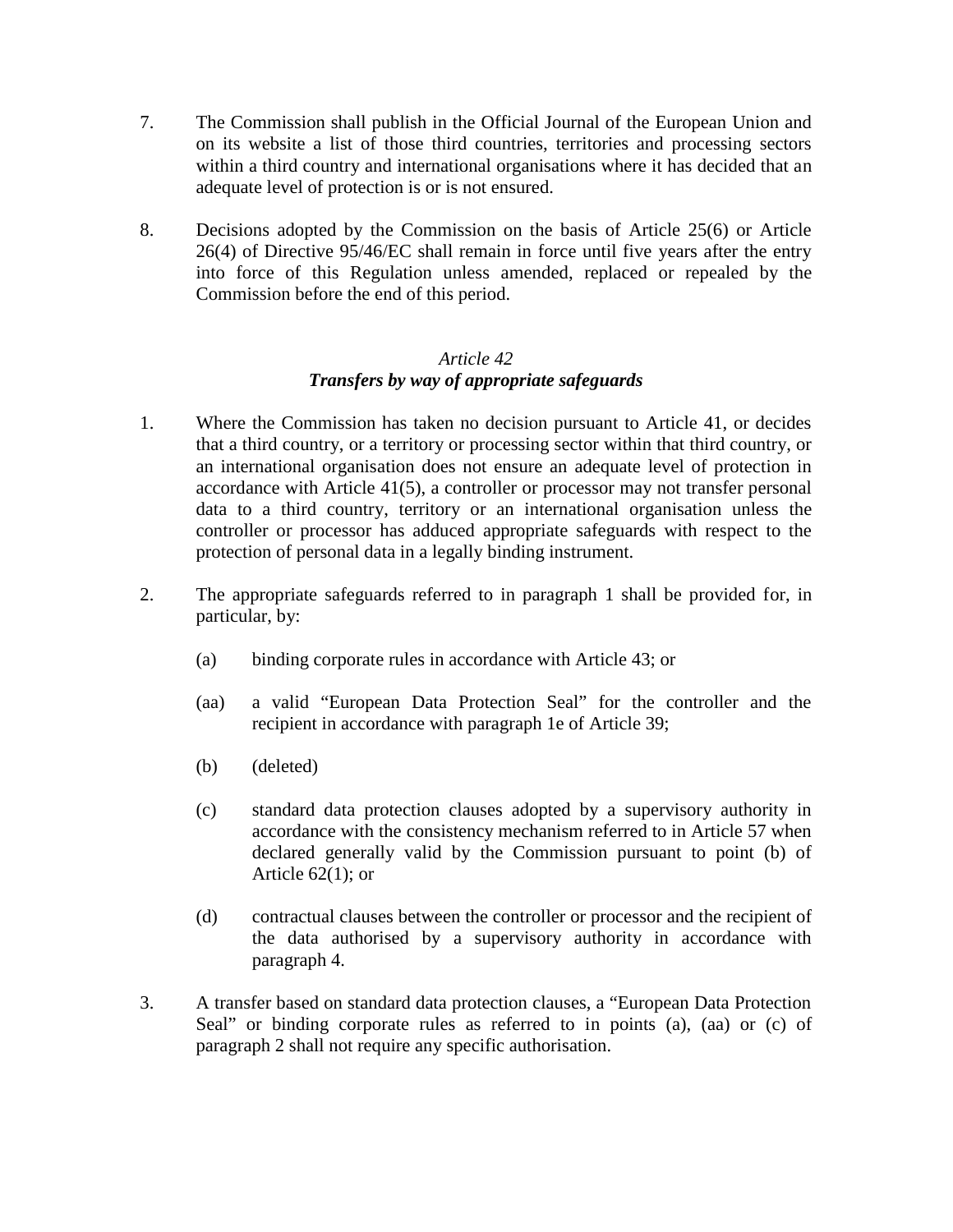- 4. Where a transfer is based on contractual clauses as referred to in point (d) of paragraph 2 of this Article the controller or processor shall obtain prior authorisation of the contractual clauses from the supervisory authority. If the transfer is related to processing activities which concern data subjects in another Member State or other Member States, or substantially affect the free movement of personal data within the Union, the supervisory authority shall apply the consistency mechanism referred to in Article 57.
- 5. Authorisations by a supervisory authority on the basis of Article 26(2) of Directive 95/46/EC shall remain valid until two years after the entry into force of this Regulation unless amended, replaced or repealed by that supervisory authority before the end of this period.

### *Article 43 Transfers by way of binding corporate rules*

- 1. The supervisory authority shall in accordance with the consistency mechanism set out in Article 58 approve binding corporate rules, provided that they:
	- (a) are legally binding and apply to and are enforced by every member within the controller's group of undertakings and those external subcontractors that are covered by the scope of the binding corporate rules, and include their employees;
	- (b) expressly confer enforceable rights on data subjects;
	- (c) fulfil the requirements laid down in paragraph 2.
- 1a. With regard to employment data, the representatives of the employees shall be informed about and, in accordance with Union or Member State law and practice, be involved in the drawing-up of binding corporate rules pursuant to Article 43.
- 2. The binding corporate rules shall at least specify:
	- (a) the structure and contact details of the group of undertakings and its members and those external subcontractors that are covered by the scope of the binding corporate rules;
	- (b) the data transfers or set of transfers, including the categories of personal data, the type of processing and its purposes, the type of data subjects affected and the identification of the third country or countries in question;
	- (c) their legally binding nature, both internally and externally;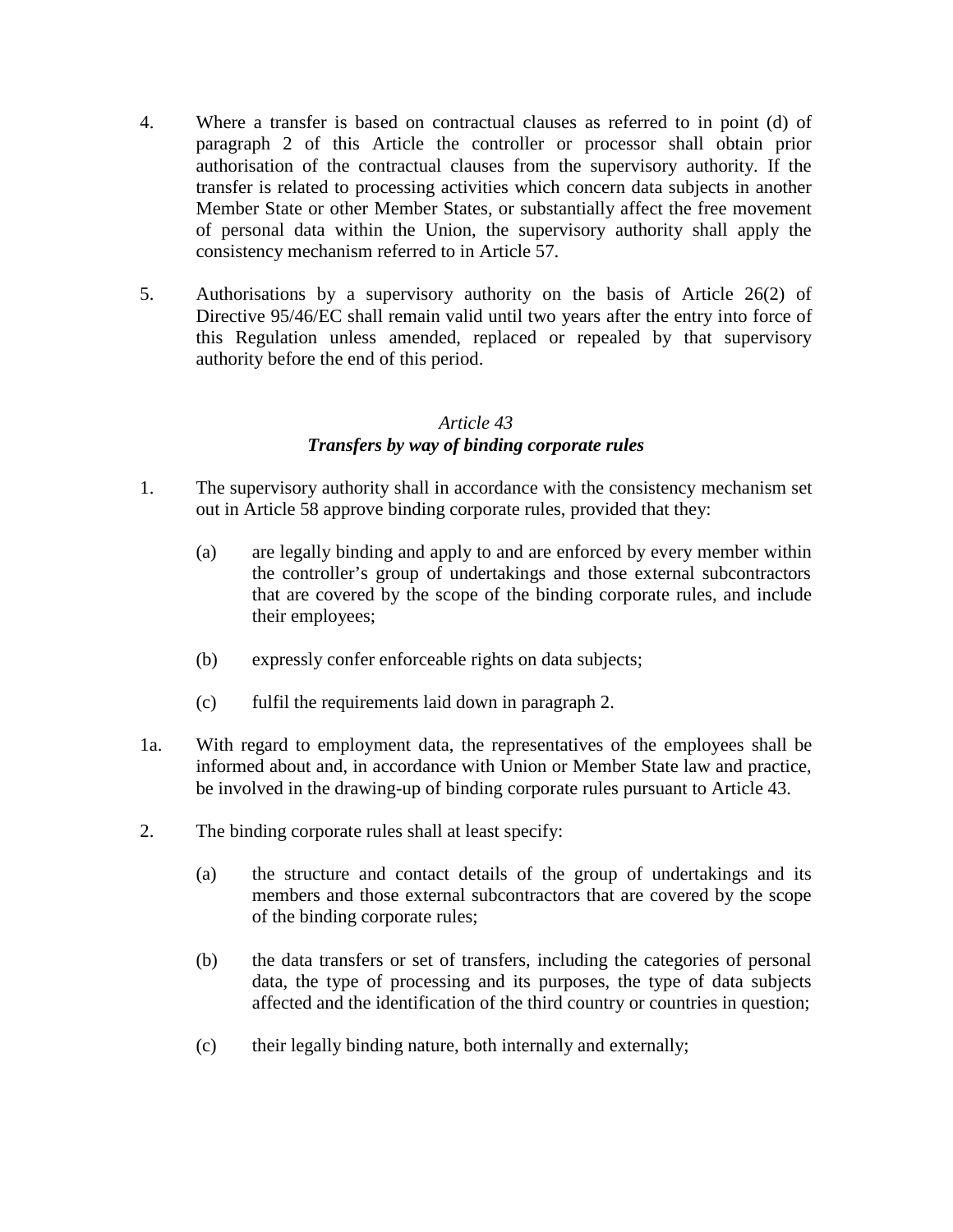- (d) the general data protection principles, in particular purpose limitation, data minimisation, limited retention periods, data quality, data protection by design and by default, legal basis for the processing, processing of sensitive personal data; measures to ensure data security; and the requirements for onward transfers to organisations which are not bound by the policies;
- (e) the rights of data subjects and the means to exercise these rights, including the right not to be subject to a measure based on profiling in accordance with Article 20, the right to lodge a complaint before the competent supervisory authority and before the competent courts of the Member States in accordance with Article 75, and to obtain redress and, where appropriate, compensation for a breach of the binding corporate rules;
- (f) the acceptance by the controller established on the territory of a Member State of liability for any breaches of the binding corporate rules by any member of the group of undertakings not established in the Union; the controller or the processor may only be exempted from this liability, in whole or in part, if he proves that that member is not responsible for the event giving rise to the damage;
- (g) how the information on the binding corporate rules, in particular on the provisions referred to in points (d), (e) and (f) of this paragraph is provided to the data subjects in accordance with Article 11;
- (h) the tasks of the data protection officer designated in accordance with Article 35, including monitoring within the group of undertakings the compliance with the binding corporate rules, as well as monitoring the training and complaint handling;
- (i) the mechanisms within the group of undertakings aiming at ensuring the verification of compliance with the binding corporate rules;
- (j) the mechanisms for reporting and recording changes to the policies and reporting these changes to the supervisory authority;
- (k) the co-operation mechanism with the supervisory authority to ensure compliance by any member of the group of undertakings, in particular by making available to the supervisory authority the results of the verifications of the measures referred to in point (i) of this paragraph.
- 3. The Commission shall be empowered to adopt delegated acts in accordance with Article 86 for the purpose of further specifying the format, procedures, criteria and requirements for binding corporate rules within the meaning of this Article, in particular as regards the criteria for their approval, including transparency for data subjects, the application of points  $(b)$ ,  $(d)$ ,  $(e)$  and  $(f)$  of paragraph 2 to binding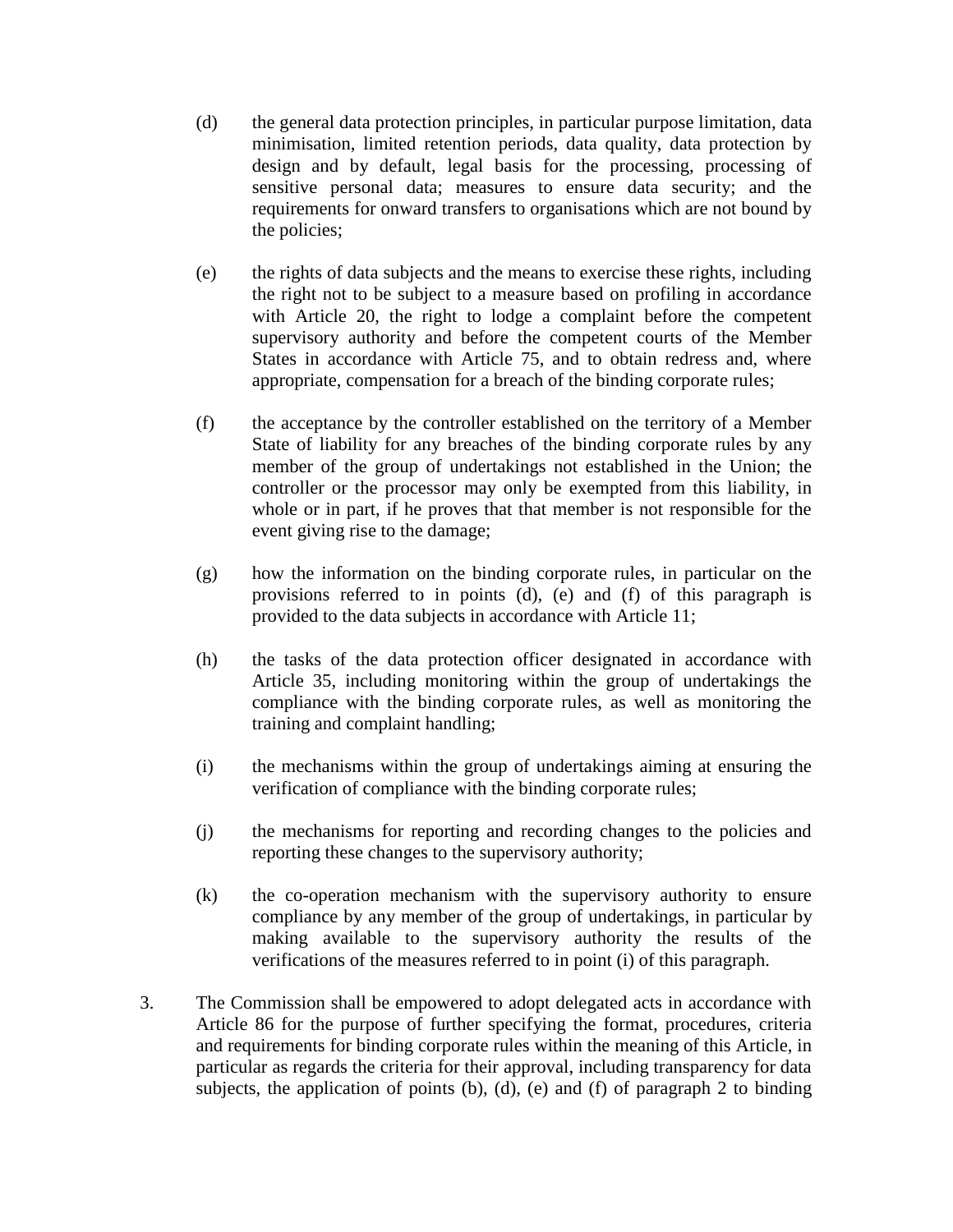corporate rules adhered to by processors and on further necessary requirements to ensure the protection of personal data of the data subjects concerned.

4. (deleted)

### *Article 43a Transfers or disclosures not authorised by Union law*

- 1. No judgment of a court or tribunal and no decision of an administrative authority of a third country requiring a controller or processor to disclose personal data shall be recognized or be enforceable in any manner, without prejudice to a mutual legal assistance treaty or an international agreement in force between the requesting third country and the Union or a Member State.
- 2. Where a judgment of a court or tribunal or a decision of an administrative authority of a third country requests a controller or processor to disclose personal data, the controller or processor and, if any, the controller's representative, shall notify the supervisory authority of the request without undue delay and must obtain prior authorisation for the transfer or disclosure by the supervisory authority.
- 3. The supervisory authority shall assess the compliance of the requested disclosure with the Regulation and in particular whether the disclosure is necessary and legally required in accordance with Article 44(1)(d) and (e) and (5). Where data subjects from other Member States are affected, the supervisory authority shall apply the consistency mechanism referred to in Article 57.
- 4. The supervisory authority shall inform the competent national authority of the request. Without prejudice to Article 21, the controller or processor shall also inform the data subjects of the request and of the authorisation by the supervisory authority and where applicable inform the data subject whether personal data was provided to public authorities during the last consecutive 12-month period, pursuant to point (ha) of Article 14(1).
- 5. (deleted)

#### *Article 44 Derogations*

1. In the absence of an adequacy decision pursuant to Article 41 or of appropriate safeguards pursuant to Article 42, a transfer or a set of transfers of personal data to a third country or an international organisation may take place only on condition that: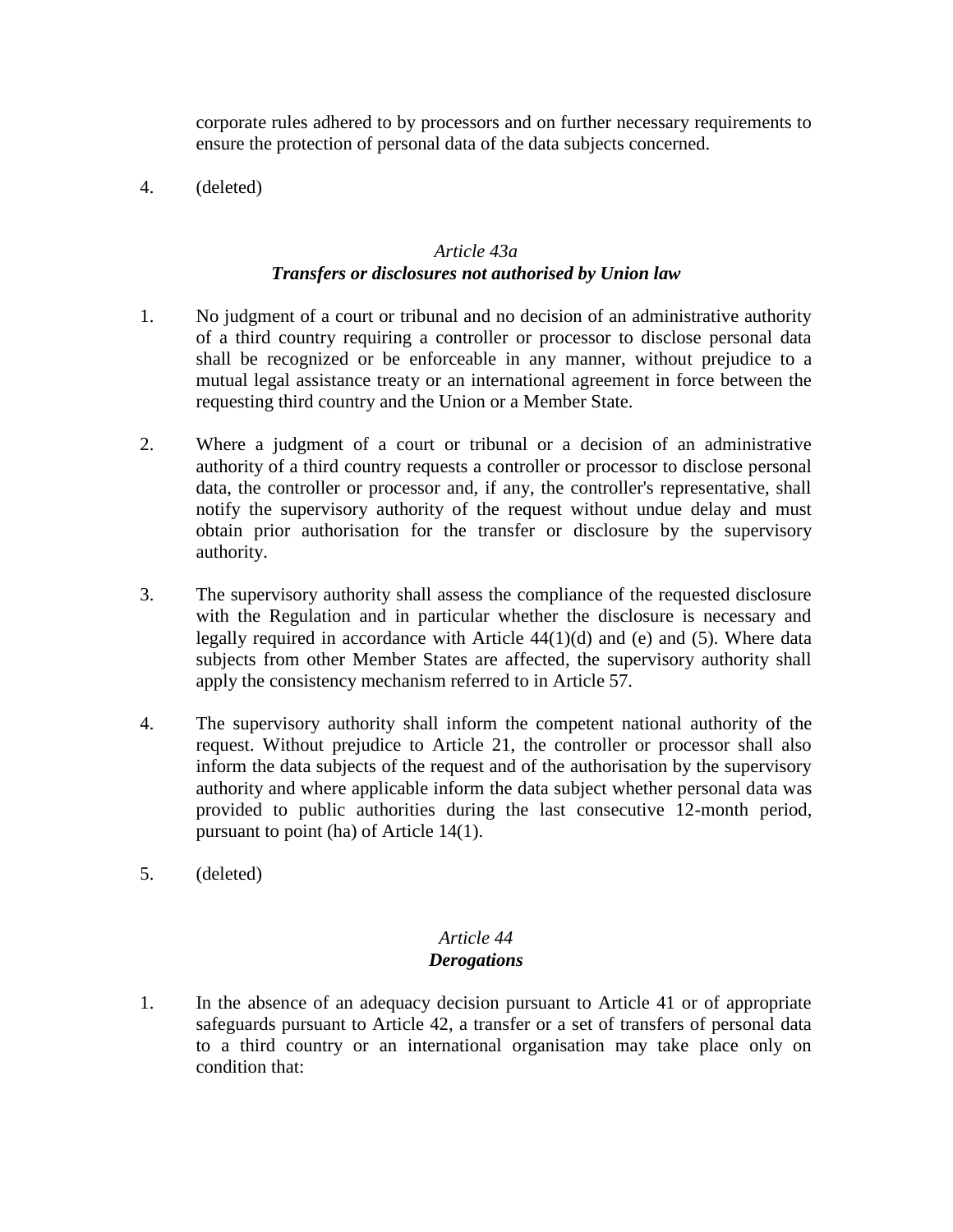- (a) the data subject has consented to the proposed transfer, after having been informed of the risks of such transfers due to the absence of an adequacy decision and appropriate safeguards; or
- (b) the transfer is necessary for the performance of a contract between the data subject and the controller or the implementation of pre-contractual measures taken at the data subject's request; or
- (c) the transfer is necessary for the conclusion or performance of a contract concluded in the interest of the data subject between the controller and another natural or legal person; or
- (d) the transfer is necessary for important grounds of public interest; or
- (e) the transfer is necessary for the establishment, exercise or defence of legal claims; or
- (f) the transfer is necessary in order to protect the vital interests of the data subject or of another person, where the data subject is physically or legally incapable of giving consent; or
- (g) the transfer is made from a register which according to Union or Member State law is intended to provide information to the public and which is open to consultation either by the public in general or by any person who can demonstrate legitimate interest, to the extent that the conditions laid down in Union or Member State law for consultation are fulfilled in the particular case; or
- (h) deleted
- 2. A transfer pursuant to point (g) of paragraph 1 shall not involve the entirety of the personal data or entire categories of the personal data contained in the register. When the register is intended for consultation by persons having a legitimate interest, the transfer shall be made only at the request of those persons or if they are to be the recipients.
- 3. (deleted)
- 4. Points (b) and (c) of paragraph 1 shall not apply to activities carried out by public authorities in the exercise of their public powers.
- 5. The public interest referred to in point (d) of paragraph 1 must be recognised in Union law or in the law of the Member State to which the controller is subject.
- 7. The European Data Protection Board shall be entrusted with the task of issuing guidelines, recommendations and best practices in accordance with Article 66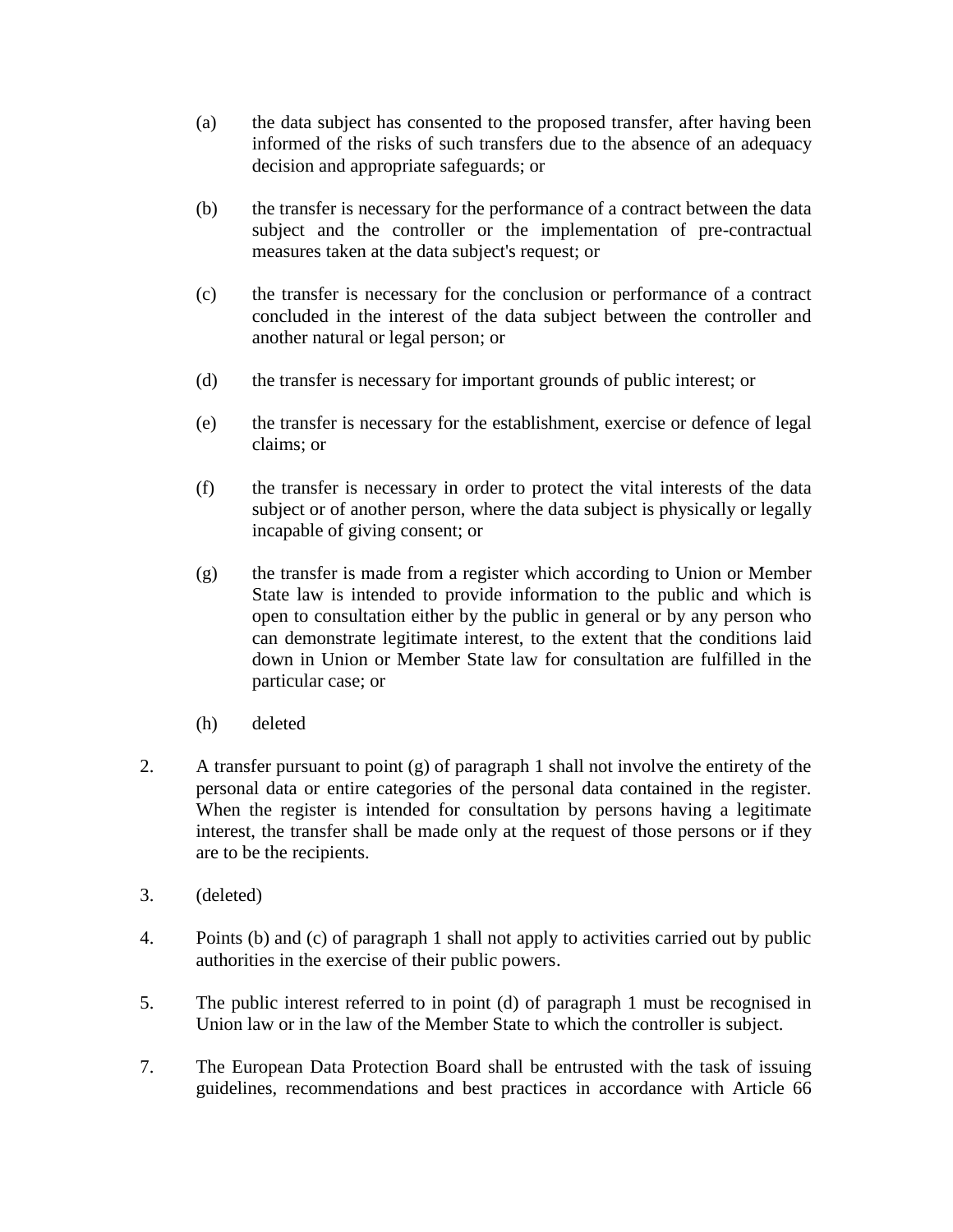paragraph 1(b) for the purpose of further the criteria and requirements for data transfers on the basis of paragraph 1.

### *Article 45 International co-operation for the protection of personal data*

- 1. In relation to third countries and international organisations, the Commission and supervisory authorities shall take appropriate steps to:
	- (a) develop effective international co-operation mechanisms to ensure the enforcement of legislation for the protection of personal data;
	- (b) provide international mutual assistance in the enforcement of legislation for the protection of personal data, including through notification, complaint referral, investigative assistance and information exchange, subject to appropriate safeguards for the protection of personal data and other fundamental rights and freedoms;
	- (c) engage relevant stakeholders in discussion and activities aimed at furthering international co-operation in the enforcement of legislation for the protection of personal data;
	- (d) promote the exchange and documentation of personal data protection legislation and practice;.
	- (da) clarify and consult on jurisdictional conflicts with third countries.
- 2. For the purposes of paragraph 1, the Commission shall take appropriate steps to advance the relationship with third countries or international organisations, and in particular their supervisory authorities, where the Commission has decided that they ensure an adequate level of protection within the meaning of Article 41(3).

#### *Article 45a Report by the Commission*

The Commission shall submit to the European Parliament and the Council at regular intervals, starting not later than four years after the date referred to in Article 91(1), a report on the application of Articles 40 to 45. For that purpose, the Commission may request information from the Member States and supervisory authorities, which shall be supplied without undue delay. The report shall be made public.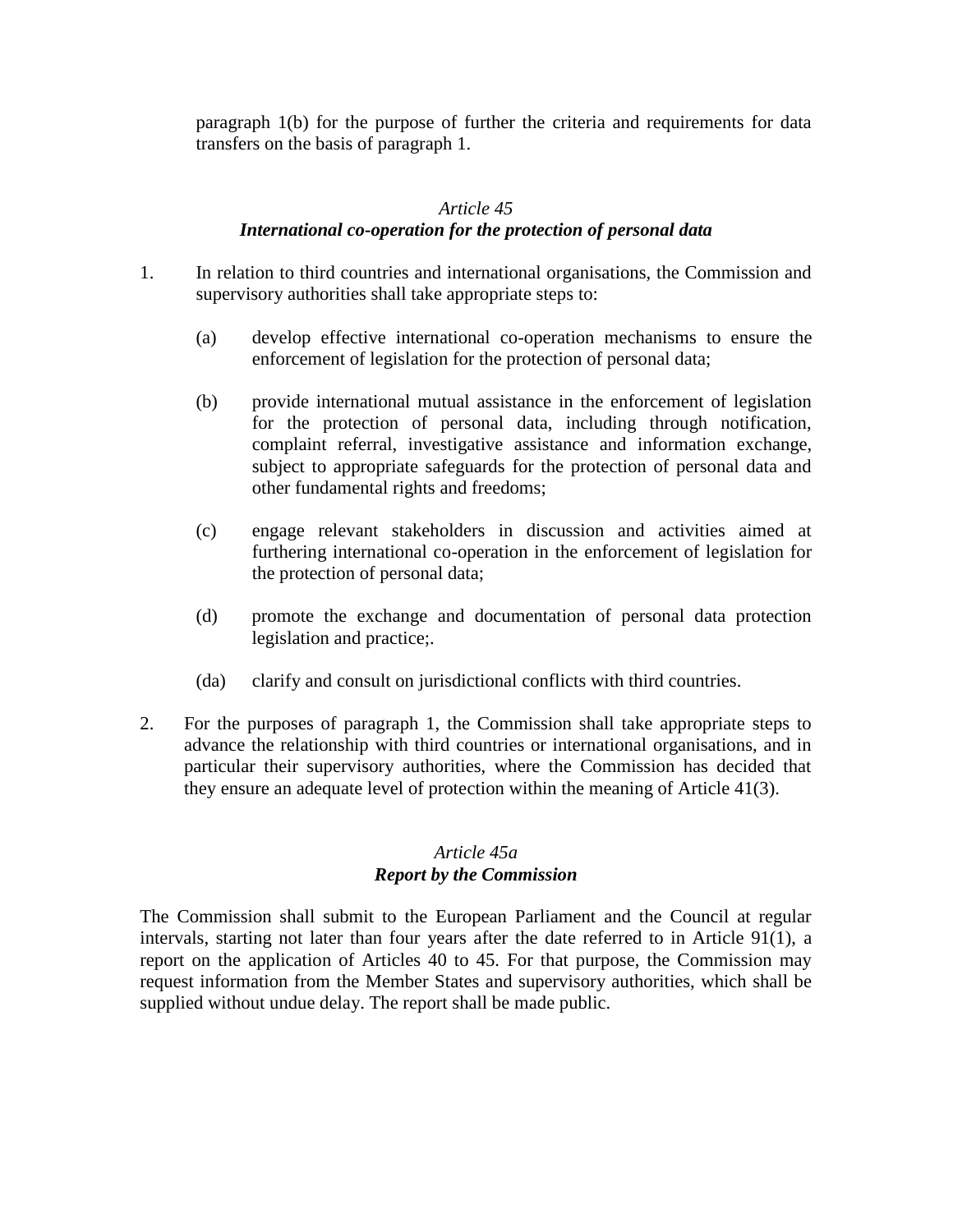# **CHAPTER VI INDEPENDENT SUPERVISORY AUTHORITIES**

# **SECTION 1 INDEPENDENT STATUS**

#### *Article 46 Supervisory authority*

- 1. Each Member State shall provide that one or more public authorities are responsible for monitoring the application of this Regulation and for contributing to its consistent application throughout the Union, in order to protect the fundamental rights and freedoms of natural persons in relation to the processing of their personal data and to facilitate the free flow of personal data within the Union. For these purposes, the supervisory authorities shall co-operate with each other and the Commission.
- 2. Where in a Member State more than one supervisory authority are established, that Member State shall designate the supervisory authority which functions as a single contact point for the effective participation of those authorities in the European Data Protection Board and shall set out the mechanism to ensure compliance by the other authorities with the rules relating to the consistency mechanism referred to in Article 57.
- 3. Each Member State shall notify to the Commission those provisions of its law which it adopts pursuant to this Chapter, by the date specified in Article 91(2) at the latest and, without delay, any subsequent amendment affecting them.

#### *Article 47 Independence*

- 1. The supervisory authority shall act with complete independence in exercising the duties and powers entrusted to it, notwithstanding co-operation and consistency arrangements pursuant to Chapter VII of this Regulation.
- 2. The members of the supervisory authority shall, in the performance of their duties, neither seek nor take instructions from anybody, and maintain complete independence and impartiality.
- 3. Members of the supervisory authority shall refrain from any action incompatible with their duties and shall not, during their term of office, engage in any incompatible occupation, whether gainful or not.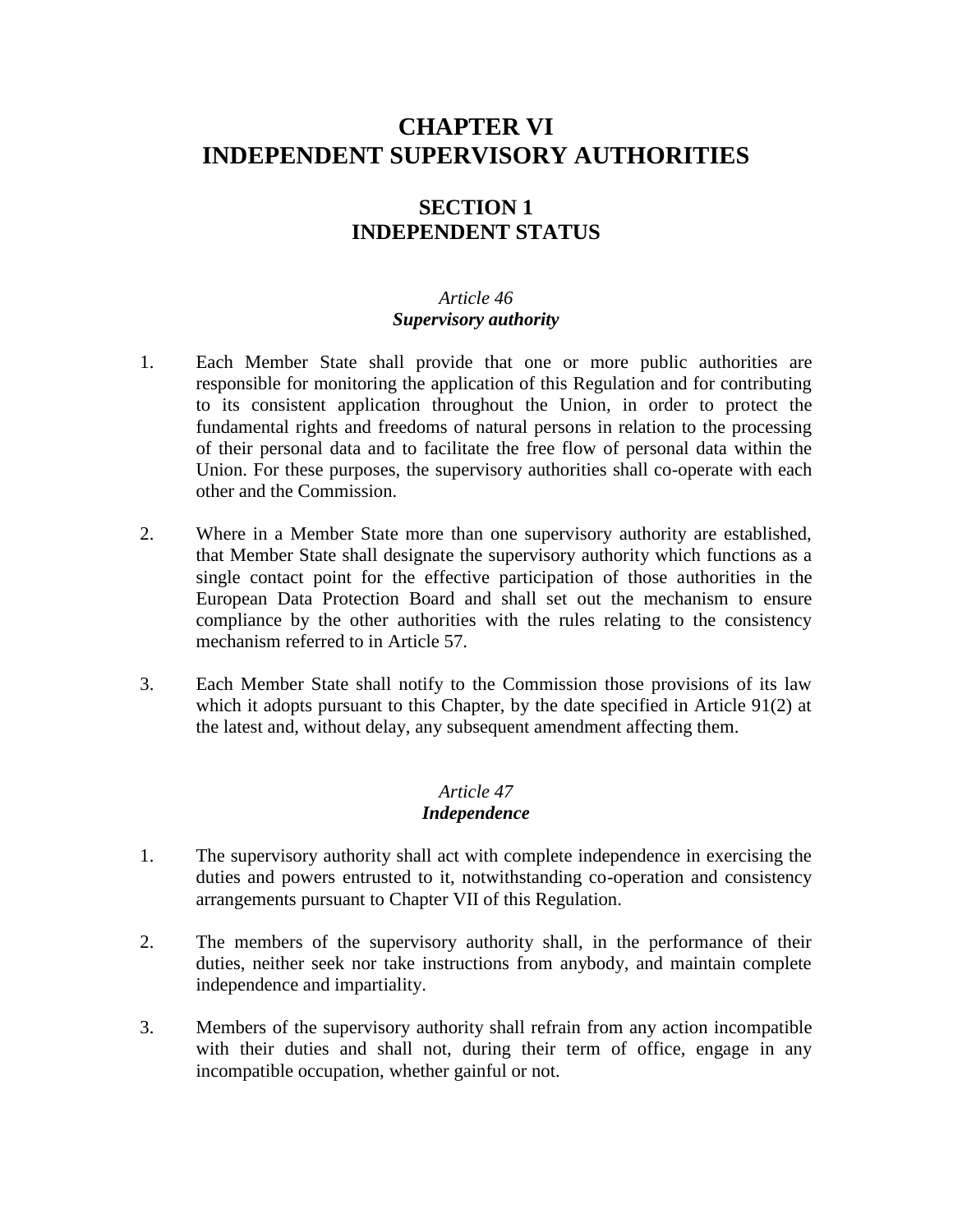- 4. Members of the supervisory authority shall behave, after their term of office, with integrity and discretion as regards the acceptance of appointments and benefits.
- 5. Each Member State shall ensure that the supervisory authority is provided with the adequate human, technical and financial resources, premises and infrastructure necessary for the effective performance of its duties and powers, including those to be carried out in the context of mutual assistance, co-operation and participation in the European Data Protection Board.
- 6. Each Member State shall ensure that the supervisory authority has its own staff which shall be appointed by and be subject to the direction of the head of the supervisory authority.
- 7. Member States shall ensure that the supervisory authority is subject to financial control which shall not affect its independence. Member States shall ensure that the supervisory authority has separate annual budgets. The budgets shall be made public.
- 7a. Each Member State shall ensure that the supervisory authority shall be accountable to the national parliament for reasons of budgetary control.

#### *Article 48 General conditions for the members of the supervisory authority*

- 1. Member States shall provide that the members of the supervisory authority must be appointed either by the parliament or the government of the Member State concerned.
- 2. The members shall be chosen from persons whose independence is beyond doubt and whose experience and skills required to perform their duties notably in the area of protection of personal data are demonstrated.
- 3. The duties of a member shall end in the event of the expiry of the term of office, resignation or compulsory retirement in accordance with paragraph 5.
- 4. A member may be dismissed or deprived of the right to a pension or other benefits in its stead by the competent national court, if the member no longer fulfills the conditions required for the performance of the duties or is guilty of serious misconduct.
- 5. Where the term of office expires or the member resigns, the member shall continue to exercise the duties until a new member is appointed.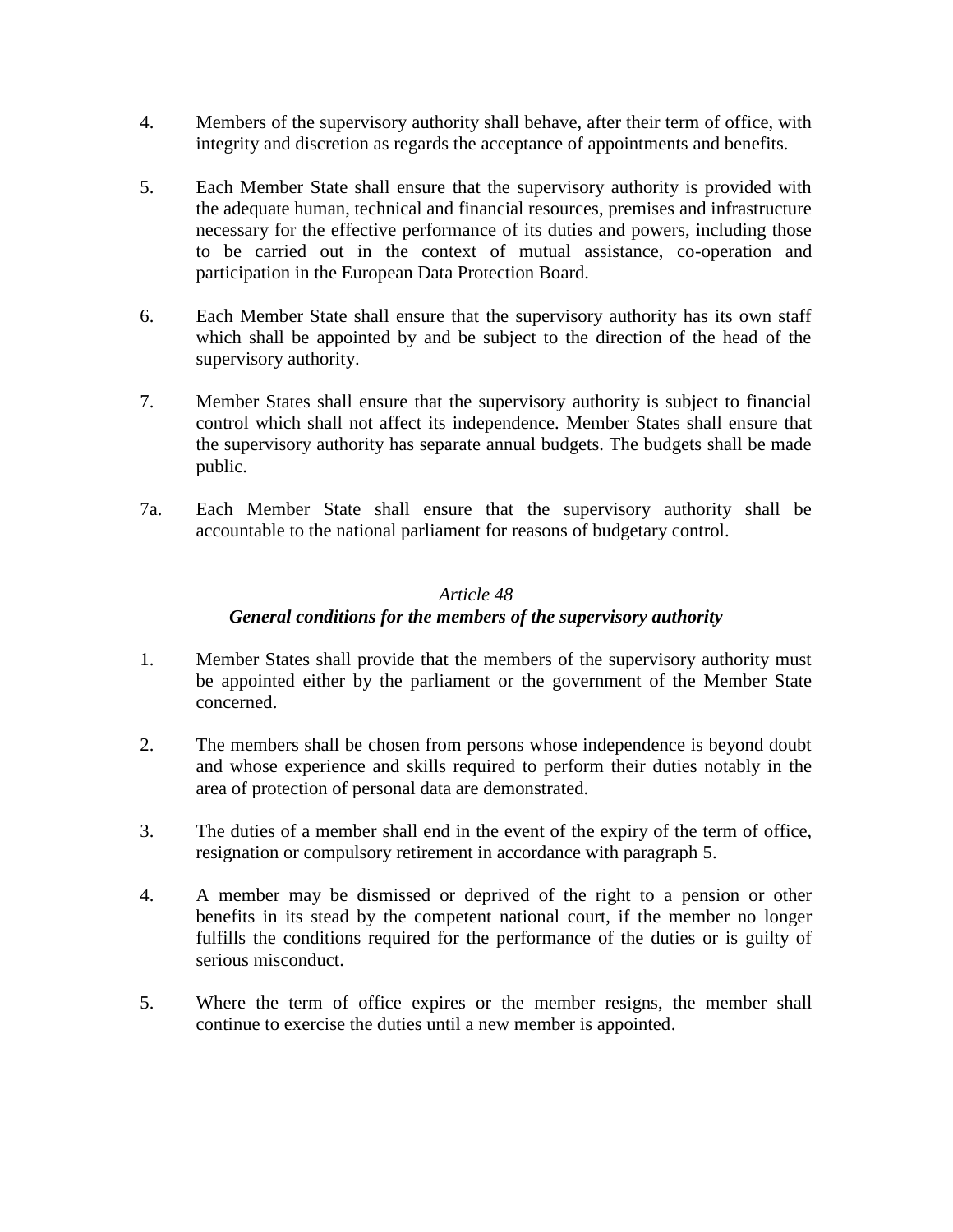### *Article 49 Rules on the establishment of the supervisory authority*

Each Member State shall provide by law within the limits of this Regulation:

- (a) the establishment and status of the supervisory authority;
- (b) the qualifications, experience and skills required to perform the duties of the members of the supervisory authority;
- (c) the rules and procedures for the appointment of the members of the supervisory authority, as well the rules on actions or occupations incompatible with the duties of the office;
- (d) the duration of the term of the members of the supervisory authority which shall be no less than four years, except for the first appointment after entry into force of this Regulation, part of which may take place for a shorter period where this is necessary to protect the independence of the supervisory authority by means of a staggered appointment procedure;
- (e) whether the members of the supervisory authority shall be eligible for reappointment;
- (f) the regulations and common conditions governing the duties of the members and staff of the supervisory authority;
- (g) the rules and procedures on the termination of the duties of the members of the supervisory authority, including in case that they no longer fulfil the conditions required for the performance of their duties or if they are guilty of serious misconduct.

#### *Article 50 Professional secrecy*

The members and the staff of the supervisory authority shall be subject, both during and after their term of office and in conformity with national legislation and practice, to a duty of professional secrecy with regard to any confidential information which has come to their knowledge in the course of the performance of their official duties, whilst conducting their duties with independence and transparency as set out in the Regulation.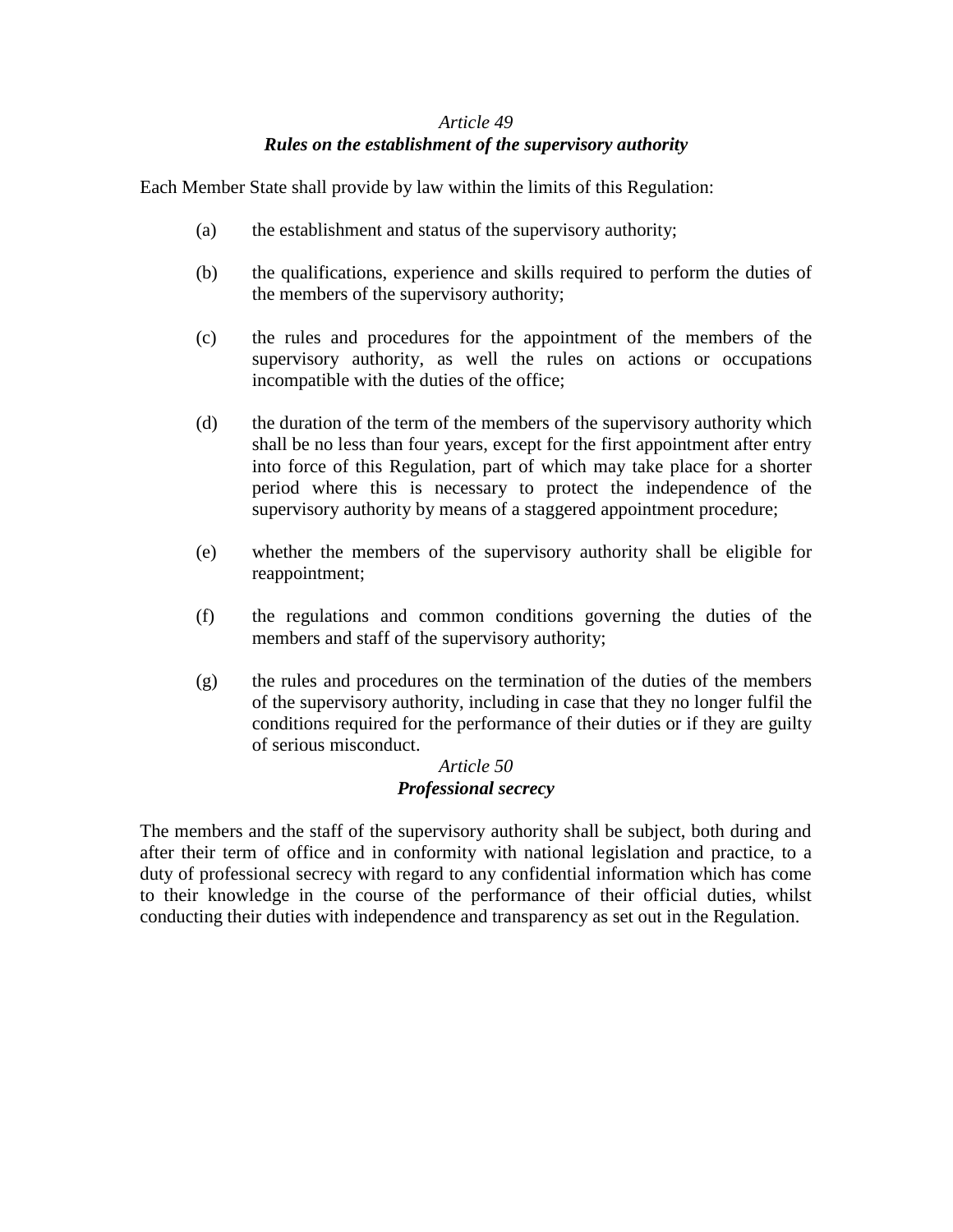# **SECTION 2 DUTIES AND POWERS**

## *Article 51 Competence*

- 1. Each supervisory authority shall be competent to perform the duties and to exercise the powers conferred on it in accordance with this Regulation on the territory of its own Member State, without prejudice to Articles 73 and 74. Data processing by a public authority shall be supervised only by the supervisory authority of that Member State.
- 2. (deleted)
- 3. The supervisory authority shall not be competent to supervise processing operations of courts acting in their judicial capacity.

### *Article 52 Duties*

- 1. The supervisory authority shall:
	- (a) monitor and ensure the application of this Regulation;
	- (b) hear complaints lodged by any data subject, or by an association in accordance with Article 73, investigate, to the extent appropriate, the matter and inform the data subject or the association of the progress and the outcome of the complaint within a reasonable period, in particular if further investigation or coordination with another supervisory authority is necessary;
	- (c) share information with and provide mutual assistance to other supervisory authorities and ensure the consistency of application and enforcement of this Regulation;
	- (d) conduct investigations, either on its own initiative or on the basis of a complaint or of specific and documented information received alleging unlawful processing or on request of another supervisory authority, and inform the data subject concerned, if the data subject has addressed a complaint to this supervisory authority, of the outcome of the investigations within a reasonable period;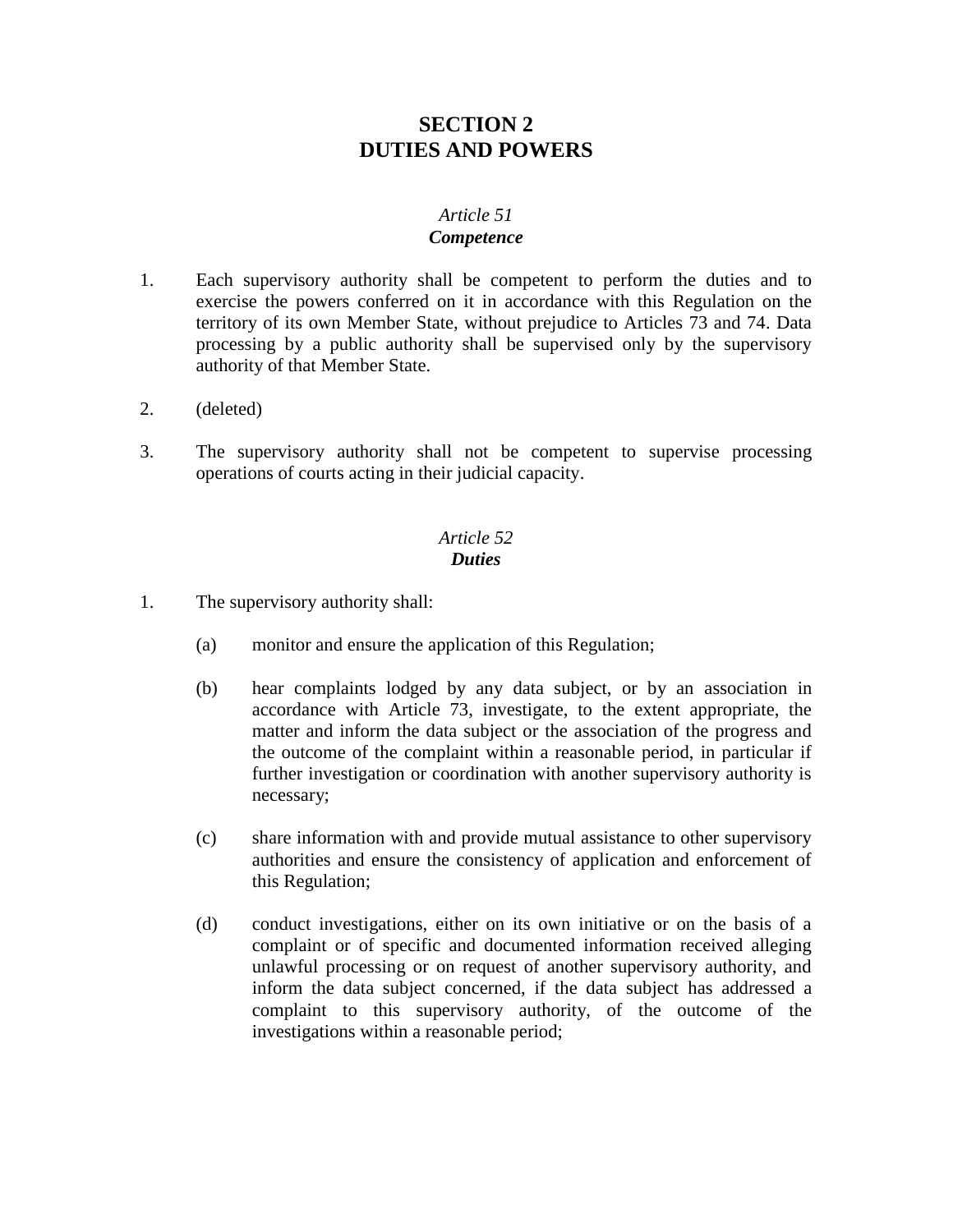- (e) monitor relevant developments, insofar as they have an impact on the protection of personal data, in particular the development of information and communication technologies and commercial practices;
- (f) be consulted by Member State institutions and bodies on legislative and administrative measures relating to the protection of individuals' rights and freedoms with regard to the processing of personal data;
- (g) authorise and be consulted on the processing operations referred to in Article 34;
- (h) issue an opinion on the draft codes of conduct pursuant to Article 38(2);
- (i) approve binding corporate rules pursuant to Article 43;
- (j) participate in the activities of the European Data Protection Board;
- (ja) certify controllers and processors pursuant to Article 39.
- 2. Each supervisory authority shall promote the awareness of the public on risks, rules, safeguards and rights in relation to the processing of personal data and on appropriate measures for personal data protection. Activities addressed specifically to children shall receive specific attention.
- 2a. Each supervisory authority shall together with the European Data Protection Board promote the awareness of controllers and processors on risks, rules, safeguards and rights in relation to the processing of personal data. This includes keeping a register of sanctions and breaches. The register should enroll both all warnings and sanctions as detailed as possible, and the resolving of breaches. Each supervisory authority shall provide micro, small and medium sized enterprise controllers and processors on request with general information on their responsibilities and obligations in accordance with this Regulation.
- 3. The supervisory authority shall, upon request, advise any data subject in exercising the rights under this Regulation and, if appropriate, co-operate with the supervisory authorities in other Member States to this end.
- 4. For complaints referred to in point (b) of paragraph 1, the supervisory authority shall provide a complaint submission form, which can be completed electronically, without excluding other means of communication.
- 5. The performance of the duties of the supervisory authority shall be free of charge for the data subject.
- 6. Where requests are manifestly excessive, in particular due to their repetitive character, the supervisory authority may charge a reasonable fee or not take the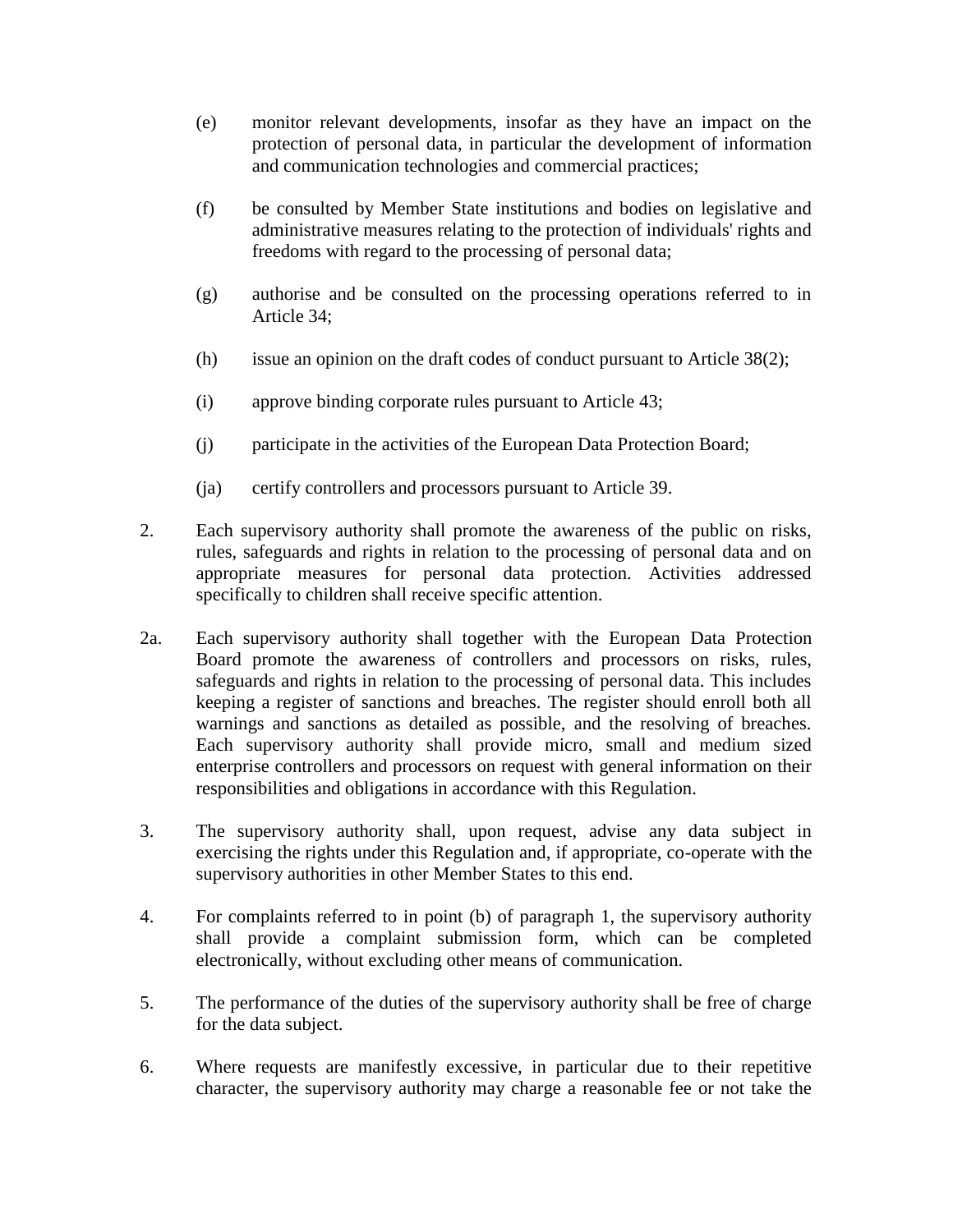action requested by the data subject. Such a fee shall not exceed the costs of taking the action requested. The supervisory authority shall bear the burden of proving the manifestly excessive character of the request.

#### *Article 53 Powers*

# 1. Each supervisory authority shall, in line with this regulation, have the power:

- (a) to notify the controller or the processor of an alleged breach of the provisions governing the processing of personal data, and, where appropriate, order the controller or the processor to remedy that breach, in a specific manner, in order to improve the protection of the data subject, or to order the controller to communicate a personal data breach to the data subject;
- (b) to order the controller or the processor to comply with the data subject's requests to exercise the rights provided by this Regulation;
- (c) to order the controller and the processor, and, where applicable, the representative to provide any information relevant for the performance of its duties;
- (d) to ensure the compliance with prior authorisations and prior consultations referred to in Article 34;
- (e) to warn or admonish the controller or the processor;
- (f) to order the rectification, erasure or destruction of all data when they have been processed in breach of the provisions of this Regulation and the notification of such actions to third parties to whom the data have been disclosed;
- (g) to impose a temporary or definitive ban on processing;
- (h) to suspend data flows to a recipient in a third country or to an international organisation;
- (i) to issue opinions on any issue related to the protection of personal data;
- (ia) to certify controllers and processors pursuant to Article 39;
- (j) to inform the national parliament, the government or other political institutions as well as the public on any issue related to the protection of personal data.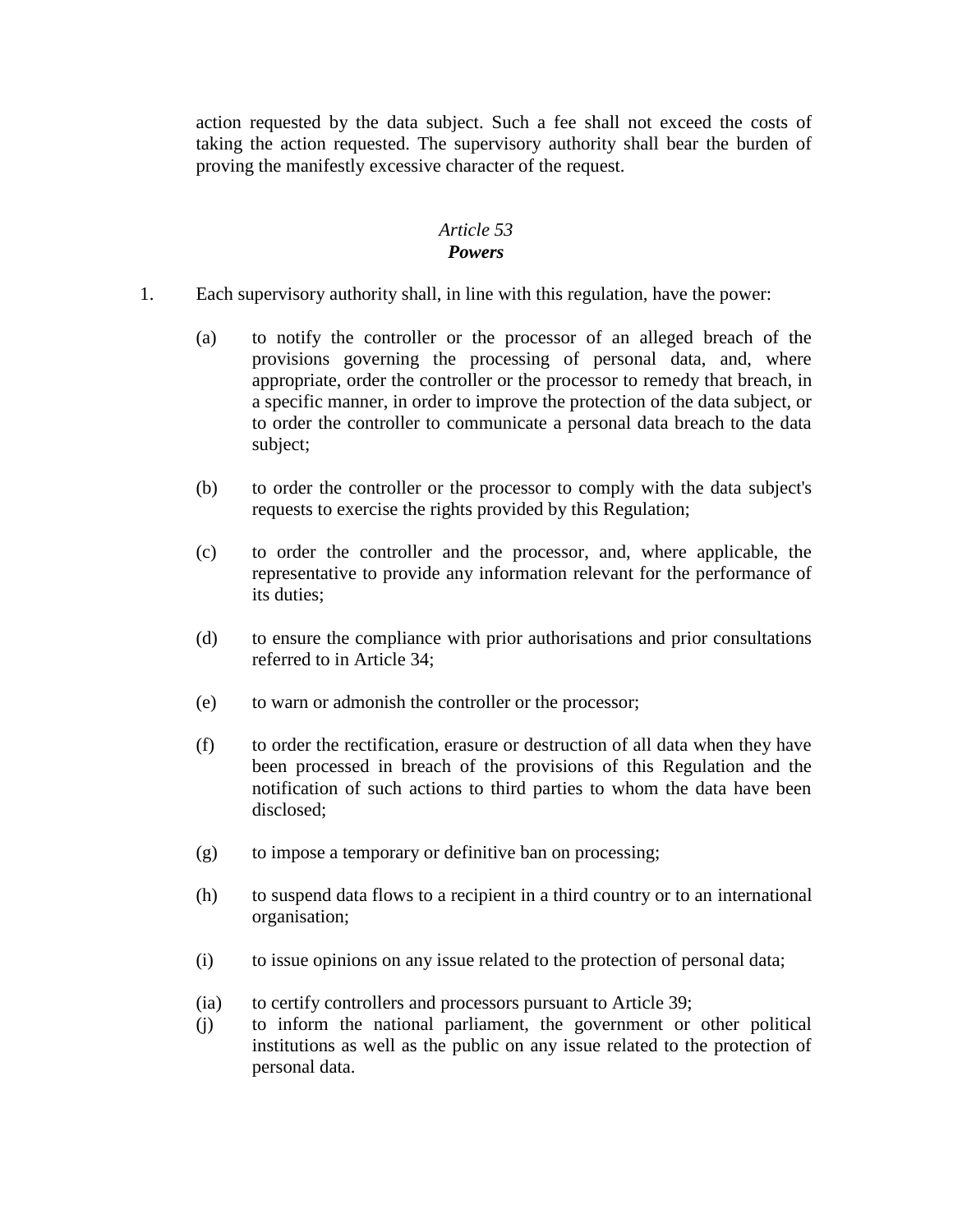- (ja) to put in place effective mechanisms to encourage confidential reporting of breaches of this Regulation, taking into account guidance issued by the European Data Protection Board pursuant to Article 66(4b).
- 2. Each supervisory authority shall have the investigative power to obtain from the controller or the processor without prior notice:
	- (a) access to all personal data and to all documents and information necessary for the performance of its duties;
	- (b) access to any of its premises, including to any data processing equipment and means.

The powers referred to in point (b) shall be exercised in conformity with Union law and Member State law.

- 3. Each supervisory authority shall have the power to bring violations of this Regulation to the attention of the judicial authorities and to engage in legal proceedings, in particular pursuant to Article 74(4) and Article 75(2).
- 4. Each supervisory authority shall have the power to sanction administrative offences, in accordance with Article 79. This power shall be exercised in an effective, proportionate and dissuasive manner.

# *Article 54*

# *Activity report*

Each supervisory authority must draw up a report on its activities at least every two years. The report shall be presented to the respective parliament and shall be made be available to the public, the Commission and the European Data Protection Board.

# **CHAPTER VII CO-OPERATION AND CONSISTENCY**

# **SECTION 1 CO-OPERATION**

# *Article 54a Lead Authority*

1. Where the processing of personal data takes place in the context of the activities of an establishment of a controller or a processor in the Union, and the controller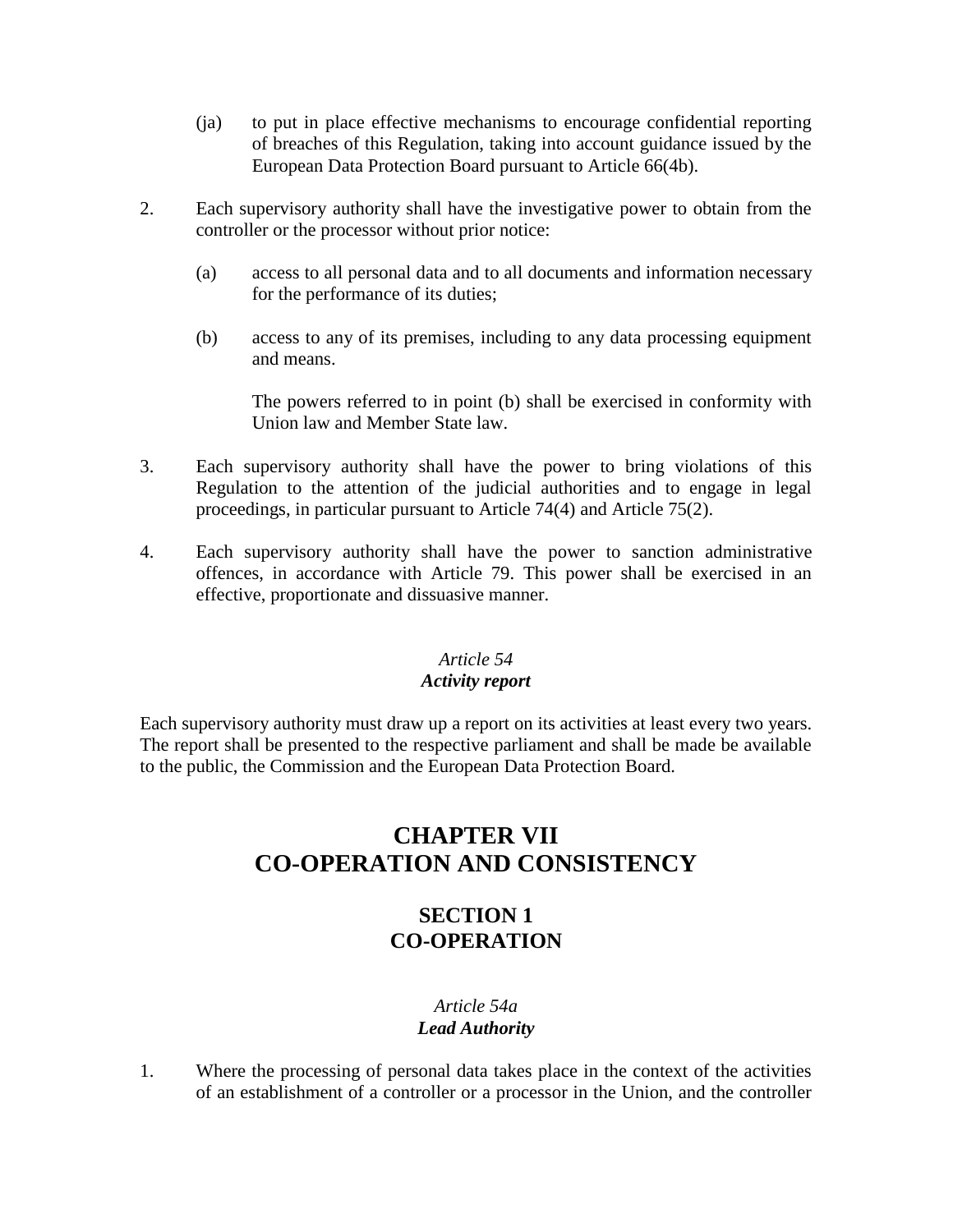or processor is established in more than one Member State, or where personal data of the residents of several Member States are processed, the supervisory authority of the main establishment of the controller or processor shall act as the lead authority responsible for the supervision of the processing activities of the controller or the processor in all Member States, in accordance with the provisions of Chapter VII of this Regulation.

- 2. The lead supervisory authority shall take appropriate measures for the supervision of the processing activities of the controller or processor for which it is responsible only after consulting all other competent supervisory authorities within the meaning of paragraph 1 of Article 51 in an endeavour to reach a consensus. For that purpose it shall in particular submit any relevant information and consult the other authorities before it adopts a measure intended to produce legal effects vis-à-vis a controller or a processor within the meaning of paragraph 1 of Article 51. The lead authority shall take the utmost account of the opinions of the authorities involved. The lead authority shall be the sole authority empowered to decide on measures intended to produce legal effects as regards the processing activities of the controller or processor for which it is responsible.
- 3. The European Data Protection Board shall, at the request of a competent supervisory authority, issue an opinion on the identification of the lead authority responsible for a controller or processor, in cases where:
	- (a) it is unclear from the facts of the case where the main establishment of the controller or processor is located; or
	- (b) the competent authorities do not agree on which supervisory authority shall act as lead authority;
	- (c) the controller is not established in the Union, and residents of different Member States are affected by processing operations within the scope of this Regulation.
- 3a. Where the controller exercises also activities as a processor, the supervisory authority of the main establishment of the controller shall act as lead authority for the supervision of processing activities.
- 4. The European Data Protection Board may decide on the identification of the lead authority.

# *Article 55 Mutual Assistance*

1. Supervisory authorities shall provide each other relevant information and mutual assistance in order to implement and apply this Regulation in a consistent manner,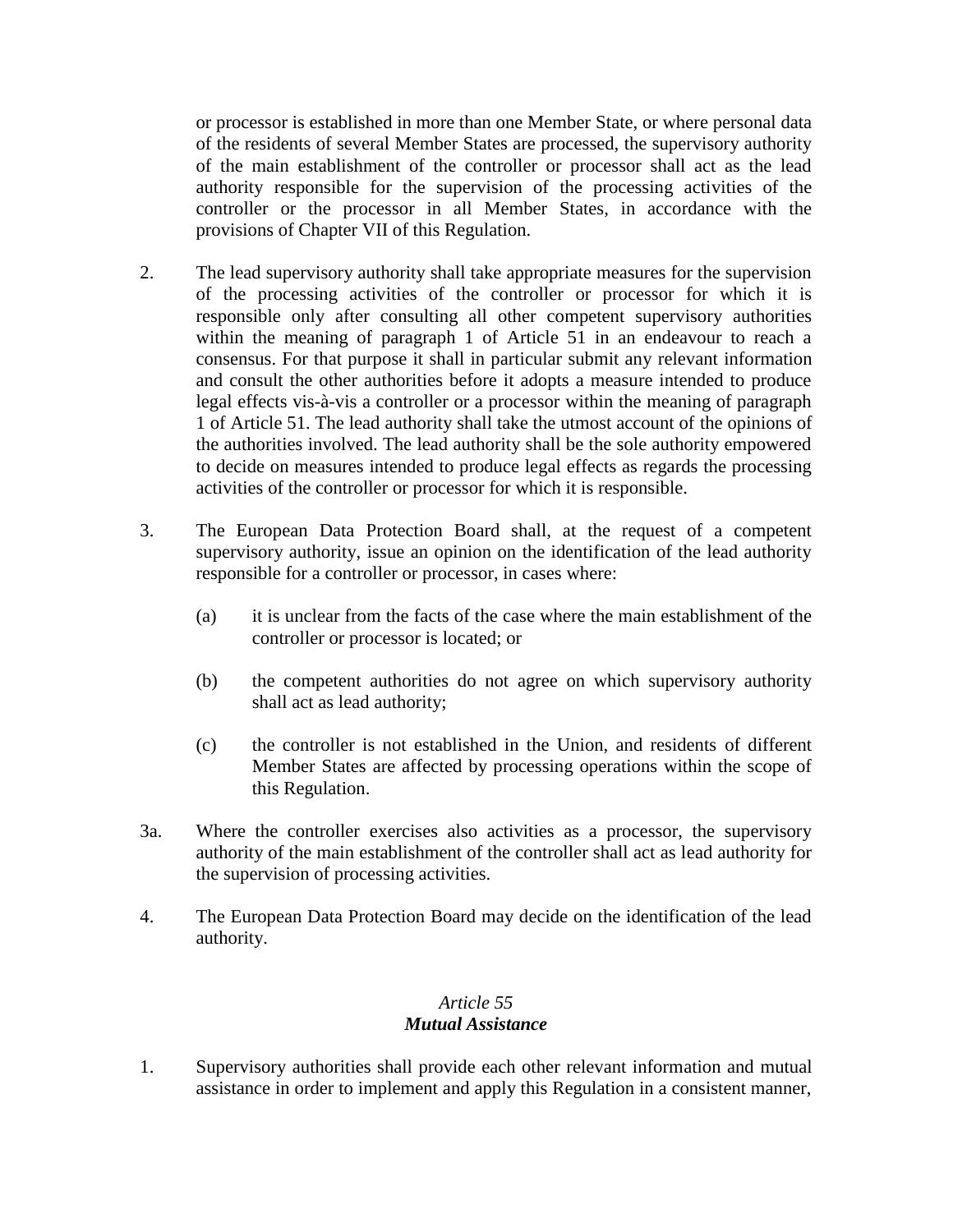and shall put in place measures for effective co-operation with one another. Mutual assistance shall cover, in particular, information requests and supervisory measures, such as requests to carry out prior authorisations and consultations, inspections and investigations and prompt information on the opening of cases and ensuing developments where the controller or processor has establishments in several Member States or where data subjects in several Member States are likely to be affected by processing operations. The lead authority as defined in Article 54a shall ensure the coordination with involved supervisory authorities and shall act as the single contact point for the controller or processor.

- 2. Each supervisory authority shall take all appropriate measures required to reply to the request of another supervisory authority without delay and no later than one month after having received the request. Such measures may include, in particular, the transmission of relevant information on the course of an investigation or enforcement measures to bring about the cessation or prohibition of processing operations contrary to this Regulation.
- 3. The request for assistance shall contain all the necessary information, including the purpose of the request and reasons for the request. Information exchanged shall be used only in respect of the matter for which it was requested.
- 4. A supervisory authority to which a request for assistance is addressed may not refuse to comply with it unless:
	- (a) it is not competent for the request; or
	- (b) compliance with the request would be incompatible with the provisions of this Regulation.
- 5. The requested supervisory authority shall inform the requesting supervisory authority of the results or, as the case may be, of the progress or the measures taken in order to meet the request by the requesting supervisory authority.
- 6. Supervisory authorities shall supply the information requested by other supervisory authorities by electronic means and within the shortest possible period of time, using a standardised format.
- 7. No fee shall be charged to the requesting supervisory authority for any action taken following a request for mutual assistance.
- 8. Where a supervisory authority does not act within one month on request of another supervisory authority, the requesting supervisory authorities shall be competent to take a provisional measure on the territory of its Member State in accordance with Article 51(1) and shall submit the matter to the European Data Protection Board in accordance with the procedure referred to in Article 57. Where no definitive measure is yet possible because the assistance is not yet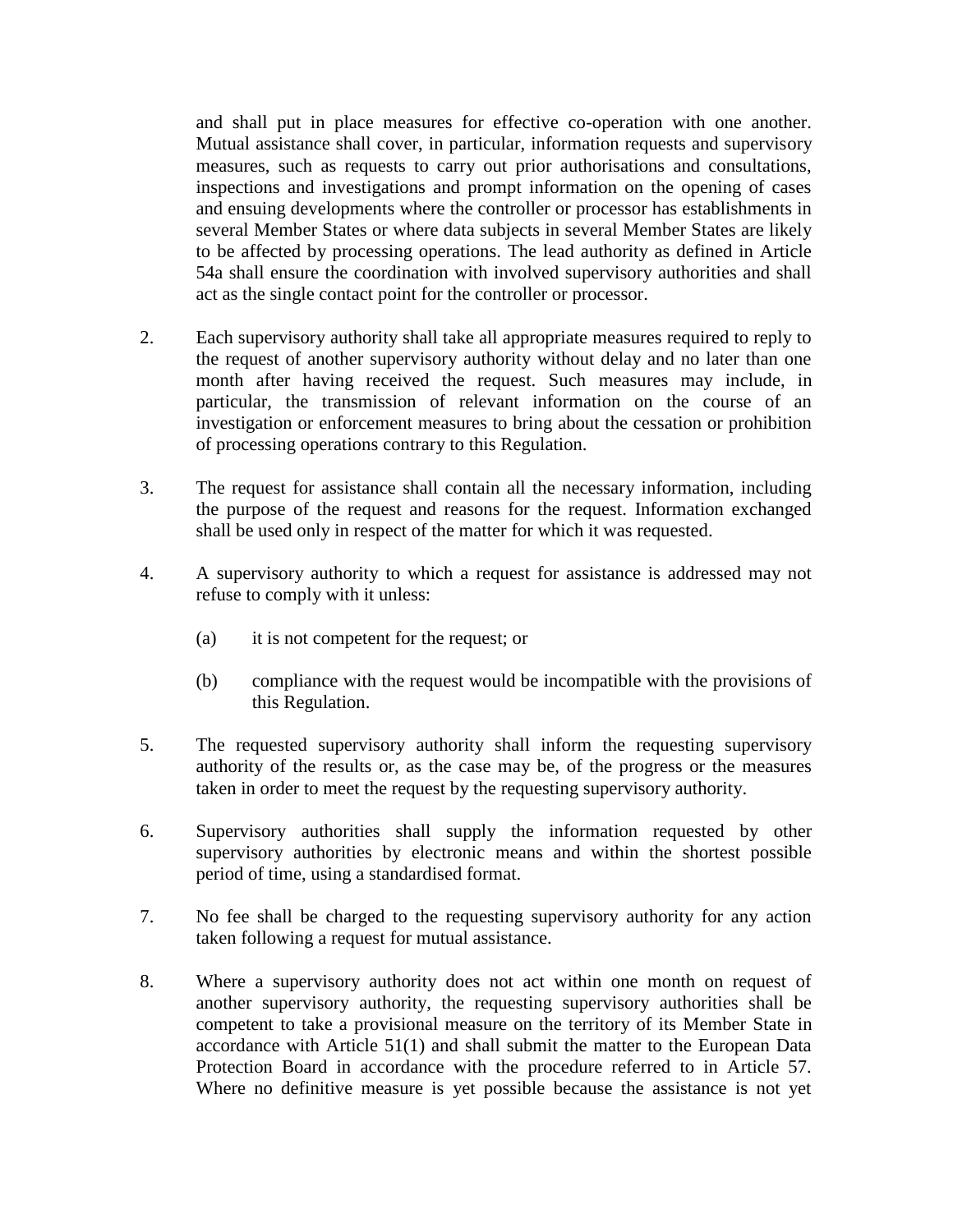completed, the requesting supervisory authority may take interim measures under Article 53 in the territory of its Member State.

- 9. The supervisory authority shall specify the period of validity of such provisional measure. This period shall not exceed three months. The supervisory authority shall, without delay, communicate those measures, with full reasons, to the European Data Protection Board and to the Commission in accordance with the procedure referred to in Article 57.
- 10. The European Data Protection Board may specify the format and procedures for mutual assistance referred to in this article and the arrangements for the exchange of information by electronic means between supervisory authorities, and between supervisory authorities and the European Data Protection Board, in particular the standardised format referred to in paragraph 6.

#### *Article 56 Joint operations of supervisory authorities*

- 1. In order to step up co-operation and mutual assistance, the supervisory authorities shall carry out joint investigative tasks, joint enforcement measures and other joint operations, in which designated members or staff from other Member States' supervisory authorities are involved.
- 2. In cases where the controller or processor has establishments in several Member States or where data subjects in several Member States are likely to be affected by processing operations, a supervisory authority of each of those Member States shall have the right to participate in the joint investigative tasks or joint operations, as appropriate. The lead authority as defined in Article 54a shall involve the supervisory authority of each of those Member States in the respective joint investigative tasks or joint operations and respond to the request of a supervisory authority to participate in the operations without delay. The lead authority shall act as the single contact point for the controller or processor.
- 3. Each supervisory authority may, as a host supervisory authority, in compliance with its own national law, and with the seconding supervisory authority's authorisation, confer executive powers, including investigative tasks on the seconding supervisory authority's members or staff involved in joint operations or, in so far as the host supervisory authority's law permits, allow the seconding supervisory authority's members or staff to exercise their executive powers in accordance with the seconding supervisory authority's law. Such executive powers may be exercised only under the guidance and, as a rule, in the presence of members or staff from the host supervisory authority. The seconding supervisory authority's members or staff shall be subject to the host supervisory authority's national law. The host supervisory authority shall assume responsibility for their actions.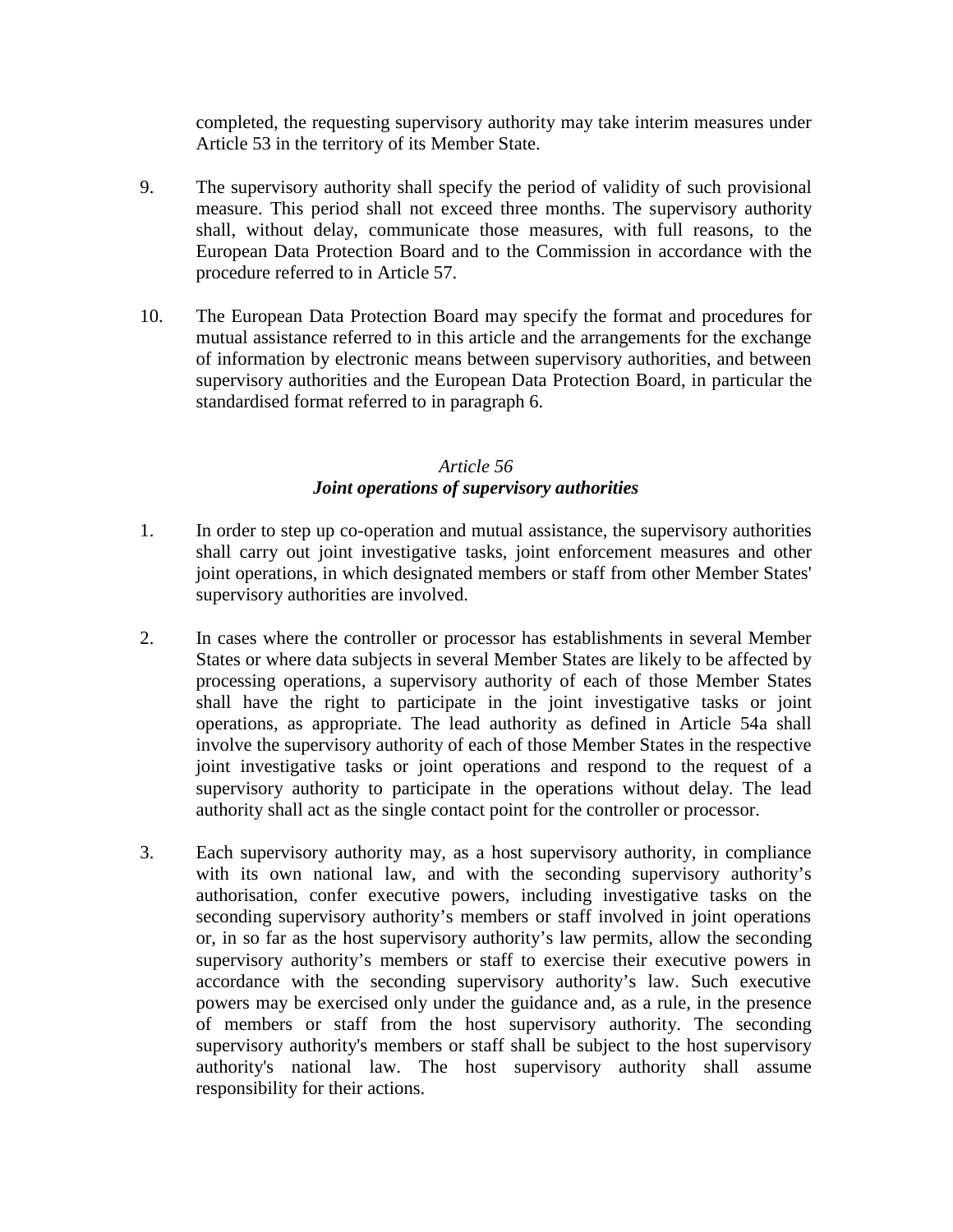- 4. Supervisory authorities shall lay down the practical aspects of specific co operation actions.
- 5. Where a supervisory authority does not comply within one month with the obligation laid down in paragraph 2, the other supervisory authorities shall be competent to take a provisional measure on the territory of its Member State in accordance with Article 51(1).
- 6. The supervisory authority shall specify the period of validity of a provisional measure referred to in paragraph 5. This period shall not exceed three months. The supervisory authority shall, without delay, communicate those measures, with full reasons, to the European Data Protection Board and to the Commission and shall submit the matter in the mechanism referred to in Article 57.

# **SECTION 2 CONSISTENCY**

#### *Article 57 Consistency mechanism*

For the purposes set out in Article 46(1), the supervisory authorities shall co-operate with each other and the Commission through the consistency mechanism both on matters of general scope and in individual cases in accordance with the provisions of this section.

#### *Article 58 Consistency on matters of general application*

- 1. Before a supervisory authority adopts a measure referred to in paragraph 2, this supervisory authority shall communicate the draft measure to the European Data Protection Board and the Commission.
- 2. The obligation set out in paragraph 1 shall apply to a measure intended to produce legal effects and which:
	- (a) (deleted)
	- (b) (deleted)
	- (c) (deleted)
	- (d) aims to determine standard data protection clauses referred to in point (c) of Article 42(2); or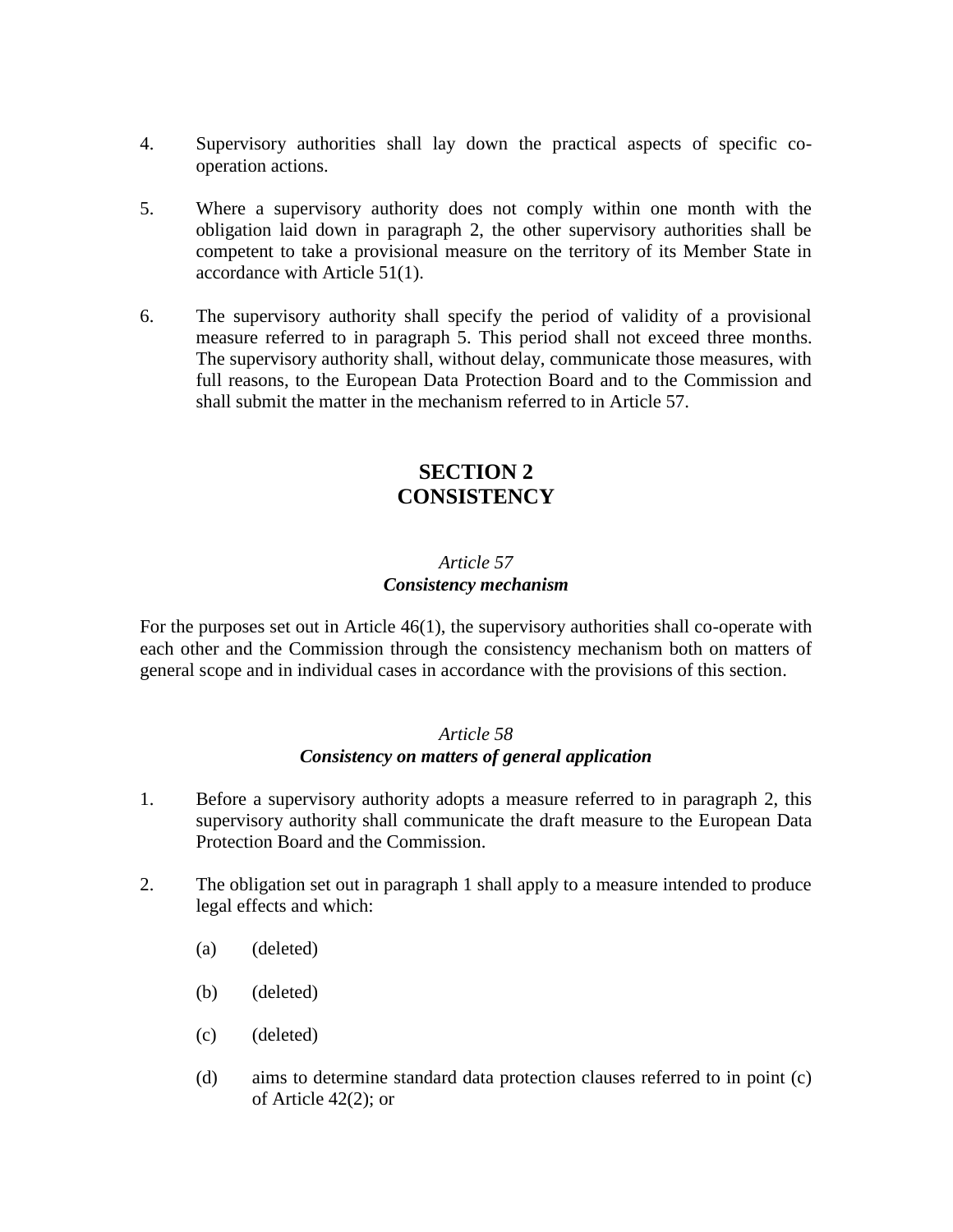- (e) aims to authorise contractual clauses referred to in point (d) of Article  $42(2)$ ; or
- (f) aims to approve binding corporate rules within the meaning of Article 43.
- 3. Any supervisory authority or the European Data Protection Board may request that any matter of general application shall be dealt with in the consistency mechanism, in particular where a supervisory authority does not submit a draft measure referred to in paragraph 2 or does not comply with the obligations for mutual assistance in accordance with Article 55 or for joint operations in accordance with Article 56.
- 4. In order to ensure correct and consistent application of this Regulation, the Commission may request that any matter of general application shall be dealt with in the consistency mechanism.
- 5. Supervisory authorities and the Commission shall without undue delay electronically communicate any relevant information, including as the case may be a summary of the facts, the draft measure, and the grounds which make the enactment of such measure necessary, using a standardised format.
- 6. The chair of the European Data Protection Board shall without undue delay electronically inform the members of the European Data Protection Board and the Commission of any relevant information which has been communicated to it, using a standardised format. The secretariat of the European Data Protection Board shall provide translations of relevant information, where necessary.
- 6a. The European Data Protection Board shall adopt an opinion on matters referred to it under paragraph 2.
- 7. The European Data Protection Board may decide by simple majority whether to adopt an opinion on any the matter submitted under paragraphs 3 and 4 taking into account:
	- (a) whether the matter presents elements of novelty, taking account of legal or factual developments, in particular in information technology and in the light of the state of progress in the information society; and
	- (b) whether the European Data Protection Board has already issued an opinion on the same matter.
- 8. The European Data Protection Board shall adopt opinions pursuant to paragraphs 6a and 7 by a simple majority of its members. These opinions shall be made public.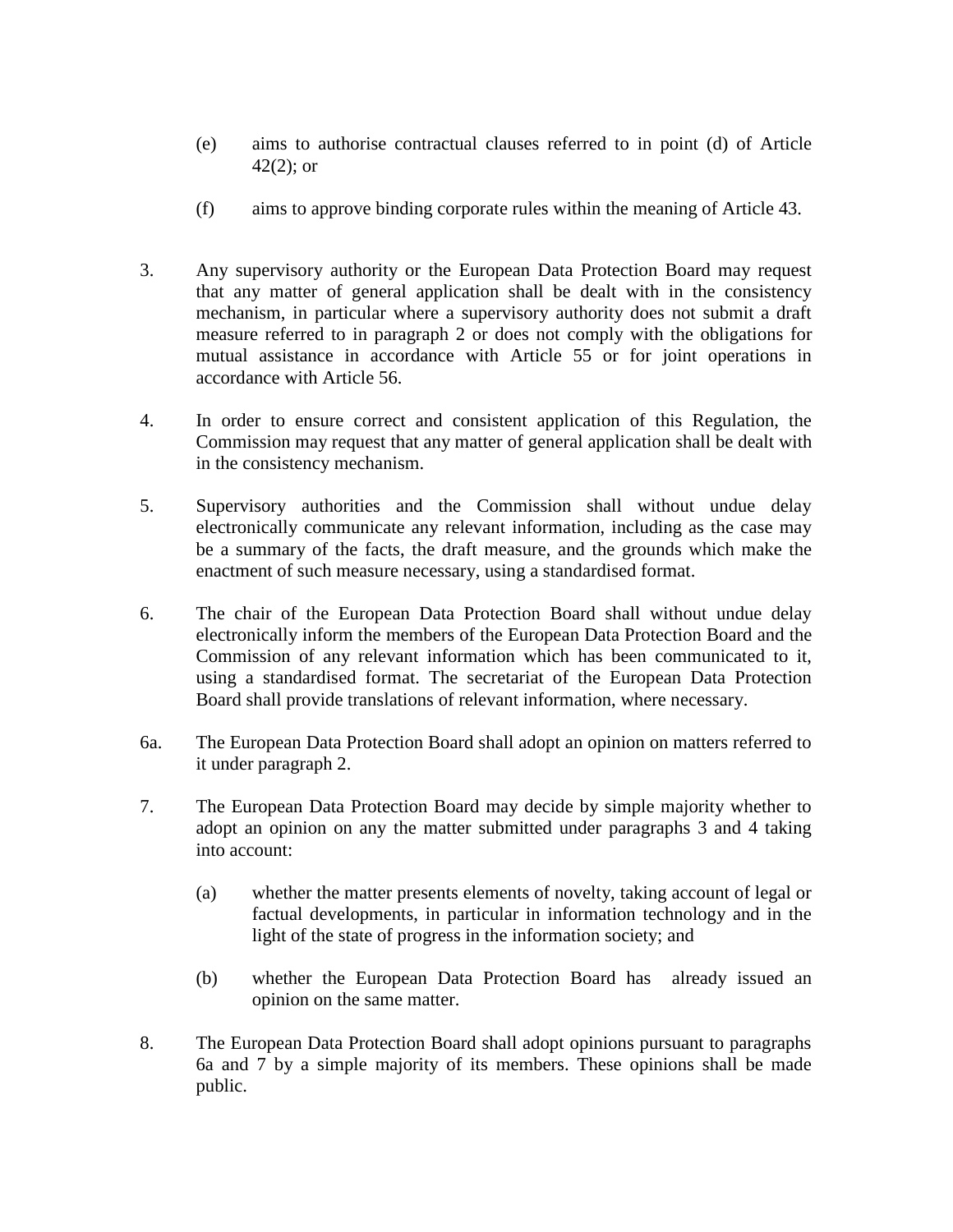#### *Article 58a Consistency in individual cases*

- 1. Before taking a measure intended to produce legal effects within the meaning of Article 54a, the lead authority shall share all relevant information and submit the draft measure to all other competent authorities. The lead authority shall not adopt the measure if a competent authority has, within a period of three weeks, indicated it has serious objections to the measure.
- 2. Where a competent authority has indicated that it has serious objections to a draft measure of the lead authority, or where the lead authority does not submit a draft measure referred to in paragraph 1 or does not comply with the obligations for mutual assistance in accordance with Article 55 or for joint operations in accordance with Article 56, the issue shall be considered by the European Data Protection Board.
- 3. The lead authority and/or other competent authorities involved and the Commission shall without undue delay electronically communicate to the European Data Protection Board using a standardised format any relevant information, including as the case may be a summary of the facts, the draft measure, the grounds which make the enactment of such measure necessary, the objections raised against it and the views of other supervisory authorities concerned.
- 4. The European Data Protection Board shall consider the issue, taking into account the impact of the draft measure of the lead authority on the fundamental rights and freedoms of data subjects, and shall decide by simple majority of its members whether to issue an opinion on the matter within two weeks after the relevant information has been provided pursuant to paragraph 3.
- 5. In case the European Data Protection Board decides to issue an opinion, it shall do so within six weeks and make the opinion public.
- 6. The lead authority shall take utmost account of the opinion of the European Data Protection Board and shall within two weeks after the information on the opinion by the chair of the European Data Protection Board, electronically communicate to the chair of the European Data Protection Board and to the Commission whether it maintains or amends its draft measure and, if any, the amended draft measure, using a standardised format. Where the lead authority intends not to follow the opinion of the European Data Protection Board, it shall provide a reasoned justification.
- 7. In case the European Data Protection Board still objects to the measure of the supervisory authority as referred to in paragraph 5, it may within one month adopt by a two thirds majority a measure which shall be binding upon the supervisory authority.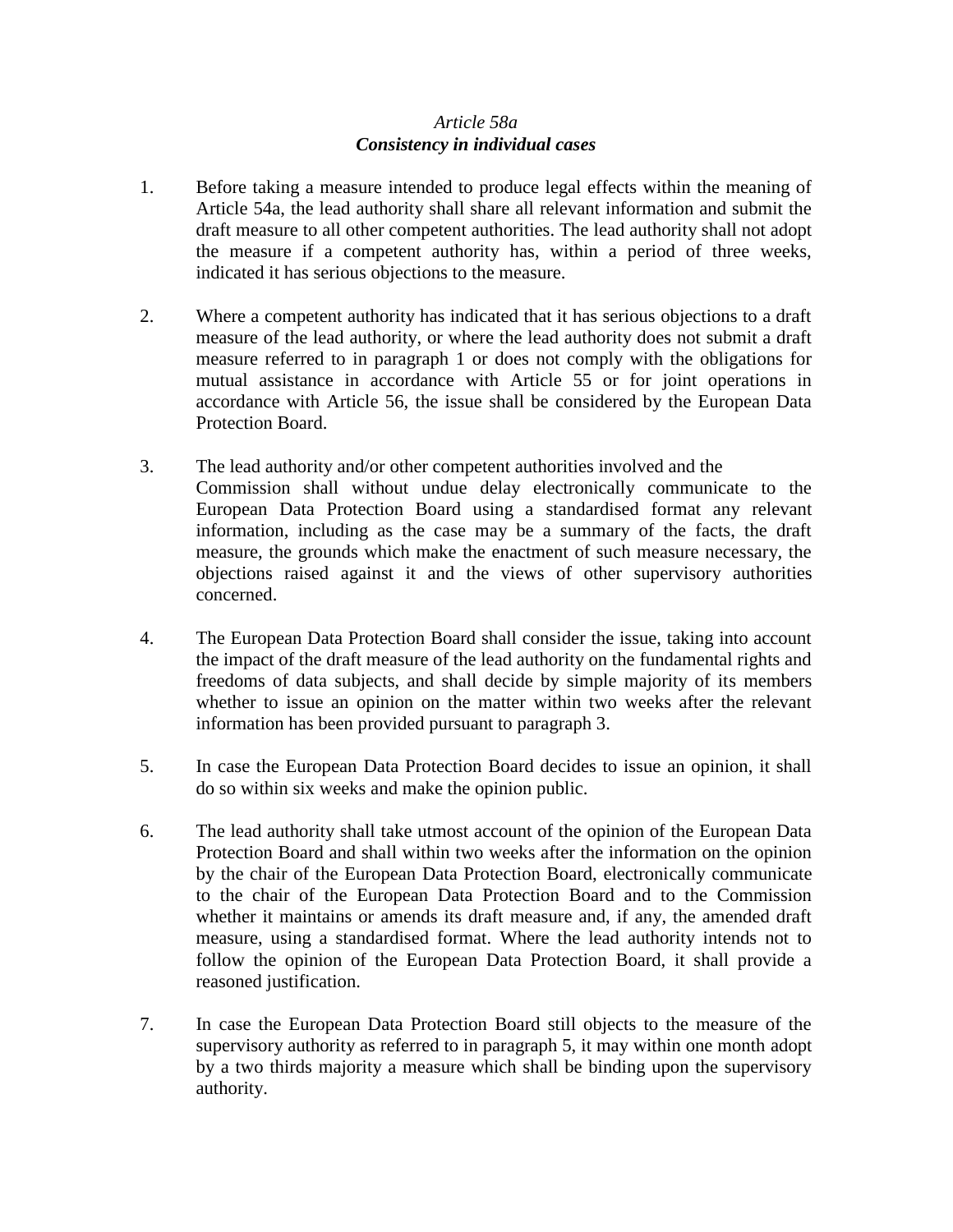*Article 59 (deleted)*

#### *Article 60 (deleted)*

#### *Article 60a Notification of Parliament and Council*

The Commission shall notify the Council and the European Parliament at regular intervals, at least every two years, on the basis of a report from the Chair of the European Data Protection Board, of the matters dealt with under the consistency procedure, setting out the conclusions drawn by the Commission and the European Data Protection Board with a view to ensuring the consistent implementation and application of this regulation.

#### *Article 61 Urgency procedure*

- 1. In exceptional circumstances, where a supervisory authority considers that there is an urgent need to act in order to protect the interests of data subjects, in particular when the danger exists that the enforcement of a right of a data subject could be considerably impeded by means of an alteration of the existing state or for averting major disadvantages or for other reasons, by way of derogation from the procedure referred to in Article 58a, it may immediately adopt provisional measures with a specified period of validity. The supervisory authority shall, without delay, communicate those measures, with full reasons, to the European Data Protection Board and to the Commission.
- 2. Where a supervisory authority has taken a measure pursuant to paragraph 1 and considers that final measures need urgently be adopted, it may request an urgent opinion of the European Data Protection Board, giving reasons for requesting such opinion, including for the urgency of final measures.
- 3. Any supervisory authority may request an urgent opinion where the competent supervisory authority has not taken an appropriate measure in a situation where there is an urgent need to act, in order to protect the interests of data subjects, giving reasons for requesting such opinion, including for the urgent need to act.
- 4. An urgent opinion referred to in paragraphs 2 and 3 of this Article shall be adopted within two weeks by simple majority of the members of the European Data Protection Board.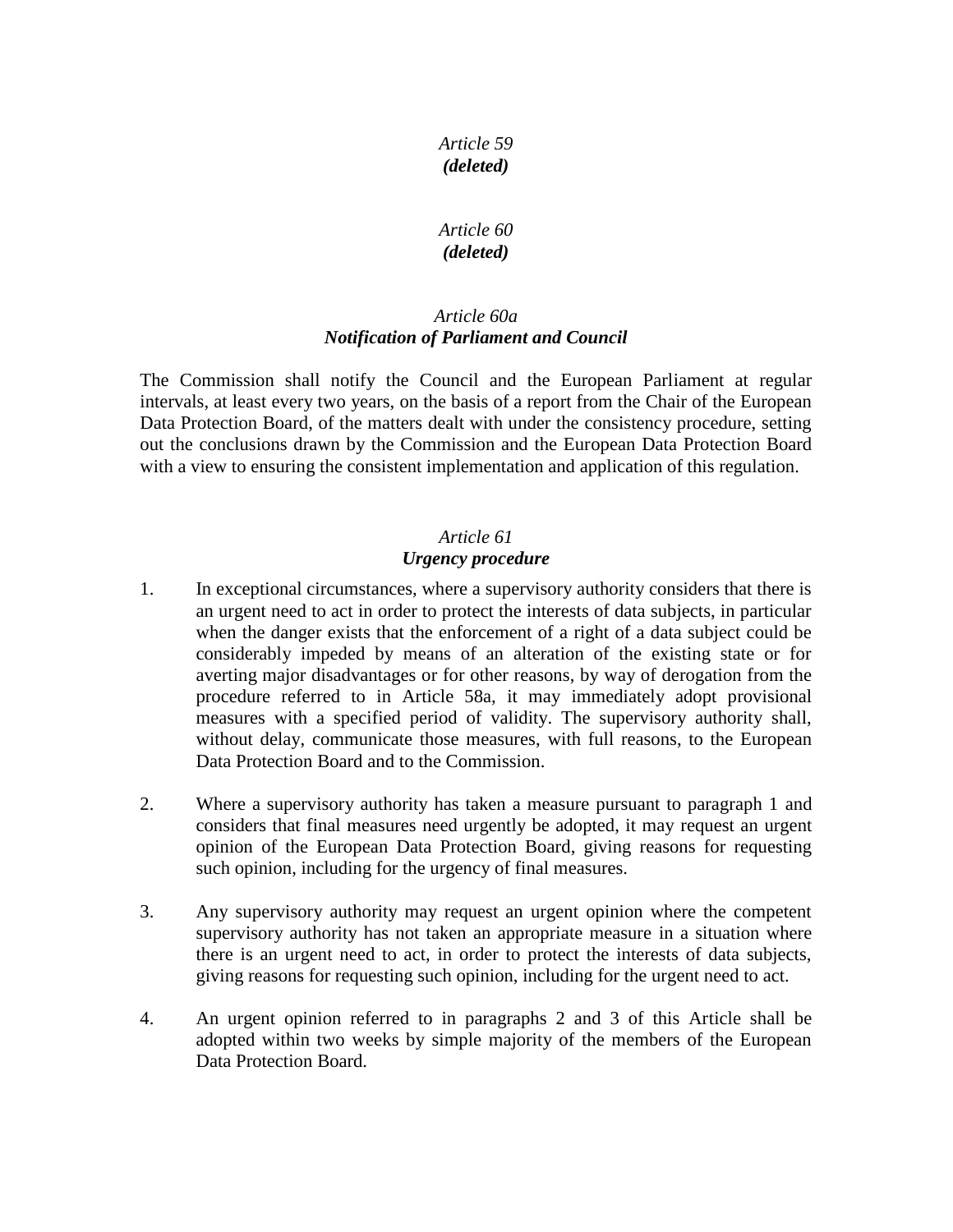### *Article 62 Implementing Acts*

- 1. The Commission may adopt implementing acts of general application, after requesting an opinion of the European Data Protection Board, for:
	- (a) (deleted)
	- (b) deciding whether it declares draft standard data protection clauses referred to in point (d) of Article 42 (2), as having general validity;
	- (c) (deleted)
	- (d) specifying the arrangements for the exchange of information by electronic means between supervisory authorities, and between supervisory authorities and the European Data Protection Board, in particular the standardised format referred to in Article 58(5), (6) and (8).
- 3. The absence or adoption of a measure under this Section does not prejudice any other measure by the Commission under the Treaties.

#### *Article 63 Enforcement*

- 1. For the purposes of this Regulation, an enforceable measure of the supervisory authority of one Member State shall be enforced in all Member States concerned.
- 2. Where a supervisory authority does not submit a draft measure to the consistency mechanism in breach of Article 58(1) and (2) or adopts a measure despite an indication of serious objection pursuant to Article 58a(1), the measure of the supervisory authority shall not be legally valid and enforceable.

# **SECTION 3 EUROPEAN DATA PROTECTION BOARD**

#### *Article 64 European Data Protection Board*

1. A European Data Protection Board is hereby set up.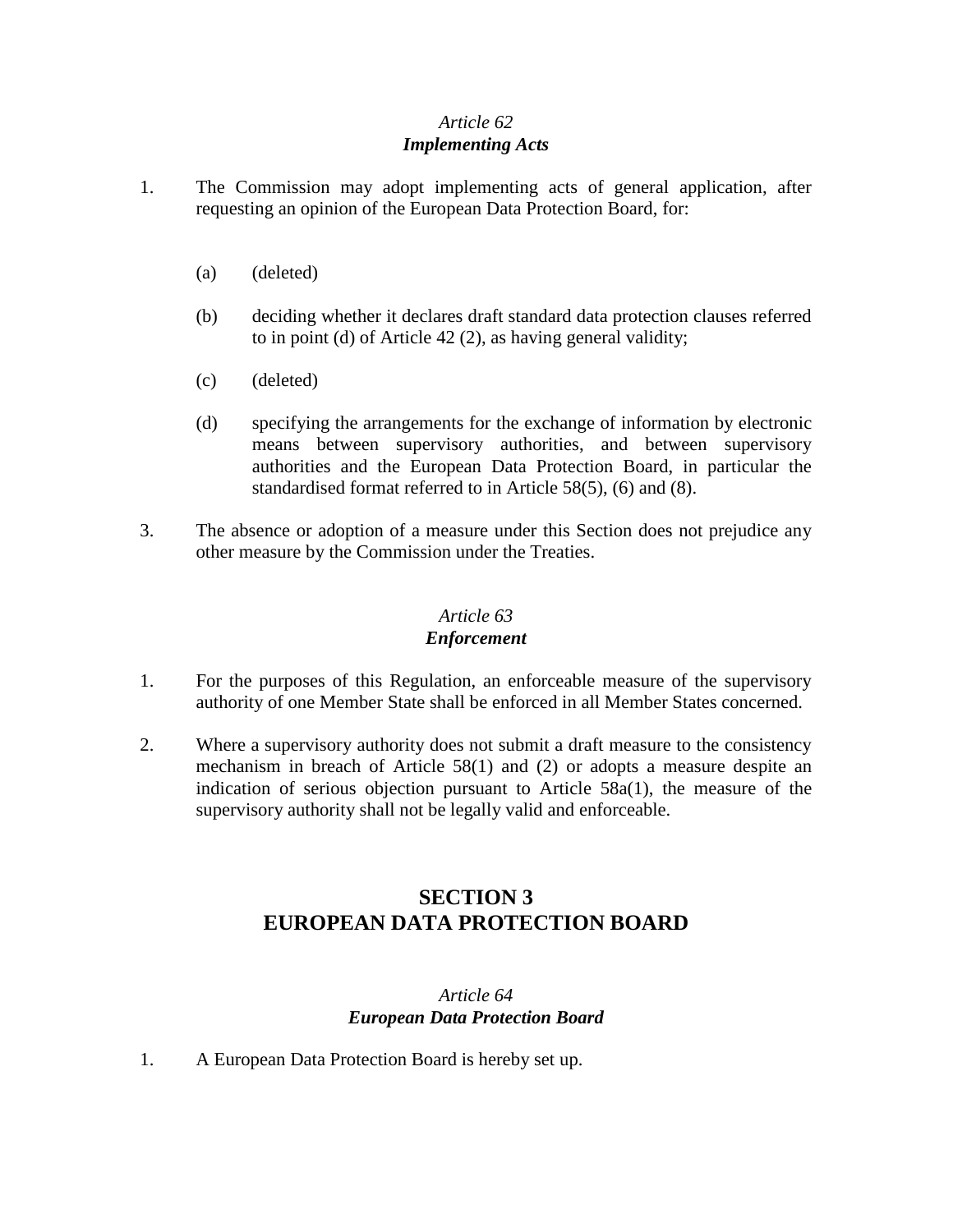- 2. The European Data Protection Board shall be composed of the head of one supervisory authority of each Member State and of the European Data Protection Supervisor.
- 3. Where in a Member State more than one supervisory authority is responsible for monitoring the application of the provisions pursuant to this Regulation, they shall nominate the head of one of those supervisory authorities as joint representative.
- 4. The Commission shall have the right to participate in the activities and meetings of the European Data Protection Board and shall designate a representative. The chair of the European Data Protection Board shall, without delay, inform the Commission on all activities of the European Data Protection Board.

#### *Article 65 Independence*

- 1. The European Data Protection Board shall act independently when exercising its tasks pursuant to Articles 66 and 67.
- 2. Without prejudice to requests by the Commission referred to in point (b) of paragraph 1 and in paragraph 2 of Article 66, the European Data Protection Board shall, in the performance of its tasks, neither seek nor take instructions from anybody.

### *Article 66 Tasks of the European Data Protection Board*

- 1. The European Data Protection Board shall ensure the consistent application of this Regulation. To this effect, the European Data Protection Board shall, on its own initiative or at the request of the European Parliament, Council or Commission, in particular:
	- (a) advise the European Institutions on any issue related to the protection of personal data in the Union, including on any proposed amendment of this Regulation;
	- (b) examine, on its own initiative or on request of one of its members or on request of the European Parliament, Council or Commission, any question covering the application of this Regulation and issue guidelines, recommendations and best practices addressed to the supervisory authorities in order to encourage consistent application of this Regulation, including on the use of enforcement powers;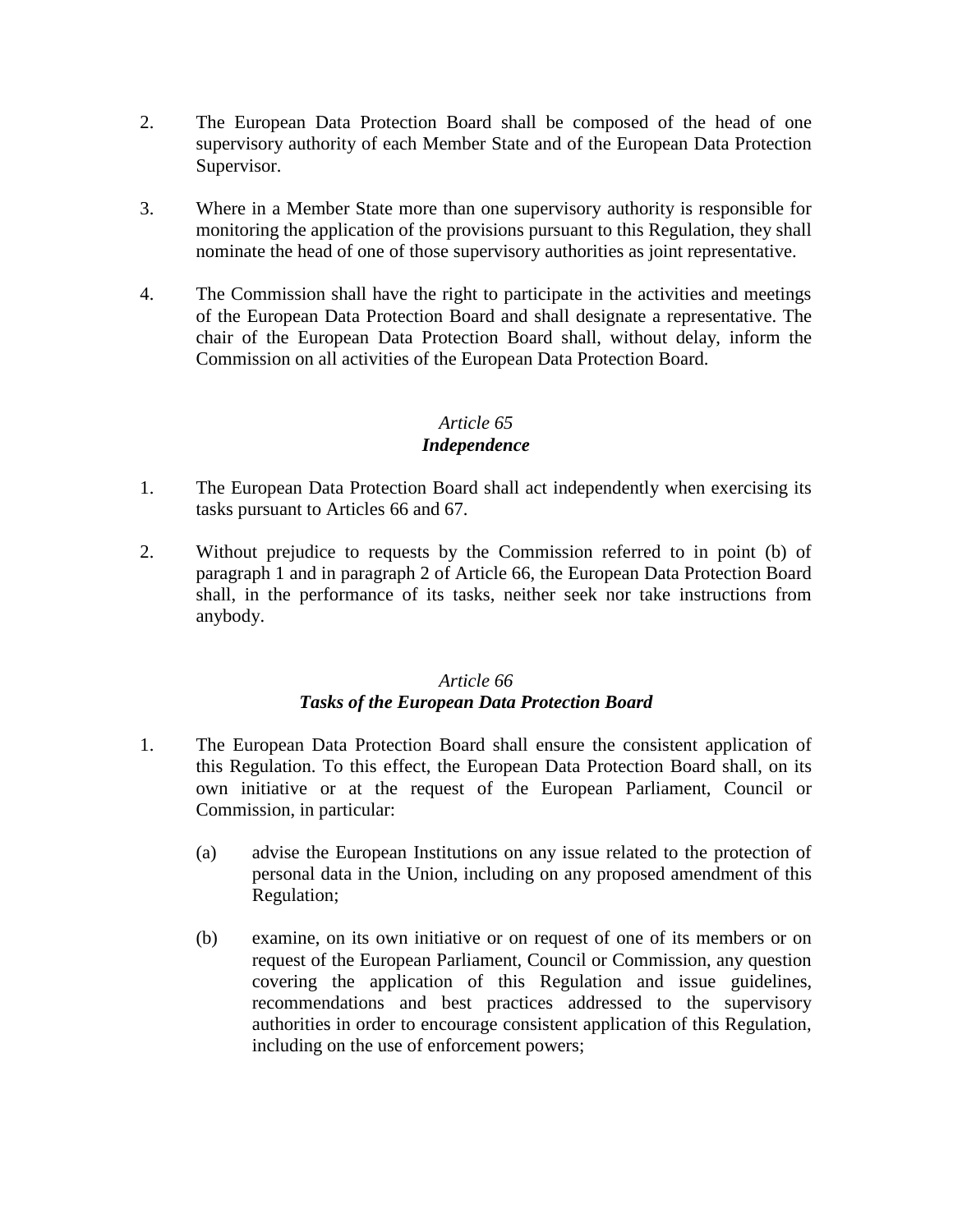- (c) review the practical application of the guidelines, recommendations and best practices referred to in point (b) and report regularly to the Commission on these;
- (d) issue opinions on draft decisions of supervisory authorities pursuant to the consistency mechanism referred to in Article 57;
- (da) provide an opinion on which authority should be the lead authority pursuant to Article 54a(3);
- (e) promote the co-operation and the effective bilateral and multilateral exchange of information and practices between the supervisory authorities, including the coordination of joint operations and other joint activities, where it so decides at the request of one or several supervisory authorities;
- (f) promote common training programmes and facilitate personnel exchanges between the supervisory authorities, as well as, where appropriate, with the supervisory authorities of third countries or of international organisations;
- (g) promote the exchange of knowledge and documentation on data protection legislation and practice with data protection supervisory authorities worldwide.
- (ga) give its opinion to the Commission in the preparation of delegated and implementing acts based on this Regulation;
- (gb) give its opinion on codes of conduct drawn up at Union level pursuant to Article 38(4);
- (gc) give its opinion on criteria and requirements for the data protection certification mechanisms pursuant to Article 39(9).
- (gd) maintain a public electronic register on valid and invalid certificates pursuant to Article 39(8);
- (ge) provide assistance to a national supervisory authorities, at their request;
- (gf) establish and make public a list of the processing operations which are subject to prior consultation pursuant to Article 34;
- (gg) maintain a registry of sanctions imposed on controllers or processors by the competent supervisory authorities.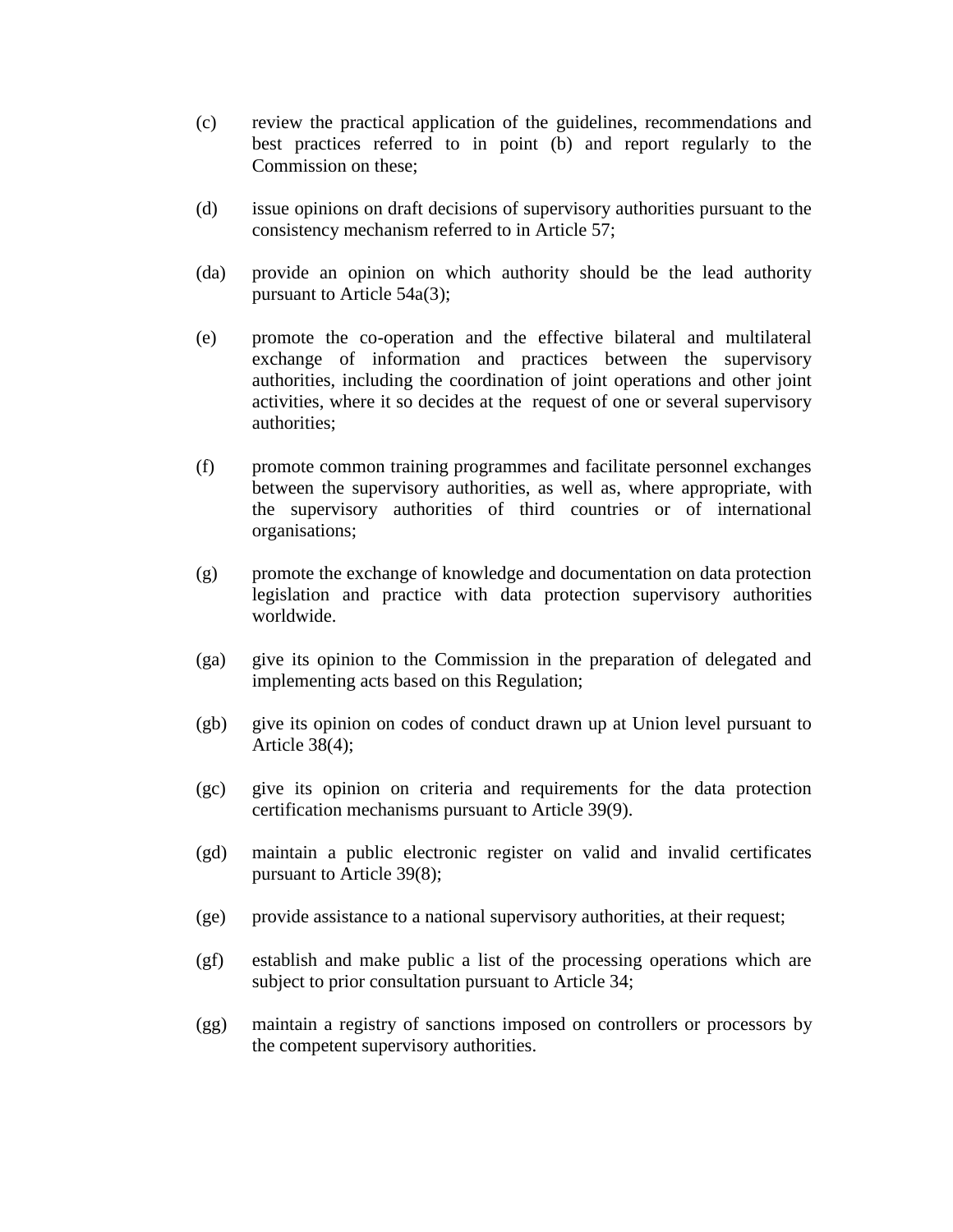- 2. Where the European Parliament, Council or Commission requests advice from the European Data Protection Board, it may lay out a time limit within which the European Data Protection Board shall provide such advice, taking into account the urgency of the matter.
- 3. The European Data Protection Board shall forward its opinions, guidelines, recommendations, and best practices to the European Parliament, Council and Commission and to the committee referred to in Article 87 and make them public.
- 4. The Commission shall inform the European Data Protection Board of the action it has taken following the opinions, guidelines, recommendations and best practices issued by the European Data Protection Board.
- 4a. The European Data Protection Board shall, where appropriate, consult interested parties and give them the opportunity to comment within a reasonable period. The European Data Protection Board shall, without prejudice to Article 72, make the results of the consultation procedure publicly available.
- 4b. The European Data Protection Board shall be entrusted with the task of issuing guidelines, recommendations and best practices in accordance with paragraph 1 (b) for establishing common procedures for receiving and investigating information concerning allegations of unlawful processing and for safeguarding confidentiality and sources of information received.

#### *Article 67 Reports*

# 1. The European Data Protection Board shall regularly and timely inform the European Parliament, Council and Commission about the outcome of its activities. It shall draw up a report at least every two years on the situation regarding the protection of natural persons with regard to the processing of personal data in the Union and in third countries. The report shall include the review of the practical application of the guidelines, recommendations and best

practices referred to in point (c) of Article 66(1).

2. The report shall be made public and transmitted to the European Parliament, the Council and the Commission.

#### *Article 68 Procedure*

1. The European Data Protection Board shall take decisions by a simple majority of its members, unless otherwise provided in its rules of procedure.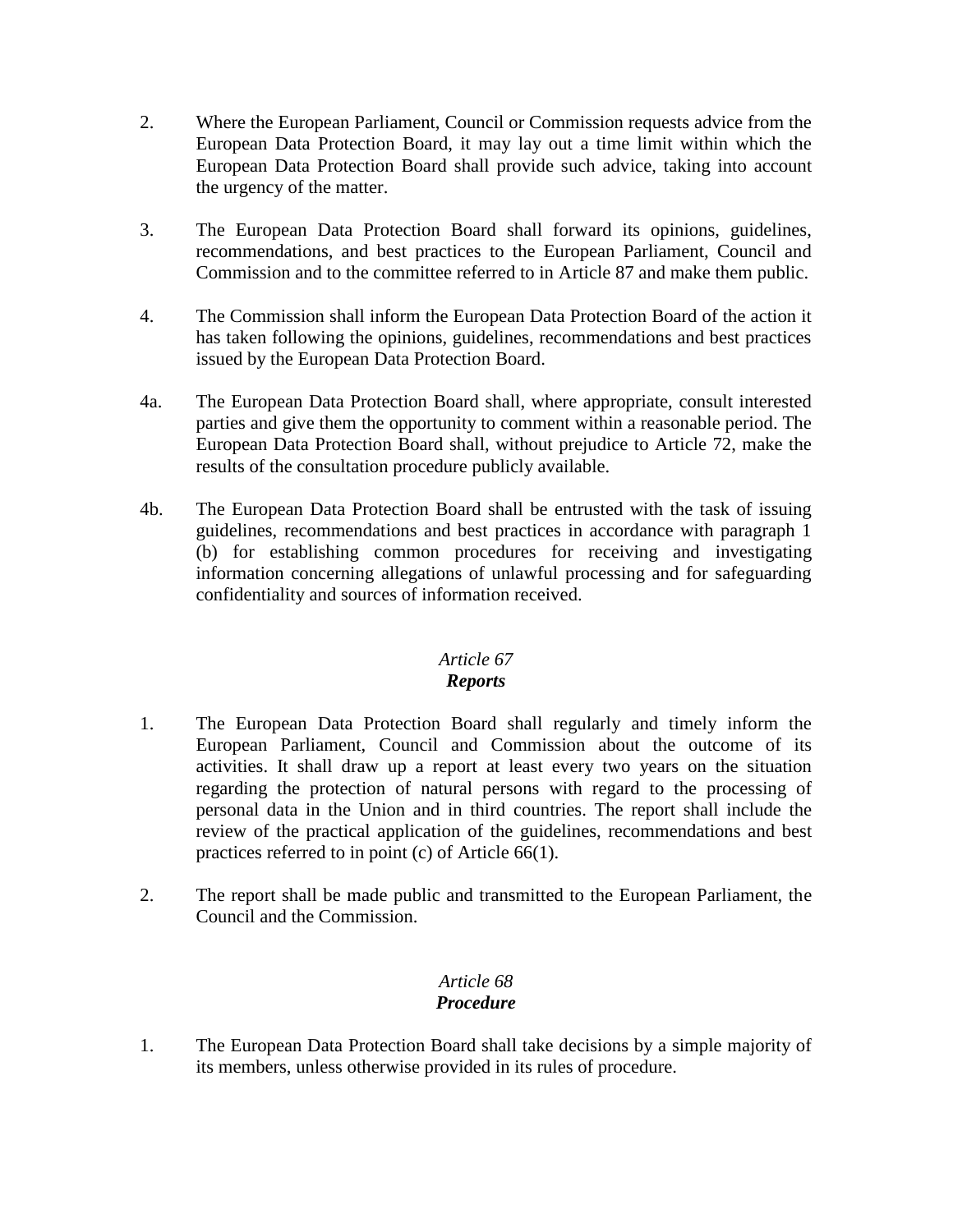2. The European Data Protection Board shall adopt its own rules of procedure and organise its own operational arrangements. In particular, it shall provide for the continuation of exercising duties when a member's term of office expires or a member resigns, for the establishment of subgroups for specific issues or sectors and for its procedures in relation to the consistency mechanism referred to in Article 57.

#### *Article 69 Chair*

- 1. The European Data Protection Board shall elect a chair and at least two deputy chairpersons from amongst its members.
- 2. The term of office of the chair and of the deputy chairpersons shall be five years and be renewable.
- 2a. The position of the chair shall be a full-time position.

### *Article 70 Tasks of the chair*

- 1. The chair shall have the following tasks:
	- (a) to convene the meetings of the European Data Protection Board and prepare its agenda;
	- (b) to ensure the timely fulfilment of the tasks of the European Data Protection Board, in particular in relation to the consistency mechanism referred to in Article 57.
- 2. The European Data Protection Board shall lay down the attribution of tasks between the chair and the deputy chairpersons in its rules of procedure.

#### *Article 71 Secretariat*

- 1. The European Data Protection Board shall have a secretariat. The European Data Protection Supervisor shall provide that secretariat.
- 2. The secretariat shall provide analytical, legal, administrative and logistical support to the European Data Protection Board under the direction of the chair.
- 3. The secretariat shall be responsible in particular for: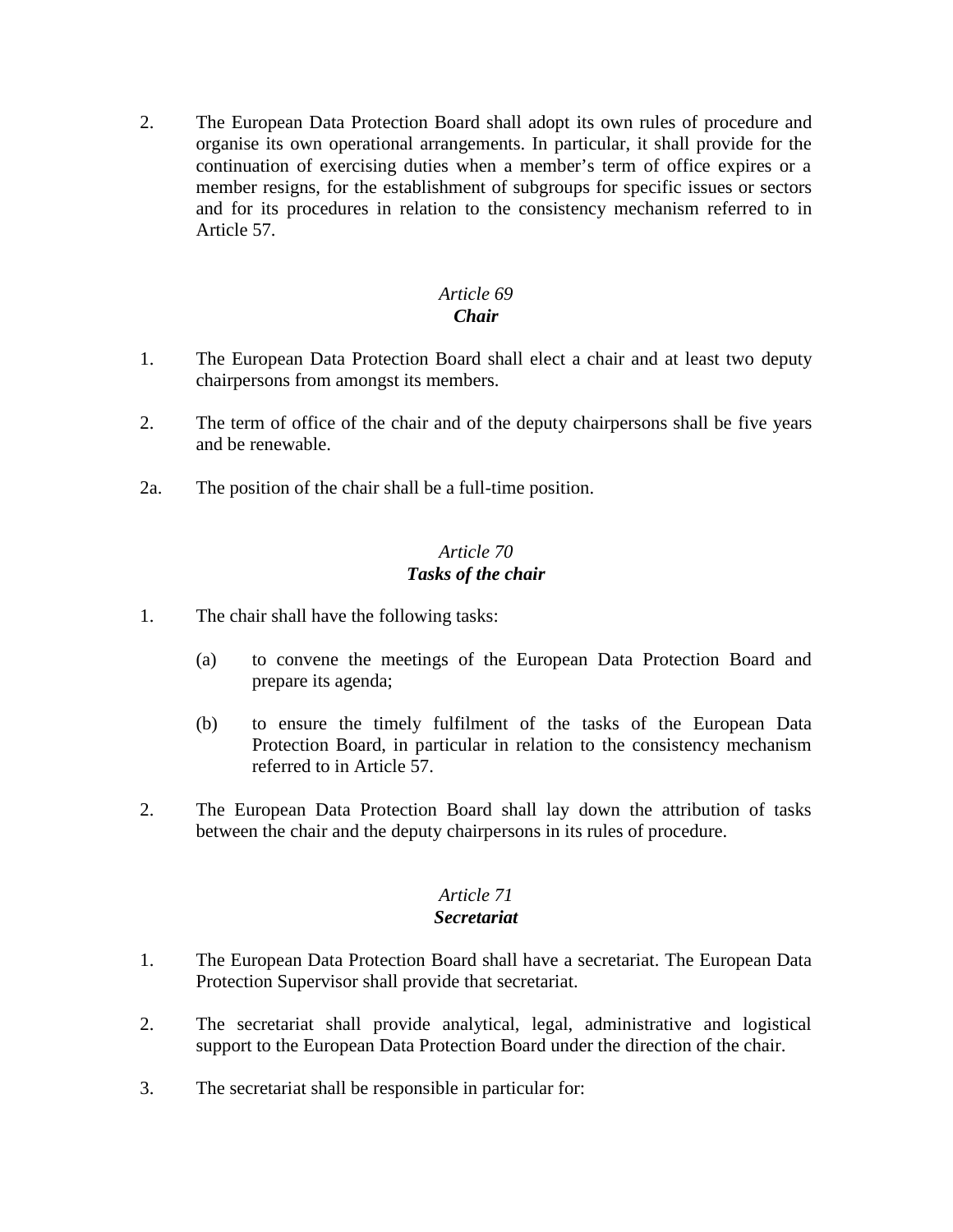- (a) the day-to-day business of the European Data Protection Board;
- (b) the communication between the members of the European Data Protection Board, its chair and the Commission and for communication with other institutions and the public;
- (c) the use of electronic means for the internal and external communication;
- (d) the translation of relevant information;
- (e) the preparation and follow-up of the meetings of the European Data Protection Board;
- (f) the preparation, drafting and publication of opinions and other texts adopted by the European Data Protection Board.

#### *Article 72 Confidentiality*

- 1. The discussions of the European Data Protection Board may be confidential where necessary, unless otherwise provided in the rules of procedure. The agendas of the meetings of the Board shall be made public.
- 2. Documents submitted to members of the European Data Protection Board, experts and representatives of third parties shall be confidential, unless access is granted to those documents in accordance with Regulation (EC) No 1049/2001 or the European Data Protection Board otherwise makes them public.
- 3. The members of the European Data Protection Board, as well as experts and representatives of third parties, shall be required to respect the confidentiality obligations set out in this Article. The chair shall ensure that experts and representatives of third parties are made aware of the confidentiality requirements imposed upon them.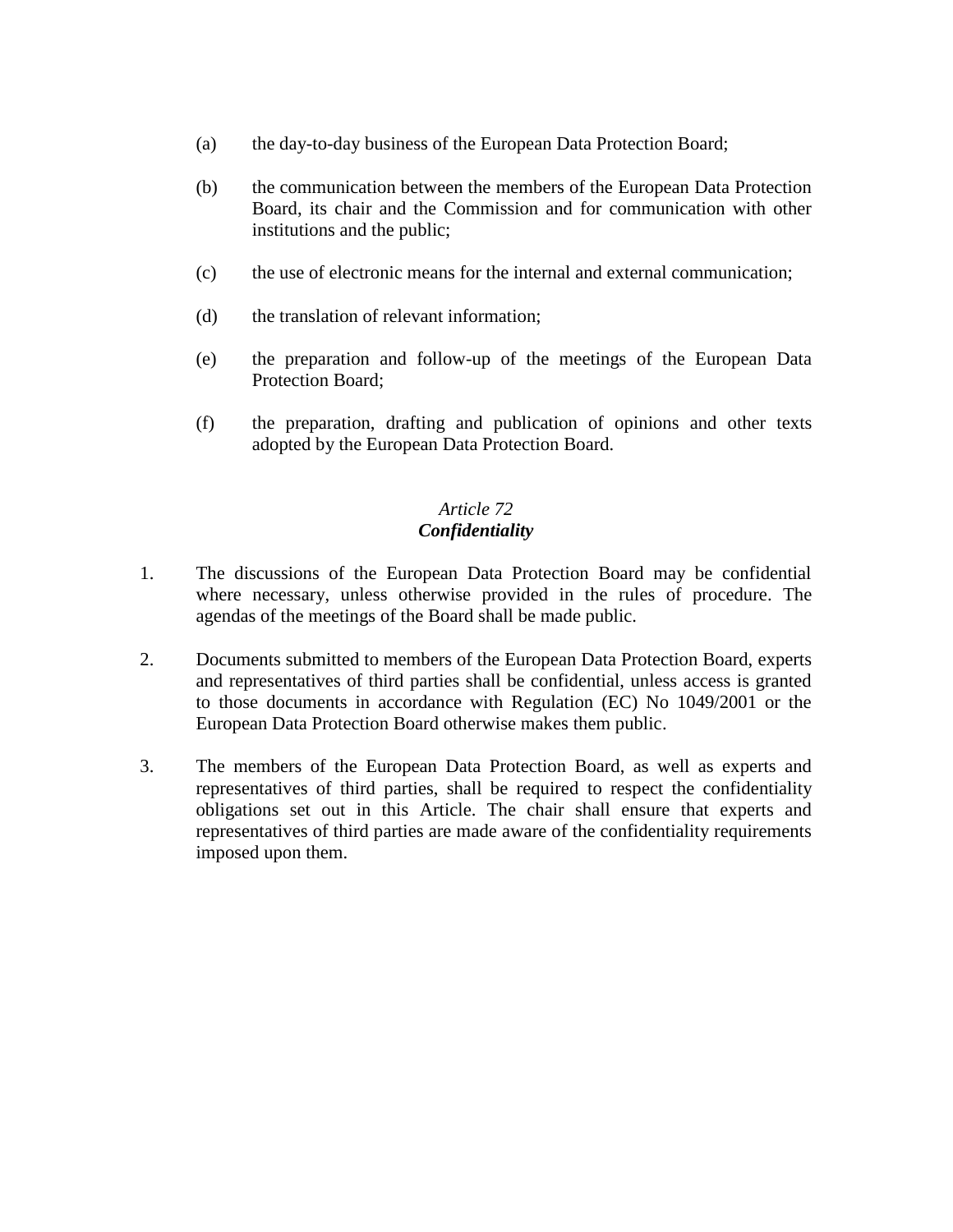# **CHAPTER VIII REMEDIES, LIABILITY AND SANCTIONS**

## *Article 73 Right to lodge a complaint with a supervisory authority*

- 1. Without prejudice to any other administrative or judicial remedy and the consistency mechanism, every data subject shall have the right to lodge a complaint with a supervisory authority in any Member State if they consider that the processing of personal data relating to them does not comply with this Regulation.
- 2. Any body, organisation or association which acts in the public interest and has been properly constituted according to the law of a Member State shall have the right to lodge a complaint with a supervisory authority in any Member State on behalf of one or more data subjects if it considers that a data subject's rights under this Regulation have been infringed as a result of the processing of personal data.
- 3. Independently of a data subject's complaint, any body, organisation or association referred to in paragraph 2 shall have the right to lodge a complaint with a supervisory authority in any Member State, if it considers that breach of this regulation has occurred.

### *Article 74 Right to a judicial remedy against a supervisory authority*

- 1. Without prejudice to any other administrative or non-judicial remedy, each natural or legal person shall have the right to a judicial remedy against decisions of a supervisory authority concerning them.
- 2. Without prejudice to any other administrative or non-judicial remedy, each data subject shall have the right to a judicial remedy obliging the supervisory authority to act on a complaint in the absence of a decision necessary to protect their rights, or where the supervisory authority does not inform the data subject within three months on the progress or outcome of the complaint pursuant to point (b) of Article 52(1).
- 3. Proceedings against a supervisory authority shall be brought before the courts of the Member State where the supervisory authority is established.
- 4. Without prejudice to the consistency mechanism a data subject which is concerned by a decision of a supervisory authority in another Member State than where the data subject has its habitual residence, may request the supervisory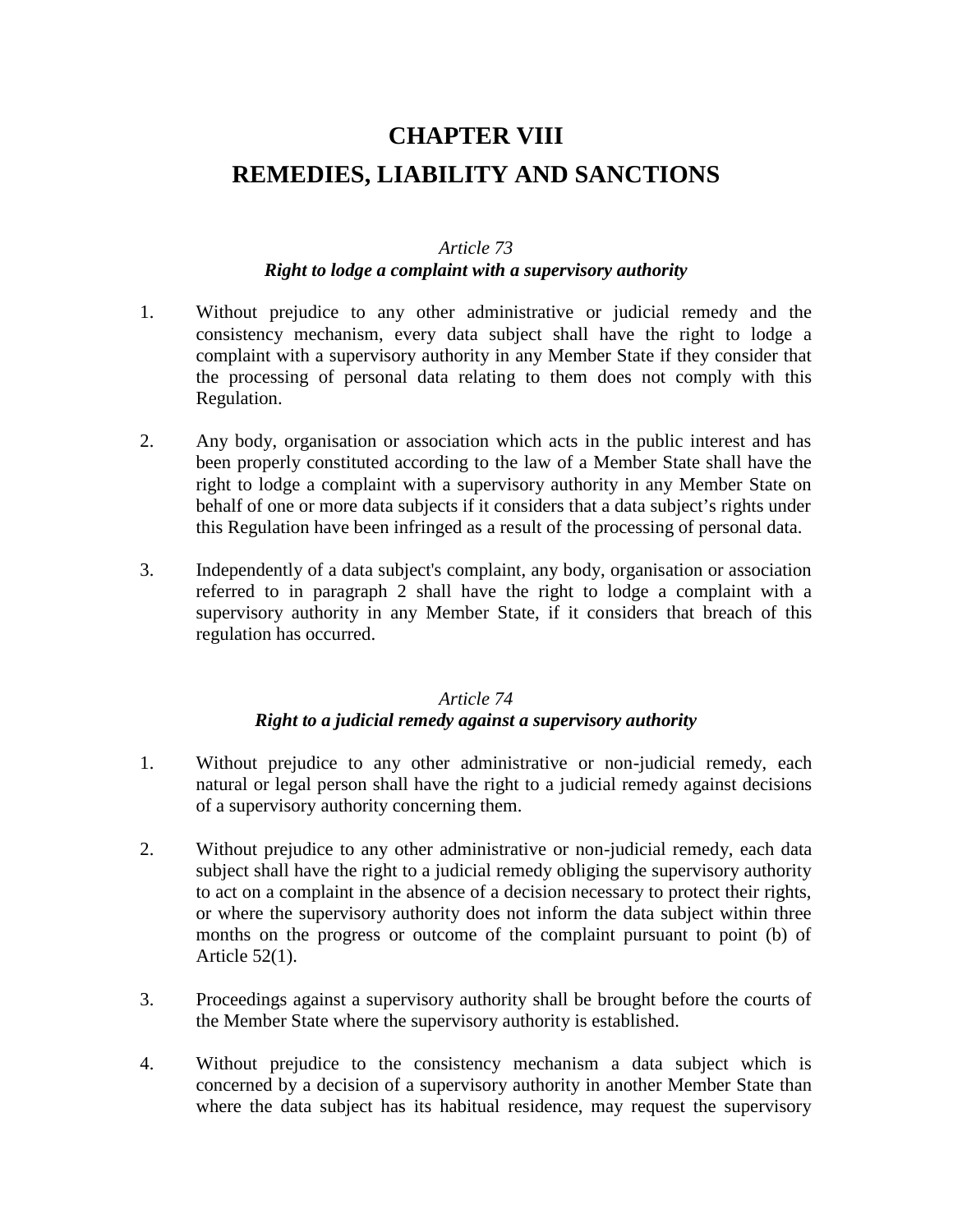authority of the Member State where it has its habitual residence to bring proceedings on its behalf against the competent supervisory authority in the other Member State.

5. The Member States shall enforce final decisions by the courts referred to in this Article.

### *Article 75 Right to a judicial remedy against a controller or processor*

- 1. Without prejudice to any available administrative remedy, including the right to lodge a complaint with a supervisory authority as referred to in Article 73, every natural person shall have the right to a judicial remedy if they consider that their rights under this Regulation have been infringed as a result of the processing of their personal data in non-compliance with this Regulation.
- 2. Proceedings against a controller or a processor shall be brought before the courts of the Member State where the controller or processor has an establishment. Alternatively, such proceedings may be brought before the courts of the Member State where the data subject has its habitual residence, unless the controller is a public authority of the Union or a Member State acting in the exercise of its public powers.
- 3. Where proceedings are pending in the consistency mechanism referred to in Article 58, which concern the same measure, decision or practice, a court may suspend the proceedings brought before it, except where the urgency of the matter for the protection of the data subject's rights does not allow to wait for the outcome of the procedure in the consistency mechanism.
- 4. The Member States shall enforce final decisions by the courts referred to in this Article.

#### *Article 76 Common rules for court proceedings*

- 1. Any body, organisation or association referred to in Article 73(2) shall have the right to exercise the rights referred to in Articles 74, 75 and 77 if mandated by one or more data subjects.
- 2. Each supervisory authority shall have the right to engage in legal proceedings and bring an action to court, in order to enforce the provisions of this Regulation or to ensure consistency of the protection of personal data within the Union.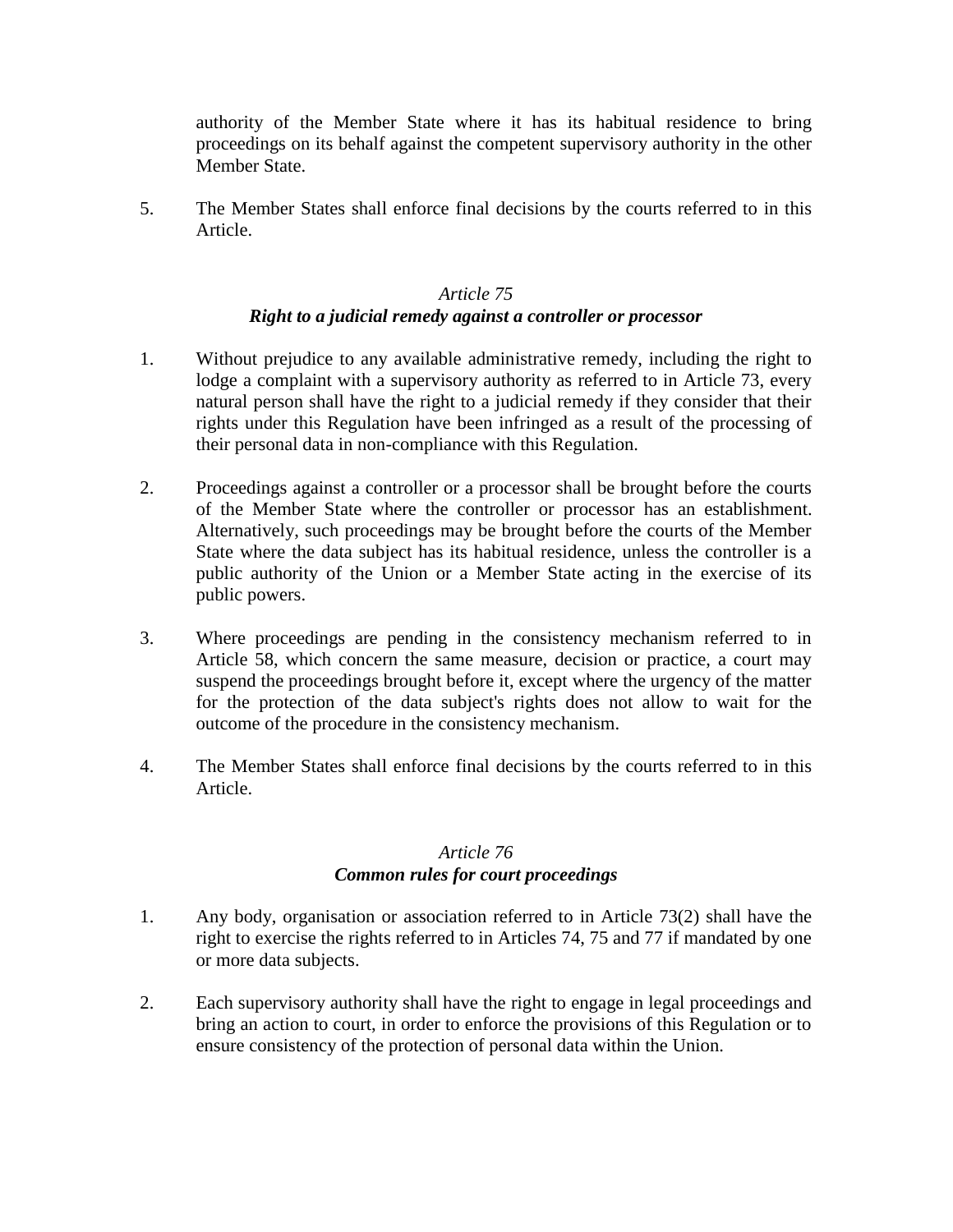- 3. Where a competent court of a Member State has reasonable grounds to believe that parallel proceedings are being conducted in another Member State, it shall contact the competent court in the other Member State to confirm the existence of such parallel proceedings.
- 4. Where such parallel proceedings in another Member State concern the same measure, decision or practice, the court may suspend the proceedings.
- 5. Member States shall ensure that court actions available under national law allow for the rapid adoption of measures including interim measures, designed to terminate any alleged infringement and to prevent any further impairment of the interests involved.

## *Article 77*

#### *Right to compensation and liability*

- 1. Any person who has suffered damage, including non-pecuniary damage, as a result of an unlawful processing operation or of an action incompatible with this Regulation shall have the right to claim compensation from the controller or the processor for the damage suffered.
- 2. Where more than one controller or processor is involved in the processing, each of those controllers or processors shall be jointly and severally liable for the entire amount of the damage, unless they have an appropriate written agreement determining the responsibilities pursuant to Article 24.
- 3. The controller or the processor may be exempted from this liability, in whole or in part, if the controller or the processor proves that they are not responsible for the event giving rise to the damage.

#### *Article 78 Penalties*

- 1. Member States shall lay down the rules on penalties, applicable to infringements of the provisions of this Regulation and shall take all measures necessary to ensure that they are implemented, including where the controller did not comply with the obligation to designate a representative. The penalties provided for must be effective, proportionate and dissuasive.
- 2. Where the controller has established a representative, any penalties shall be applied to the representative, without prejudice to any penalties which could be initiated against the controller.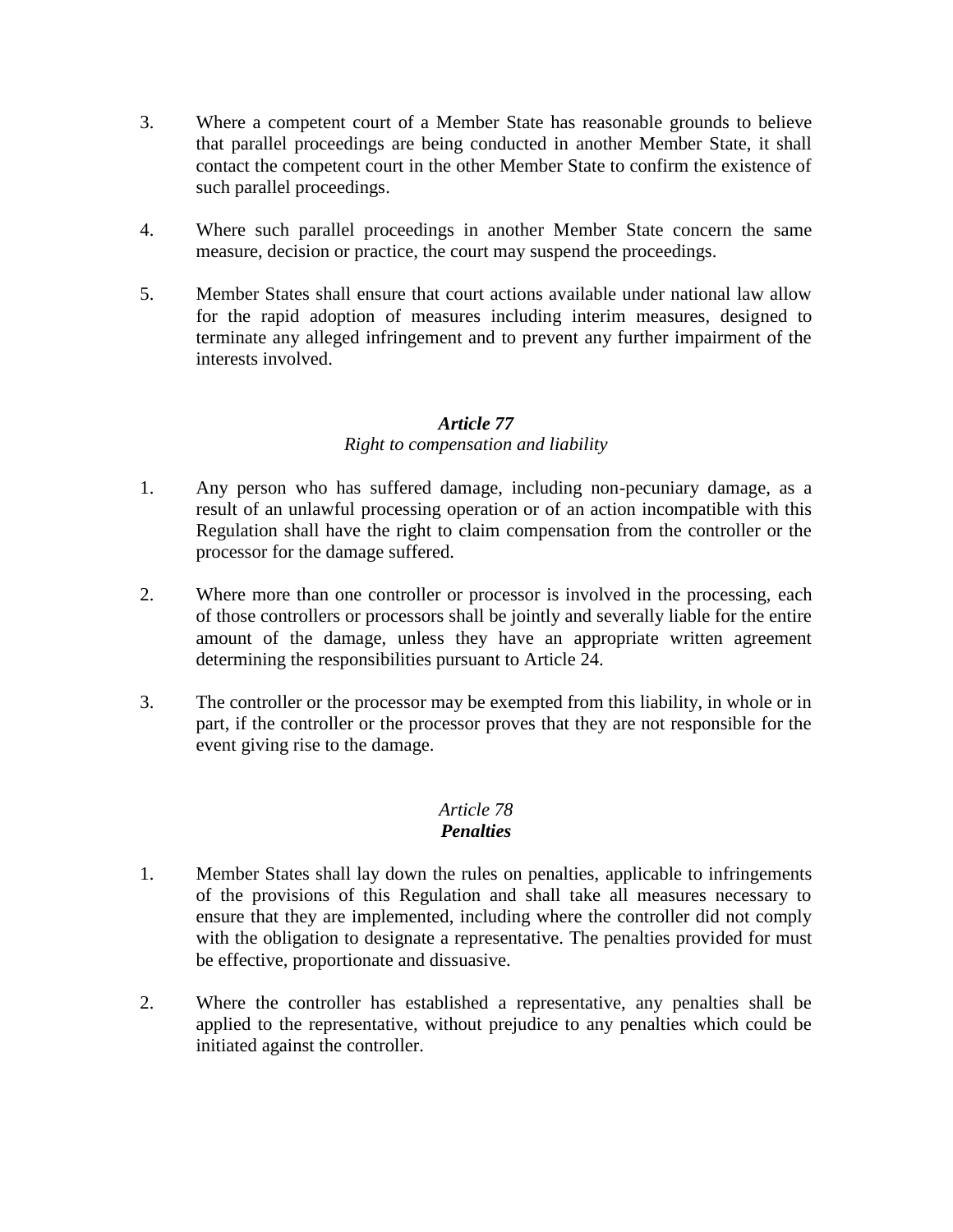3. Each Member State shall notify to the Commission those provisions of its law which it adopts pursuant to paragraph 1, by the date specified in Article 91(2) at the latest and, without delay, any subsequent amendment affecting them.

### *Article 79 Administrative sanctions*

- 1. Each supervisory authority shall be empowered to impose administrative sanctions in accordance with this Article. The supervisory authorities shall co operate with each other in accordance with Articles 46 and 57 to guarantee a harmonized level of sanctions within the Union.
- 2. The administrative sanction shall be in each individual case effective, proportionate and dissuasive.
- 2a. To anyone who does not comply with the obligations laid down in this Regulation, the supervisory authority shall impose at least one of the following sanctions:
	- (a) a warning in writing in cases of first and non-intentional non-compliance;
	- (b) regular periodic data protection audits;
	- (c) a fine up to 100 000 000 EUR or up to 5% of the annual worldwide turnover in case of an enterprise, whichever is greater.
- 2b. If the controller or the processor is in possession of a valid "European Data Protection Seal" pursuant to Article 39, a fine pursuant to paragraph 2a(c) shall only be imposed in cases of intentional or negligent incompliance.
- 2c. The administrative sanction shall take into account the following factors:
	- (a) the nature, gravity and duration of the incompliance,
	- (b) the intentional or negligent character of the infringement,
	- (c) the degree of responsibility of the natural or legal person and of previous breaches by this person,
	- (d) the repetitive nature of the infringement,
	- (e) the degree of co-operation with the supervisory authority, in order to remedy the infringement and mitigate the possible adverse effects of the infringement,
	- (f) the specific categories of personal data affected by the infringement,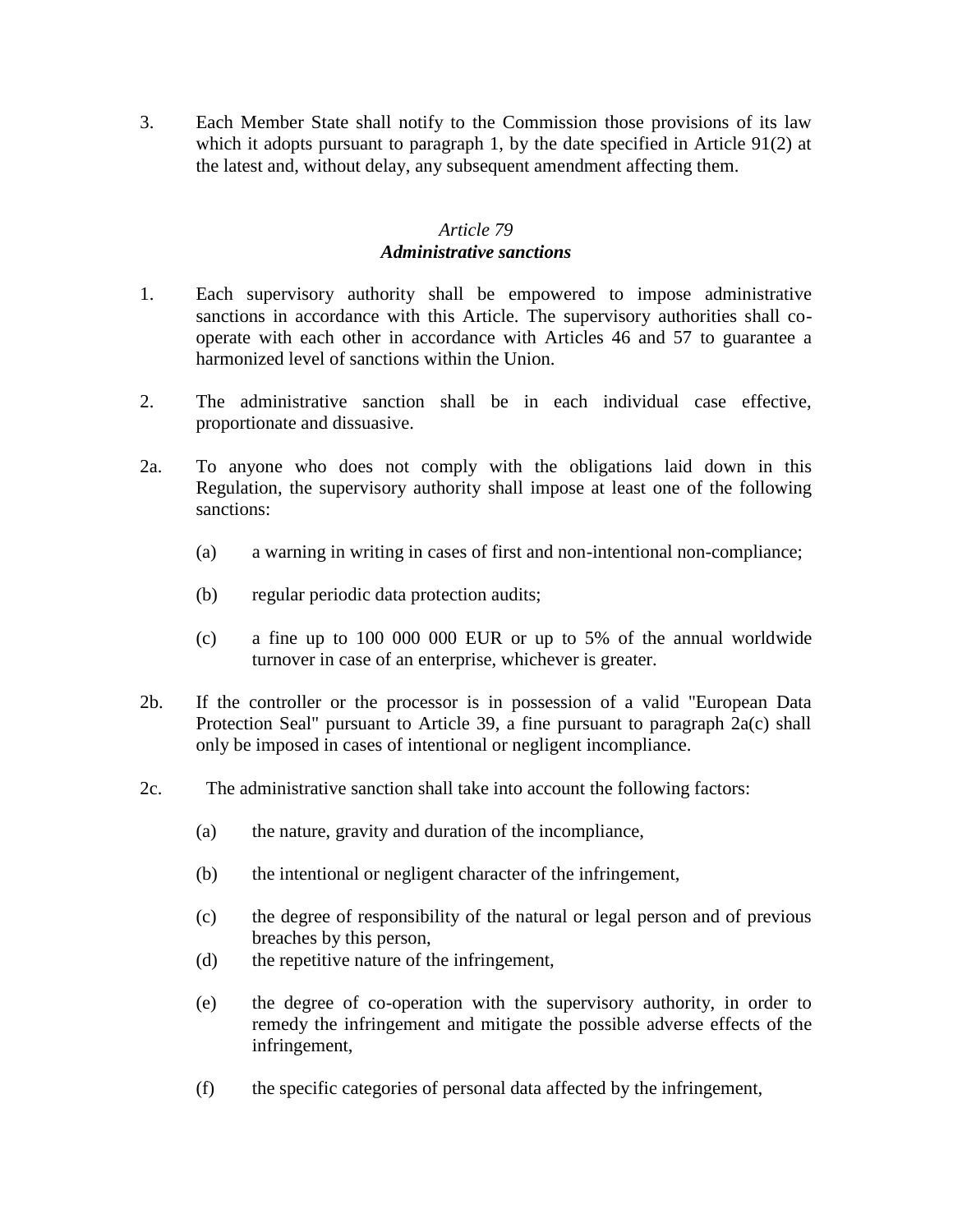- (fa) the level of damage, including non-pecuniary damage, suffered by the data subjects,
- (fb) the action taken by the controller or processor to mitigate the damage suffered by data subjects,
- (fc) any financial benefits intended or gained, or losses avoided, directly or indirectly from the infringement,
- (g) the degree of technical and organisational measures and procedures implemented pursuant to:
	- (i) Article 23 Data protection by design and by default
	- (ii) Article 30 Security of processing
	- (iii) Article 33 Data protection impact assessment
	- (iv) Article 33 a Data protection compliance review
	- (v) Article 35 Designation of the data protection officer
- (ga) the refusal to cooperate with or obstruction of inspections, audits and controls carried out by the supervisory authority pursuant to Article 53,
- (gb) other aggravating or mitigating factors applicable to the circumstance of the case.
- 3. (deleted)
- 4. (deleted)
- 5. (deleted)
- 6. (deleted)
- 7. The Commission shall be empowered to adopt delegated acts in accordance with Article 86 for the purpose of updating the absolute amounts of the administrative fines referred to in paragraphs 2a, taking into account the criteria and factors referred to in paragraphs 2 and 2c.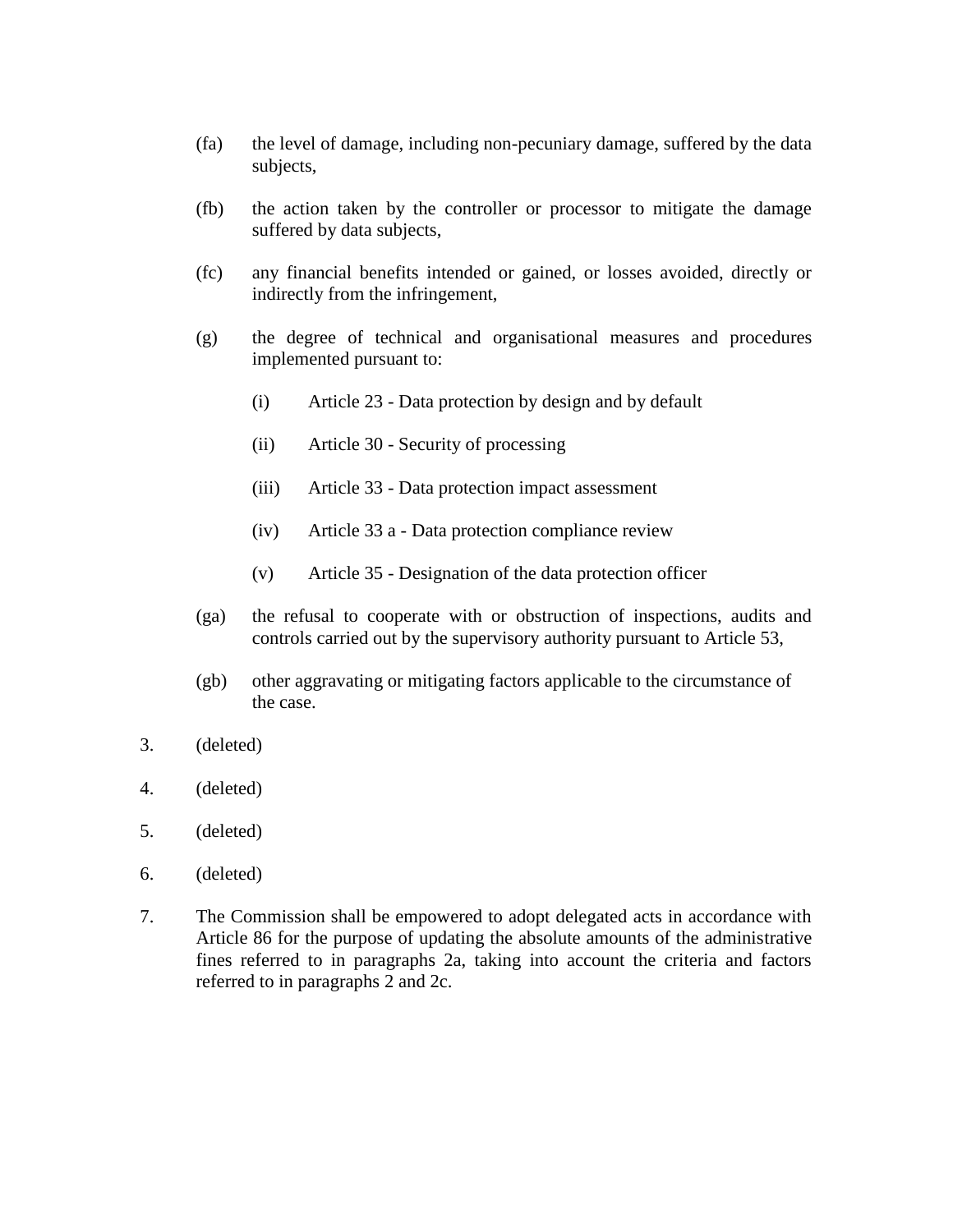# **CHAPTER IX PROVISIONS RELATING TO SPECIFIC DATA PROCESSING SITUATIONS**

#### *Article 80 Processing of personal data and freedom of expression*

- 1. Member States shall provide for exemptions or derogations from the provisions on the general principles in Chapter II, the rights of the data subject in Chapter III, on controller and processor in Chapter IV, on the transfer of personal data to third countries and international organisations in Chapter V, the independent supervisory authorities in Chapter VI, on co-operation and consistency in Chapter VII and specific data processing situations in Chapter IX whenever this is necessary in order to reconcile the right to the protection of personal data with the rules governing freedom of expression in accordance with the Charter of Fundamental Rights of the European Union.
- 2. Each Member State shall notify to the Commission those provisions of its law which it has adopted pursuant to paragraph 1 by the date specified in Article 91(2) at the latest and, without delay, any subsequent amendment law or amendment affecting them.

### *Article 80a Access to documents*

- 1. Personal data in documents held by a public authority or a public body may be disclosed by this authority or body in accordance with Union or Member State legislation regarding public access to official documents, which reconciles the right to the protection of personal data with the principle of public access to official documents.
- 2. Each Member State shall notify to the Commission provisions of its law which it adopts pursuant to paragraph 1 by the date specified in Article 91(2) at the latest and, without delay, any subsequent amendment affecting them.

#### *Article 81 Processing of personal data concerning health*

1. In accordance with the rules set out in this Regulation, in particular with point (h) of Article 9(2), processing of personal data concerning health must be on the basis of Union law or Member State law which shall provide for suitable, consistent, and specific measures to safeguard the data subject's interests and fundamental rights, to the extent that these are necessary and proportionate, and of which the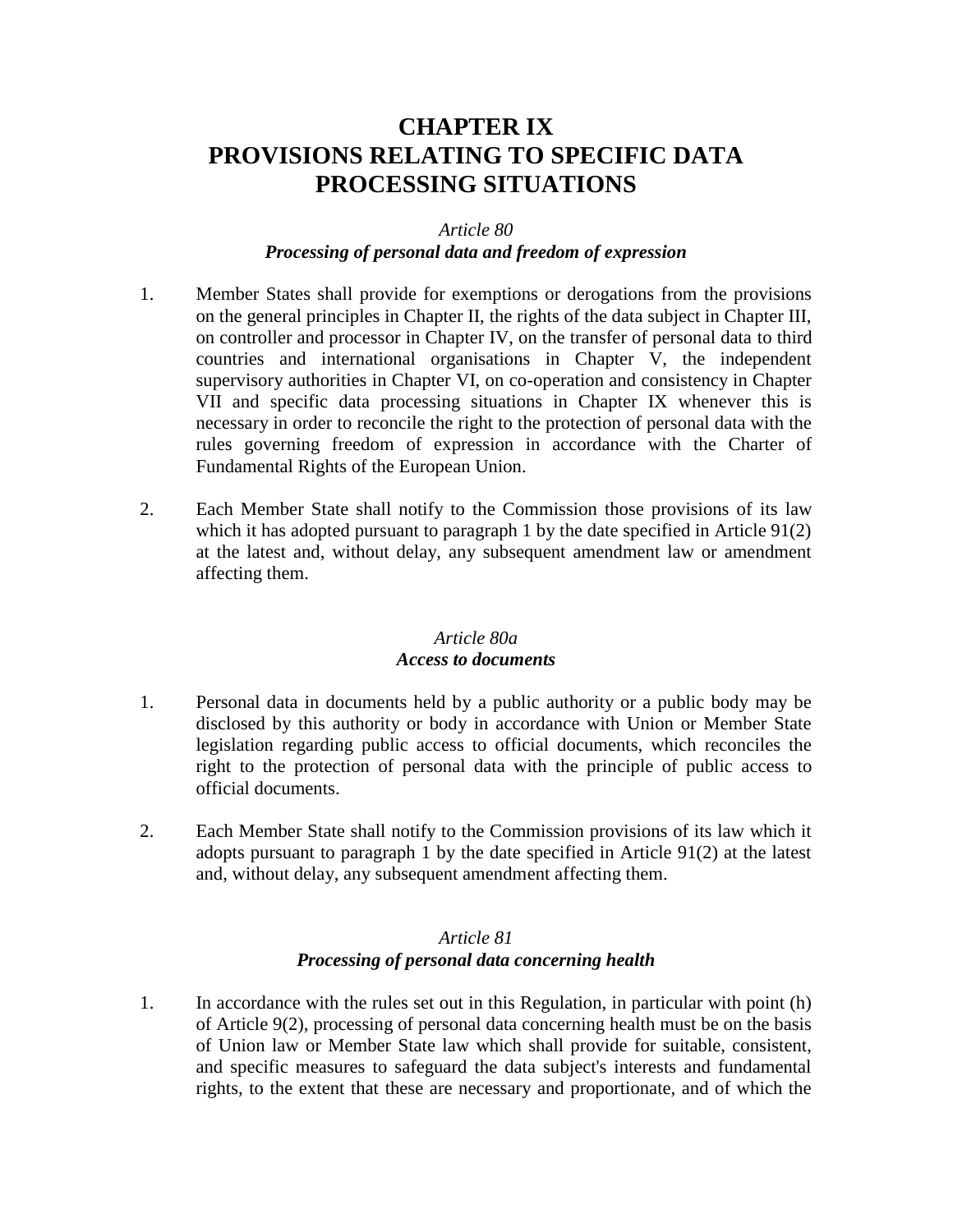effects shall be foreseeable by the data subject, for:

- (a) the purposes of preventive or occupational medicine, medical diagnosis, the provision of care or treatment or the management of health-care services, and where those data are processed by a health professional subject to the obligation of professional secrecy or another person also subject to an equivalent obligation of confidentiality under Member State law or rules established by national competent bodies; or
- (b) reasons of public interest in the area of public health, such as protecting against serious cross-border threats to health or ensuring high standards of quality and safety, inter alia for medicinal products or medical devices, and if the processing is carried out by a person bound by a confidentiality obligation; or
- (c) other reasons of public interest in areas such as social protection, especially in order to ensure the quality and cost-effectiveness of the procedures used for settling claims for benefits and services in the health insurance system and the provision of health services. Such processing of personal data concerning health for reasons of public interest shall not result in data being processed for other purposes, unless with the consent of the data subject or on the basis of Union or Member State law.
- 1a. When the purposes referred to in points (a) to (c) of paragraph 1 can be achieved without the use of personal data, such data shall not be used for those purposes, unless based on the consent of the data subject or Member State law.
- 1b. Where the data subject's consent is required for the processing of medical data exclusively for public health purposes of scientific research, the consent may be given for one or more specific and similar researches. However, the data subject may withdraw the consent at any time.
- 1c. For the purpose of consenting to the participation in scientific research activities in clinical trials, the relevant provisions of Directive 2001/20/EC shall apply.
- 2. Processing of personal data concerning health which is necessary for historical, statistical or scientific research purposes shall be permitted only with the consent of the data subject, and shall be subject to the conditions and safeguards referred to in Article 83.
- 2a. Member States law may provide for exceptions to the requirement of consent for research, as referred to in paragraph 2, with regard to research that serves a high public interests, if that research cannot possibly be carried out otherwise. The data in question shall be anonymised, or if that is not possible for the research purposes, pseudonymised under the highest technical standards, and all necessary measures shall be taken to prevent unwarranted re-identification of the data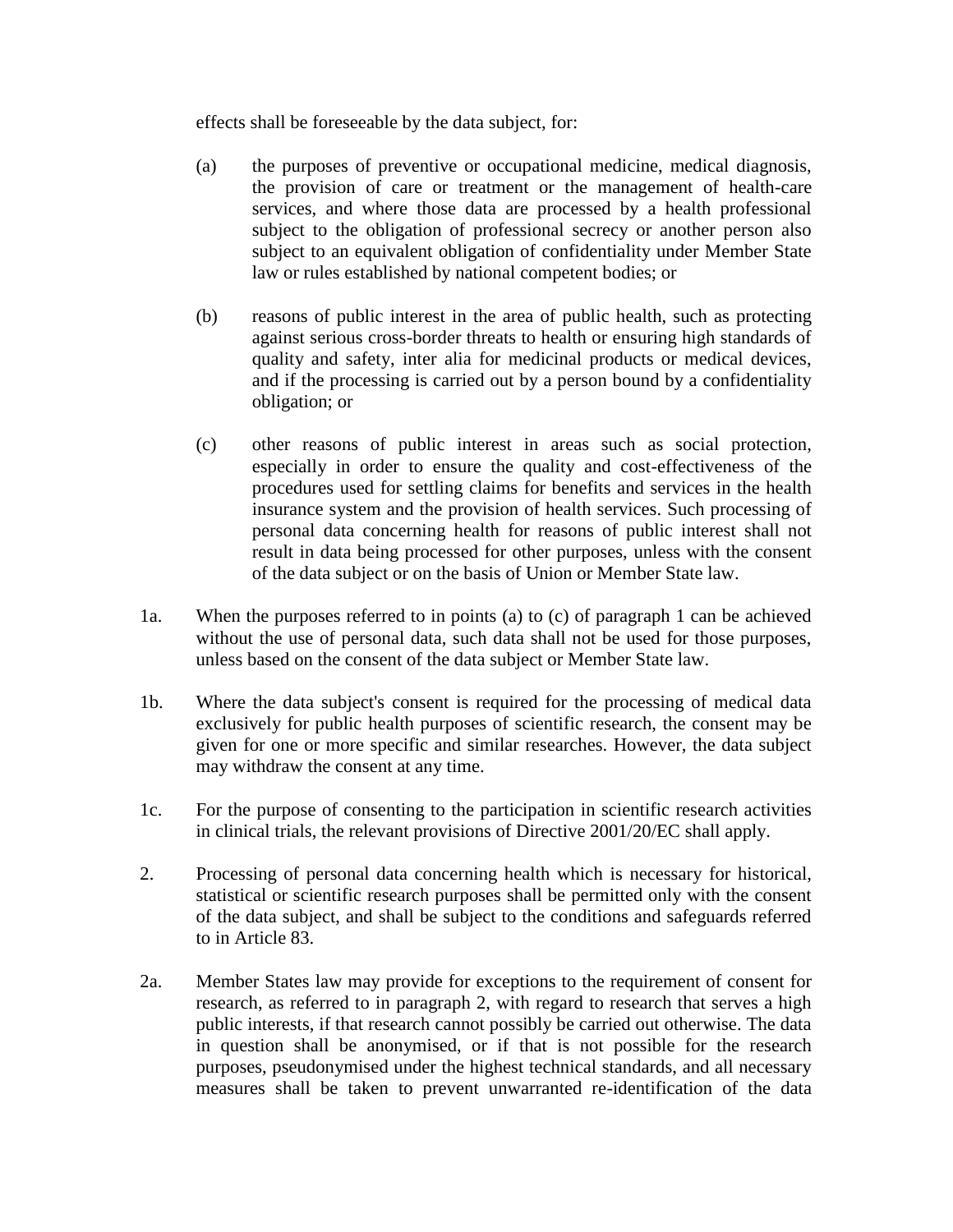subjects. However, the data subject shall have the right to object at any time in accordance with Article 19.

- 3. The Commission shall be empowered to adopt, after requesting an opinion of the European Data Protection Board, delegated acts in accordance with Article 86 for the purpose of further specifying public interest in the area of public health as referred to in point (b) of paragraph 1 and high public interest in the area of research as referred to in paragraph 2a.
- 3a. Each Member State shall notify to the Commission those provisions of its law which it adopts pursuant to paragraph 1, by the date specified in Article 91(2) at the latest and, without delay, any subsequent amendment affecting them.

#### *Article 82*

#### *Minimum standards for processing data in the employment context*

- 1. Member States may, in accordance with the rules set out in this Regulation, and taking into account the principle of proportionality, adopt by legal provisions specific rules regulating the processing of employees' personal data in the employment context, in particular for but not limited to the purposes of the recruitment and job applications within the group of undertakings, the performance of the contract of employment, including discharge of obligations, laid down by law and by collective agreements, in accordance with national law and practice, management, planning and organisation of work, health and safety at work, and for the purposes of the exercise and enjoyment, on an individual or collective basis, of rights and benefits related to employment, and for the purpose of the termination of the employment relationship. Member States may allow for collective agreements to further specify the provisions set out in this Article.
- 1a. The purpose of processing such data must be linked to the reason it was collected for and stay within the context of employment. Profiling or use for secondary purposes shall not be allowed.
- 1b. Consent of an employee shall not provide a legal basis for the processing of data by the employer when the consent has not been given freely.
- 1c. Notwithstanding the other provisions of this Regulation, the legal provisions of Member States referred to in paragraph 1 shall include at least the following minimum standards:
	- (a) the processing of employee data without the employees' knowledge shall not be permitted. Notwithstanding sentence 1, Member States may, by law, provide for the admissibility of this practice, by setting appropriate deadlines for the deletion of data, providing there exists a suspicion based on factual indications that must be documented that the employee has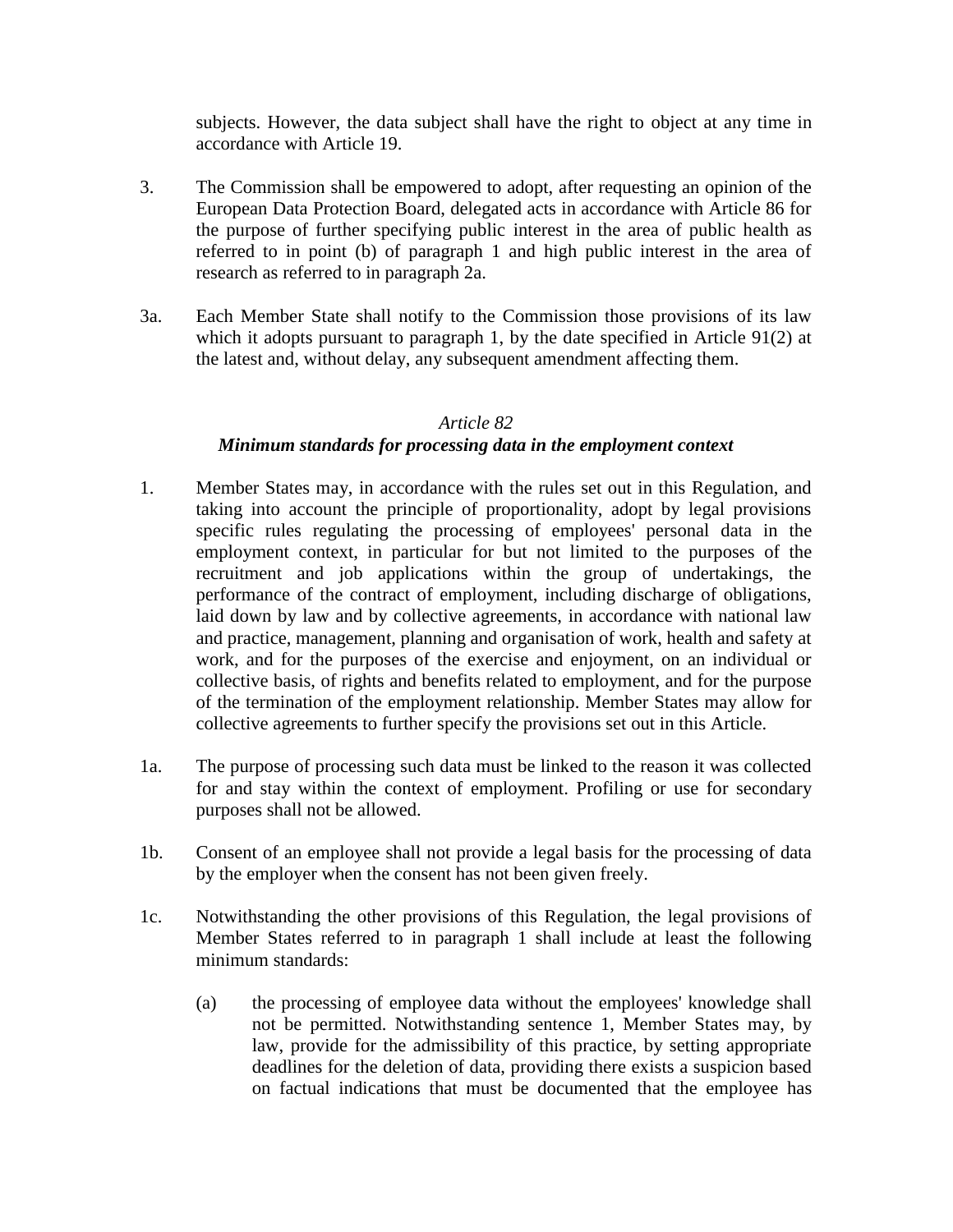committed a crime or serious dereliction of duty in the employment context, providing also the collection of data is necessary to clarify the matter and providing finally the nature and extent of this data collection are necessary and proportionate to the purpose for which it is intended. The privacy and private lives of employees shall be protected at all times. The investigation shall be carried out by the competent authority;

- (b) the open optical-electronic and/or open acoustic-electronic monitoring of parts of an undertaking which are not accessible to the public and are used primarily by employees for private activities, especially in bathrooms, changing rooms, rest areas, and bedrooms, shall be prohibited. Clandestine surveillance shall be inadmissible under all circumstances;
- (c) where undertakings or authorities collect and process personal data in the context of medical examinations and/or aptitude tests, they must explain to the applicant or employee beforehand the purpose for which these data are being used, and ensure that afterwards they are provided with these data together with the results, and that they receive an explanation of their significance on request. Data collection for the purpose of genetic testing and analyses shall be prohibited as a matter of principle;
- (d) whether and to what extent the use of telephone, e-mail, internet and other telecommunications services shall also be permitted for private use may be regulated by collective agreement. Where there is no regulation by collective agreement, the employer shall reach an agreement on this matter directly with the employee. In so far as private use is permitted, the processing of accumulated traffic data shall be permitted in particular to ensure data security, to ensure the proper operation of telecommunications networks and telecommunications services and for billing purposes. Notwithstanding sentence 3, Member States may, by law, provide for the admissibility of this practice, by setting appropriate deadlines for the deletion of data, providing there exists a suspicion based on factual indications that must be documented that the employee has committed a crime or serious dereliction of duty in the employment context, providing also the collection of data is necessary to clarify the matter and providing finally the nature and extent of this data collection are necessary and proportionate to the purpose for which it is intended. The privacy and private lives of employees shall be protected at all times. The investigation shall be carried out by the competent authority;
- (e) workers' personal data, especially sensitive data such as political orientation and membership of and activities in trade unions, may under no circumstances be used to put workers on so-called 'blacklists', and to vet or bar them from future employment. The processing, the use in the employment context, the drawing-up and passing-on of blacklists of employees or other forms of discrimination shall be prohibited. Member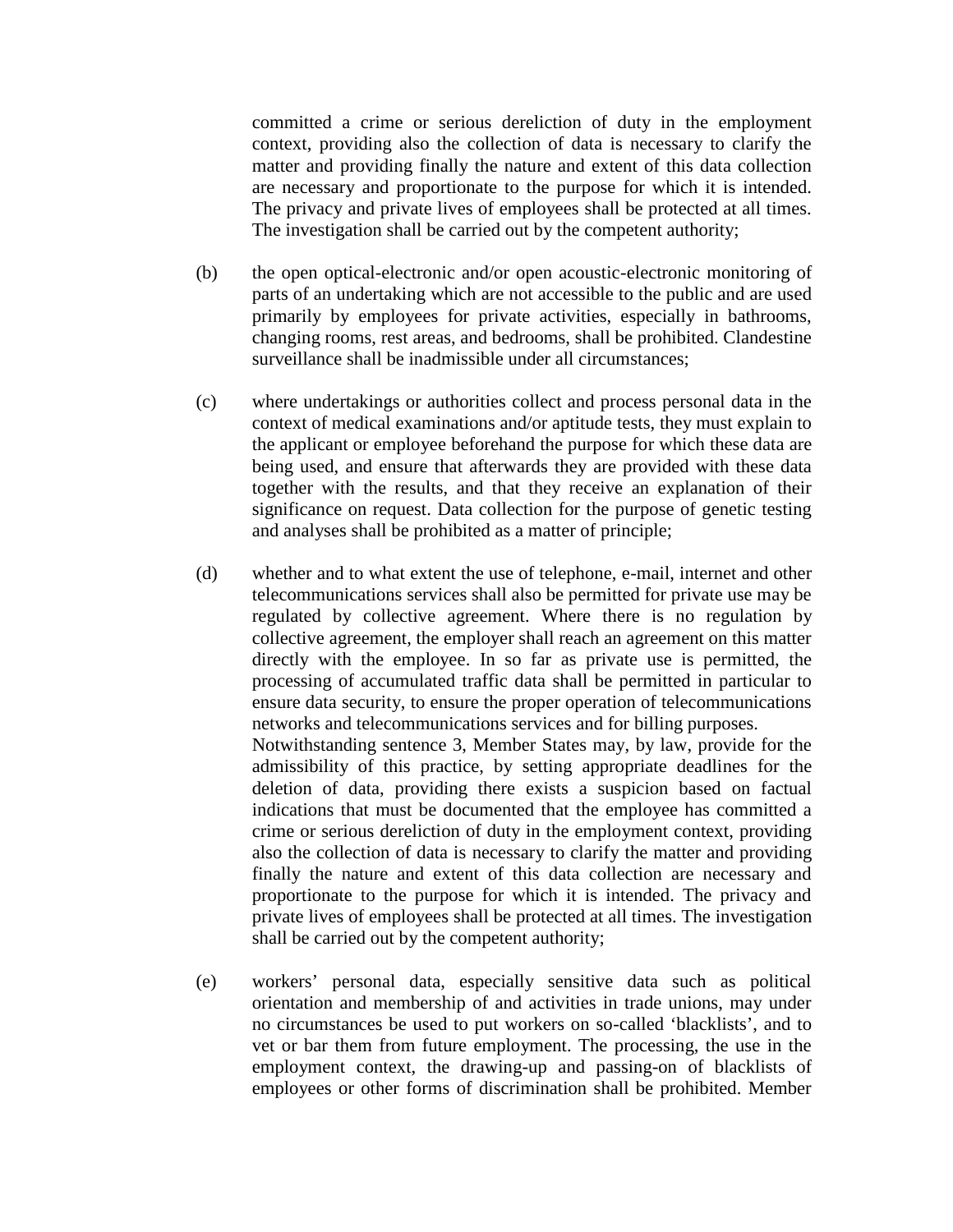States shall conduct checks and adopt adequate sanctions in accordance with Article 79(6) to ensure effective implementation of this point.

- 1d. Transmission and processing of personal employee data between legally independent undertakings within a group of undertakings and with professionals providing legal and tax advice shall be permitted, providing it is relevant to the operation of the business and is used for the conduct of specific operations or administrative procedures and is not contrary to the interests and fundamental rights of the person concerned which are worthy of protection. Where employee data are transmitted to a third country and/or to an international organization, Chapter V shall apply.
- 2. Each Member State shall notify to the Commission those provisions of its law which it adopts pursuant to paragraphs 1 and 1b, by the date specified in Article 91(2) at the latest and, without delay, any subsequent amendment affecting them.
- 3. The Commission shall be empowered, after requesting an opinion from the European Data Protection Board, to adopt delegated acts in accordance with Article 86 for the purpose of further specifying the criteria and requirements for the safeguards for the processing of personal data for the purposes referred to in paragraph 1.

# *Article 82a Processing in the social security context*

- 1. Member States may, in accordance with the rules set out in this Regulation, adopt specific legislative rules particularising the conditions for the processing of personal data by their public and private institutions and departments in the social security context if carried out in the public interest.
- 2. Each Member State shall notify to the Commission those provisions which it adopts pursuant to paragraph 1, by the date specified in Article 91(2) at the latest and any subsequent amendment affecting them.

# *Article 83*

# *Processing for historical, statistical and scientific research purposes*

- 1. In accordance with the rules set out in this Regulation, personal data may be processed for historical, statistical or scientific research purposes only if:
	- (a) these purposes cannot be otherwise fulfilled by processing data which does not permit or not any longer permit the identification of the data subject;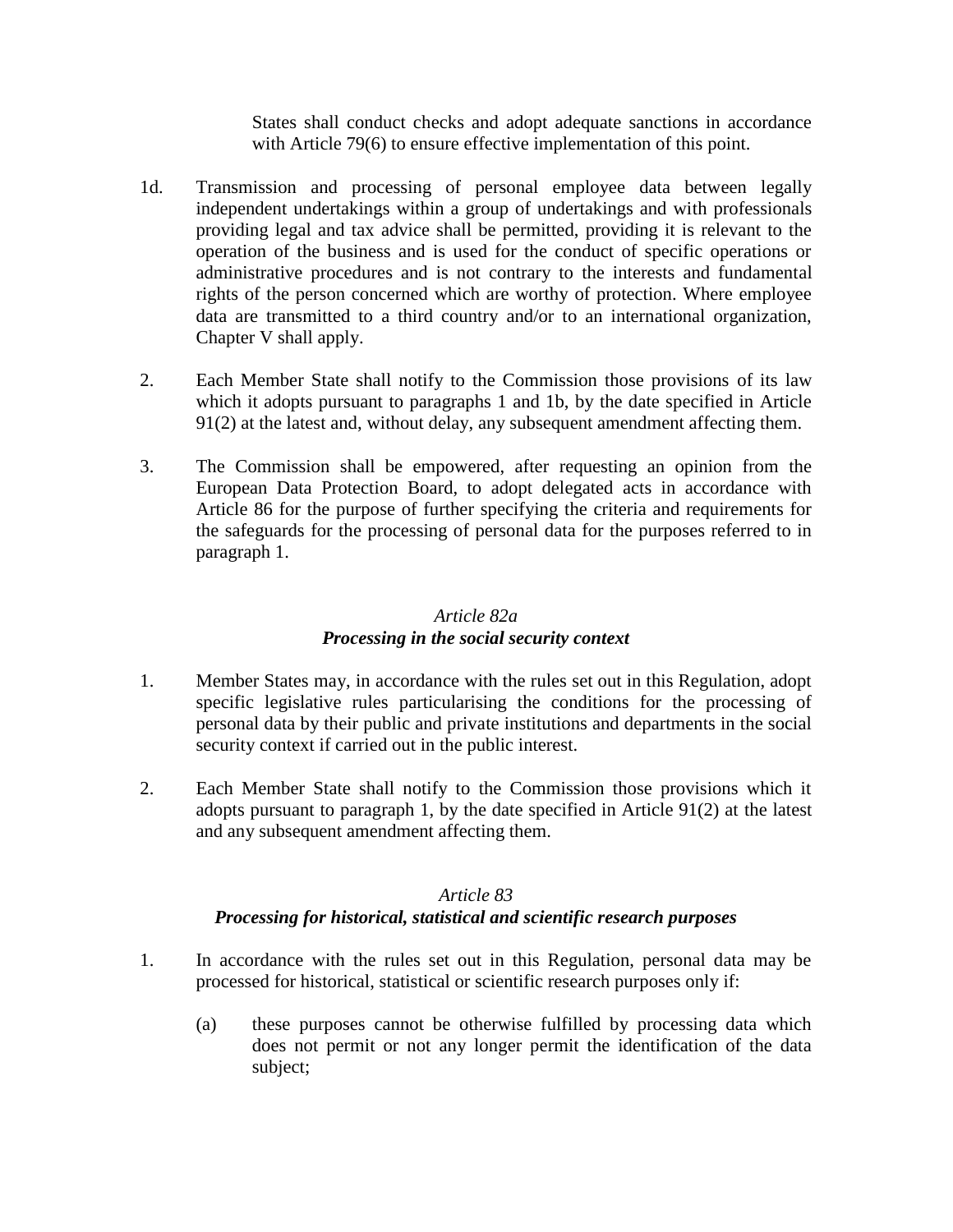- (b) data enabling the attribution of information to an identified or identifiable data subject is kept separately from the other information under the highest technical standards, and all necessary measures are taken to prevent unwarranted re-identification of the data subjects.
- 2. (deleted)
- 3. (deleted)

# *Article 83a Processing of personal data by archive services*

- 1. Once the initial processing for which they were collected has been completed, personal data may be processed by archive services whose main or mandatory task is to collect, conserve, provide information about, exploit and disseminate archives in the public interest, in particular in order to substantiate individuals' rights or for historical, statistical or scientific research purposes. These tasks shall be carried out in accordance with the rules laid down by Member States concerning access to and the release and dissemination of administrative or archive documents and in accordance with the rules set out in this Regulation, specifically with regard to consent and the right to object.
- 2. Each Member State shall notify to the Commission provisions of its law which it adopts pursuant to paragraph 1 by the date specified in Article 91(2) at the latest and, without delay, any subsequent amendment affecting them.

## *Article 84 Obligations of secrecy*

- 1. In accordance with the rules set out in this Regulation, Member States shall ensure specific rules are in place setting set out the powers by the supervisory authorities laid down in Article 53 in relation to controllers or processors that are subjects under national law or rules established by national competent bodies to an obligation of professional secrecy or other equivalent obligations of secrecy, where this is necessary and proportionate to reconcile the right of the protection of personal data with the obligation of secrecy. These rules shall only apply with regard to personal data which the controller or processor has received from or has obtained in an activity covered by this obligation of secrecy.
- 2. Each Member State shall notify to the Commission the rules adopted pursuant to paragraph 1, by the date specified in Article 91(2) at the latest and, without delay, any subsequent amendment affecting them.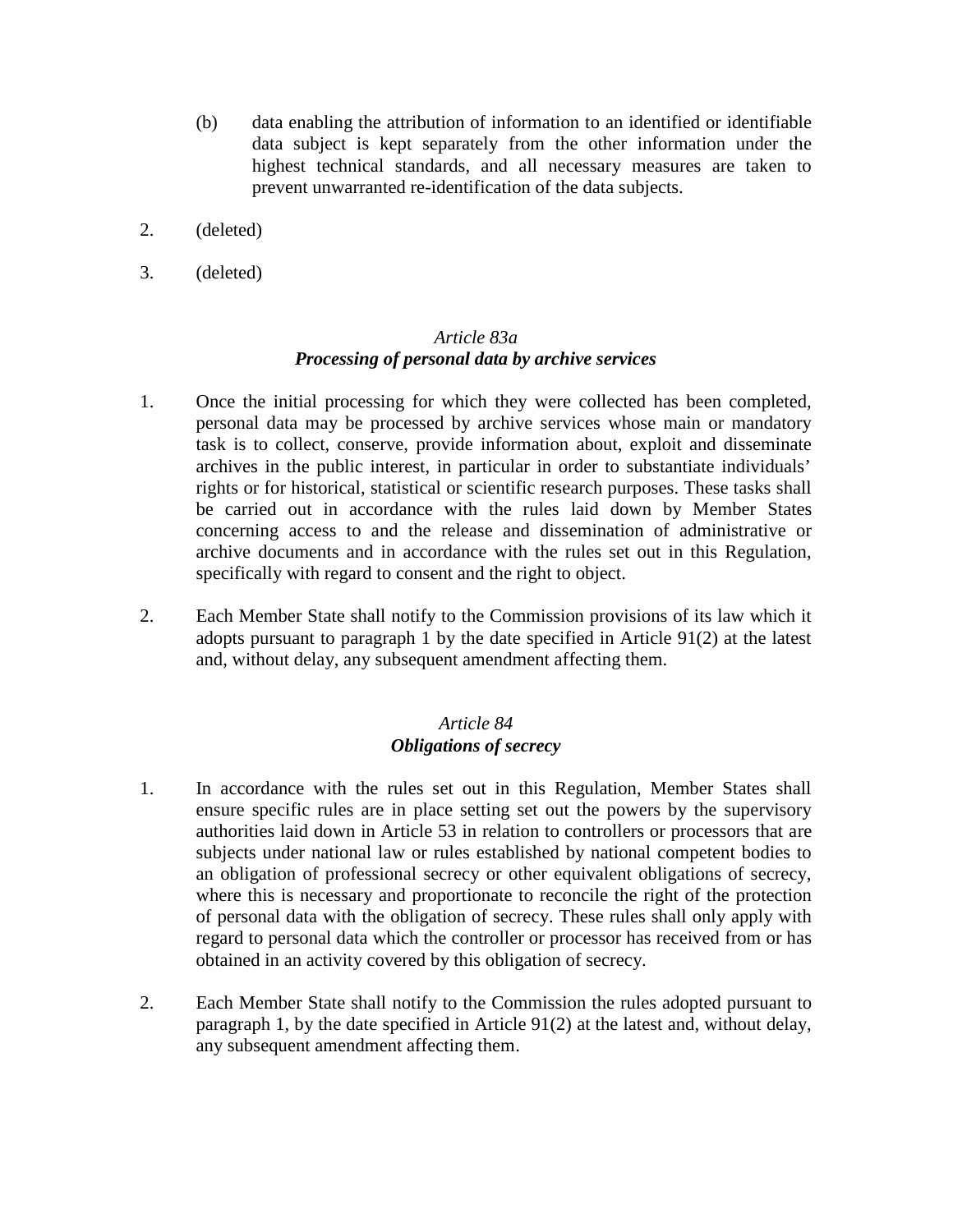#### *Article 85*

#### *Existing data protection rules of churches and religious associations*

- 1. Where in a Member State, churches and religious associations or communities apply, at the time of entry into force of this Regulation, adequate rules relating to the protection of individuals with regard to the processing of personal data, such rules may continue to apply, provided that they are brought in line with the provisions of this Regulation.
- 2. Churches and religious associations which apply adequate rules in accordance with paragraph 1 shall obtain a compliance opinion pursuant to Article 38.

# *Article 85a Respect of fundamental rights*

This Regulation shall not have the effect of modifying the obligation to respect fundamental rights and fundamental legal principles as enshrined in Article 6 of the TEU.

# **CHAPTER X DELEGATED ACTS AND IMPLEMENTING ACTS**

# *Article 85b Standard Forms*

The Commission may, taking into account the specific features and necessities of various sectors and data processing situations, lay down standard forms for

- (a) specific methods to obtain verifiable consent referred to in Article 8(1),
- (b) the communication referred to in Article 12(2), including the electronic format,
- (c) providing the information referred to in paragraphs 1 to 3 of Article 14,
- (d) requesting and granting access to the information referred to in Article 15(1), including for communicating the personal data to the data subject,
- (e) documentation referred to in paragraph 1 of Article 28,
- (f) breach notifications pursuant to Article 31 to the supervisory authority and the documentation referred to in Article 31(4),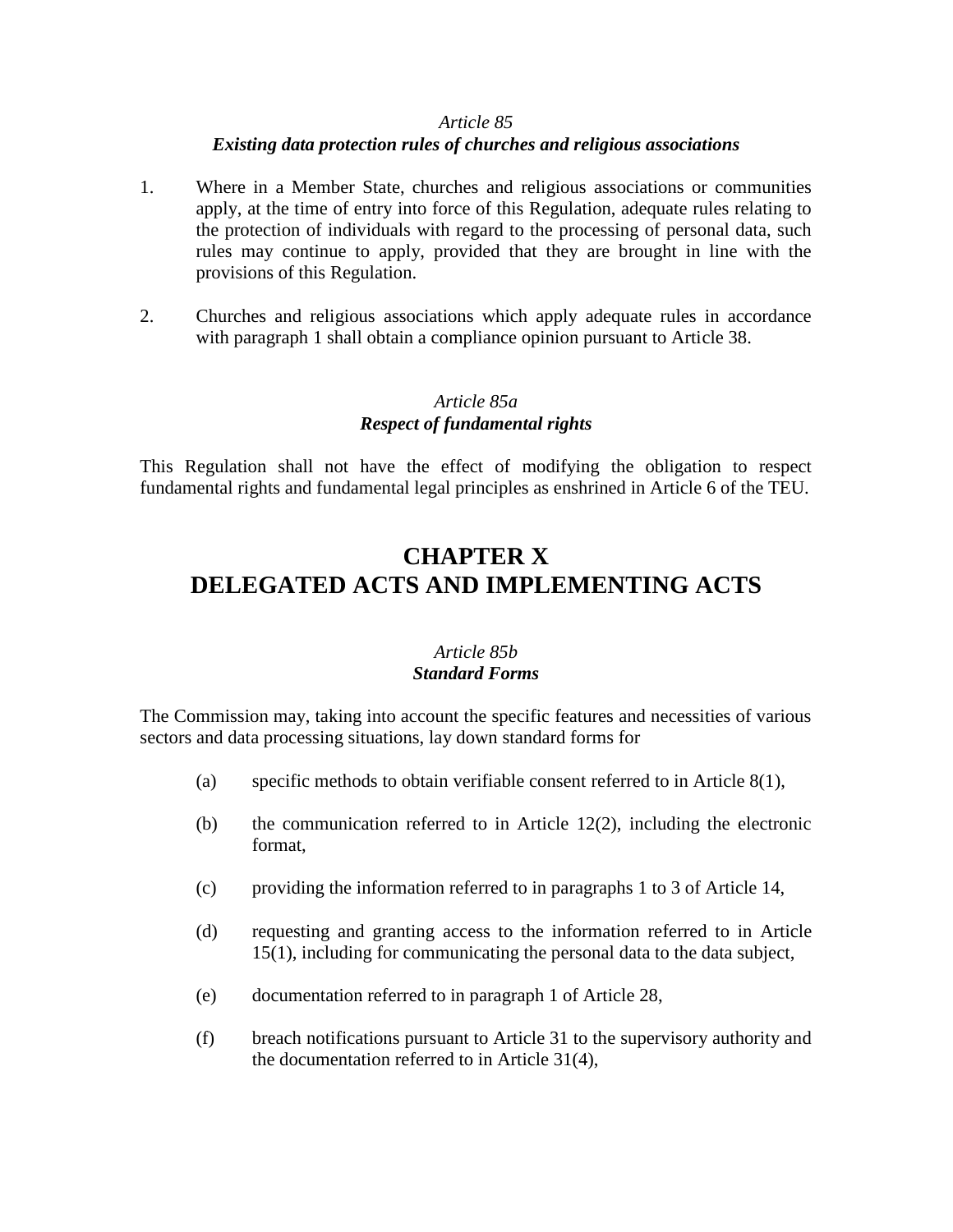- (g) prior consultations referred to in Article 34, and for informing the supervisory authorities pursuant to Article 34(6).
- 2. In doing so, the Commission shall take the appropriate measures for micro, small and medium-sized enterprises.
- 3. Those implementing acts shall be adopted in accordance with the examination procedure referred to in Article 87(2).

## *Article 86 Exercise of the delegation*

- 1. The power to adopt delegated acts is conferred on the Commission subject to the conditions laid down in this Article.
- 2. The delegation of power referred to in [Articles XXX] shall be conferred on the Commission for an indeterminate period of time from the date of entry into force of this Regulation.
- 3. The delegation of power referred to in [Articles XXX] may be revoked at any time by the European Parliament or by the Council. A decision of revocation shall put an end to the delegation of power specified in that decision. It shall take effect the day following the publication of the decision in the Official Journal of the European Union or at a later date specified therein. It shall not affect the validity of any delegated acts already in force.
- 4. As soon as it adopts a delegated act, the Commission shall notify it simultaneously to the European Parliament and to the Council.
- 5. A delegated act adopted pursuant to [Articles XXX] shall enter into force only if no objection has been expressed either by the European Parliament or the Council within a period of six months of notification of that act to the European Parliament and the Council or if, before the expiry of that period, the European Parliament and the Council have both informed the Commission that they will not object. That period shall be extended by six months at the initiative of the European Parliament or the Council.

# *Article 87 Committee procedure*

1. The Commission shall be assisted by a committee. That committee shall be a committee within the meaning of Regulation (EU) No 182/2011.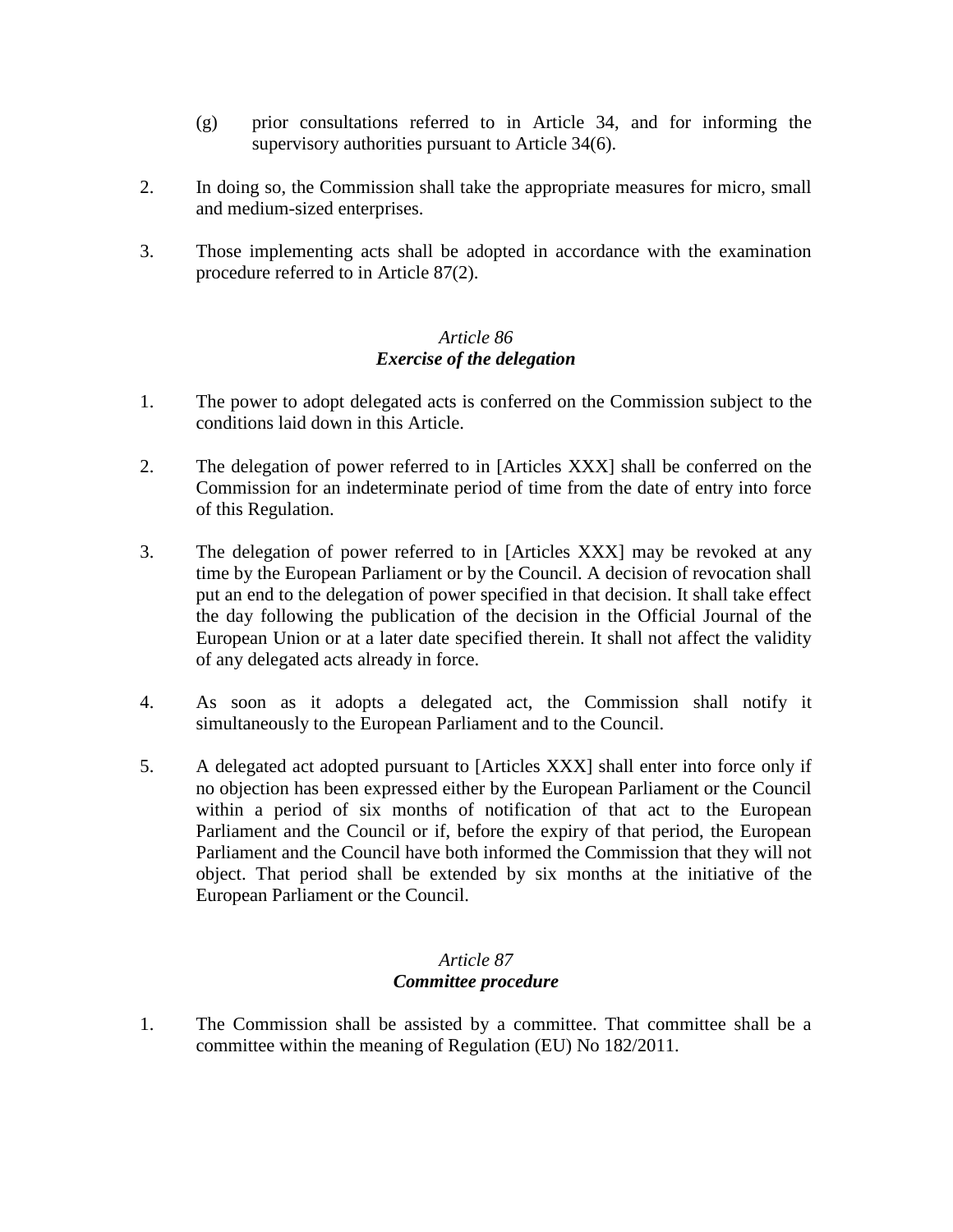- 2. Where reference is made to this paragraph, Article 5 of Regulation (EU) No 182/2011 shall apply.
- 3. (deleted)

# **CHAPTER XI FINAL PROVISIONS**

## *Article 88 Repeal of Directive 95/46/EC*

- 1. Directive 95/46/EC is repealed.
- 2. References to the repealed Directive shall be construed as references to this Regulation. References to the Working Party on the Protection of Individuals with regard to the Processing of Personal Data established by Article 29 of Directive 95/46/EC shall be construed as references to the European Data Protection Board established by this Regulation.

#### *Article 89*

# *Relationship to and amendment of Directive 2002/58/EC*

- 1. This Regulation shall not impose additional obligations on natural or legal persons in relation to the processing of personal data in connection with the provision of publicly available electronic communications services in public communication networks in the Union in relation to matters for which they are subject to specific obligations with the same objective set out in Directive 2002/58/EC.
- 2. Articles 1(2), 4 and 15 of Directive 2002/58/EC shall be deleted.
- 2a. The Commission shall present, without delay and by the date referred to in Article 91(2) at the latest, a proposal for the revision of the legal framework for the processing of personal data and the protection of privacy in electronic communications, in order to align the law with this regulation and ensure consistent and uniform legal provisions on the fundamental right to protection of personal data in the European Union.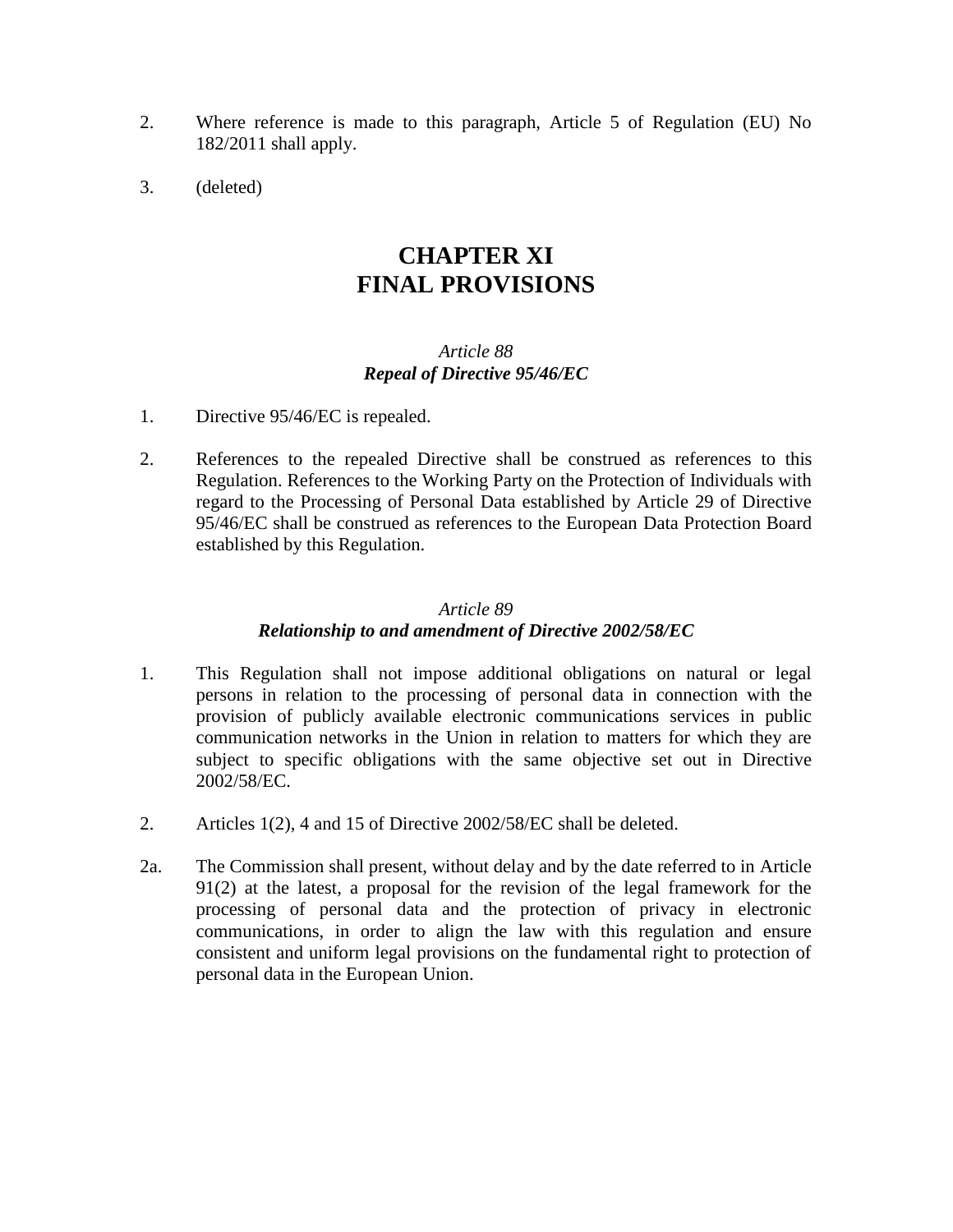# *Article 89a Relationship to and amendment of Regulation (EC) 2001/45*

- 1. The rules set out in this Regulation shall be applied to the processing of personal data by Union institutions, bodies, offices and agencies in relation to matters for which they are not subject to additional rules set out in Regulation (EC) 2001/45.
- 2. The Commission shall present, without delay and by the date specified in Article 91(2) at the latest, a proposal for the revision of the legal framework applicable to the processing of personal data by the Union institutions, bodies, offices and agencies.

#### *Article 90 Evaluation*

The Commission shall submit reports on the evaluation and review of this Regulation to the European Parliament and the Council at regular intervals. The first report shall be submitted no later than four years after the entry into force of this Regulation. Subsequent reports shall be submitted every four years thereafter. The Commission shall, if necessary, submit appropriate proposals with a view to amending this Regulation, and aligning other legal instruments, in particular taking account of developments in information technology and in the light of the state of progress in the information society. The reports shall be made public.

# *Article 91 Entry into force and application*

- 1. This Regulation shall enter into force on the twentieth day following that of its publication in the Official Journal of the European Union.
- 2. It shall apply from [two years from the date referred to in paragraph 1].

This Regulation shall be binding in its entirety and directly applicable in all Member States.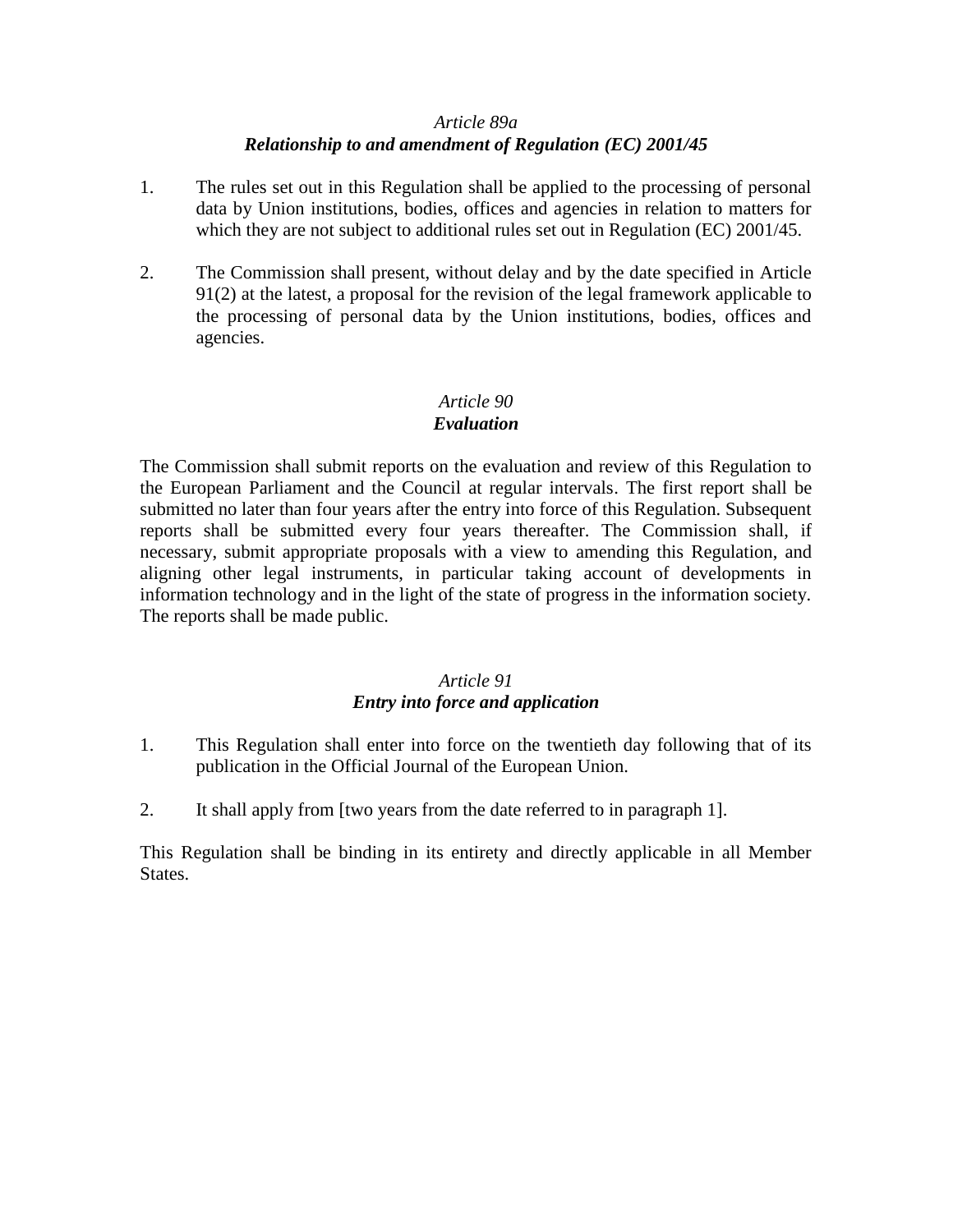# *Annex 1 - Presentation of the particulars referred to in Article 13a*

1. Having regard to the proportions referred to in point 6, particulars shall be provided as follows:

| <b>ICON</b> | <b>ESSENTIAL INFORMATION</b>                                                                                     | <b>FULFILLED</b> |
|-------------|------------------------------------------------------------------------------------------------------------------|------------------|
|             | No personal data are collected<br>beyond the minimum<br>necessary for each specific<br>purpose of the processing |                  |
|             | No personal data are retained<br>beyond the minimum<br>necessary for each specific<br>purpose of the processing  |                  |
|             | No personal data are<br>processed for purposes other<br>than the purposes for which<br>they were collected       |                  |
|             | No personal data are<br>disseminated to commercial<br>third parties                                              |                  |
|             | No personal data are sold or<br>rented out                                                                       |                  |
|             | No personal data are retained<br>in unencrypted form                                                             |                  |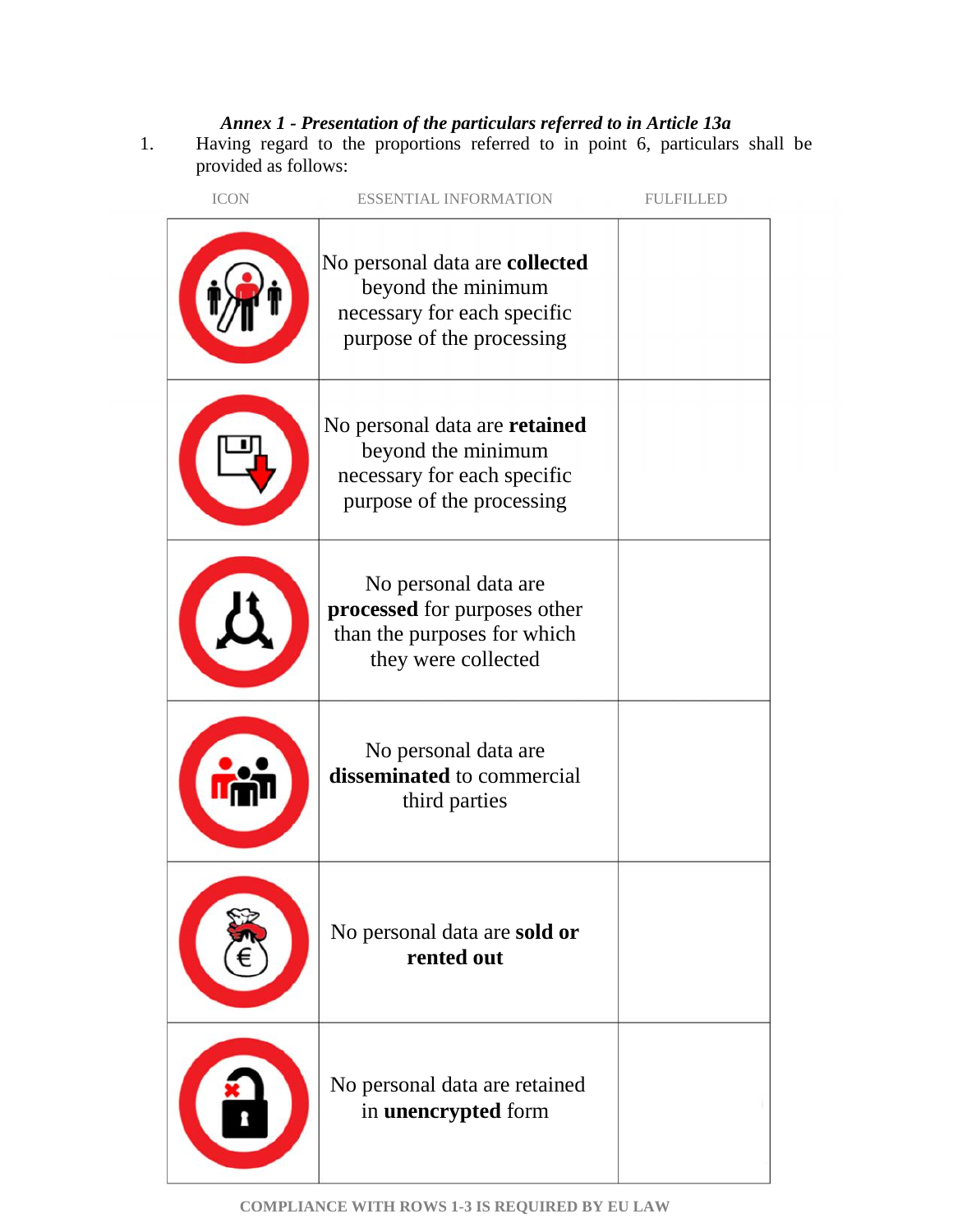- 2. The following words in the rows in the second column of the table in point 1, entitled "ESSENTIAL INFORMATION", shall be formatted as bold:
	- (a) the word "collected" in the first row of the second column;
	- (b) the word "retained" in the second row of the second column;
	- (c) the word "processed" in the third row of the second column;
	- (d) the word "sold and rented out" in the fifth row of the second column;
	- (e) the word "disseminated" in the fourth row of the second column;
	- (f) the word "unencrypted" in the sixth row of the second column.
- 3. Having regard to the proportions referred to in point 6, the rows in the third column of the table in point 1, entitled "FULFILLED", shall be completed with one of the following two graphical forms in accordance with the conditions laid down under point 4:

(a)



4.

(a) If no personal data are collected beyond the minimum necessary for each specific purpose of the processing, the first row of the third column of the table in point 1 shall entail the graphical form referred to in point 3a.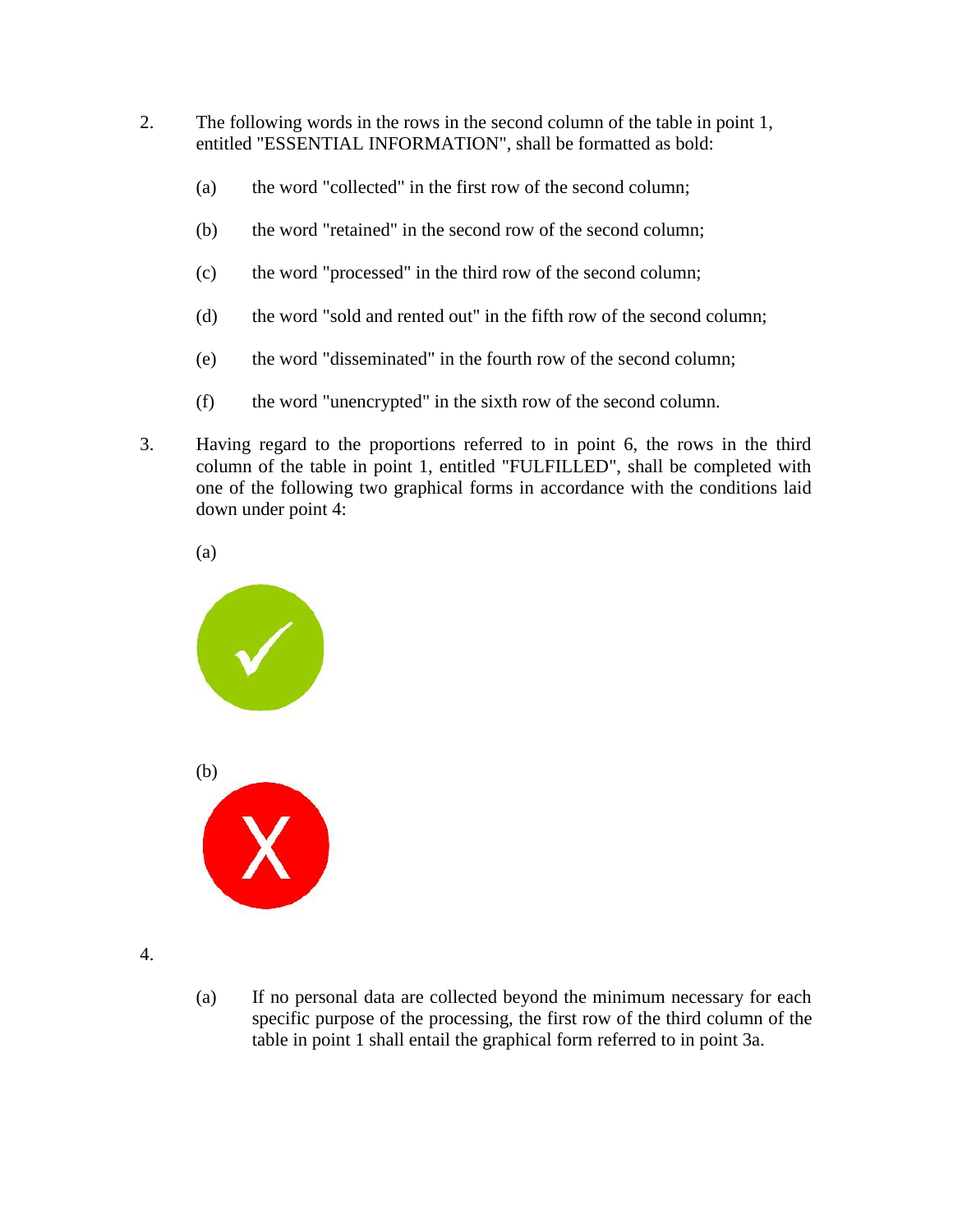- (b) If personal data are collected beyond the minimum necessary for each specific purpose of the processing, the first row of the third column of the table in point 1 shall entail the graphical form referred to in point 3b.
- (c) If no personal data are retained beyond the minimum necessary for each specific purpose of the processing, the second row of the third column of the table in point 1 shall entail the graphical form referred to in point 3a.
- (d) If personal data are retained beyond the minimum necessary for each specific purpose of the processing, the second row of the third column of the table in point 1 shall entail the graphical form referred to in point 3b.
- (e) If no personal data are processed for purposes other than the purposes for which they were collected, the third row of the third column of the table in point 1 shall entail the graphical form referred to in point 3a.
- (f) If personal data are processed for purposes other than the purposes for which they were collected, the third row of the third column of the table in point 1 shall entail the graphical form referred to in point 3b.
- (g) If no personal data are disseminated to commercial third parties, the fourth row of the third column of the table in point 1 shall entail the graphical form referred to in point 3a.
- (h) If personal data are disseminated to commercial third parties, the fourth row of the third column of the table in point 1 shall entail the graphical form referred to in point 3b.
- (i) If no personal data are sold or rented out, the fifth row of the third column of the table in point 1 shall entail the graphical form referred to in point 3a.
- (j) If personal data are sold or rented out, the fifth row of the third column of the table in point 1 shall entail the graphical form referred to in point 3b.
- (k) If no personal data are retained in unencrypted form, the sixth row of the third column of the table in point 1 shall entail the graphical form referred to in point 3a.
- (l) If personal data are retained in unencrypted form, the sixth row of the third column of the table in point 1 shall entail the graphical form referred to in point 3b.
- 5. The reference colours of the graphical forms in point 1 in Pantone are Black Pantone No 7547 and Red Pantone No 485. The reference colour of the graphical